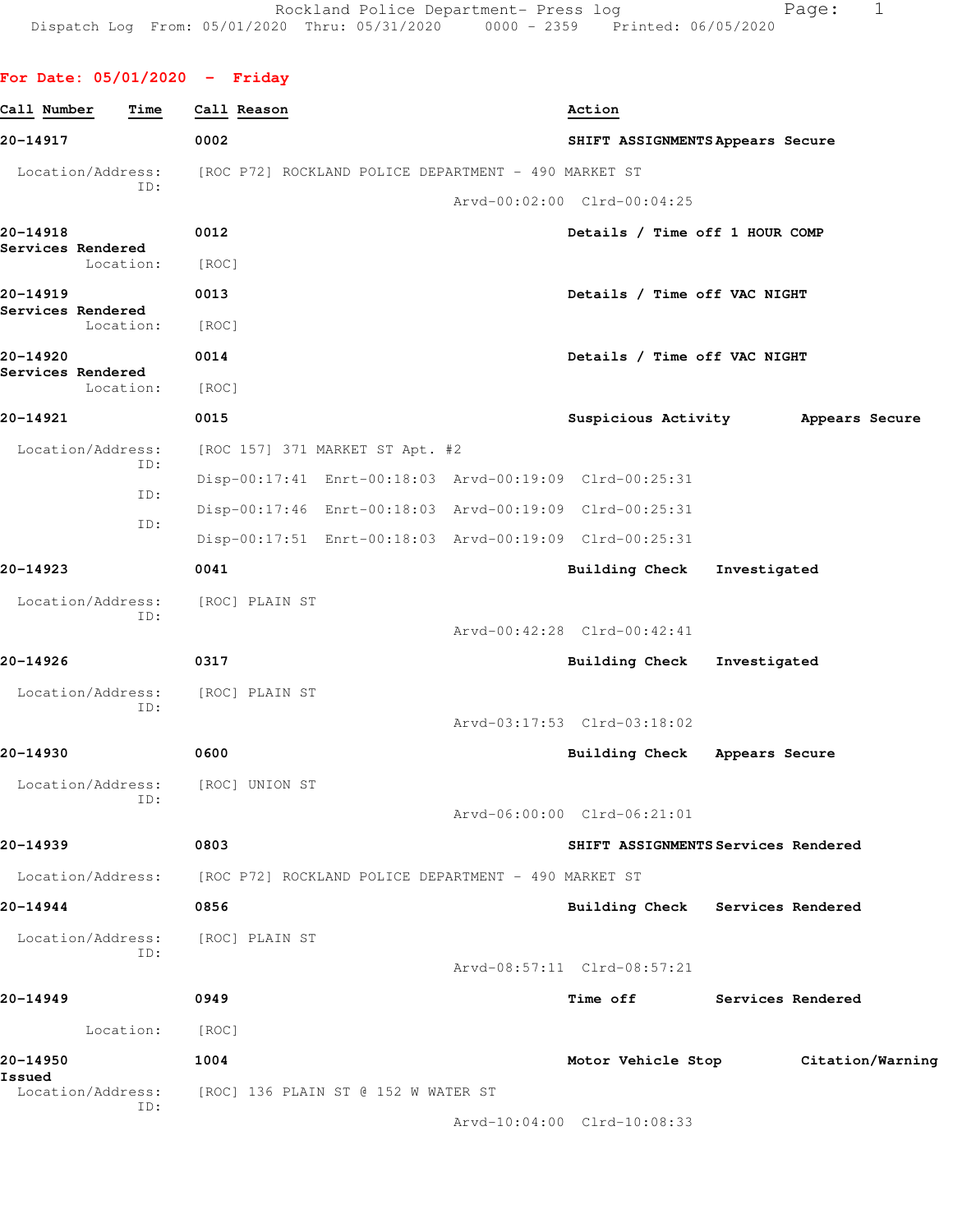Dispatch Log From: 05/01/2020 Thru: 05/31/2020 0000 - 2359 Printed: 06/05/2020 **20-14956 1044 SUSPICIOUS ACTIVITY No Service** Location/Address: [ROC] 230 HINGHAM ST ID: Disp-10:47:20 Arvd-10:50:20 Clrd-10:54:47 **20-14959 1106 Building Check Services Rendered** Location/Address: [ROC] EMERSON ST ID: Arvd-11:06:32 Clrd-11:06:49 **20-14967 1214 Missing Person Services Rendered** Location/Address: [ROC] 18 PACIFIC ST Apt. #2 ID: Arvd-12:20:11 Clrd-12:22:05 **20-14968 1220 MISSING PERSON Services Rendered** Location/Address: [ROC P72] ROCKLAND POLICE DEPARTMENT - 490 MARKET ST **20-14973 1305 INTERVIEW Services Rendered** Location/Address: [ROC P72] ROCKLAND POLICE DEPARTMENT - 490 MARKET ST ID: Disp-13:07:17 Arvd-13:07:37 Clrd-13:56:02 **20-14976 1328 Burglar Alarm Services Rendered** Location/Address: [ROC P80] METRO PCS - 188 UNION ST ID: Disp-13:30:11 Enrt-13:30:15 Arvd-13:33:44 Clrd-13:38:05 ID: Disp-13:30:11 Enrt-13:30:17 Arvd-13:31:25 Clrd-13:38:03 **20-14980 1335 Assist Public Services Rendered** Location/Address: [ROC P107] DUNKIN DONUTS - 165 MARKET ST **20-14990 1400 Time off Services Rendered** Location: [ROC] **20-14986 1456 Building Check Services Rendered** Location/Address: [ROC] VINTON TER ID: Arvd-14:57:27 Clrd-14:57:54 **20-14993 1600 SHIFT ASSIGNMENTS No Service** Location/Address: [ROC P72] ROCKLAND POLICE DEPARTMENT - 490 MARKET ST **20-15003 1630 OFFICER OUT OF STATION Services Rendered** Location/Address: [ROC P72] ROCKLAND POLICE DEPARTMENT - 490 MARKET ST **20-15001 1648 Time off Services Rendered** Location: [ROC] **20-15002 1650 Building Check Appears Secure** Location/Address: [ROC] UNION ST ID: Arvd-16:50:34 Clrd-16:50:50 **20-15007 1728 Suspicious Activity Services Rendered**

Rockland Police Department- Press log Nage: 2

Location/Address: [ROC 60] SPRING GATE APARTMENTS - 52 HANNAH WAY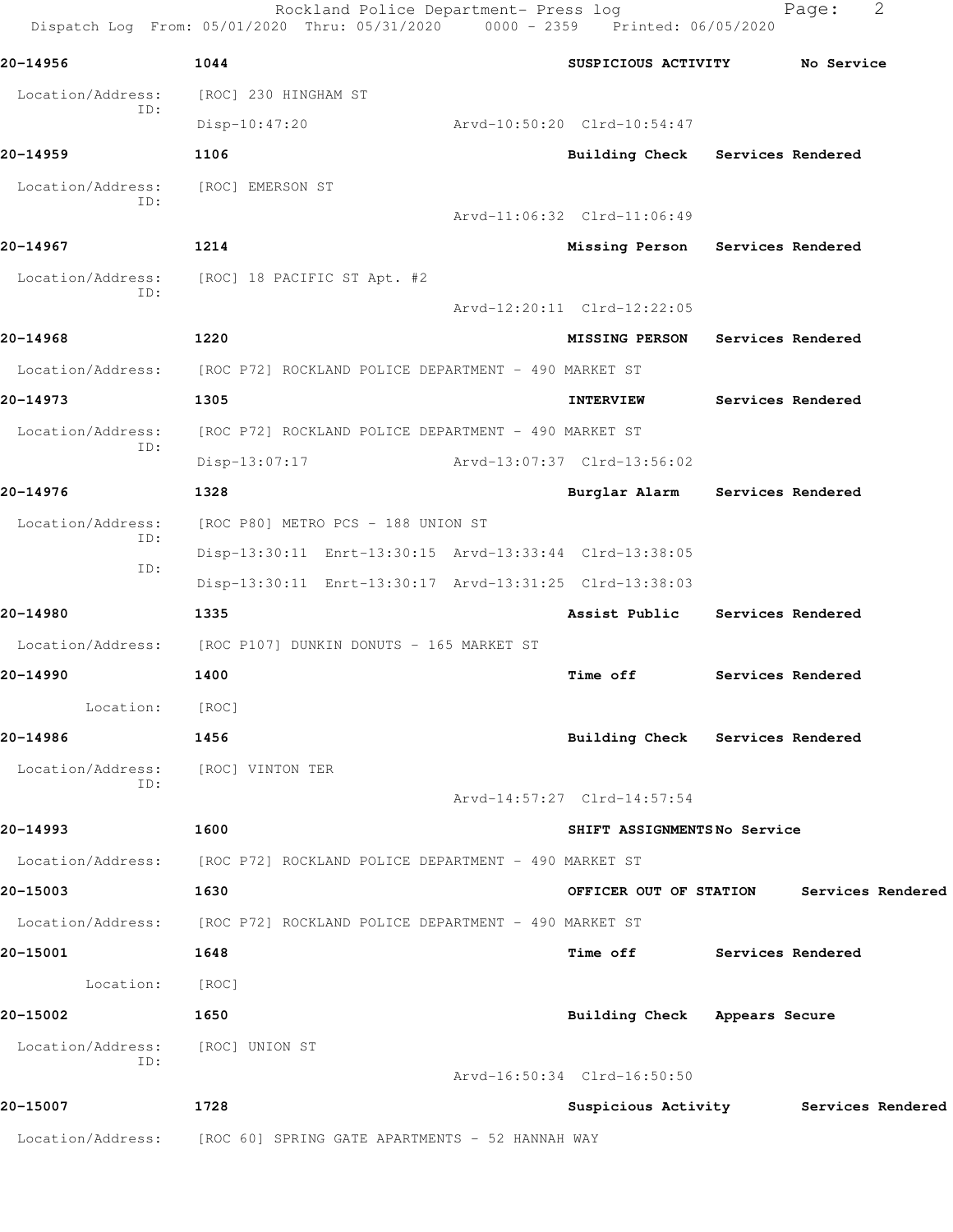|                                 | Rockland Police Department- Press log<br>Dispatch Log From: 05/01/2020 Thru: 05/31/2020 0000 - 2359 Printed: 06/05/2020                                     |                             | 3<br>Page:        |
|---------------------------------|-------------------------------------------------------------------------------------------------------------------------------------------------------------|-----------------------------|-------------------|
| ID:                             |                                                                                                                                                             |                             |                   |
| ID:                             | Disp-17:31:06 Enrt-17:31:11 Arvd-17:34:08 Clrd-17:39:24                                                                                                     |                             |                   |
| ID:                             | Disp-17:31:06 Enrt-17:31:12 Arvd-17:35:10 Clrd-17:39:26                                                                                                     |                             |                   |
|                                 | $Disp-17:36:18$                                                                                                                                             | Arvd-17:36:20 Clrd-17:39:27 |                   |
| 20-15008                        | 1733                                                                                                                                                        | Sudden Death                | Services Rendered |
| Location/Address:<br>Fire Unit: | [ROC] 5 CYPRESS CIR<br>ROCKEN1-Pumper-Rockland Engine 1<br>Disp-17:35:10 Enrt-17:36:28 Arvd-17:38:45 Clrd-17:48:53<br>InQrtsUnavl-17:52:11 InSrvce-17:52:11 |                             |                   |
| EMS Unit:                       | ROCKAM1-Rockland A1<br>Disp-17:35:16 Enrt-17:36:29 Arvd-17:38:43 Clrd-17:48:51<br>InQrtsUnavl-17:52:03 InSrvce-17:52:03                                     |                             |                   |
| ID:                             | Disp-17:39:38 Enrt-17:39:39 Arvd-17:43:25 Clrd-19:05:04                                                                                                     |                             |                   |
| ID:                             | $Disp-17:43:37$                                                                                                                                             | Arvd-17:43:39 Clrd-17:54:21 |                   |
| 20-15012                        | 1753                                                                                                                                                        | Burglar Alarm               | Investigated      |
| Location/Address:               | [ROC 9] SULLIVAN TIRE AND AUTO SERVICE - 1 VFW DR                                                                                                           |                             |                   |
| ID:                             | $Disp-17:54:11$                                                                                                                                             | Arvd-17:55:45 Clrd-17:58:10 |                   |
| 20-15014                        | 1807                                                                                                                                                        | <b>Time off</b>             | Services Rendered |
| Location:                       | [ROC]                                                                                                                                                       |                             |                   |
| 20-15017                        | 1843                                                                                                                                                        | Building Check              | Appears Secure    |
| Location/Address:<br>ID:        | [ROC] GOLF - PLAIN ST                                                                                                                                       |                             |                   |
|                                 |                                                                                                                                                             | Arvd-18:44:07 Clrd-18:44:50 |                   |
| 20-15018                        | 1909                                                                                                                                                        | General Info                | Services Rendered |
| Location/Address:               | [ROC P72] ROCKLAND POLICE DEPARTMENT - 490 MARKET ST                                                                                                        |                             |                   |
| 20-15023                        | 2005                                                                                                                                                        | <b>Time off</b>             | Services Rendered |
| Location:                       | [ROC]                                                                                                                                                       |                             |                   |
| 20-15027<br>Hospital            | 2106                                                                                                                                                        | Health & Welfare Check      | Transported to    |
| Location/Address:<br>ID:        | [ROC P107] DUNKIN DONUTS - 165 MARKET ST                                                                                                                    |                             |                   |
| ID:                             | Disp-21:08:42 Enrt-21:09:31 Arvd-21:09:38 Clrd-21:36:37                                                                                                     |                             |                   |
| ID:                             | Disp-21:08:42 Enrt-21:09:34 Arvd-21:14:20 Clrd-21:36:38                                                                                                     |                             |                   |
|                                 | Disp-21:09:45 Enrt-21:09:47 Arvd-21:13:12 Clrd-21:36:39                                                                                                     |                             |                   |
| 20-15031                        | 2139                                                                                                                                                        | Warrant                     | Services Rendered |
| Location/Address:<br>ID:        | [ROC] 10 APPLE CT                                                                                                                                           |                             |                   |
|                                 | Disp-21:59:35                                                                                                                                               | $Clrd-22:00:16$             |                   |
| 20-15040                        | 2308                                                                                                                                                        | Building Check              | Appears Secure    |
| Location/Address:<br>ID:        | [ROC] UNION ST                                                                                                                                              | Arvd-23:09:01 Clrd-23:09:12 |                   |
|                                 |                                                                                                                                                             |                             |                   |

## **For Date: 05/02/2020 - Saturday**

**20-15043 0000 Disturbance Services Rendered**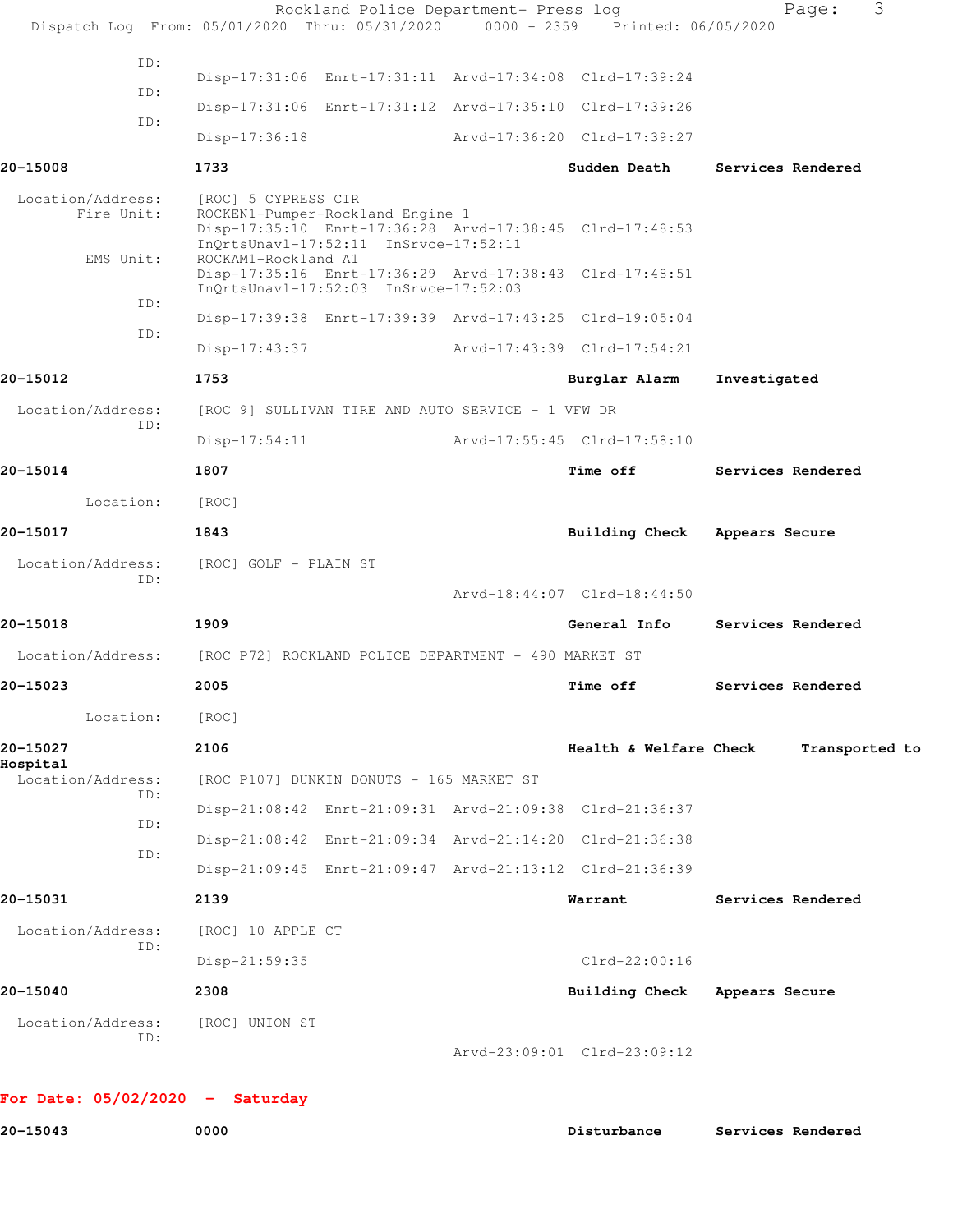|                          | Dispatch Log From: 05/01/2020 Thru: 05/31/2020 0000 - 2359 Printed: 06/05/2020              | Rockland Police Department- Press log |                                      | Page:                    | 4 |
|--------------------------|---------------------------------------------------------------------------------------------|---------------------------------------|--------------------------------------|--------------------------|---|
| Location/Address:        | [ROC P45] COMFORT INN - 850 HINGHAM ST Apt. #112                                            |                                       |                                      |                          |   |
| ID:                      | Disp-00:02:58 Enrt-00:03:07 Arvd-00:06:06 Clrd-00:55:03                                     |                                       |                                      |                          |   |
| ID:                      | Disp-00:03:00 Enrt-00:03:07 Arvd-00:09:16 Clrd-00:55:05                                     |                                       |                                      |                          |   |
| ID:                      | Disp-00:03:03 Enrt-00:03:08 Arvd-00:09:17 Clrd-00:19:48                                     |                                       |                                      |                          |   |
| ID:                      |                                                                                             |                                       |                                      |                          |   |
|                          | Disp-00:03:06 Enrt-00:03:08 Arvd-00:05:52 Clrd-00:55:02<br>Refer To Summons: 20ROC-15043-AR |                                       |                                      |                          |   |
| Address:                 | Summons: LIEB, TREVOR CALLEN<br>6931 NE 61ST AVE PARKLAND, FL                               |                                       |                                      |                          |   |
| Age:<br>Charges:         | 25<br>DISTURBING THE PEACE<br>VANDALIZE PROPERTY c266 \$126A                                |                                       |                                      |                          |   |
| 20-15044                 | 0002                                                                                        |                                       | General Incident Services Rendered   |                          |   |
| Location/Address:        | [ROC P72] ROCKLAND POLICE DEPARTMENT - 490 MARKET ST                                        |                                       |                                      |                          |   |
| ID:                      | $Disp-00:04:10$                                                                             |                                       | $Clrd-00:04:16$                      |                          |   |
| 20-15051                 | 0104                                                                                        |                                       | Details / Time off Services Rendered |                          |   |
| Location:                | [ROC]                                                                                       |                                       |                                      |                          |   |
| 20-15053                 | 0130                                                                                        |                                       | Suspicious Activity                  | Investigated             |   |
| Location/Address:        | [ROC] 0 PLAIN ST @ 40 MAPLE ST                                                              |                                       |                                      |                          |   |
| ID:                      | $Disp-01:30:55$                                                                             |                                       | Arvd-01:31:03 Clrd-01:35:23          |                          |   |
| ID:                      | Disp-01:30:55 Enrt-01:31:04 Arvd-01:35:21 Clrd-01:35:24                                     |                                       |                                      |                          |   |
| 20-15056                 | 0205                                                                                        |                                       | Burglar Alarm Appears Secure         |                          |   |
| Location/Address:        | [ROC 23] PLEASANT STREET STORAGE - 265 PLEASANT ST                                          |                                       |                                      |                          |   |
| ID:                      | Disp-02:06:21 Enrt-02:06:25 Arvd-02:09:45 Clrd-02:14:49                                     |                                       |                                      |                          |   |
| ID:                      | Disp-02:06:21 Enrt-02:06:26 Arvd-02:08:30 Clrd-02:14:51                                     |                                       |                                      |                          |   |
| 20-15059                 | 0308                                                                                        |                                       | Noise Complaint Investigated         |                          |   |
| Location/Address:        | [ROC] LEWIS PARK                                                                            |                                       |                                      |                          |   |
| ID:                      | Disp-03:12:19 Enrt-03:12:33 Arvd-03:13:23 Clrd-03:17:31                                     |                                       |                                      |                          |   |
| ID:                      | Disp-03:12:19 Enrt-03:12:37 Arvd-03:13:25 Clrd-03:17:29                                     |                                       |                                      |                          |   |
| 20-15060                 | 0322                                                                                        |                                       | Noise Complaint Investigated         |                          |   |
| Location/Address:        | [ROC] 53 LEWIS PARK                                                                         |                                       |                                      |                          |   |
| ID:                      | Disp-03:22:25                                                                               |                                       | Arvd-03:22:27 Clrd-03:36:44          |                          |   |
| ID:                      | Disp-03:24:37                                                                               |                                       | Arvd-03:24:39 Clrd-03:36:46          |                          |   |
| Original Call #:         | $20 - 15059$                                                                                |                                       |                                      |                          |   |
| 20-15063                 | 0514                                                                                        |                                       | <b>Building Check</b>                | Building Checked/Secured |   |
| Location/Address:<br>ID: | [ROC] UNION ST                                                                              |                                       |                                      |                          |   |
|                          | $Disp-05:15:43$                                                                             |                                       | Arvd-05:15:52 Clrd-05:29:15          |                          |   |
| 20-15064                 | 0524                                                                                        |                                       | Follow-Up Investigation              | Investigated             |   |
| Location/Address:<br>ID: | [ROC] 53 LEWIS PARK                                                                         |                                       |                                      |                          |   |
|                          | Disp-05:25:10 Enrt-05:25:14 Arvd-05:25:25 Clrd-05:37:05                                     |                                       |                                      |                          |   |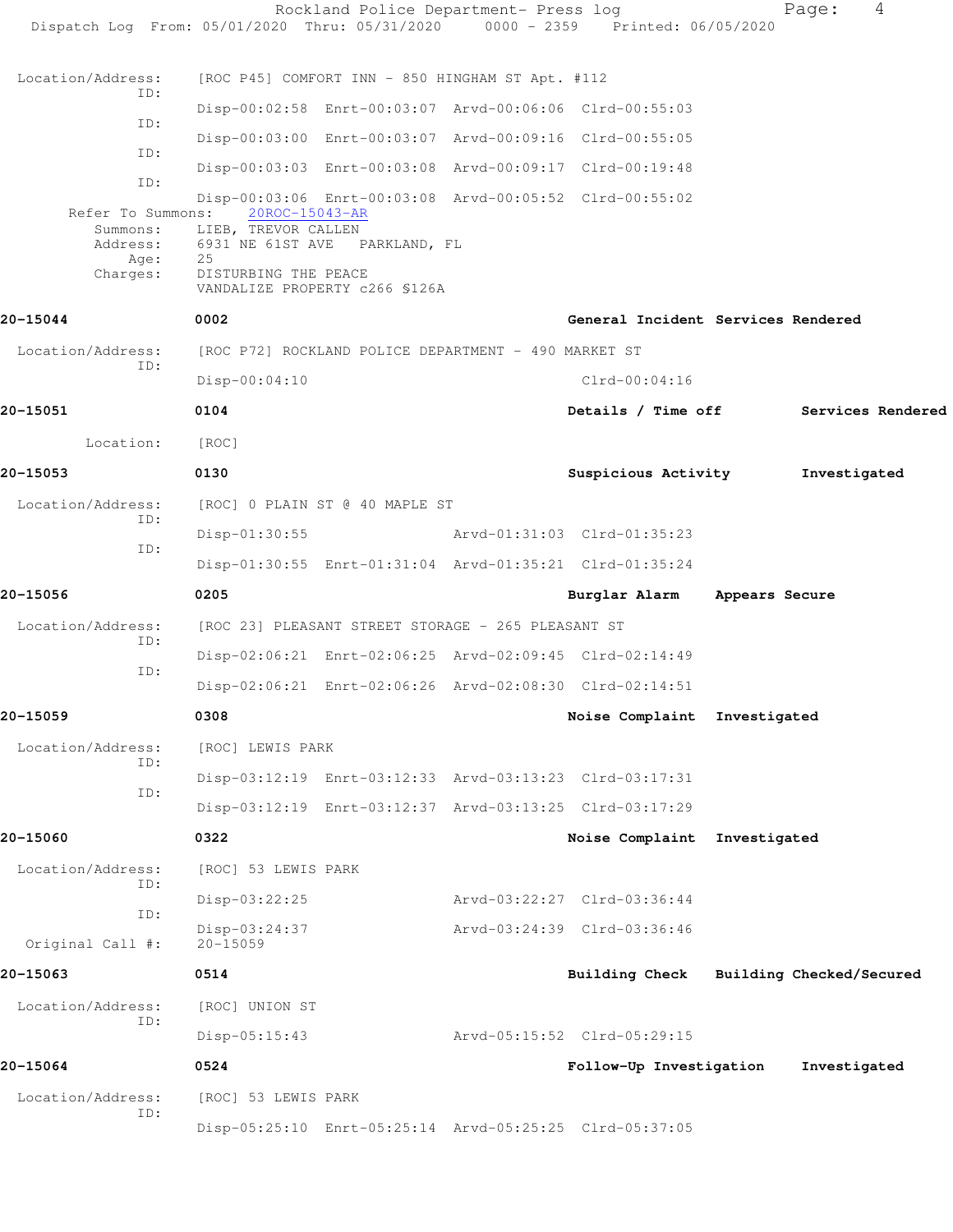|                   | Rockland Police Department- Press log<br>Dispatch Log From: 05/01/2020 Thru: 05/31/2020 0000 - 2359 Printed: 06/05/2020 |                                    |            | 5<br>Page:                                |
|-------------------|-------------------------------------------------------------------------------------------------------------------------|------------------------------------|------------|-------------------------------------------|
| ID:               | Disp-05:25:20 Enrt-05:25:24 Arvd-05:37:09 Clrd-05:37:11                                                                 |                                    |            |                                           |
| 20-15067          | 0601                                                                                                                    | Details / Time off                 |            | Services Rendered                         |
| Location:         | [ROC]                                                                                                                   |                                    |            |                                           |
| 20-15069          | 0645                                                                                                                    | Follow-Up Investigation            |            | Investigated                              |
| Location/Address: | [ROC] LEWIS PARK                                                                                                        |                                    |            |                                           |
| ID:               | $Disp-06:45:55$                                                                                                         | Arvd-06:46:02 Clrd-07:17:02        |            |                                           |
| 20-15070          | 0800                                                                                                                    | General Info                       | No Service |                                           |
| Location/Address: | [ROC P72] ROCKLAND POLICE DEPARTMENT - 490 MARKET ST                                                                    |                                    |            |                                           |
| 20-15072          | 0818                                                                                                                    | 911 Accidental Services Rendered   |            |                                           |
| Location/Address: | [ROC] 265 UNION ST                                                                                                      |                                    |            |                                           |
| ID:               | Disp-08:19:18 Enrt-08:20:13 Arvd-08:20:26 Clrd-08:27:09                                                                 |                                    |            |                                           |
| ID:               | Disp-08:20:06 Enrt-08:20:10 Arvd-08:20:18 Clrd-08:27:09                                                                 |                                    |            |                                           |
| 20-15073          | 0818                                                                                                                    | Building Check Services Rendered   |            |                                           |
| Location/Address: | [ROC] PLAIN ST                                                                                                          |                                    |            |                                           |
| ID:               |                                                                                                                         | Arvd-08:19:22 Clrd-08:19:34        |            |                                           |
| 20-15076          | 0904                                                                                                                    | Motor Vehicle Stop                 |            | Verbal Warning                            |
| Location/Address: | [ROC P69] MCDONALD'S - 117 MARKET ST                                                                                    |                                    |            |                                           |
| ID:               |                                                                                                                         | Arvd-09:04:00 Clrd-09:08:25        |            |                                           |
| 20-15078          | 0925                                                                                                                    | Building Check Services Rendered   |            |                                           |
| Location/Address: | [ROC] UNION ST                                                                                                          |                                    |            |                                           |
| ID:               |                                                                                                                         | Arvd-09:26:18 Clrd-09:26:35        |            |                                           |
| 20-15080          | 1021                                                                                                                    | Details / Time off No Service      |            |                                           |
| Location:         | [ROC]                                                                                                                   |                                    |            |                                           |
| 20-15081          | 1023                                                                                                                    | Animal Complaint Services Rendered |            |                                           |
| Location/Address: | [ROC] 64 MONCRIEF RD                                                                                                    |                                    |            |                                           |
| ID:               | Disp-10:25:35 Enrt-10:26:37 Arvd-10:29:53 Clrd-10:42:17                                                                 |                                    |            |                                           |
| 20-15082          | 1042                                                                                                                    |                                    |            | Follow-Up Investigation Services Rendered |
| Location/Address: | [ROC] 230 HINGHAM ST                                                                                                    |                                    |            |                                           |
| ID:               |                                                                                                                         | Arvd-10:42:00 Clrd-11:15:40        |            |                                           |
| 20-15088          | 1100                                                                                                                    | Motor Vehicle Stop                 |            | Verbal Warning                            |
| Location/Address: | [ROC] HINGHAM ST                                                                                                        |                                    |            |                                           |
| ID:               |                                                                                                                         | Arvd-11:00:00 Clrd-11:06:13        |            |                                           |
| 20-15696          | 1130                                                                                                                    | Animal Complaint Services Rendered |            |                                           |
| Location/Address: | [ROC] 129 PACIFIC ST                                                                                                    |                                    |            |                                           |
| 20-15100          | 1249                                                                                                                    | 911 Hang Up Services Rendered      |            |                                           |
|                   |                                                                                                                         |                                    |            |                                           |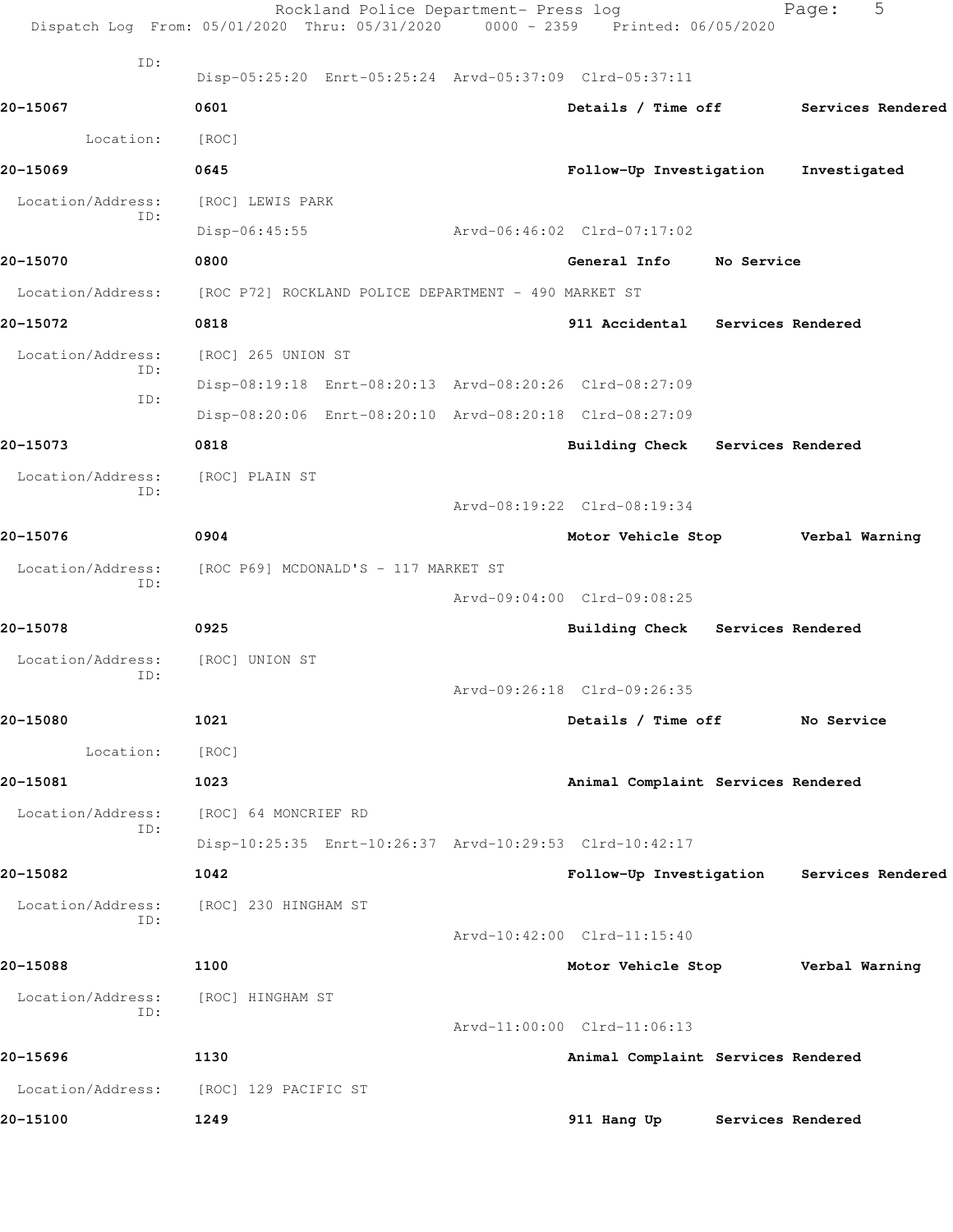|                                   | Dispatch Log From: 05/01/2020 Thru: 05/31/2020 0000 - 2359 Printed: 06/05/2020 | Rockland Police Department- Press log                   |                         | 6<br>Page:              |
|-----------------------------------|--------------------------------------------------------------------------------|---------------------------------------------------------|-------------------------|-------------------------|
| Location/Address:                 |                                                                                | [ROC P51] DOUBLE TREE - 929 HINGHAM ST Apt. #507        |                         |                         |
| ID:                               |                                                                                | Disp-12:49:50 Enrt-12:50:18                             | $Clrd-12:53:05$         |                         |
| ID:                               |                                                                                | Disp-12:52:01 Enrt-12:52:31 Arvd-12:57:22 Clrd-13:12:54 |                         |                         |
| ID:                               |                                                                                | Disp-12:57:11 Enrt-12:57:15 Arvd-13:05:07 Clrd-13:12:54 |                         |                         |
| ID:                               |                                                                                | Disp-13:04:58 Enrt-13:05:01 Arvd-13:05:04 Clrd-13:12:50 |                         |                         |
| ID:                               |                                                                                | Disp-13:05:20 Enrt-13:05:23 Arvd-13:05:26 Clrd-13:12:54 |                         |                         |
| 20-15103                          | 1303                                                                           |                                                         | Extra Watch             | No Service              |
| Location/Address:                 |                                                                                | [ROC] 572 UNION ST @ 18 RICE AVE                        |                         |                         |
| 20-15105                          | 1326                                                                           |                                                         | 911 Hang Up             | 911 Wireless call       |
| (Transfered)<br>Location/Address: |                                                                                | [ROC P51] DOUBLE TREE - 929 HINGHAM ST Apt. #507        |                         |                         |
| ID:                               |                                                                                | Disp-13:26:34 Enrt-13:26:50 Arvd-13:29:53 Clrd-13:35:37 |                         |                         |
| ID:<br>ID:                        |                                                                                | Disp-13:26:41 Enrt-13:26:46 Arvd-13:29:55 Clrd-13:35:40 |                         |                         |
| Original Call #:                  | $20 - 15100$                                                                   | Disp-13:29:44 Enrt-13:29:47 Arvd-13:29:51 Clrd-13:35:31 |                         |                         |
| 20-15109                          | 1429                                                                           |                                                         | General Info            | No Action Required      |
| Location/Address:                 | [ROC P72] ROCKLAND POLICE DEPARTMENT - 490 MARKET ST                           |                                                         |                         |                         |
| 20-15110                          | 1513                                                                           |                                                         | 911 Accidental          | Taken/Referred to Other |
| Agency<br>Location/Address:       |                                                                                | [ROC 69] SOUTH SHORE REHAB & NURSING - 115 NORTH AVE    |                         |                         |
| ID:                               |                                                                                | Disp-15:20:13 Enrt-15:20:15 Arvd-15:20:27 Clrd-15:21:19 |                         |                         |
| 20-15113                          | 1539                                                                           |                                                         | Disturbance             | Services Rendered       |
| Location/Address:                 | [ROC] 538 MARKET ST                                                            |                                                         |                         |                         |
| ID:                               |                                                                                | Disp-15:42:17 Enrt-15:42:19                             | $Clrd-15:43:24$         |                         |
| ID:                               |                                                                                | Disp-15:43:18 Enrt-15:43:20 Arvd-15:45:57 Clrd-15:53:51 |                         |                         |
| 20-15116                          | 1610                                                                           |                                                         | General Info            | Appears Secure          |
| Location/Address:                 |                                                                                | [ROC P72] ROCKLAND POLICE DEPARTMENT - 490 MARKET ST    |                         |                         |
| 20-15119                          | 1620                                                                           |                                                         | <b>Harassment</b>       | Services Rendered       |
| Location/Address:                 | [ROC] 106 TURNER RD                                                            |                                                         |                         |                         |
| ID:                               |                                                                                | Disp-16:23:12 Enrt-16:23:50 Arvd-16:33:47 Clrd-16:48:23 |                         |                         |
| 20-15121                          | 1626                                                                           |                                                         | General Info            | Appears Secure          |
| Location/Address:                 | [ROC P72] ROCKLAND POLICE DEPARTMENT - 490 MARKET ST                           |                                                         |                         |                         |
| 20-15123                          | 1705                                                                           |                                                         | Burglar Alarm           | Services Rendered       |
| Location/Address:                 | [ROC] 409 VFW DR                                                               |                                                         |                         |                         |
| ID:                               |                                                                                | Disp-17:06:02 Enrt-17:06:18                             | Clrd-17:06:34           |                         |
| ID:                               |                                                                                | Disp-17:06:30 Enrt-17:06:32 Arvd-17:24:08 Clrd-17:24:10 |                         |                         |
| 20-15127                          | 1815                                                                           |                                                         | Motor Vehicle Complaint | Gone on arrival         |
| Location/Address:<br>ID:          | [ROC] UNION ST                                                                 |                                                         |                         |                         |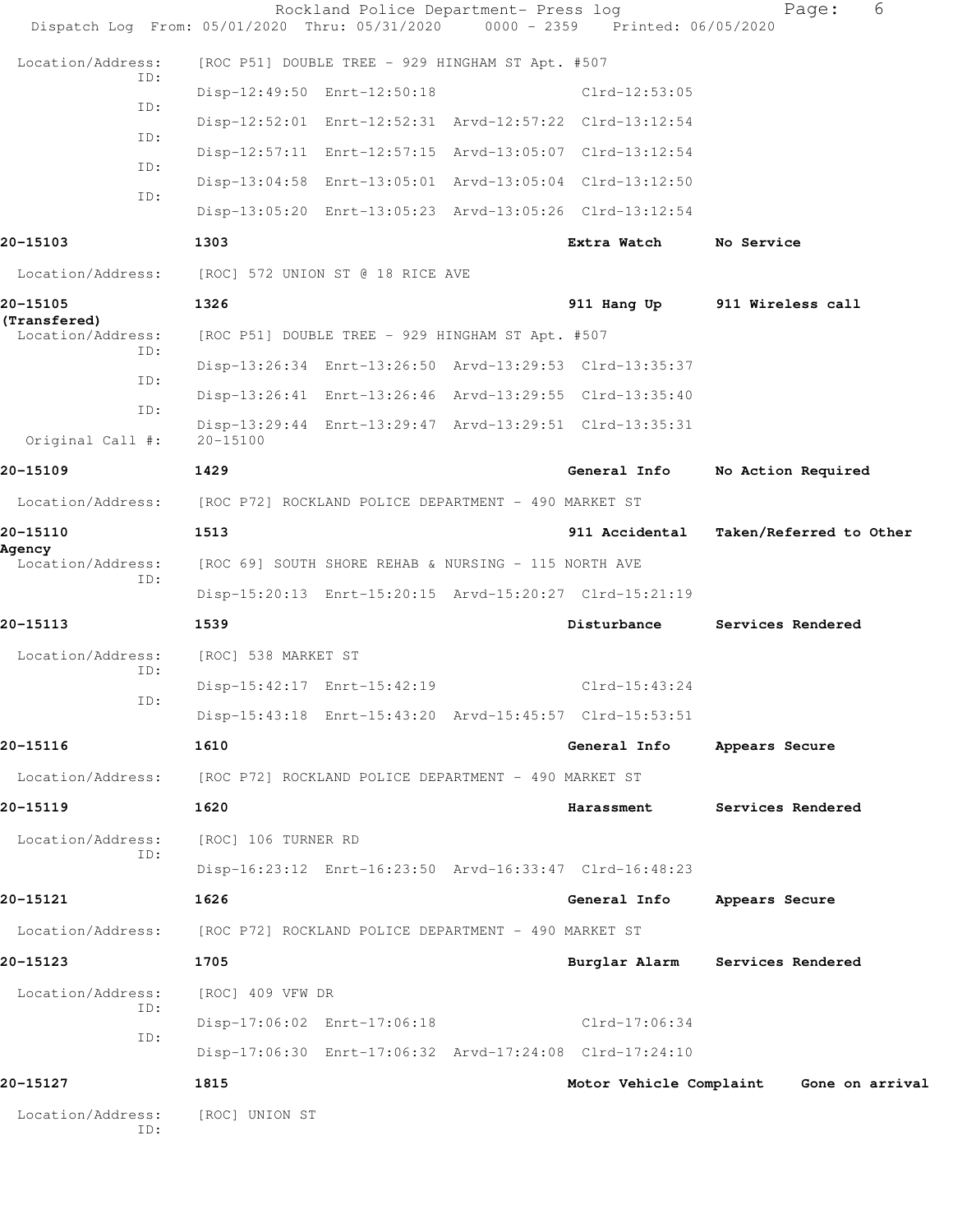|                   |     |                     | Rockland Police Department- Press log                                          |                                       | Page:           | 7 |
|-------------------|-----|---------------------|--------------------------------------------------------------------------------|---------------------------------------|-----------------|---|
|                   |     |                     | Dispatch Log From: 05/01/2020 Thru: 05/31/2020 0000 - 2359 Printed: 06/05/2020 |                                       |                 |   |
|                   | TD: |                     | Disp-18:16:52 Enrt-18:16:56                                                    | $Clrd-18:20:40$                       |                 |   |
|                   |     |                     | Disp-18:19:53 Enrt-18:19:55 Arvd-18:19:56 Clrd-18:20:34                        |                                       |                 |   |
| 20-15132          |     | 1908                |                                                                                | Suspicious Activity Services Rendered |                 |   |
| Vicinity of:      | ID: |                     | [ROC P98] DOLLAR TREE - 201 MARKET ST                                          |                                       |                 |   |
|                   | TD: |                     | Disp-19:10:02 Enrt-19:10:11 Arvd-19:11:40 Clrd-19:12:46                        |                                       |                 |   |
|                   |     |                     | Disp-19:10:02 Enrt-19:10:09                                                    | $Clrd-19:12:42$                       |                 |   |
| 20-15133          |     | 1915                |                                                                                | Motor Vehicle Complaint               | Gone on arrival |   |
| Vicinity of:      | TD: |                     | [ROC] PLEASANT VIEW - PLEASANT ST                                              |                                       |                 |   |
|                   |     | Disp-19:15:59       |                                                                                | Arvd-19:16:05 Clrd-19:57:30           |                 |   |
| 20-15140          |     | 2146                |                                                                                | Noise Complaint Services Rendered     |                 |   |
| Location/Address: |     |                     | [ROC] 92 MARTHA DR Apt. #D                                                     |                                       |                 |   |
|                   | ID: |                     | Disp-21:49:30 Enrt-21:49:33 Arvd-21:56:33 Clrd-22:01:10                        |                                       |                 |   |
| 20-15145          |     | 2329                |                                                                                | Juvenile Offenses Services Rendered   |                 |   |
| Location/Address: |     | [ROC] 19 PACIFIC ST |                                                                                |                                       |                 |   |
|                   | ID: |                     | Disp-23:33:25 Enrt-23:33:33 Arvd-23:34:47 Clrd-23:45:10                        |                                       |                 |   |

**For Date: 05/03/2020 - Sunday**

| 20-15150                 | 0000                                                    |                                 | General Incident Services Rendered   |  |
|--------------------------|---------------------------------------------------------|---------------------------------|--------------------------------------|--|
| Location/Address:        | [ROC P72] ROCKLAND POLICE DEPARTMENT - 490 MARKET ST    |                                 |                                      |  |
| TD:                      | $Disp-00:02:13$                                         | $Clrd-00:02:30$                 |                                      |  |
| 20-15151                 | 0002                                                    |                                 | Noise Complaint Services Rendered    |  |
| Location/Address:        | [ROC] REED ST                                           |                                 |                                      |  |
| ID:                      | Disp-00:05:29 Enrt-00:06:59 Arvd-00:10:21 Clrd-00:12:52 |                                 |                                      |  |
| ID:                      | Disp-00:05:29 Enrt-00:06:59 Arvd-00:09:47 Clrd-00:12:52 |                                 |                                      |  |
| ID:                      | Disp-00:08:54 Enrt-00:08:59 Arvd-00:09:49 Clrd-00:12:52 |                                 |                                      |  |
| 20-15154                 | 0022                                                    |                                 | Suspicious Activity Marrest (s) Made |  |
| Location/Address:<br>TD: | [ROC] SUPREME MUFFLER - 218 VFW DR                      |                                 |                                      |  |
|                          | $Disp-00:24:10$                                         | Arvd-00:24:16 Clrd-00:59:33     |                                      |  |
| ID:                      | $Disp-00:24:10$                                         | Arvd-00:24:16 Clrd-00:59:37     |                                      |  |
| ID:                      | Disp-00:35:12 Enrt-00:35:15 Arvd-00:35:16 Clrd-00:57:56 |                                 |                                      |  |
| Refer To Arrest:         | 20ROC-15154-AR                                          |                                 |                                      |  |
| Arrest:                  | DRISCOLL, JOHN TAGGART                                  |                                 |                                      |  |
| Address:<br>Age:         | 2001 MARINA DR Apt. #514 N QUINCY, MA<br>35             |                                 |                                      |  |
| Charges:                 | OUI-LIOUOR OR .08%                                      |                                 |                                      |  |
|                          | STOP FOR POLICE, FAIL                                   |                                 |                                      |  |
|                          | MARKED LANES VIOLATION                                  |                                 |                                      |  |
|                          | RECKLESS OPERATION OF MOTOR VEHICLE                     |                                 |                                      |  |
|                          | RESIST ARREST<br>RESIST ARREST                          |                                 |                                      |  |
|                          |                                                         |                                 |                                      |  |
| 20-15157                 | 0055                                                    | Noise Complaint Gone on arrival |                                      |  |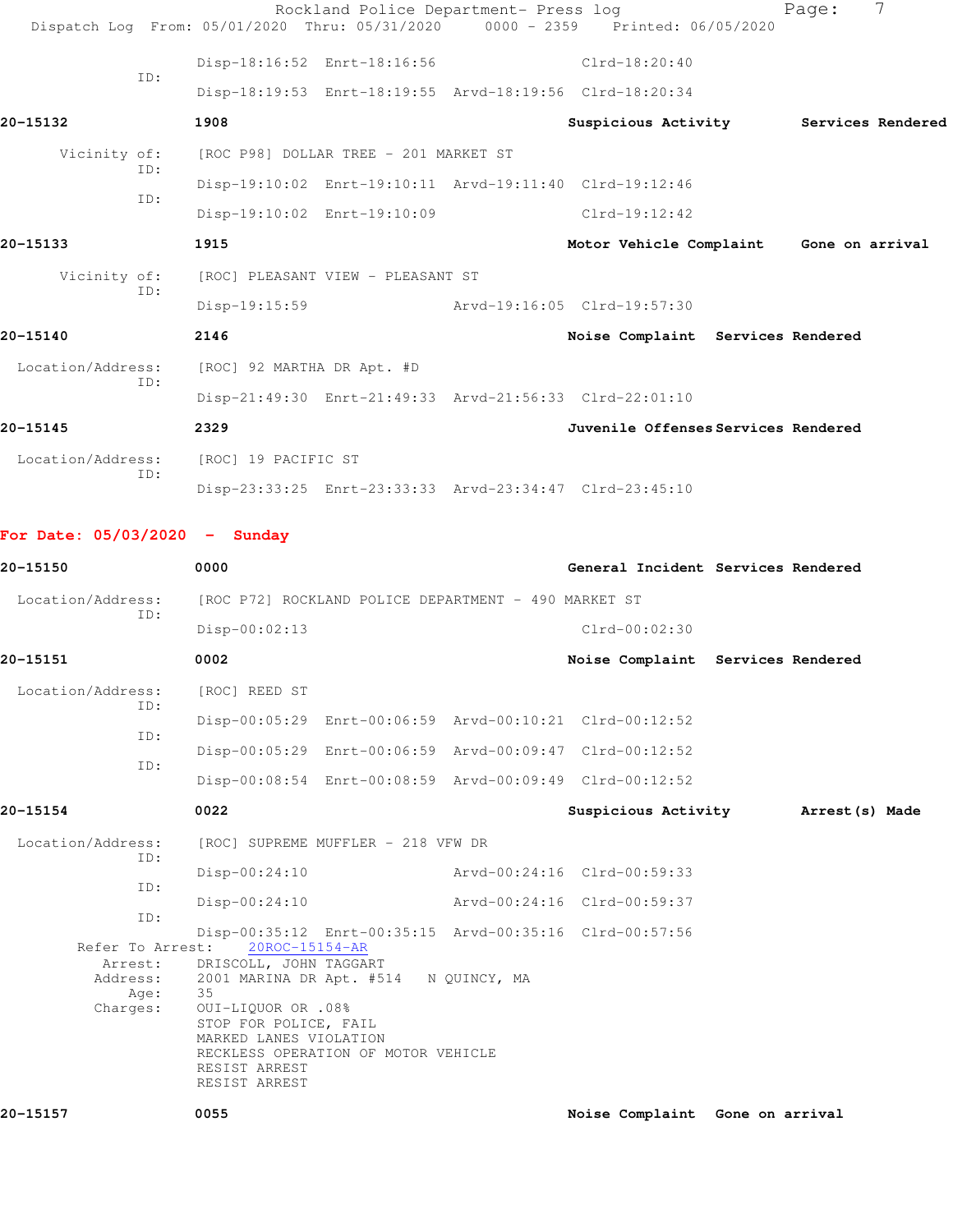|                          | Rockland Police Department- Press log<br>Dispatch Log From: 05/01/2020 Thru: 05/31/2020 | 0000 - 2359 Printed: 06/05/2020 | 8<br>Page:                          |
|--------------------------|-----------------------------------------------------------------------------------------|---------------------------------|-------------------------------------|
| Location/Address:        | [ROC] LEVIN RD                                                                          |                                 |                                     |
| ID:                      | Disp-00:58:04 Enrt-00:58:09 Arvd-01:00:01 Clrd-01:06:23                                 |                                 |                                     |
| 20-15161                 | 0128                                                                                    | Assist Fire Department          | Services Rendered                   |
| Location/Address:        | [ROC] 50 CONCORD ST                                                                     |                                 |                                     |
| ID:                      | Disp-01:30:08                                                                           | $Clrd-01:31:12$                 |                                     |
| ID:                      | Disp-01:31:04 Enrt-01:31:08                                                             | $Clrd-01:36:34$                 |                                     |
| ID:                      | Disp-01:36:21 Enrt-01:36:28 Arvd-01:38:30 Clrd-01:44:07                                 |                                 |                                     |
| 20-15165                 | 0239                                                                                    | Missing Person                  | Services Rendered                   |
| Location/Address:<br>ID: | [ROC] PACIFIC ST                                                                        |                                 |                                     |
|                          | Disp-02:45:30                                                                           | $Clrd-02:45:45$                 |                                     |
| 20-15173                 | 0529                                                                                    | Building Check                  | Services Rendered                   |
| Location/Address:<br>ID: | [ROC] UNION ST                                                                          |                                 |                                     |
|                          | Disp-05:30:30                                                                           | Arvd-05:30:37 Clrd-05:42:07     |                                     |
| 20-15179                 | 0642                                                                                    | 911 Accidental                  | Appears Secure                      |
| Location/Address:<br>ID: | [ROC] 358 SPRING ST                                                                     |                                 |                                     |
| ID:                      | Disp-06:43:20                                                                           | Arvd-06:46:27 Clrd-07:00:34     |                                     |
|                          | Disp-06:46:59                                                                           | Arvd-06:47:05 Clrd-07:00:32     |                                     |
| 20-15181                 | 0804                                                                                    |                                 | SHIFT ASSIGNMENTS Services Rendered |
| Location/Address:        | [ROC P72] ROCKLAND POLICE DEPARTMENT - 490 MARKET ST                                    |                                 |                                     |
| 20-15183                 | 0828                                                                                    | <b>Building Check</b>           | Appears Secure                      |
| Location/Address:<br>ID: | [ROC P95] HOLY FAMILY CHURCH - 403 UNION ST                                             |                                 |                                     |
|                          |                                                                                         | Arvd-08:29:24 Clrd-08:29:41     |                                     |
| 20-15185                 | 0840                                                                                    | DETAIL                          | Services Rendered                   |
|                          | Location/Address: [ROC P72] ROCKLAND POLICE DEPARTMENT - 490 MARKET ST                  |                                 |                                     |
| 20-15187                 | 0842                                                                                    | DETAIL                          | Services Rendered                   |
|                          | Location/Address: [ROC P72] ROCKLAND POLICE DEPARTMENT - 490 MARKET ST                  |                                 |                                     |
| 20-15188                 | 0857                                                                                    | Suspicious Activity             | Investigated                        |
| Location/Address:<br>ID: | [ROC] 135 GROVE ST                                                                      |                                 |                                     |
|                          | Disp-08:58:52 Enrt-08:59:40 Arvd-09:03:52 Clrd-09:07:09                                 |                                 |                                     |
| 20-15194                 | 1049                                                                                    | <b>DETAIL</b>                   | Services Rendered                   |
|                          | Location/Address: [ROC P72] ROCKLAND POLICE DEPARTMENT - 490 MARKET ST                  |                                 |                                     |
| 20-15198                 | 1121                                                                                    |                                 | General Info Services Rendered      |
|                          | Location/Address: [ROC P72] ROCKLAND POLICE DEPARTMENT - 490 MARKET ST                  |                                 |                                     |
| 20-15200                 | 1210                                                                                    | Disturbance                     | Report Follows                      |
| Location/Address:<br>ID: | [ROC] 51 WILSON ST                                                                      |                                 |                                     |
|                          | Disp-12:11:33 Enrt-12:12:15 Arvd-12:17:29 Clrd-12:59:07                                 |                                 |                                     |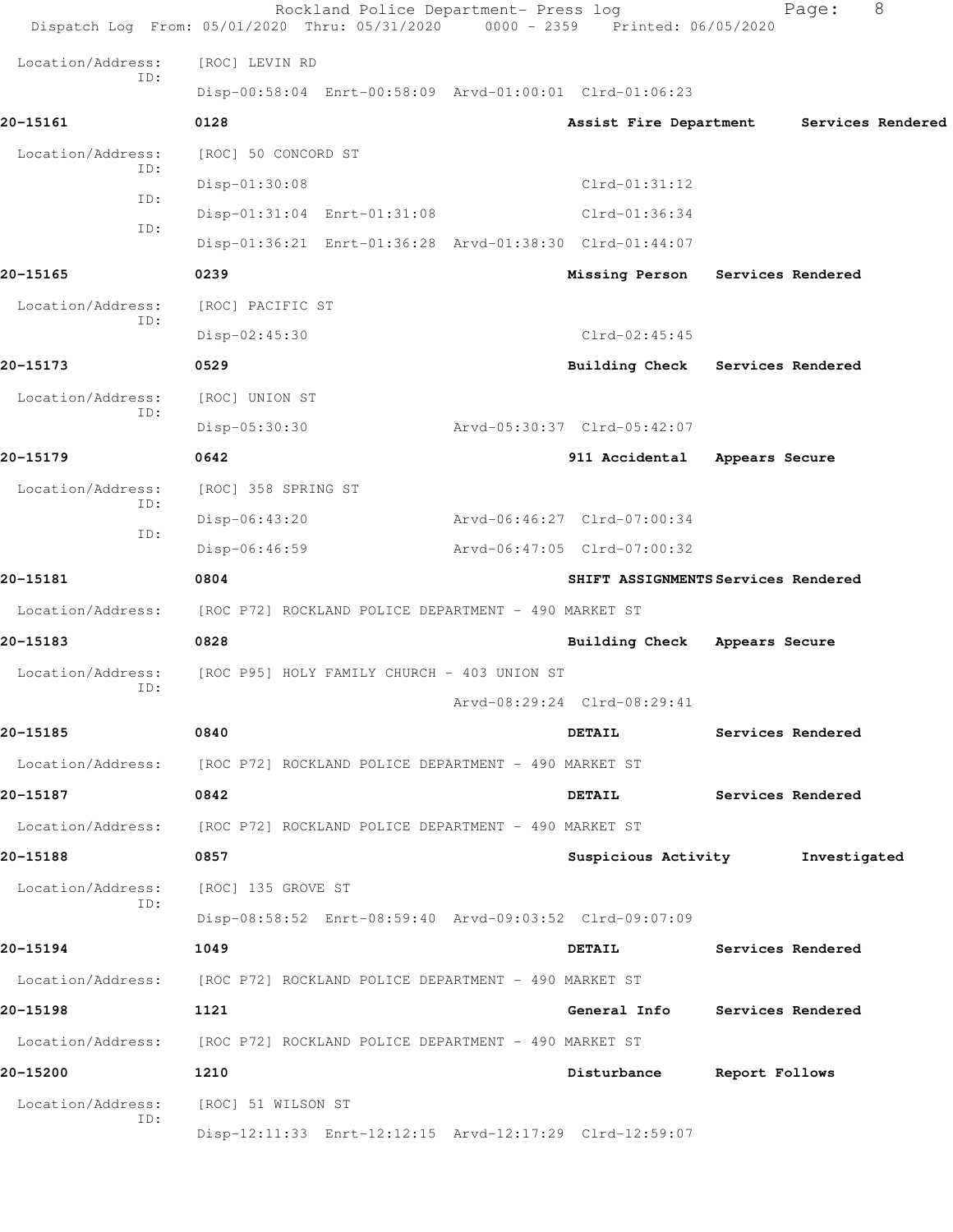|                                   | Rockland Police Department- Press log<br>Dispatch Log From: 05/01/2020 Thru: 05/31/2020 | 0000 - 2359 Printed: 06/05/2020           |                   | 9<br>Page: |  |
|-----------------------------------|-----------------------------------------------------------------------------------------|-------------------------------------------|-------------------|------------|--|
| ID:                               |                                                                                         |                                           |                   |            |  |
| ID:                               | Disp-12:13:31 Enrt-12:13:38 Arvd-12:18:43 Clrd-12:25:40                                 |                                           |                   |            |  |
|                                   | Disp-12:17:50 Enrt-12:17:55 Arvd-12:18:49 Clrd-12:59:12                                 |                                           |                   |            |  |
| 20-15205                          | 1313                                                                                    | Assist Public Services Rendered           |                   |            |  |
| Location/Address:                 | [ROC P36] STEVE'S AUTO - 246 EAST WATER ST                                              |                                           |                   |            |  |
| ID:                               | Disp-13:15:52 Enrt-13:15:59 Arvd-13:18:26 Clrd-13:41:36                                 |                                           |                   |            |  |
| 20-15206                          | 1331                                                                                    | Animal Complaint Investigated             |                   |            |  |
| Location/Address:                 | [ROC] 51 WILSON ST                                                                      |                                           |                   |            |  |
| 20-15214                          | 1434                                                                                    | Assist Other Agency                       |                   | No Action  |  |
| Required<br>Location/Address:     | [ROC] 105 MARKET ST Apt. #2                                                             |                                           |                   |            |  |
| ID:                               | Disp-14:39:23 Enrt-14:39:30 Arvd-14:51:55 Clrd-15:46:28                                 |                                           |                   |            |  |
| ID:                               | Disp-14:39:23 Enrt-14:39:35 Arvd-14:51:58 Clrd-15:46:22                                 |                                           |                   |            |  |
| 20-15215                          | 1440                                                                                    | Assist Other Agency Services Rendered     |                   |            |  |
| Location/Address:                 | [ROC] 105 MARKET ST Apt. #2                                                             |                                           |                   |            |  |
| 20-15218                          | 1506                                                                                    | Building Check Appears Secure             |                   |            |  |
| Location/Address:                 | [ROC P109] HOLY FAMILY SCHOOL - 6 DELPRETE AVE                                          |                                           |                   |            |  |
| ID:                               | Disp-15:07:21 Enrt-15:07:33 Arvd-15:07:37 Clrd-15:07:40                                 |                                           |                   |            |  |
| 20-15224                          | 1603                                                                                    | SHIFT ASSIGNMENTSNo Service               |                   |            |  |
| Location/Address:                 | [ROC P72] ROCKLAND POLICE DEPARTMENT - 490 MARKET ST                                    |                                           |                   |            |  |
| 20-15225                          | 1611                                                                                    | MVA Property Damage Only Report Follows   |                   |            |  |
| Vicinity of:                      | [ROC] 360 UNION ST @ 11 BELMONT ST                                                      |                                           |                   |            |  |
| ID:                               | Disp-16:12:52 Enrt-16:13:25 Arvd-16:13:28 Clrd-16:23:06                                 |                                           |                   |            |  |
| ID:                               | Disp-16:12:52 Enrt-16:13:36 Arvd-16:14:50 Clrd-16:23:42                                 |                                           |                   |            |  |
| ID:                               | Disp-16:13:18 Enrt-16:13:31                                                             | Clrd-16:23:10                             |                   |            |  |
| 20-15233                          | 1636                                                                                    | 911 Accidental Services Rendered          |                   |            |  |
| Location/Address:                 | [ROC] 402 GARDEN TER                                                                    |                                           |                   |            |  |
| ID:                               | Disp-16:38:40 Enrt-16:38:46 Arvd-16:43:45 Clrd-16:46:05                                 |                                           |                   |            |  |
| 20-15234                          | 1639                                                                                    | 911 Hang Up                               | 911 Wireless call |            |  |
| (Transfered)<br>Location/Address: | [ROC] 119 GROVE ST                                                                      |                                           |                   |            |  |
| ID:                               | Disp-16:41:33 Enrt-16:41:38                                                             | $Clrd-16:42:18$                           |                   |            |  |
| ID:                               | Disp-16:42:12 Enrt-16:42:53 Arvd-16:51:46 Clrd-16:55:06                                 |                                           |                   |            |  |
| 20-15243                          | 1705                                                                                    | Motor Vehicle Complaint Services Rendered |                   |            |  |
| Location/Address:                 | [ROC] BILL DELAHUNT PKWY                                                                |                                           |                   |            |  |
| ID:                               | Disp-17:05:58 Enrt-17:06:04 Arvd-17:11:04 Clrd-17:19:41                                 |                                           |                   |            |  |
| 20-15245                          | 1724                                                                                    | Noise Complaint Services Rendered         |                   |            |  |
| Location/Address:                 | [ROC] 20 PLAIN ST                                                                       |                                           |                   |            |  |
| ID:                               |                                                                                         |                                           |                   |            |  |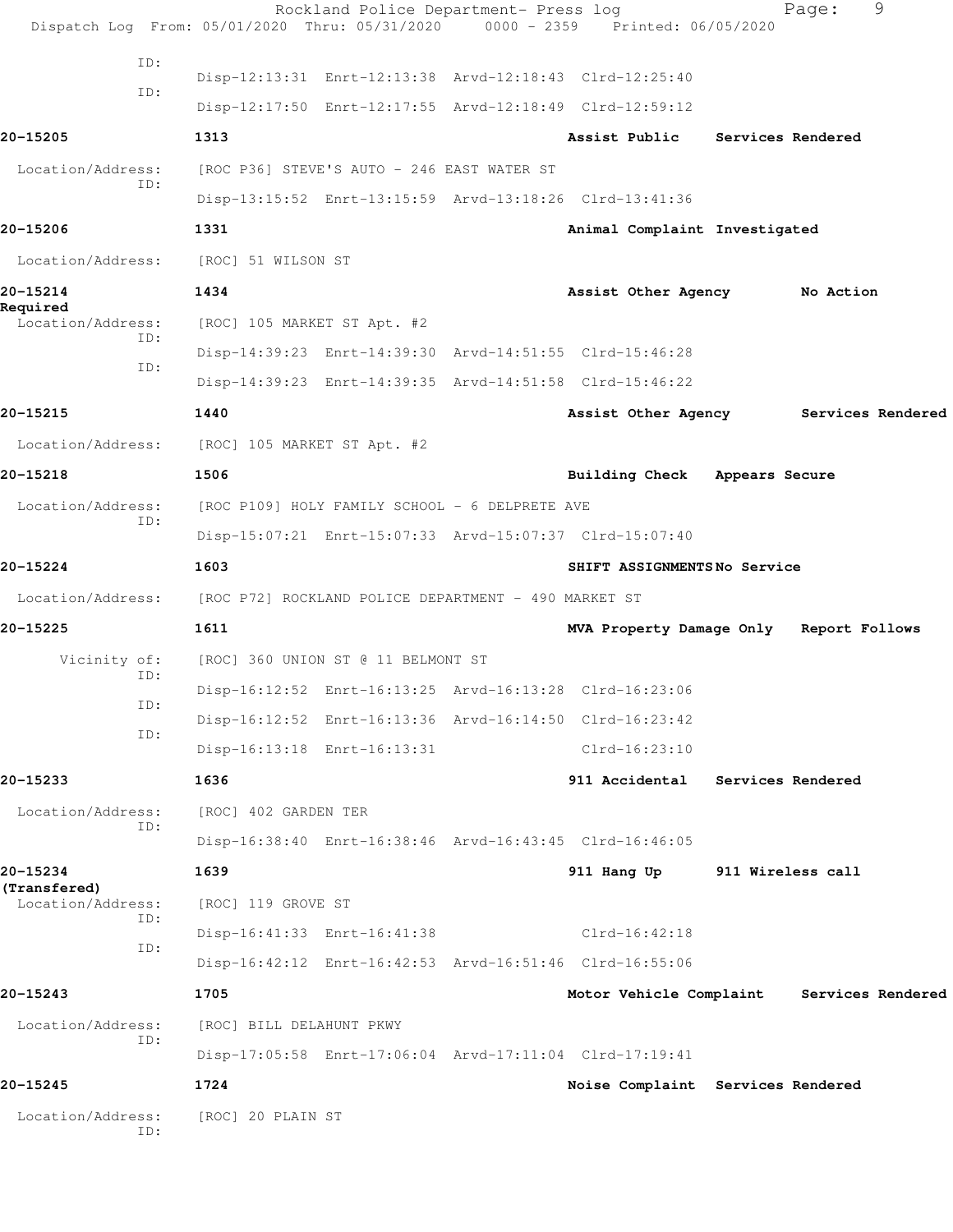| Dispatch Log From: 05/01/2020 Thru: 05/31/2020                         |                                                    | Rockland Police Department- Press log | $0000 - 2359$ | Printed: 06/05/2020                                     |                 | Page:          | 10                |
|------------------------------------------------------------------------|----------------------------------------------------|---------------------------------------|---------------|---------------------------------------------------------|-----------------|----------------|-------------------|
|                                                                        |                                                    |                                       |               |                                                         |                 |                |                   |
| ID:                                                                    |                                                    |                                       |               | Disp-17:27:41 Enrt-17:27:47 Arvd-17:31:12 Clrd-17:32:58 |                 |                |                   |
|                                                                        | $Disp-17:30:16$                                    |                                       |               | Arvd-17:30:20 Clrd-17:32:55                             |                 |                |                   |
| 20-15253                                                               | 1824                                               |                                       |               | Larceny / Forgery/ Fraud Services Rendered              |                 |                |                   |
| Location/Address:<br>ID:                                               | [ROC] ROCLKAND MOBIL - 158 MARKET ST               |                                       |               |                                                         |                 |                |                   |
|                                                                        | Disp-18:27:34                                      |                                       |               | Arvd-18:27:38 Clrd-19:07:12                             |                 |                |                   |
| 20-15257                                                               | 1948                                               |                                       |               | Noise Complaint Services Rendered                       |                 |                |                   |
| Location/Address:<br>ID:                                               | [ROC] 45 GREENWOOD ST                              |                                       |               |                                                         |                 |                |                   |
| ID:                                                                    |                                                    |                                       |               | Disp-19:49:48 Enrt-19:51:04 Arvd-19:57:57 Clrd-20:07:53 |                 |                |                   |
|                                                                        | Disp-19:57:49                                      |                                       |               | Arvd-19:57:52 Clrd-20:05:02                             |                 |                |                   |
| 20-15266                                                               | 2055                                               |                                       |               | Health & Welfare Check                                  |                 |                | Services Rendered |
| Location/Address:<br>ID:                                               | [ROC] 111 MARKET ST                                |                                       |               |                                                         |                 |                |                   |
| ID:                                                                    |                                                    |                                       |               | Disp-20:57:52 Enrt-20:58:01 Arvd-20:58:04 Clrd-21:12:12 |                 |                |                   |
|                                                                        |                                                    |                                       |               | Disp-20:58:55 Enrt-20:58:58 Arvd-20:59:03 Clrd-21:05:56 |                 |                |                   |
| 20-15270                                                               | 2141                                               |                                       |               | Disturbance                                             | Gone on arrival |                |                   |
| Vicinity of:                                                           | [ROC] 18 PACIFIC ST Apt. #2                        |                                       |               |                                                         |                 |                |                   |
| ID:                                                                    | Disp-21:44:04 Enrt-21:44:40                        |                                       |               | $Clrd-21:44:43$                                         |                 |                |                   |
| ID:                                                                    |                                                    |                                       |               | Disp-21:44:04 Enrt-21:44:38 Arvd-21:45:55 Clrd-22:00:32 |                 |                |                   |
| ID:                                                                    | $Disp-21:44:54$                                    |                                       |               | Arvd-21:44:57 Clrd-22:42:39                             |                 |                |                   |
| 20-15274                                                               | 2242                                               |                                       |               | Suspicious Activity                                     |                 |                | Services Rendered |
| Location/Address:                                                      | [ROC] 239 WEBSTER ST                               |                                       |               |                                                         |                 |                |                   |
| ID:                                                                    |                                                    |                                       |               | Disp-22:45:03 Enrt-22:45:10 Arvd-22:47:28 Clrd-23:02:29 |                 |                |                   |
| For Date: $05/04/2020 -$ Monday                                        |                                                    |                                       |               |                                                         |                 |                |                   |
| 20-15278                                                               | 0000                                               |                                       |               | SHIFT ASSIGNMENTS Services Rendered                     |                 |                |                   |
| Location/Address: [ROC P72] ROCKLAND POLICE DEPARTMENT - 490 MARKET ST |                                                    |                                       |               |                                                         |                 |                |                   |
| 20-15282                                                               | 0057                                               |                                       |               | 911 Accidental Services Rendered                        |                 |                |                   |
| Location/Address:                                                      | [ROC] 102 BROOKLINE WAY                            |                                       |               |                                                         |                 |                |                   |
| ID:                                                                    |                                                    |                                       |               | Disp-01:00:18 Enrt-01:00:24 Arvd-01:02:31 Clrd-01:05:36 |                 |                |                   |
| ID:                                                                    |                                                    |                                       |               | Disp-01:02:00 Enrt-01:02:05 Arvd-01:02:08 Clrd-01:05:40 |                 |                |                   |
| 20-15294                                                               | 0518                                               |                                       |               | Building Check Services Rendered                        |                 |                |                   |
| Location/Address:<br>ID:                                               | [ROC] UNION ST                                     |                                       |               |                                                         |                 |                |                   |
|                                                                        |                                                    |                                       |               | Arvd-05:19:08 Clrd-05:47:16                             |                 |                |                   |
| 20-15296                                                               | 0643                                               |                                       |               | Motor Vehicle Stop                                      |                 | Verbal Warning |                   |
| Location/Address:<br>ID:                                               | [ROC] RT 123 @ THE ABINGTON TOWN LINE - CENTRE AVE |                                       |               |                                                         |                 |                |                   |
|                                                                        |                                                    |                                       |               | Disp-06:44:24 Enrt-06:44:30 Arvd-06:44:33 Clrd-06:45:09 |                 |                |                   |
| 20-15297                                                               | 0648                                               |                                       |               | DetailS                                                 | No Service      |                |                   |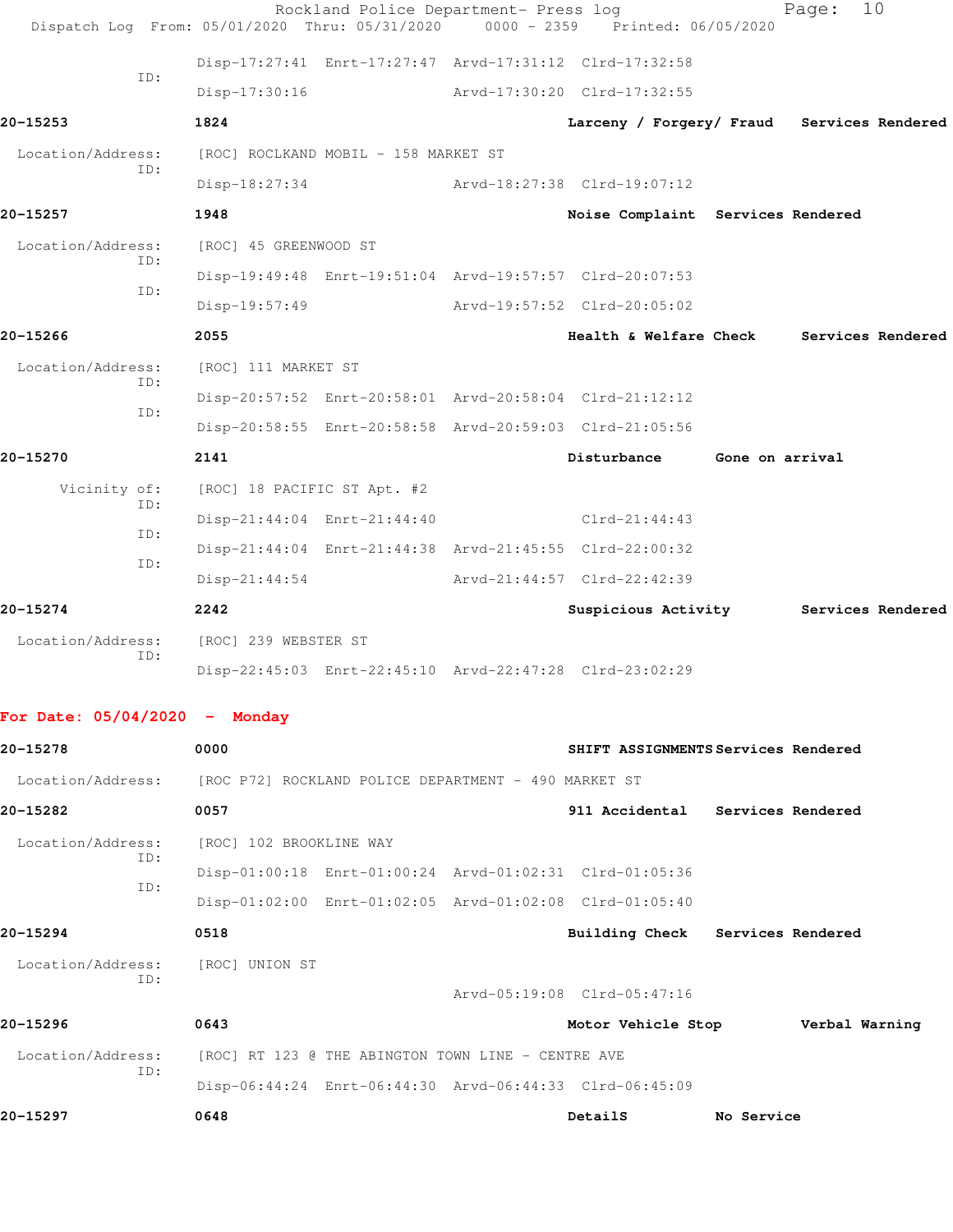|                                 | Rockland Police Department- Press log<br>Dispatch Log From: 05/01/2020 Thru: 05/31/2020 0000 - 2359 Printed: 06/05/2020 |                             | 11<br>Page:                         |
|---------------------------------|-------------------------------------------------------------------------------------------------------------------------|-----------------------------|-------------------------------------|
| Location:                       | [ROC]                                                                                                                   |                             |                                     |
| 20-15298                        | 0721                                                                                                                    |                             | Assist Police Department Provided   |
| Assistance<br>Location/Address: | [ROC P72] ROCKLAND POLICE DEPARTMENT - 490 MARKET ST                                                                    |                             |                                     |
| TD:                             | Disp-07:25:56                                                                                                           | $Clrd-07:26:04$             |                                     |
| 20-15299                        | 0735                                                                                                                    | Details                     | Services Rendered                   |
| Location:                       | [ROC]                                                                                                                   |                             |                                     |
| 20-15302                        | 0800                                                                                                                    |                             | SHIFT ASSIGNMENTS Services Rendered |
| Location/Address:               | [ROC P72] ROCKLAND POLICE DEPARTMENT - 490 MARKET ST                                                                    |                             |                                     |
| 20-15305                        | 0840                                                                                                                    | Burglar Alarm               | Investigated                        |
| Location/Address:               | [ROC P100] LUKE'S LIQUORS - 167 MARKET ST                                                                               |                             |                                     |
| ID:                             | Disp-08:42:11 Enrt-08:42:17 Arvd-08:45:26 Clrd-08:47:47                                                                 |                             |                                     |
| ID:                             | Disp-08:45:21 Enrt-08:45:22 Arvd-08:45:25 Clrd-08:47:50                                                                 |                             |                                     |
| 20-15309                        | 0925                                                                                                                    | Summons                     | Could Not Locate                    |
| Location/Address:<br>TD:        | [ROC] 10 APPLE CT                                                                                                       |                             |                                     |
| ID:                             |                                                                                                                         | Arvd-09:25:00 Clrd-09:39:52 |                                     |
| ID:                             | Disp-09:26:04 Enrt-09:26:07 Arvd-09:26:18 Clrd-09:39:50                                                                 |                             |                                     |
|                                 | Disp-09:26:13 Enrt-09:26:14 Arvd-09:26:16 Clrd-09:39:55                                                                 |                             |                                     |
| 20-15316                        | 1005                                                                                                                    |                             | VACATION DAY OFF Services Rendered  |
| Location/Address:<br>ID:        | [ROC P72] ROCKLAND POLICE DEPARTMENT - 490 MARKET ST                                                                    |                             |                                     |
|                                 | Disp-10:08:14                                                                                                           | $Clrd-10:42:56$             |                                     |
| 20-15320                        | 1051                                                                                                                    | General Info                | Services Rendered                   |
| Location/Address:<br>ID:        | [ROC 36] ITW POLYMERS SEALANTS - 56 AIR STATION INDUSTRIAL PARK                                                         |                             |                                     |
| ID:                             |                                                                                                                         | Arvd-10:51:00 Clrd-11:10:25 |                                     |
|                                 | Disp-10:52:57 Enrt-10:53:04 Arvd-10:53:05 Clrd-10:54:08                                                                 |                             |                                     |
| 20-15321                        | 1054                                                                                                                    | <b>Building Check</b>       | Building Checked/Secured            |
| Location/Address:<br>ID:        | [ROC] UNION ST                                                                                                          |                             |                                     |
|                                 |                                                                                                                         | Arvd-10:55:40 Clrd-10:56:05 |                                     |
| 20-15326                        | 1208                                                                                                                    | 911 Hang Up                 | Investigated                        |
| Location/Address:<br>ID:        | [ROC] 9 ICEHOUSE WOOD LN                                                                                                |                             |                                     |
| ID:                             | Disp-12:08:52 Enrt-12:09:18                                                                                             | $Clrd-12:09:34$             |                                     |
|                                 | Disp-12:09:24 Enrt-12:09:31 Arvd-12:12:54 Clrd-12:19:24                                                                 |                             |                                     |
| 20-15329                        | 1222                                                                                                                    | <b>Building Check</b>       | Appears Secure                      |
| Location/Address:<br>ID:        | [ROC] UNION ST                                                                                                          |                             |                                     |
|                                 |                                                                                                                         | Arvd-12:23:23 Clrd-12:23:33 |                                     |
| 20-15331                        | 1257                                                                                                                    | General Info                | No Action Required                  |
| Location/Address:               | [ROC 222] SERONO LABS - 1 TECHNOLOGY PL                                                                                 |                             |                                     |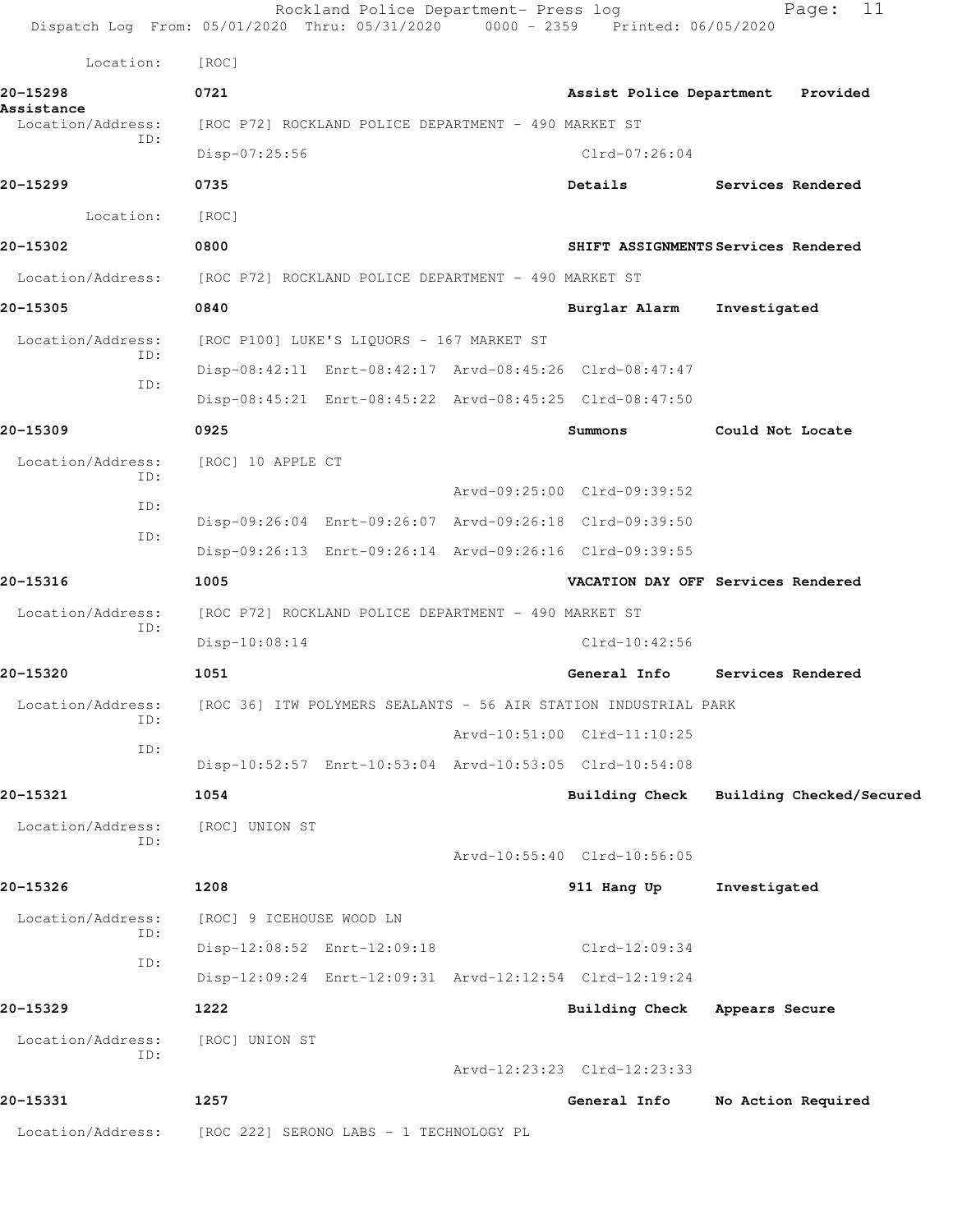Rockland Police Department- Press log entitled Page: 12 Dispatch Log From: 05/01/2020 Thru: 05/31/2020 0000 - 2359 Printed: 06/05/2020

| 20-15336                        | 1344                                                                   | VACATION DAY OFF Services Rendered        |                   |  |
|---------------------------------|------------------------------------------------------------------------|-------------------------------------------|-------------------|--|
| Location/Address:               | [ROC P72] ROCKLAND POLICE DEPARTMENT - 490 MARKET ST                   |                                           |                   |  |
| ID:                             | $Disp-13:47:13$                                                        | $Clrd-13:50:33$                           |                   |  |
| ID:                             | $Disp-13:50:23$                                                        | $Clrd-14:07:32$                           |                   |  |
| 20-15340                        | 1406                                                                   | Motor Vehicle Collision W/PI              |                   |  |
| Gone on arrival<br>Vicinity of: | [ROC] HINGHAM ST                                                       |                                           |                   |  |
| ID:                             | Disp-14:07:35 Enrt-14:07:41 Arvd-14:09:48 Clrd-14:11:40                |                                           |                   |  |
| ID:                             | Disp-14:08:43 Enrt-14:08:48 Arvd-14:09:46 Clrd-14:10:37                |                                           |                   |  |
| ID:                             | $Disp-14:11:06$                                                        | Arvd-14:11:08 Clrd-14:14:32               |                   |  |
| 20-15342                        | 1426                                                                   | 911 Accidental Services Rendered          |                   |  |
| Location/Address:               | [ROC] 26 MIDFIELD DR                                                   |                                           |                   |  |
| ID:                             | Disp-14:27:17 Enrt-14:27:19 Arvd-14:27:21 Clrd-14:30:31                |                                           |                   |  |
| 20-15348                        | 1509                                                                   | Animal Complaint Services Rendered        |                   |  |
| Location/Address:               | [ROC] 32 MARTHA DR                                                     |                                           |                   |  |
| ID:                             |                                                                        | Arvd-15:09:00 Clrd-15:17:06               |                   |  |
| 20-15351                        | 1529                                                                   | Health & Welfare Check                    | Services Rendered |  |
| Location/Address:<br>ID:<br>ID: | [ROC] 538 MARKET ST                                                    |                                           |                   |  |
|                                 | Disp-15:31:40 Enrt-15:31:47 Arvd-15:42:00 Clrd-15:44:10                |                                           |                   |  |
|                                 | Disp-15:33:29 Enrt-15:33:30 Arvd-15:41:48 Clrd-15:47:26                |                                           |                   |  |
| 20-15353                        | 1545                                                                   | VACATION DAY OFF Services Rendered        |                   |  |
| Location/Address:               | [ROC P72] ROCKLAND POLICE DEPARTMENT - 490 MARKET ST                   |                                           |                   |  |
| ID:                             | $Disp-15:47:41$                                                        | $Clrd-15:47:50$                           |                   |  |
| 20-15357                        | 1559                                                                   | SHIFT ASSIGNMENTS Services Rendered       |                   |  |
|                                 | Location/Address: [ROC P72] ROCKLAND POLICE DEPARTMENT - 490 MARKET ST |                                           |                   |  |
| 20-15361                        | 1702                                                                   | Motor Vehicle Complaint Services Rendered |                   |  |
| Location/Address:               | [ROC] BILL DELAHUNT PKWY                                               |                                           |                   |  |
| ID:                             |                                                                        | Arvd-17:02:00 Clrd-17:07:34               |                   |  |
| 20-15364                        | 1828                                                                   | Motor Vehicle Complaint Services Rendered |                   |  |
| Location/Address:               | [ROC] 225 LIBERTY ST @ 225 E WATER ST                                  |                                           |                   |  |
| ID:                             | Disp-18:29:49 Enrt-18:29:52 Arvd-18:31:17 Clrd-18:38:13                |                                           |                   |  |
| ID:                             | Disp-18:32:53                                                          | Arvd-18:32:56 Clrd-18:36:03               |                   |  |
| 20-15374                        | 2048                                                                   | Suspicious Activity Services Rendered     |                   |  |
| Location/Address:               | [ROC] PLEASANT STORAGE - PLEASANT ST                                   |                                           |                   |  |
| ID:                             | Disp-20:50:38                                                          | Arvd-20:52:17 Clrd-21:00:41               |                   |  |
| ID:                             | Disp-20:50:38                                                          | Arvd-20:50:46 Clrd-21:01:32               |                   |  |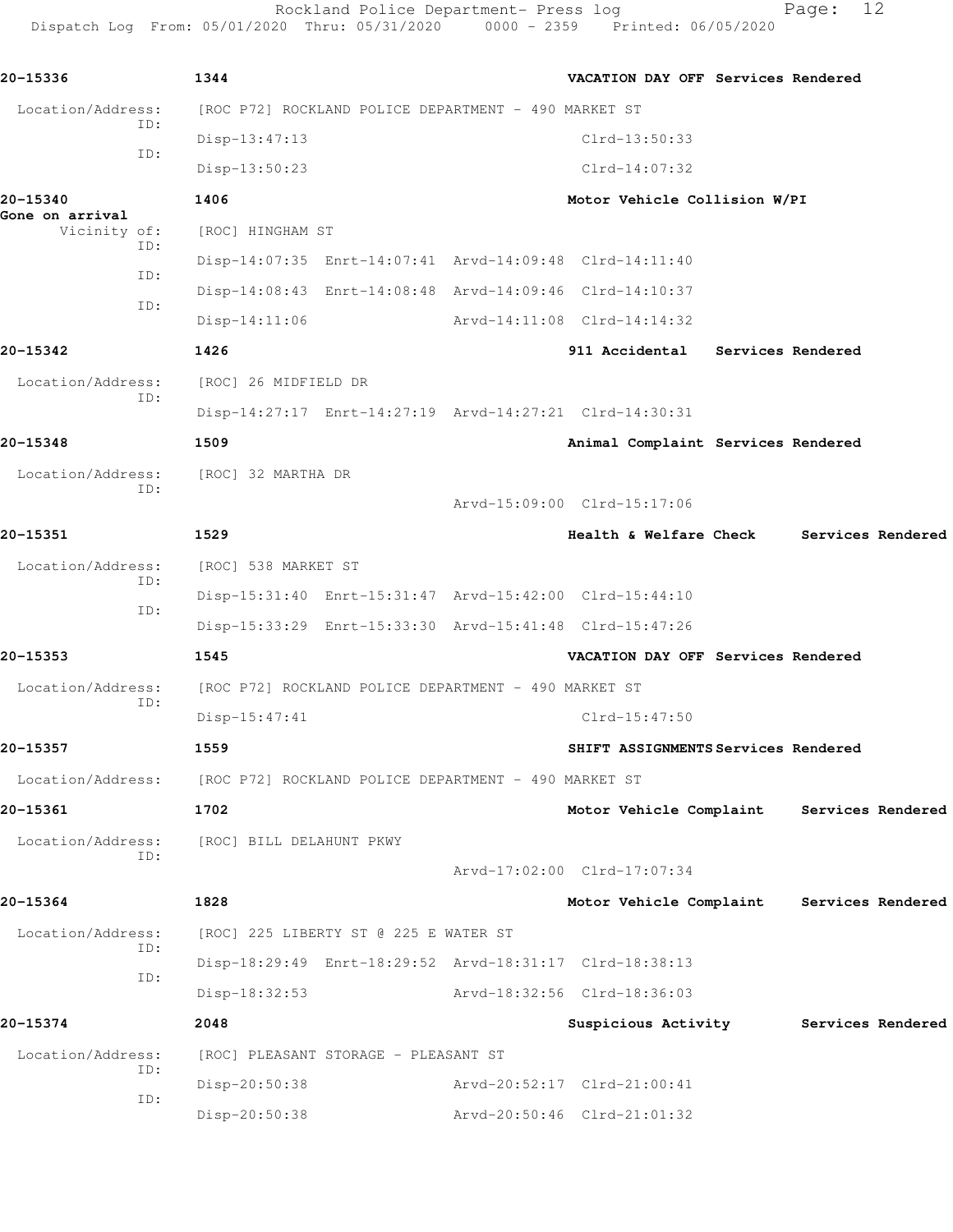| Dispatch Log From: 05/01/2020 Thru: 05/31/2020 0000 - 2359 Printed: 06/05/2020 |                                                      | Rockland Police Department- Press log          |                                                         | Page:             | 13                |
|--------------------------------------------------------------------------------|------------------------------------------------------|------------------------------------------------|---------------------------------------------------------|-------------------|-------------------|
| 20-15375                                                                       | 2114                                                 |                                                | Health & Welfare Check                                  |                   | Services Rendered |
| Location/Address:                                                              | [ROC] 8 HORN BEAM ST                                 |                                                |                                                         |                   |                   |
| ID:                                                                            | $Disp-21:16:21$                                      |                                                | Arvd-21:27:47 Clrd-21:43:12                             |                   |                   |
| 20-15380                                                                       | 2203                                                 |                                                | Burglar Alarm                                           | Services Rendered |                   |
| Location/Address:                                                              | [ROC P99] RICHDALES (TEDESCHI'S) - 268 UNION ST      |                                                |                                                         |                   |                   |
| ID:                                                                            |                                                      |                                                | Disp-22:04:59 Enrt-22:05:06 Arvd-22:05:39 Clrd-22:09:00 |                   |                   |
| ID:                                                                            |                                                      |                                                | Disp-22:04:59 Enrt-22:05:08 Arvd-22:07:05 Clrd-22:09:03 |                   |                   |
| For Date: $05/05/2020 -$ Tuesday                                               |                                                      |                                                |                                                         |                   |                   |
| 20-15390                                                                       | 0003                                                 |                                                | SHIFT ASSIGNMENTSNo Service                             |                   |                   |
| Location/Address: [ROC P72] ROCKLAND POLICE DEPARTMENT - 490 MARKET ST         |                                                      |                                                |                                                         |                   |                   |
| 20-15391                                                                       | 0008                                                 |                                                | Details / Time off 1 HOUR COMP                          |                   |                   |
| Services Not Required<br>Location:                                             | [ROC]                                                |                                                |                                                         |                   |                   |
| 20-15405                                                                       | 0434                                                 |                                                | Assist Other Agency                                     |                   | Taken/Referred to |
| Other Agency<br>Location/Address:                                              |                                                      | [ROC] RT 3 NB NORTH OF EXIT 14                 |                                                         |                   |                   |
| ID:<br>ID:                                                                     |                                                      |                                                | Disp-04:34:43 Enrt-04:35:17 Arvd-04:36:58 Clrd-04:52:46 |                   |                   |
|                                                                                |                                                      |                                                | Disp-04:34:52 Enrt-04:35:20 Arvd-04:36:58 Clrd-04:52:46 |                   |                   |
| 20-15406                                                                       | 0457                                                 |                                                | Building Check                                          | Appears Secure    |                   |
| Location/Address:<br>ID:                                                       |                                                      | [ROC 61] UNION ST BUSINESS DISTRICT - UNION ST |                                                         |                   |                   |
|                                                                                | $Disp-04:58:33$                                      |                                                | Arvd-04:58:37 Clrd-05:10:40                             |                   |                   |
| 20-15413                                                                       | 0738                                                 |                                                | Details                                                 | No Service        |                   |
| Location:                                                                      | [ROC]                                                |                                                |                                                         |                   |                   |
| 20-15416                                                                       | 0800                                                 |                                                | General Info                                            | Services Rendered |                   |
| Location/Address:<br>ID:                                                       | [ROC P72] ROCKLAND POLICE DEPARTMENT - 490 MARKET ST |                                                |                                                         |                   |                   |
|                                                                                |                                                      |                                                | Disp-08:19:26 Enrt-08:19:32 Arvd-08:19:36 Clrd-08:19:39 |                   |                   |
| 20-15420                                                                       | 0837                                                 |                                                | 911 Accidental                                          | Services Rendered |                   |
| Location/Address:<br>ID:                                                       | [ROC] 253 LIBERTY ST                                 |                                                |                                                         |                   |                   |
|                                                                                |                                                      |                                                | Disp-08:37:45 Enrt-08:38:19 Arvd-08:40:37 Clrd-08:40:45 |                   |                   |
| 20-15421                                                                       | 0844                                                 |                                                | Warrant                                                 | Report Follows    |                   |
| Location/Address:<br>ID:                                                       | [ROC] 138 MYRTLE ST Apt. #2                          |                                                |                                                         |                   |                   |
| ID:                                                                            | Disp-08:47:15                                        |                                                | Arvd-08:50:16 Clrd-09:08:26                             |                   |                   |
| ID:                                                                            | Disp-08:49:32                                        |                                                | Arvd-08:50:12 Clrd-09:36:45                             |                   |                   |
| ID:                                                                            | Disp-08:49:36                                        |                                                | Arvd-08:50:09 Clrd-09:08:19                             |                   |                   |
| ID:                                                                            | $Disp-08:49:44$                                      |                                                | Arvd-08:50:19 Clrd-09:08:11                             |                   |                   |
| Refer To Arrest:                                                               | $Disp-08:49:53$<br>20ROC-15421-AR                    |                                                | Arvd-08:50:23 Clrd-09:08:14                             |                   |                   |
| Age:                                                                           | Juvenile Arrest<br>16                                |                                                |                                                         |                   |                   |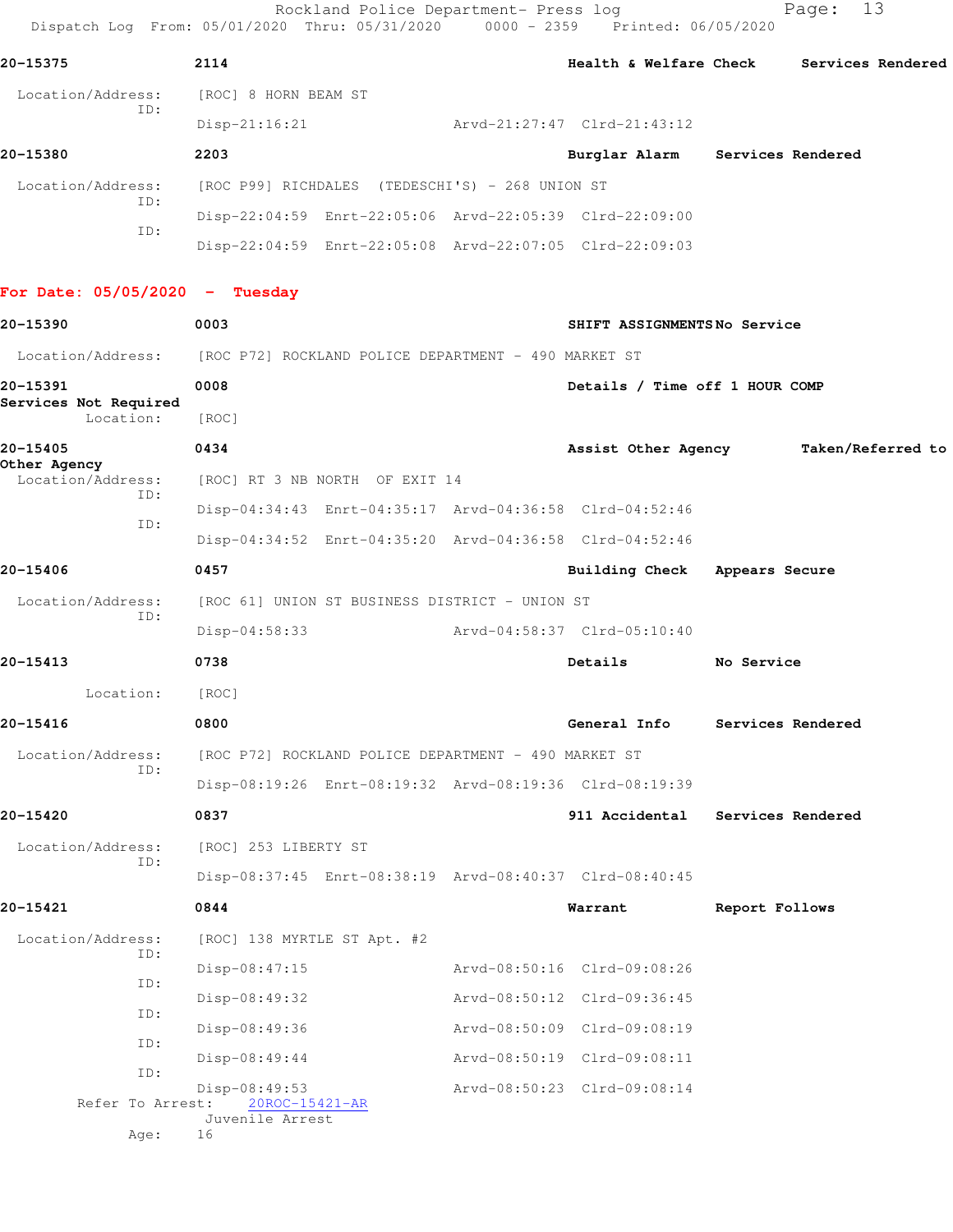|                       | Rockland Police Department- Press log<br>Dispatch Log From: 05/01/2020 Thru: 05/31/2020 0000 - 2359 Printed: 06/05/2020 |                                  | 14<br>Page:              |  |
|-----------------------|-------------------------------------------------------------------------------------------------------------------------|----------------------------------|--------------------------|--|
| Charges:              | Straight Warrant                                                                                                        |                                  |                          |  |
| 20-15422              | 0922                                                                                                                    | <b>Traffic Enforcement</b>       | Services Rendered        |  |
| Location/Address:     | [ROC] HINGHAM ST                                                                                                        |                                  |                          |  |
| ID:                   | Disp-09:27:02 Enrt-09:27:07 Arvd-09:37:04 Clrd-10:07:40                                                                 |                                  |                          |  |
| 20-15427              | 1014                                                                                                                    | General Info Services Rendered   |                          |  |
| Location/Address:     | [ROC] 48 BEAL CT                                                                                                        |                                  |                          |  |
| TD:                   | Disp-10:24:40 Enrt-10:24:46 Arvd-10:24:49 Clrd-10:24:53                                                                 |                                  |                          |  |
| 20-15428              | 1035                                                                                                                    | 911 Accidental Services Rendered |                          |  |
| Location/Address:     | [ROC] 77 TAUNTON AVE                                                                                                    |                                  |                          |  |
| ID:                   | Disp-10:38:51 Enrt-10:38:54 Arvd-10:42:28 Clrd-10:46:34                                                                 |                                  |                          |  |
| 20-15430              | 1111                                                                                                                    | 911 Hang Up Services Rendered    |                          |  |
| Location/Address:     | [ROC] 14 HAWTHORNE ST                                                                                                   |                                  |                          |  |
| ID:                   | Disp-11:14:21 Enrt-11:14:29 Arvd-11:20:46 Clrd-11:20:49                                                                 |                                  |                          |  |
| 20-15441              | 1214                                                                                                                    | 911 Accidental Services Rendered |                          |  |
| Location/Address:     | [ROC] 291 MARKET ST                                                                                                     |                                  |                          |  |
| ID:                   | Disp-12:16:52 Enrt-12:17:31 Arvd-12:22:09 Clrd-12:26:19                                                                 |                                  |                          |  |
| 20-15442              | 1233                                                                                                                    | Assist Public Services Rendered  |                          |  |
| Location/Address:     | [ROC] MARKET ST                                                                                                         |                                  |                          |  |
| ID:                   |                                                                                                                         | Arvd-12:37:12 Clrd-12:37:33      |                          |  |
| 20-15445              | 1257                                                                                                                    | General Info                     | No Action Required       |  |
|                       | Location/Address: [ROC P72] ROCKLAND POLICE DEPARTMENT - 490 MARKET ST                                                  |                                  |                          |  |
| 20-15455              | 1437                                                                                                                    | General Info                     | No Action Required       |  |
| Location/Address:     | [ROC] 457 EAST WATER ST                                                                                                 |                                  |                          |  |
| 20-15458              | 1455                                                                                                                    | General Info                     | Building Checked/Secured |  |
| Location/Address:     | [ROC] UNION ST                                                                                                          |                                  |                          |  |
| 20-15459              | 1457                                                                                                                    | Details / Time off               | Services Not             |  |
| Required<br>Location: | [ROC]                                                                                                                   |                                  |                          |  |
| 20-15468              | 1603                                                                                                                    | General Info                     | Services Not Required    |  |
| Location/Address:     | [ROC P72] ROCKLAND POLICE DEPARTMENT - 490 MARKET ST                                                                    |                                  |                          |  |
| ID:                   |                                                                                                                         | Arvd-16:03:00 Clrd-16:06:26      |                          |  |
| 20-15481              | 1729                                                                                                                    | General Info                     | Services Not Required    |  |
| Location/Address:     | [ROC P72] ROCKLAND POLICE DEPARTMENT - 490 MARKET ST                                                                    |                                  |                          |  |
| ID:                   |                                                                                                                         | Arvd-17:29:00 Clrd-17:30:15      |                          |  |
| 20-15484              | 1802                                                                                                                    | General Info                     | Services Not Required    |  |
| Location/Address:     | [ROC P72] ROCKLAND POLICE DEPARTMENT - 490 MARKET ST                                                                    |                                  |                          |  |
| ID:                   |                                                                                                                         | Arvd-18:02:00 Clrd-18:15:30      |                          |  |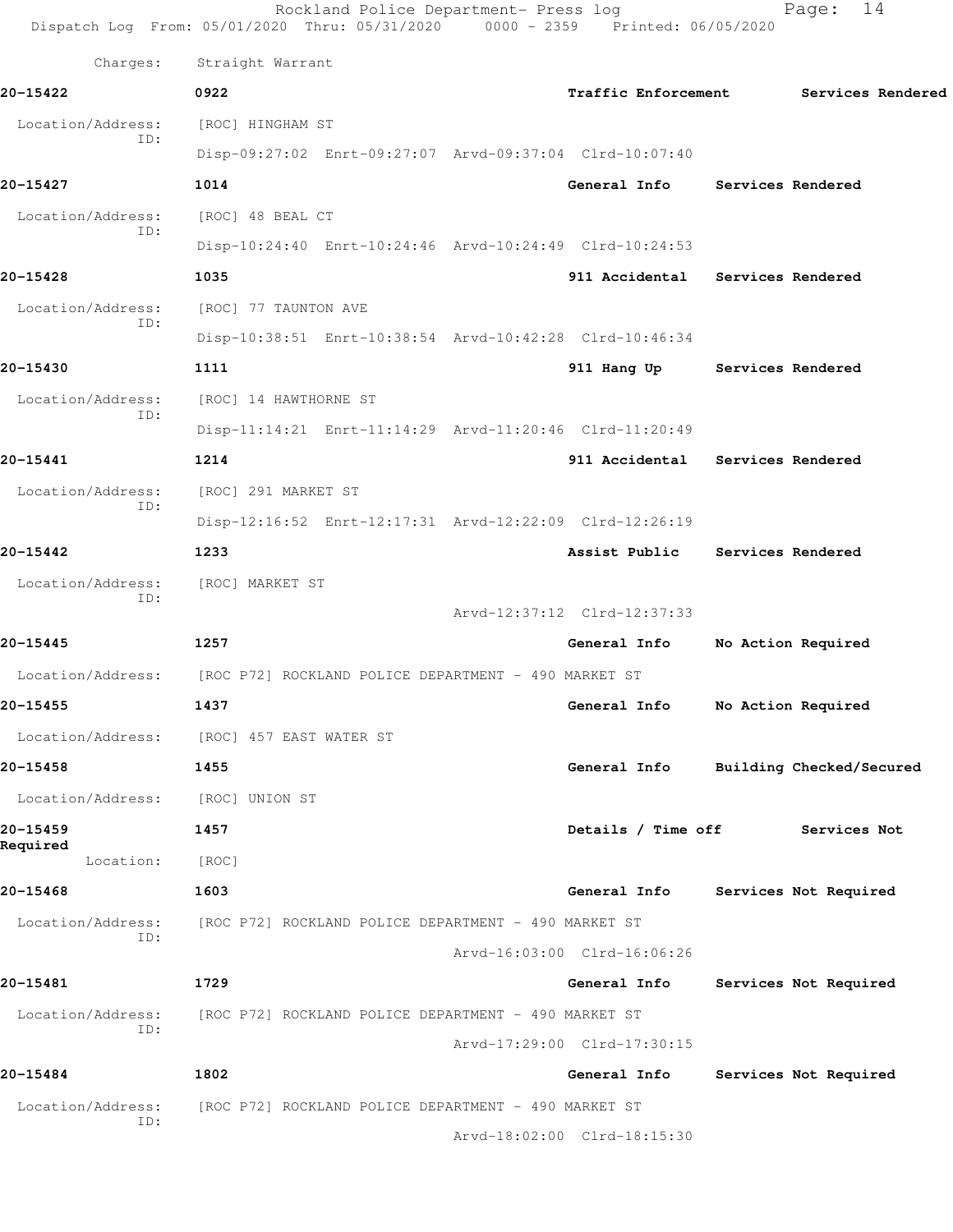Rockland Police Department- Press log Page: 15 Dispatch Log From: 05/01/2020 Thru: 05/31/2020 0000 - 2359 Printed: 06/05/2020

|          |           |      | Dispatch Log From: 05/01/2020 Thru: 05/31/2020 | $0000 - 2359$ Printed: $06/05/2020$ |              |
|----------|-----------|------|------------------------------------------------|-------------------------------------|--------------|
|          |           |      |                                                |                                     |              |
| 20-15487 |           | 1815 |                                                | Details / Time off                  | Services Not |
| Required | Location: | ROC1 |                                                |                                     |              |

**20-15492 1919 Health & Welfare Check Services Rendered** Location/Address: [ROC] 105 MARKET ST Apt. #1

 ID: Disp-19:20:21 Enrt-19:20:38 Arvd-19:21:51 Clrd-19:28:11

**20-15498 2008 Assist Other Agency Services Rendered** Location/Address: [ROC 69] SOUTH SHORE REHAB & NURSING - 115 NORTH AVE ID: Disp-20:11:11 Arvd-20:11:24 Clrd-20:38:16 ID:

 Disp-20:11:11 Arvd-20:11:20 Clrd-20:38:19 ID: Disp-20:12:31 Arvd-20:12:34 Clrd-20:38:26

**20-15502 2037 Assist Public Services Rendered** Location/Address: [ROC] 142 LIBERTY ST

ID:

Arvd-20:37:00 Clrd-20:49:17

**20-15505 2140 Disturbance Services Rendered** Location/Address: [ROC] 19 DARLING CT ID: Disp-21:42:38 Arvd-21:44:46 Clrd-22:13:07 ID: Disp-21:42:38 Enrt-21:44:52 Arvd-21:45:39 Clrd-22:13:14 ID: Disp-21:44:34 Arvd-21:44:37 Clrd-22:15:08

**For Date: 05/06/2020 - Wednesday**

| 20-15513                 | 0003                                                 | General Info                | No Service     |
|--------------------------|------------------------------------------------------|-----------------------------|----------------|
| Location/Address:        | [ROC P72] ROCKLAND POLICE DEPARTMENT - 490 MARKET ST |                             |                |
| ID:                      | Disp-00:05:14                                        | Clrd-00:05:25               |                |
| 20-15514                 | 0022                                                 | Building Check              | Investigated   |
| Location/Address:<br>ID: | [ROC] PLAIN ST                                       |                             |                |
|                          |                                                      | Arvd-00:22:50 Clrd-00:22:58 |                |
| 20-15519                 | 0240                                                 | Building Check              | Investigated   |
| Location/Address:<br>ID: | [ROC] PLAIN ST                                       |                             |                |
|                          |                                                      | Arvd-02:40:58 Clrd-02:41:09 |                |
| 20-15524                 | 0556                                                 | <b>Building Check</b>       | Appears Secure |
| Location/Address:<br>ID: | [ROC] UNION ST                                       |                             |                |
|                          |                                                      | Arvd-05:58:23 Clrd-06:11:10 |                |
| 20-15527                 | 0647                                                 | Details / Time off          | No Service     |
| Location:                | [ROC]                                                |                             |                |
| 20-15528                 | 0810                                                 | Warrant                     | Report Follows |
| Location/Address:        | [ROC] 18 PACIFIC ST                                  |                             |                |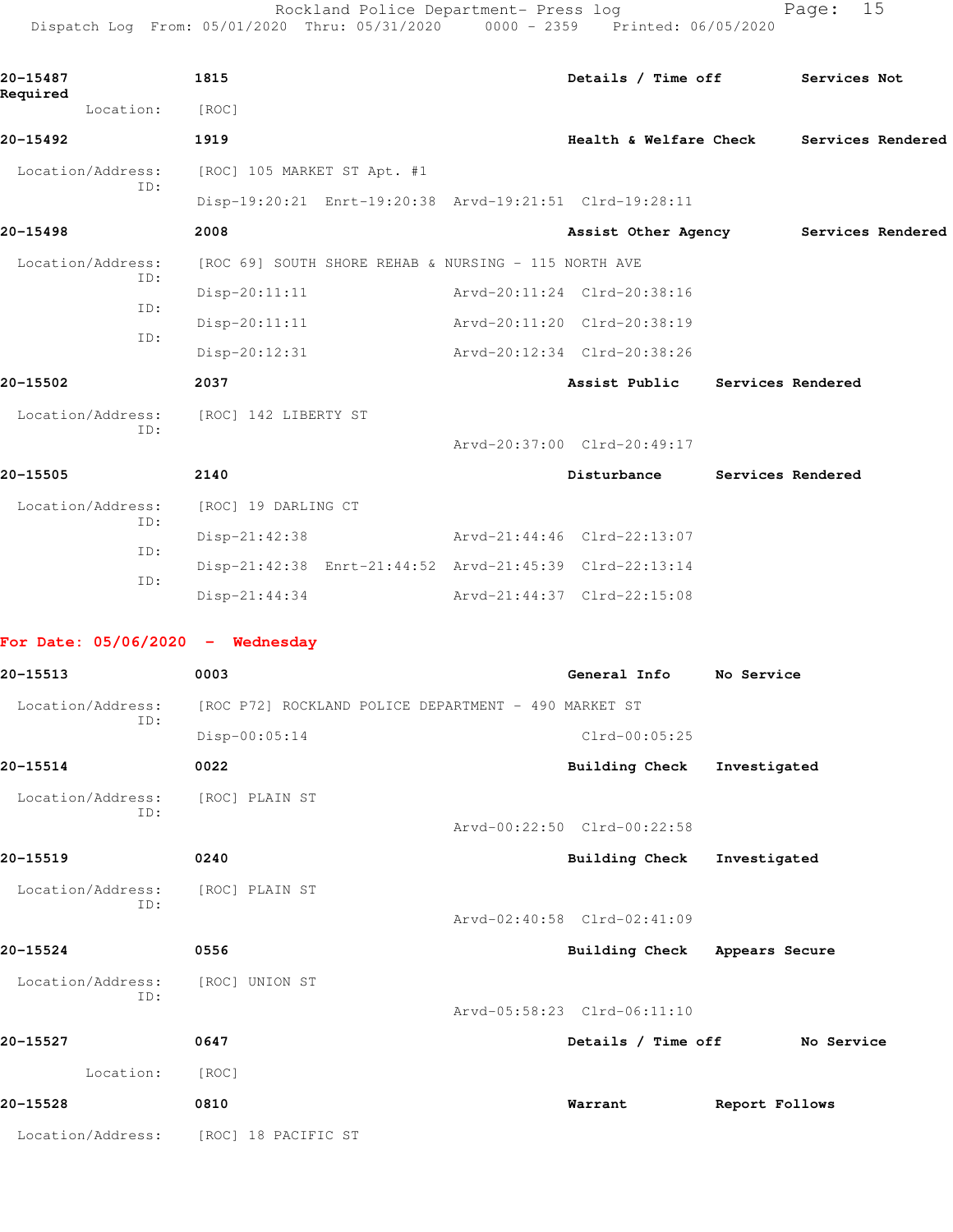|                   | Rockland Police Department- Press log<br>Dispatch Log From: 05/01/2020 Thru: 05/31/2020 0000 - 2359 Printed: 06/05/2020 |                                         |                | 16<br>Page:        |
|-------------------|-------------------------------------------------------------------------------------------------------------------------|-----------------------------------------|----------------|--------------------|
| ID:               |                                                                                                                         |                                         |                |                    |
| ID:               | $Disp-08:14:22$                                                                                                         | Arvd-08:14:25 Clrd-09:31:46             |                |                    |
|                   | $Disp-08:15:05$                                                                                                         | Arvd-08:15:10 Clrd-08:27:18             |                |                    |
| ID:               | $Disp-08:15:27$                                                                                                         | Arvd-08:15:30 Clrd-08:24:45             |                |                    |
|                   | Refer To Arrest: 20ROC-15528-AR<br>Juvenile Arrest                                                                      |                                         |                |                    |
| Age:<br>Charges:  | 16<br>Default Warrant                                                                                                   |                                         |                |                    |
| 20-15530          | 0812                                                                                                                    | Warrant                                 | Report Follows |                    |
| Location/Address: | [ROC] 19 PACIFIC ST Apt. #2                                                                                             |                                         |                |                    |
| ID:               | $Disp-08:14:03$                                                                                                         | Arvd-08:14:28 Clrd-11:32:23             |                |                    |
| ID:               | Disp-08:14:42 Enrt-08:14:46 Arvd-08:14:58 Clrd-08:51:01                                                                 |                                         |                |                    |
| ID:               | $Disp-08:15:18$                                                                                                         | Arvd-08:15:21 Clrd-08:24:49             |                |                    |
| ID:               | $Disp-08:15:37$                                                                                                         | Arvd-08:15:40 Clrd-11:32:21             |                |                    |
|                   | Refer To Arrest: 20ROC-15530-AR<br>Juvenile Arrest                                                                      |                                         |                |                    |
| Age:<br>Charges:  | 16<br>Default Warrant                                                                                                   |                                         |                |                    |
| 20-15531          | 0825                                                                                                                    | Motor Vehicle Complaint Peace Restored  |                |                    |
| Location/Address: | [ROC] 495 MARKET ST                                                                                                     |                                         |                |                    |
| ID:               | Disp-08:26:38 Enrt-08:27:08 Arvd-08:31:27 Clrd-08:37:30                                                                 |                                         |                |                    |
| ID:               | Disp-08:27:22                                                                                                           | Arvd-08:27:25 Clrd-08:43:31             |                |                    |
| 20-15532          | 0828                                                                                                                    | 911 Accidental                          |                | No Action Required |
|                   | Location/Address: [ROC 69] SOUTH SHORE REHAB & NURSING - 115 NORTH AVE                                                  |                                         |                |                    |
| 20-15533          | 0829                                                                                                                    | Details / Time off                      |                | No Service         |
| Location:         | [ROC]                                                                                                                   |                                         |                |                    |
| 20-15538          | 0854                                                                                                                    | General Info Services Rendered          |                |                    |
| Location/Address: | [ROC P72] ROCKLAND POLICE DEPARTMENT - 490 MARKET ST                                                                    |                                         |                |                    |
| ID:               | Disp-08:57:06 Enrt-08:57:12 Arvd-08:57:15 Clrd-08:57:19                                                                 |                                         |                |                    |
| 20-15539          | 0857                                                                                                                    | Vehicle Maintenance                     |                | Services Rendered  |
| Location/Address: | [ROC P72] ROCKLAND POLICE DEPARTMENT - 490 MARKET ST                                                                    |                                         |                |                    |
| 20-15541          | 0931                                                                                                                    | Motor Vehicle Stop Verbal Warning       |                |                    |
| Vicinity of:      | [ROC] 291 MARKET ST @ 15 ALBION ST                                                                                      |                                         |                |                    |
| ID:               |                                                                                                                         | Arvd-09:31:00 Clrd-09:34:44             |                |                    |
| 20-15543          | 0931                                                                                                                    | Building Check Building Checked/Secured |                |                    |
| Location/Address: | [ROC P95] HOLY FAMILY CHURCH - 403 UNION ST                                                                             |                                         |                |                    |
| 20-15549          | 1108                                                                                                                    | Building Check Building Checked/Secured |                |                    |
| Location/Address: | [ROC P95] HOLY FAMILY CHURCH - 403 UNION ST                                                                             |                                         |                |                    |
| 20-15552          | 1130                                                                                                                    | 911 Accidental Services Rendered        |                |                    |
| Location/Address: | [ROC] 628 MARKET ST                                                                                                     |                                         |                |                    |
| ID:               |                                                                                                                         |                                         |                |                    |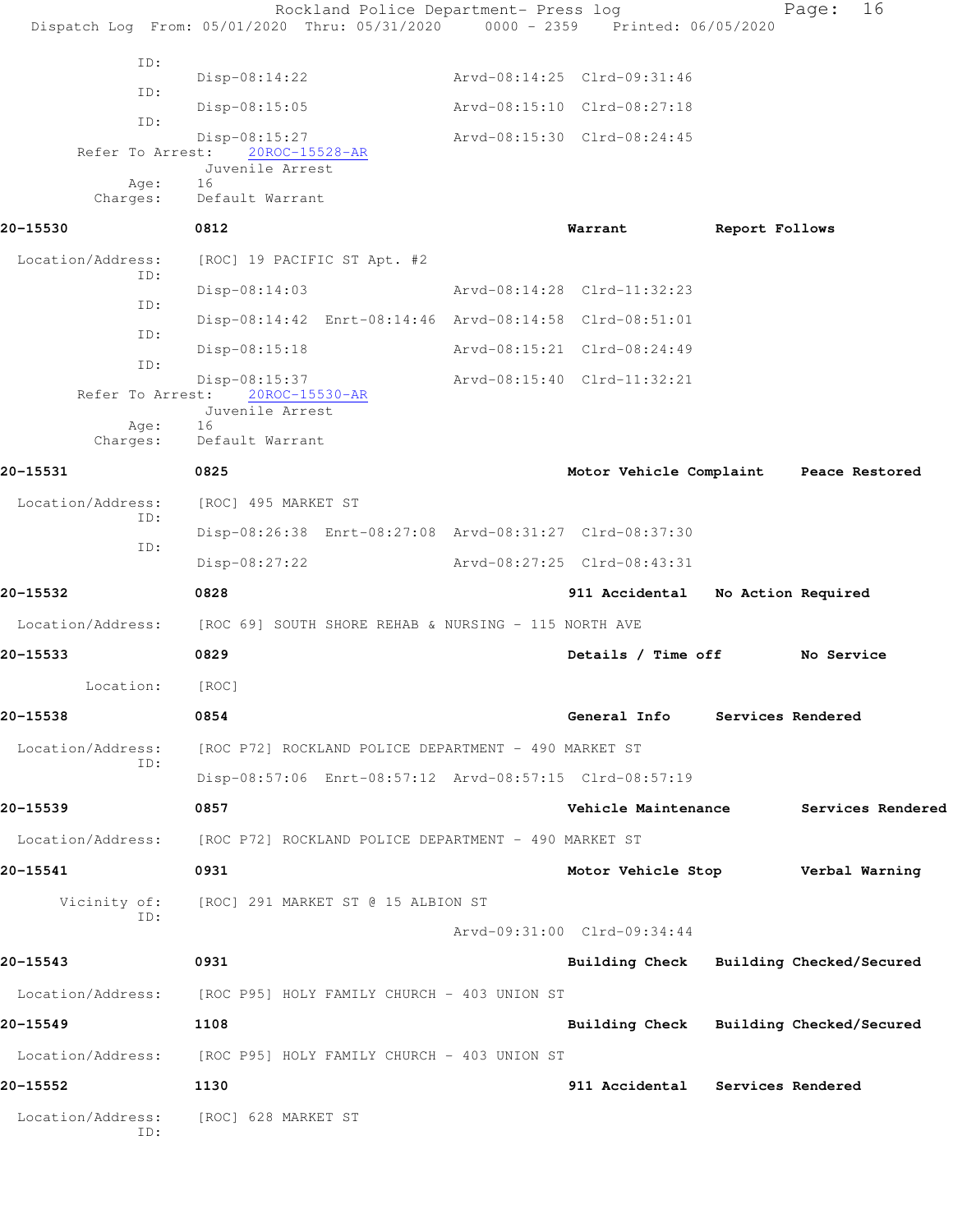|                          | Rockland Police Department- Press log<br>Dispatch Log From: 05/01/2020 Thru: 05/31/2020 0000 - 2359 Printed: 06/05/2020                                                                  |                                           |                   | 17<br>Page:        |  |
|--------------------------|------------------------------------------------------------------------------------------------------------------------------------------------------------------------------------------|-------------------------------------------|-------------------|--------------------|--|
|                          | Disp-11:31:49 Enrt-11:32:30 Arvd-11:36:19 Clrd-11:36:44                                                                                                                                  |                                           |                   |                    |  |
| ID:                      | Disp-11:36:35 Enrt-11:36:38 Arvd-11:36:41 Clrd-11:37:10                                                                                                                                  |                                           |                   |                    |  |
| 20-15555                 | 1203                                                                                                                                                                                     | General Info Services Rendered            |                   |                    |  |
| Location/Address:<br>ID: | [ROC P72] ROCKLAND POLICE DEPARTMENT - 490 MARKET ST                                                                                                                                     |                                           |                   |                    |  |
|                          |                                                                                                                                                                                          | Arvd-08:00:00 Clrd-12:13:47               |                   |                    |  |
| 20-15558                 | 1212                                                                                                                                                                                     | General Info                              | Services Rendered |                    |  |
| Location/Address:        | [ROC P72] ROCKLAND POLICE DEPARTMENT - 490 MARKET ST                                                                                                                                     |                                           |                   |                    |  |
| 20-15560                 | 1216                                                                                                                                                                                     | General Info                              | Services Rendered |                    |  |
|                          | Location/Address: [ROC P72] ROCKLAND POLICE DEPARTMENT - 490 MARKET ST                                                                                                                   |                                           |                   |                    |  |
| 20-15565                 | 1325                                                                                                                                                                                     | Building Check Building Checked/Secured   |                   |                    |  |
| Location/Address:<br>ID: | [ROC] UNION ST                                                                                                                                                                           |                                           |                   |                    |  |
|                          |                                                                                                                                                                                          | Arvd-13:26:16 Clrd-13:26:54               |                   |                    |  |
| 20-15569                 | 1336                                                                                                                                                                                     | Health & Welfare Check                    |                   | Services Rendered  |  |
| Location/Address:<br>ID: | [ROC] 35 CRESTVIEW ST Apt. #B                                                                                                                                                            |                                           |                   |                    |  |
|                          | Disp-13:38:06 Enrt-13:38:31 Arvd-13:43:09 Clrd-13:44:39                                                                                                                                  |                                           |                   |                    |  |
| 20-15574                 | 1429                                                                                                                                                                                     | Details / Time off Services Rendered      |                   |                    |  |
| Location:                | [ROC]                                                                                                                                                                                    |                                           |                   |                    |  |
| 20-15577                 | 1500                                                                                                                                                                                     | Emergency Medical Transported to Hospital |                   |                    |  |
| Fire Unit:               | Location/Address: [ROC 164] 93 MARTHA DR Apt. #D<br>ROCKEN1-Pumper-Rockland Engine 1<br>Disp-15:02:55 Enrt-15:05:00 Arvd-15:07:00 Clrd-15:27:02<br>InOrtsUnav1-15:30:55 InSrvce-15:30:58 |                                           |                   |                    |  |
| EMS Unit:                | ROCKAM2-Rockland A2<br>Disp-15:02:55 Enrt-15:04:58 Arvd-15:07:02 Clrd-15:25:20<br>Hosp-15:37:16 ClrHosp-16:59:11 InQrtsUnavl-17:08:55 InSrvce-17:08:58                                   |                                           |                   |                    |  |
| ID:                      | Disp-15:05:17 Enrt-15:05:45                                                                                                                                                              | $Clrd-15:06:07$                           |                   |                    |  |
| ID:<br>ID:               | Disp-15:05:27 Enrt-15:05:43                                                                                                                                                              | $Clrd-15:06:05$                           |                   |                    |  |
|                          | Disp-15:05:35 Enrt-15:05:47                                                                                                                                                              | Clrd-15:06:37                             |                   |                    |  |
| 20-15579                 | 1514                                                                                                                                                                                     | 911 Accidental                            |                   | No Action Required |  |
|                          | Location/Address: [ROC 222] SERONO LABS - 1 TECHNOLOGY PL                                                                                                                                |                                           |                   |                    |  |
| 20-15583                 | 1607                                                                                                                                                                                     | SHIFT ASSIGNMENTS Services Rendered       |                   |                    |  |
| Location/Address:<br>ID: | [ROC P72] ROCKLAND POLICE DEPARTMENT - 490 MARKET ST                                                                                                                                     |                                           |                   |                    |  |
|                          |                                                                                                                                                                                          | Arvd-16:07:00 Clrd-16:11:41               |                   |                    |  |
| 20-15585                 | 1617                                                                                                                                                                                     | Suspicious Activity Services Rendered     |                   |                    |  |
| Location/Address:<br>ID: | [ROC] 50 BAY PATH LN                                                                                                                                                                     |                                           |                   |                    |  |
|                          | Disp-16:20:10 Enrt-16:20:22 Arvd-16:20:24 Clrd-16:42:18                                                                                                                                  |                                           |                   |                    |  |
| 20-15587                 | 1642                                                                                                                                                                                     | 911 Accidental Services Rendered          |                   |                    |  |
| Location/Address:<br>ID: | [ROC 69] SOUTH SHORE REHAB & NURSING - 115 NORTH AVE                                                                                                                                     |                                           |                   |                    |  |
|                          | $Disp-16:44:07$                                                                                                                                                                          | Arvd-16:44:12 Clrd-16:44:31               |                   |                    |  |
|                          |                                                                                                                                                                                          |                                           |                   |                    |  |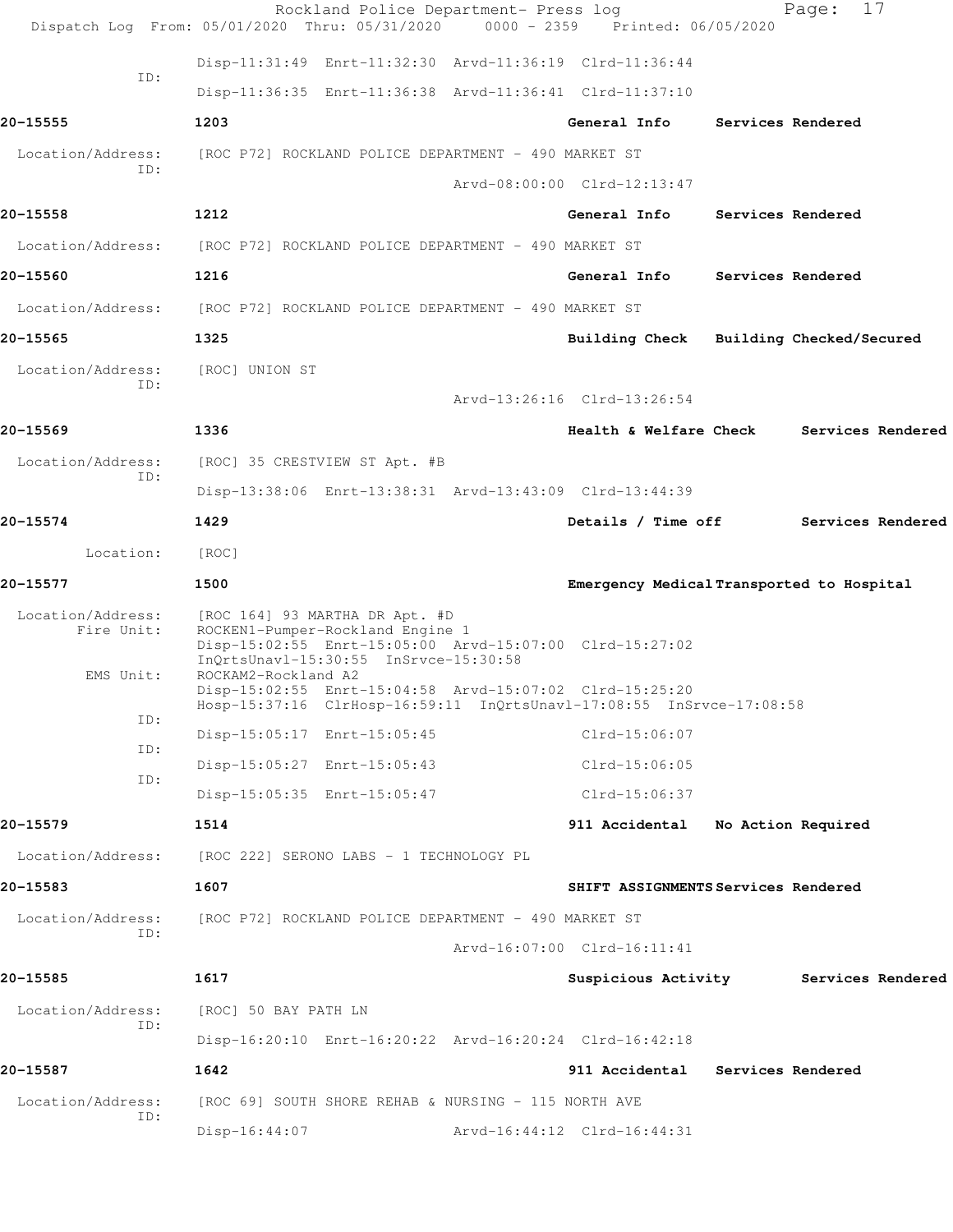Rockland Police Department- Press log Fage: 18 Dispatch Log From: 05/01/2020 Thru: 05/31/2020 0000 - 2359 Printed: 06/05/2020

| 20-15589                              | 1705                                                                     | JUVENILE HEARING Services Rendered      |                                        |
|---------------------------------------|--------------------------------------------------------------------------|-----------------------------------------|----------------------------------------|
|                                       | Location/Address: [ROC P72] ROCKLAND POLICE DEPARTMENT - 490 MARKET ST   |                                         |                                        |
| 20-15592                              | 1733                                                                     | Assist Public Services Rendered         |                                        |
| Location/Address:                     | [ROC] 8 HORN BEAM ST                                                     |                                         |                                        |
| ID:                                   | Disp-17:35:09 Enrt-17:43:24 Arvd-17:50:13 Clrd-17:58:31                  |                                         |                                        |
| 20-15593                              | 1815                                                                     |                                         | Prisoner Information Services Rendered |
| Location/Address:                     | [ROC P72] ROCKLAND POLICE DEPARTMENT - 490 MARKET ST                     |                                         |                                        |
| ID:                                   | Disp-18:16:35 Enrt-18:19:10 Arvd-18:19:12 Clrd-18:19:14                  |                                         |                                        |
| 20-15595                              | 1841                                                                     |                                         | Prisoner Information Services Rendered |
| Location/Address:                     | [ROC P72] ROCKLAND POLICE DEPARTMENT - 490 MARKET ST                     |                                         |                                        |
| ID:                                   | Disp-18:43:53 Enrt-18:44:06 Arvd-18:44:07 Clrd-18:44:09                  |                                         |                                        |
| 20-15598                              | 1900                                                                     | General Info Services Rendered          |                                        |
|                                       | Location/Address: [ROC P72] ROCKLAND POLICE DEPARTMENT - 490 MARKET ST   |                                         |                                        |
| 20-15602                              | 1915                                                                     | Building Check Building Checked/Secured |                                        |
|                                       | Location/Address: [ROC P95] HOLY FAMILY CHURCH - 403 UNION ST            |                                         |                                        |
| TD:                                   |                                                                          | Arvd-19:16:39 Clrd-19:17:04             |                                        |
| 20-15603                              | 1931                                                                     | Disturbance Services Rendered           |                                        |
| Location/Address:                     | [ROC] 18 PACIFIC ST                                                      |                                         |                                        |
| ID:                                   | Disp-19:32:41 Enrt-19:34:46 Arvd-19:41:14 Clrd-19:43:14                  |                                         |                                        |
| ID:                                   | Disp-19:32:41 Enrt-19:34:44 Arvd-19:34:48 Clrd-19:43:18                  |                                         |                                        |
| 20-15604                              | 1942                                                                     | Disturbance Services Rendered           |                                        |
| Location/Address:                     | [ROC] 153 EXCHANGE ST                                                    |                                         |                                        |
| ID:                                   | Disp-19:44:00 Enrt-19:44:07 Arvd-19:49:45 Clrd-20:03:08                  |                                         |                                        |
| ID:                                   | Disp-19:44:03 Enrt-19:44:08 Arvd-19:45:52 Clrd-20:09:08                  |                                         |                                        |
| ID:                                   | Disp-19:44:05 Enrt-19:44:08 Arvd-19:44:18 Clrd-20:03:20                  |                                         |                                        |
| Refer To Summons:<br>Summons:         | 20ROC-15604-AR<br>EARNER, MATTHEW JOSEPH                                 |                                         |                                        |
| Address:<br>Age:                      | 19 GLEN ST ROCKLAND, MA<br>33                                            |                                         |                                        |
| Charges:                              | MOTOR VEH, MALICIOUS DAMAGE TO c266 \$28(a)                              |                                         |                                        |
| 20-15610                              | 2056                                                                     | Unwanted Party Report Follows           |                                        |
| Location/Address:<br>ID:              | [ROC] 115 LEVIN RD                                                       |                                         |                                        |
| ID:                                   | $Disp-20:57:50$                                                          | Arvd-21:02:56 Clrd-21:10:07             |                                        |
| ID:                                   | $Disp-20:57:50$                                                          | Arvd-20:58:40 Clrd-21:10:11             |                                        |
| Refer To Summons:                     | Disp-20:58:08 Enrt-20:58:13 Arvd-20:58:15 Clrd-21:10:17<br>$20NCC-31-AR$ |                                         |                                        |
| Summons:<br>Address:                  | BRODEUR, KERRIANN<br>***UNKNOWN*** ROCKLAND, MA                          |                                         |                                        |
| Age:<br>Charges:<br>Refer To Summons: | 36<br>TRESPASS<br>20ROC-15610-AR                                         |                                         |                                        |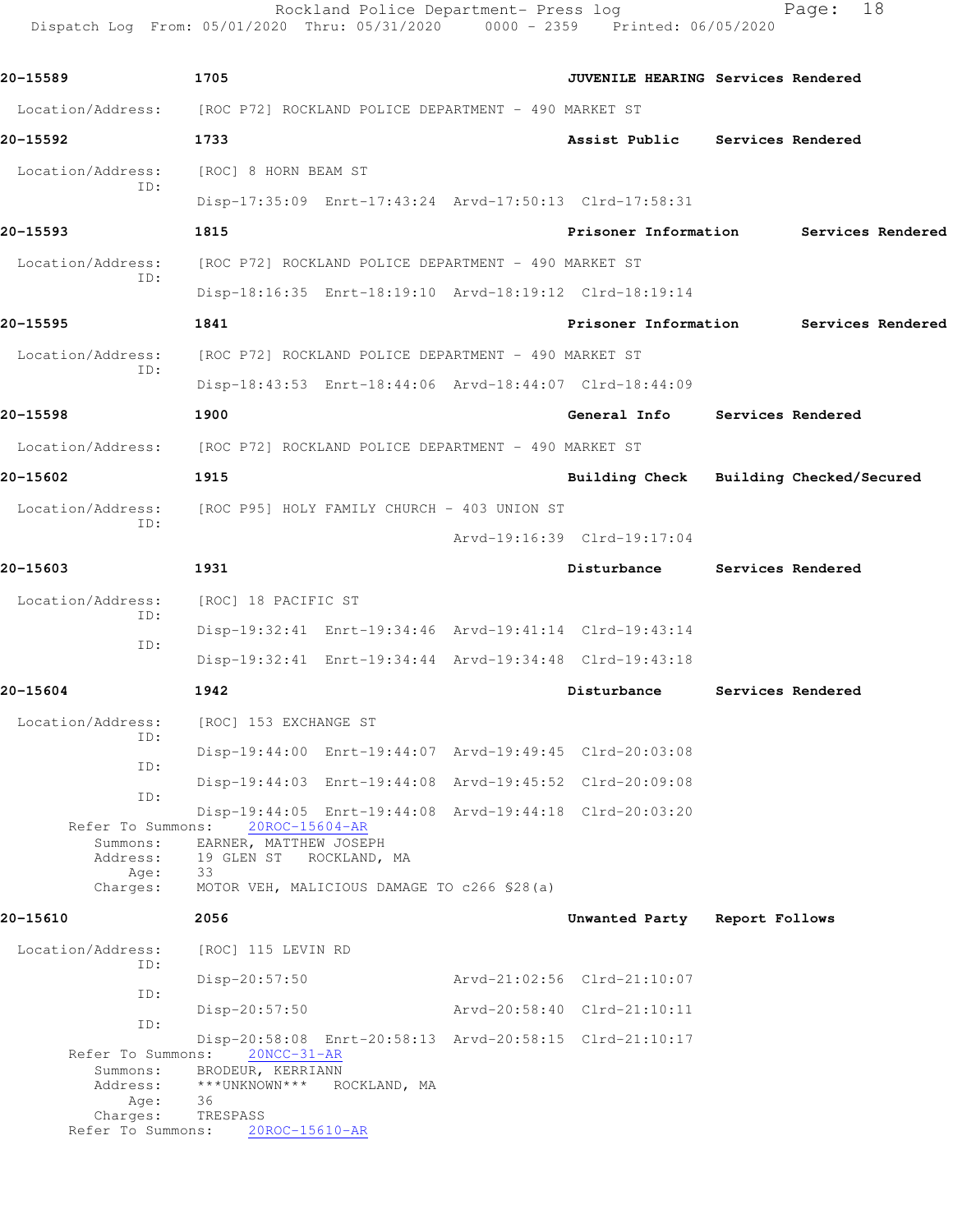|                                          | Rockland Police Department- Press log<br>Dispatch Log From: 05/01/2020 Thru: 05/31/2020 0000 - 2359 Printed: 06/05/2020 |                                | 19<br>Page:                   |
|------------------------------------------|-------------------------------------------------------------------------------------------------------------------------|--------------------------------|-------------------------------|
| Summons:<br>Address:<br>Age:<br>Charges: | BRODEUR, KERIANN<br>***UNKNOWN*** ROCKLAND, MA<br>36<br>TRESPASS                                                        |                                |                               |
| 20-15612                                 | 2157                                                                                                                    | Disturbance                    | Services Rendered             |
| Location/Address:                        | [ROC] 18 PACIFIC ST                                                                                                     |                                |                               |
| ID:                                      | Disp-21:59:01 Enrt-21:59:10 Arvd-22:02:01 Clrd-22:14:34                                                                 |                                |                               |
| ID:                                      | Disp-21:59:01 Enrt-21:59:13 Arvd-21:59:15 Clrd-22:22:25                                                                 |                                |                               |
| ID:                                      | $Disp-22:01:56$                                                                                                         | Arvd-22:02:08 Clrd-22:14:30    |                               |
| 20-15614                                 | 2335                                                                                                                    | <b>Building Check</b>          | Appears Secure                |
| Location/Address:                        | [ROC P95] HOLY FAMILY CHURCH - 403 UNION ST                                                                             |                                |                               |
| ID:                                      |                                                                                                                         | Arvd-23:36:11 Clrd-23:36:29    |                               |
| For Date: $05/07/2020 -$ Thursday        |                                                                                                                         |                                |                               |
| 20-15617                                 | 0001                                                                                                                    | SHIFT ASSIGNMENTSNo Service    |                               |
| Location/Address:                        | [ROC P72] ROCKLAND POLICE DEPARTMENT - 490 MARKET ST                                                                    |                                |                               |
| ID:                                      |                                                                                                                         | Arvd-00:01:00 Clrd-00:03:21    |                               |
| 20-15618                                 | 0039                                                                                                                    | Details / Time off 1 HOUR COMP |                               |
| Services Rendered<br>Location:           | [ROC]                                                                                                                   |                                |                               |
| 20-15620                                 | 0040                                                                                                                    | <b>Building Check</b>          | Investigated                  |
| Location/Address:                        | [ROC] PLAIN ST                                                                                                          |                                |                               |
| ID:                                      |                                                                                                                         | Arvd-00:40:57 Clrd-00:41:14    |                               |
| 20-15622                                 | 0056                                                                                                                    | Details / Time off PERSONALDAY |                               |
| Services Rendered<br>Location:           | [ROC]                                                                                                                   |                                |                               |
| 20-15628                                 | 0558                                                                                                                    |                                | Building Check Appears Secure |
| Location/Address:                        | [ROC] UNION ST                                                                                                          |                                |                               |
| ID:                                      |                                                                                                                         | Arvd-05:59:31 Clrd-06:15:38    |                               |
| 20-15630                                 | 0617                                                                                                                    | Vandalism                      | No Service                    |
| Location/Address:                        | [ROC 154] 11 PACIFIC ST                                                                                                 |                                |                               |
| ID:                                      |                                                                                                                         | Arvd-06:17:00 Clrd-06:20:11    |                               |
| 20-15631                                 | 0655                                                                                                                    | Burglar Alarm                  | Investigated                  |
| Location/Address:                        | [ROC P9] NICE AND CLEAN CAR WASH - 320 CENTRE AVE                                                                       |                                |                               |
| ID:                                      | Disp-06:58:17 Enrt-06:59:52 Arvd-07:00:01 Clrd-07:04:08                                                                 |                                |                               |
| ID:                                      | Disp-06:59:36 Enrt-06:59:41 Arvd-06:59:47 Clrd-07:03:21                                                                 |                                |                               |
| 20-15633                                 | 0711                                                                                                                    | Motor Vehicle Complaint        | Paper Exchange                |
| Location/Address:                        | [ROC] HINGHAM ST                                                                                                        |                                |                               |
| ID:                                      |                                                                                                                         | Arvd-07:11:00 Clrd-07:21:31    |                               |
| ID:                                      | Disp-07:12:31 Enrt-07:12:54 Arvd-07:19:46 Clrd-07:21:31                                                                 |                                |                               |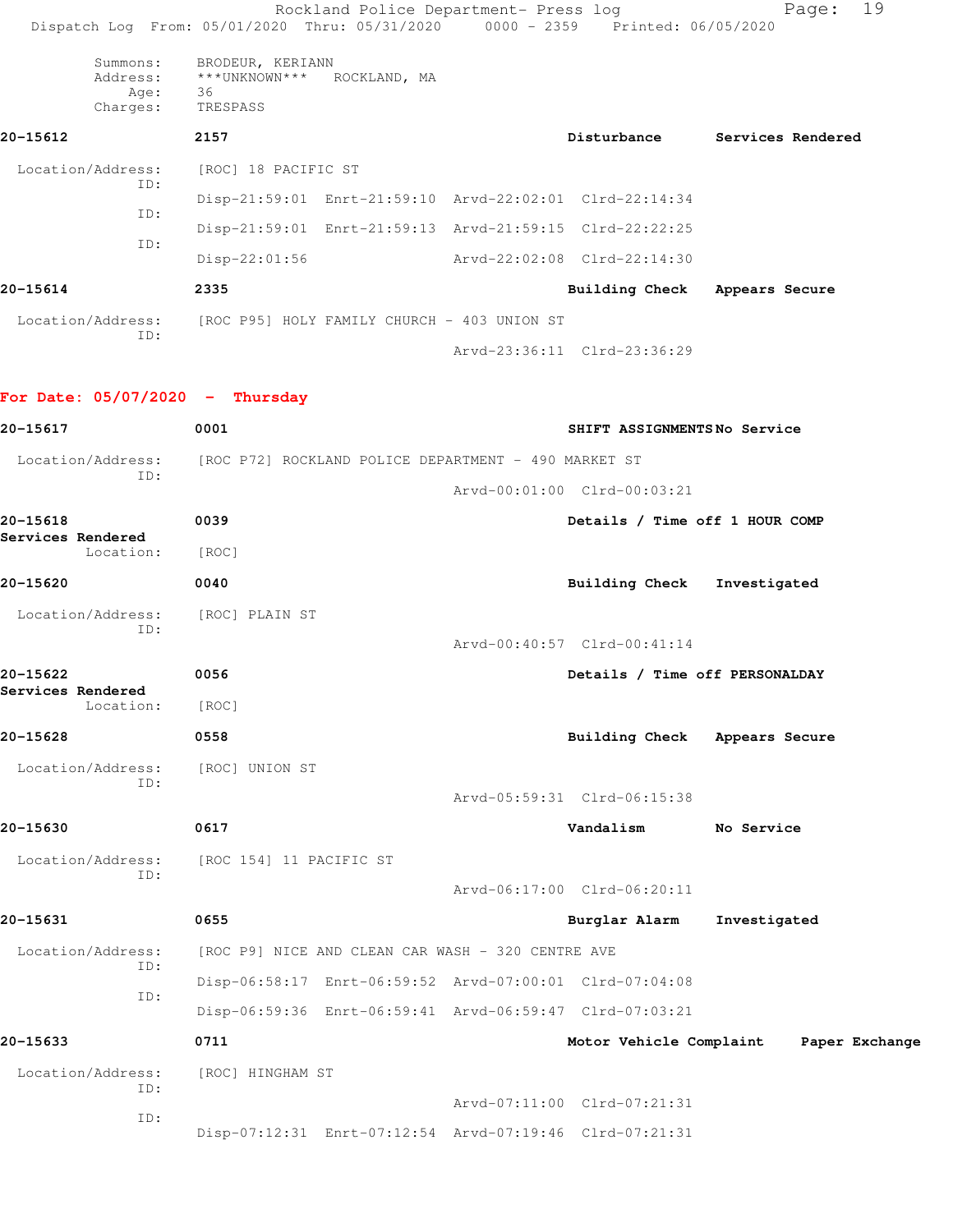Rockland Police Department- Press log entitled and Page: 20 Dispatch Log From: 05/01/2020 Thru: 05/31/2020 0000 - 2359 Printed: 06/05/2020

| 20-15637                             | 0801                                                                                                                                                                      | SHIFT ASSIGNMENTS Services Rendered |                          |                                           |
|--------------------------------------|---------------------------------------------------------------------------------------------------------------------------------------------------------------------------|-------------------------------------|--------------------------|-------------------------------------------|
|                                      | Location/Address: [ROC P72] ROCKLAND POLICE DEPARTMENT - 490 MARKET ST                                                                                                    |                                     |                          |                                           |
| 20-15639                             | 0813                                                                                                                                                                      | Building Check Services Rendered    |                          |                                           |
| Location/Address:                    | [ROC] PLAIN ST                                                                                                                                                            |                                     |                          |                                           |
| TD:                                  |                                                                                                                                                                           | Arvd-08:14:02 Clrd-08:14:38         |                          |                                           |
| 20-15640                             | 0813                                                                                                                                                                      | Details                             | <b>Services Rendered</b> |                                           |
| Location:                            | [ROC]                                                                                                                                                                     |                                     |                          |                                           |
| 20-15697                             | 0900                                                                                                                                                                      | Animal Complaint Services Rendered  |                          |                                           |
| Location/Address: [ROC] 390 PLAIN ST |                                                                                                                                                                           |                                     |                          |                                           |
| 20-15645                             | 0922                                                                                                                                                                      | 911 Accidental Services Rendered    |                          |                                           |
| Location/Address:                    | [ROC] 22 RESERVOIR PARK DR                                                                                                                                                |                                     |                          |                                           |
| ID:                                  | Disp-09:23:09 Enrt-09:23:14 Arvd-09:28:12 Clrd-09:30:04                                                                                                                   |                                     |                          |                                           |
| 20-15646                             | 0927                                                                                                                                                                      | Building Check Services Rendered    |                          |                                           |
| Location/Address:                    | [ROC] PLAIN ST                                                                                                                                                            |                                     |                          |                                           |
| ID:                                  |                                                                                                                                                                           | Arvd-09:28:20 Clrd-09:28:42         |                          |                                           |
| 20-15650                             | 0940                                                                                                                                                                      | Suspicious Activity                 |                          | Report Follows                            |
| Location/Address:                    | [ROC] 87 EVERETT ST                                                                                                                                                       |                                     |                          |                                           |
| ID:                                  | Disp-09:41:38 Enrt-09:44:49 Arvd-09:45:25 Clrd-10:03:31                                                                                                                   |                                     |                          |                                           |
| ID:<br>ID:                           | Disp-09:44:42 Enrt-09:44:47 Arvd-09:45:07 Clrd-10:03:34                                                                                                                   |                                     |                          |                                           |
| Refer To Arrest:<br>Age:<br>Charges: | 20ROC-15650-AR<br>Arrest: EARNER, MATTHEW JOSEPH<br>Address: 19 GLEN ST ROCKLAND, MA<br>33<br>DRUG, POSSESS CLASS B<br>DESTRUCTION OF PROPERTY +\$1200, WANTON c266 \$127 | Arvd-09:47:19 Clrd-10:03:27         |                          |                                           |
| 20-15700                             | 1010                                                                                                                                                                      | Animal Complaint Services Rendered  |                          |                                           |
|                                      | Location/Address: [ROC] 53 TAUNTON AVE                                                                                                                                    |                                     |                          |                                           |
| 20-15661                             | 1034                                                                                                                                                                      |                                     |                          | Follow-Up Investigation Services Rendered |
| Location/Address:                    | [ROC] 92 EVERETT ST                                                                                                                                                       |                                     |                          |                                           |
| ID:                                  |                                                                                                                                                                           | Arvd-10:36:16 Clrd-10:44:47         |                          |                                           |
| 20-15664                             | 1047                                                                                                                                                                      | PRISONER IN STATION                 |                          | Services Rendered                         |
| Location/Address:                    | [ROC P72] ROCKLAND POLICE DEPARTMENT - 490 MARKET ST                                                                                                                      |                                     |                          |                                           |
| 20-15665                             | 1114                                                                                                                                                                      | Animal Complaint Services Rendered  |                          |                                           |
| Location/Address:                    | [ROC 89] 162 NORTH AVE                                                                                                                                                    |                                     |                          |                                           |
| ID:                                  | Disp-11:14:42 Enrt-11:14:46 Arvd-11:18:21 Clrd-11:27:44                                                                                                                   |                                     |                          |                                           |
| 20-15669                             | 1138                                                                                                                                                                      | 911 Accidental Services Rendered    |                          |                                           |
| Location/Address:<br>ID:             | [ROC] 100 MARTHA DR                                                                                                                                                       |                                     |                          |                                           |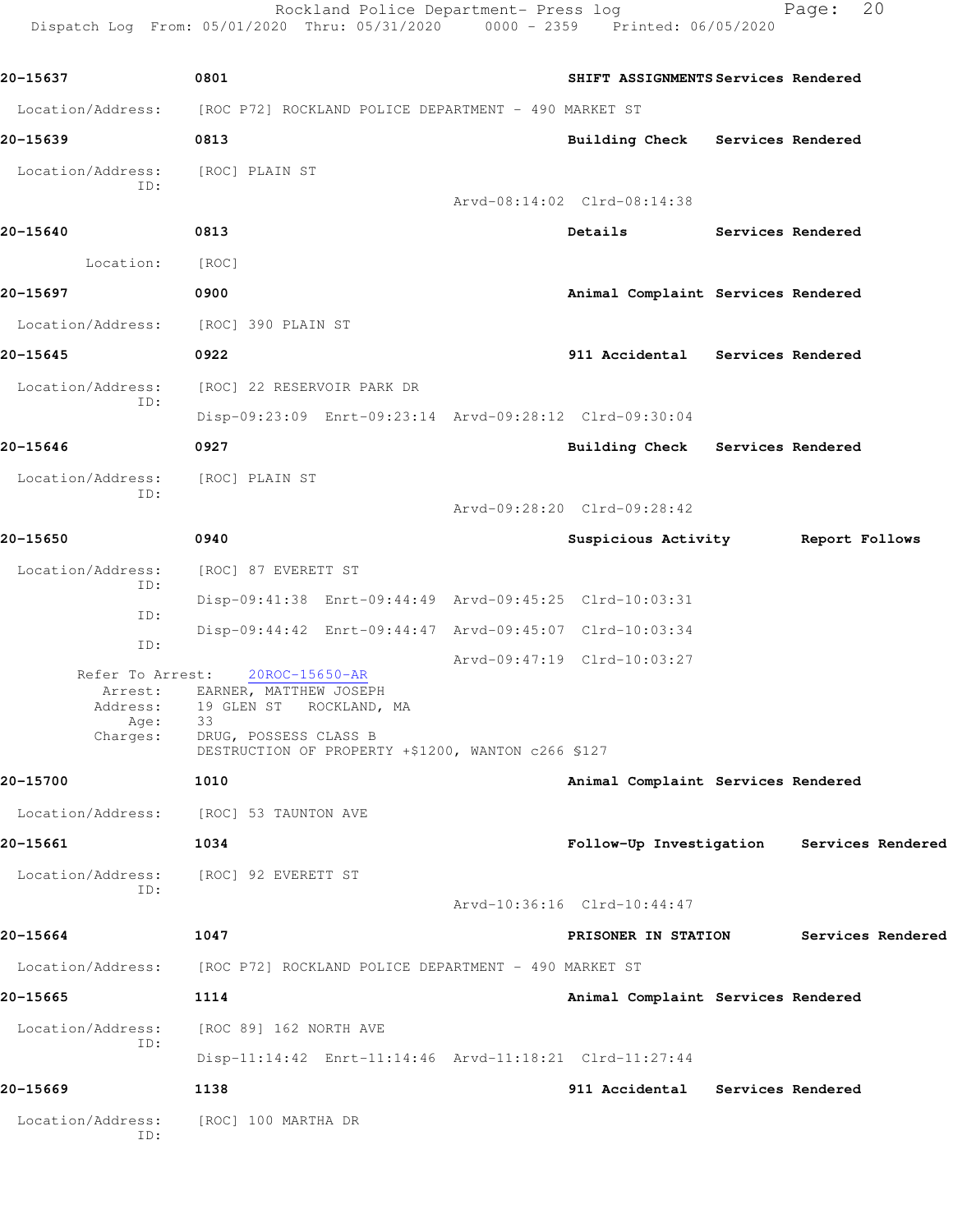|                                                            | Rockland Police Department- Press log<br>Dispatch Log From: 05/01/2020 Thru: 05/31/2020 0000 - 2359 Printed: 06/05/2020                                        |                                    | Page:             | 21                |
|------------------------------------------------------------|----------------------------------------------------------------------------------------------------------------------------------------------------------------|------------------------------------|-------------------|-------------------|
|                                                            | Disp-11:39:39 Enrt-11:39:42 Arvd-11:45:56 Clrd-11:48:44                                                                                                        |                                    |                   |                   |
| 20-15672                                                   | 1214                                                                                                                                                           | <b>Building Check</b>              | Services Rendered |                   |
| Location/Address:                                          | [ROC] PLAIN ST                                                                                                                                                 |                                    |                   |                   |
| TD:                                                        |                                                                                                                                                                | Arvd-12:15:02 Clrd-12:15:19        |                   |                   |
| 20-15673                                                   | 1218                                                                                                                                                           | Animal Complaint Services Rendered |                   |                   |
| Location/Address:                                          | [ROC] 145 NORTH AVE                                                                                                                                            |                                    |                   |                   |
| TD:                                                        |                                                                                                                                                                | Arvd-12:19:22 Clrd-12:29:37        |                   |                   |
| 20-15675                                                   | 1238                                                                                                                                                           | 911 Hang Up                        | Services Rendered |                   |
| Location/Address:                                          | [ROC] 128 CENTRE AVE Apt. #1                                                                                                                                   |                                    |                   |                   |
| ID:                                                        | Disp-12:40:21 Enrt-12:40:27 Arvd-12:42:52 Clrd-12:50:41                                                                                                        |                                    |                   |                   |
| ID:                                                        |                                                                                                                                                                | Arvd-12:43:05 Clrd-12:50:39        |                   |                   |
| 20-15678                                                   | 1301                                                                                                                                                           | 911 Accidental Services Rendered   |                   |                   |
| Vicinity of:                                               | [ROC] 186 MONCRIEF RD                                                                                                                                          |                                    |                   |                   |
| ID:                                                        | Disp-13:02:09 Enrt-13:02:11                                                                                                                                    | Clrd-13:02:54                      |                   |                   |
| ID:                                                        | Disp-13:02:45 Enrt-13:02:49 Arvd-13:03:46 Clrd-13:18:33                                                                                                        |                                    |                   |                   |
| 20-15679                                                   | 1317                                                                                                                                                           | 911 Accidental Services Rendered   |                   |                   |
| Location/Address:                                          | [ROC P100] LUKE'S LIQUORS - 167 MARKET ST                                                                                                                      |                                    |                   |                   |
| ID:                                                        | Disp-13:18:38 Enrt-13:18:40 Arvd-13:20:02 Clrd-13:20:17                                                                                                        |                                    |                   |                   |
| 20-15682                                                   | 1358                                                                                                                                                           | Follow-Up Investigation            | Services Rendered |                   |
| Location/Address:                                          | [ROC] 92 EVERETT ST                                                                                                                                            |                                    |                   |                   |
| ID:                                                        |                                                                                                                                                                | Arvd-13:58:00 Clrd-14:25:12        |                   |                   |
| 20-15683                                                   | 1400                                                                                                                                                           | Health & Welfare Check             |                   | Services Rendered |
| Location/Address:                                          | [ROC] 214 MARTHA DR Apt. #F                                                                                                                                    |                                    |                   |                   |
| ID:                                                        | Disp-14:05:17 Enrt-14:05:21 Arvd-14:10:48 Clrd-14:24:05                                                                                                        |                                    |                   |                   |
| 20-15687                                                   | 1434                                                                                                                                                           | TIME OFF                           | Services Rendered |                   |
| Location:                                                  | [ROC]                                                                                                                                                          |                                    |                   |                   |
| 20-15699                                                   | 1500                                                                                                                                                           | Animal Complaint Services Rendered |                   |                   |
| Location/Address:                                          | [ROC] 30 PARK ST                                                                                                                                               |                                    |                   |                   |
| 20-15691                                                   | 1511                                                                                                                                                           | Motor Vehicle Collision W/PI       |                   |                   |
| Transported to Hospital<br>Location/Address:<br>Fire Unit: | [ROC] 21 NORTH AVE<br>ROCKEN1-Pumper-Rockland Engine 1<br>Disp-15:12:47 Enrt-15:15:10 Arvd-15:15:25 Clrd-15:33:25<br>$InQrtsUnav1-15:35:28$ $InSrvce-15:35:28$ |                                    |                   |                   |
| EMS Unit:                                                  | ROCKAM1-Rockland A1<br>$Disp-15:12:51$<br>InQrtsUnavl-15:15:03 InSrvce-15:15:03                                                                                | $Clrd-15:14:38$                    |                   |                   |
| ID:                                                        | $Disp-15:13:48$                                                                                                                                                | Arvd-15:14:22 Clrd-15:37:34        |                   |                   |
| ID:                                                        | $Disp-15:14:10$                                                                                                                                                | Arvd-15:16:22 Clrd-15:21:12        |                   |                   |
| EMS Unit:                                                  | ROCKAM2-Rockland A2<br>Disp-15:14:35 Enrt-15:15:10 Arvd-15:15:25 Clrd-15:25:50                                                                                 |                                    |                   |                   |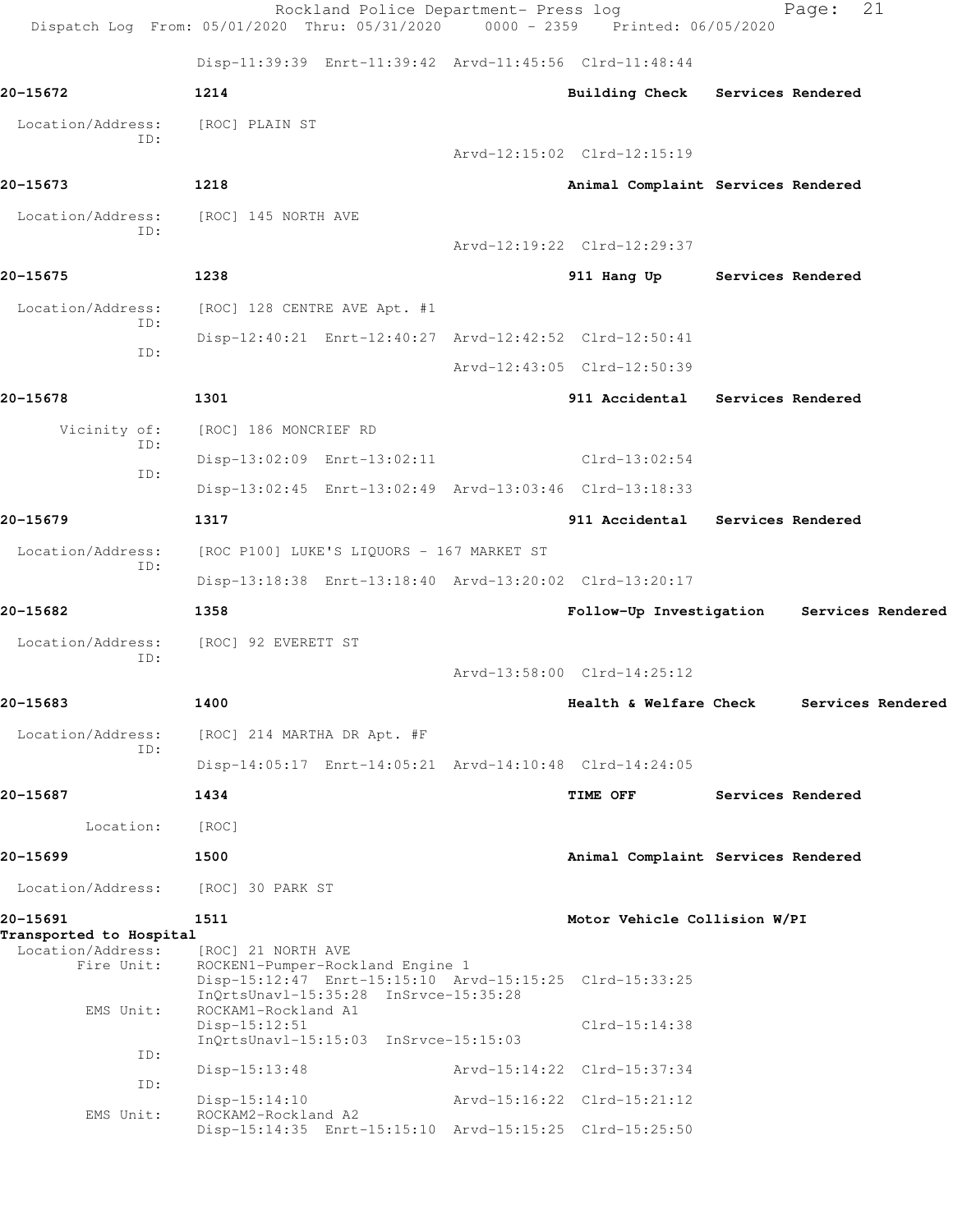|                          | Dispatch Log From: 05/01/2020 Thru: 05/31/2020 0000 - 2359 Printed: 06/05/2020                                                                         | Rockland Police Department- Press log |                             | Page:                                      | 22               |
|--------------------------|--------------------------------------------------------------------------------------------------------------------------------------------------------|---------------------------------------|-----------------------------|--------------------------------------------|------------------|
|                          | Hosp-15:34:51 ClrHosp-15:59:25 InQrtsUnavl-16:06:35 InSrvce-16:06:36                                                                                   |                                       |                             |                                            |                  |
| ID:                      | $Disp-15:15:10$                                                                                                                                        |                                       | Arvd-15:15:21 Clrd-15:31:58 |                                            |                  |
| ID:                      |                                                                                                                                                        |                                       | Arvd-15:15:34 Clrd-15:32:21 |                                            |                  |
| ID:                      |                                                                                                                                                        |                                       | Arvd-15:16:03 Clrd-15:34:12 |                                            |                  |
| EMS Unit:                | ROCKAM1-Rockland A1<br>Disp-15:25:23 Enrt-15:25:30 Arvd-15:26:50 Clrd-15:32:27<br>Hosp-15:41:33 ClrHosp-16:05:19 InQrtsUnavl-16:11:06 InSrvce-16:11:06 |                                       |                             |                                            |                  |
| Refer To Summons:        | 20ROC-15691-AR<br>Summons: BARNES, SCOTT J                                                                                                             |                                       |                             |                                            |                  |
|                          | Address: 65 APPLETON ST QUINCY, MA                                                                                                                     |                                       |                             |                                            |                  |
|                          | Age: 51<br>Charges: MOTOR VEH, MALICIOUS DAMAGE TO c266 \$28(a)<br>DISORDERLY CONDUCT                                                                  |                                       |                             |                                            |                  |
| 20-15694                 | 1532                                                                                                                                                   |                                       | Details                     | <b>Services Rendered</b>                   |                  |
| Location: [ROC]          |                                                                                                                                                        |                                       |                             |                                            |                  |
| 20-15698                 | 1547                                                                                                                                                   |                                       |                             | Time off Services Rendered                 |                  |
| Location: [ROC]          |                                                                                                                                                        |                                       |                             |                                            |                  |
| 20-15701                 | 1600                                                                                                                                                   |                                       |                             | SHIFT ASSIGNMENTS Services Rendered        |                  |
|                          | Location/Address: [ROC P72] ROCKLAND POLICE DEPARTMENT - 490 MARKET ST                                                                                 |                                       |                             |                                            |                  |
| 20-15706                 | 1649                                                                                                                                                   |                                       | General Info                | Appears Secure                             |                  |
|                          | Location/Address: [ROC P72] ROCKLAND POLICE DEPARTMENT - 490 MARKET ST                                                                                 |                                       |                             |                                            |                  |
| 20-15707                 | 1708                                                                                                                                                   |                                       |                             | Building Check Appears Secure              |                  |
| Location/Address:<br>ID: | [ROC] UNION ST                                                                                                                                         |                                       |                             |                                            |                  |
|                          |                                                                                                                                                        |                                       | Arvd-17:09:23 Clrd-17:09:43 |                                            |                  |
| 20-15712                 | 1732                                                                                                                                                   |                                       |                             | MVA Property Damage Only Services Rendered |                  |
| Location/Address:<br>ID: | [ROC] EAST WATER ST                                                                                                                                    |                                       |                             |                                            |                  |
|                          | $Disp-17:42:41$                                                                                                                                        |                                       | $Clrd-17:42:59$             |                                            |                  |
| 20-15713                 | 1743                                                                                                                                                   |                                       | Details                     | Services Rendered                          |                  |
| Location:                | [ROC]                                                                                                                                                  |                                       |                             |                                            |                  |
| 20-15714                 | 1749                                                                                                                                                   |                                       | Stolen BICYCLE              | Gone on arrival                            |                  |
| Location/Address:<br>ID: | [ROC] 47 WOODSBURY RD                                                                                                                                  |                                       |                             |                                            |                  |
| ID:                      | $Disp-17:54:12$                                                                                                                                        |                                       | Arvd-17:54:58 Clrd-18:01:54 |                                            |                  |
|                          | $Disp-17:54:12$                                                                                                                                        |                                       | Arvd-17:55:02 Clrd-18:01:56 |                                            |                  |
| 20-15716                 | 1821                                                                                                                                                   |                                       | MVA Property Damage Only    |                                            | Summons To Court |
| Location/Address:<br>ID: | [ROC] 175 UNION ST @ 18 E WATER ST                                                                                                                     |                                       |                             |                                            |                  |
| ID:                      | Disp-18:23:59                                                                                                                                          |                                       | Arvd-18:24:37 Clrd-18:51:34 |                                            |                  |
| ID:                      | Disp-18:24:16                                                                                                                                          |                                       | Arvd-18:24:37 Clrd-18:53:00 |                                            |                  |
| ID:                      | Disp-18:24:25                                                                                                                                          |                                       | Arvd-18:24:37 Clrd-20:28:02 |                                            |                  |
| ID:                      | $Disp-18:24:33$                                                                                                                                        |                                       | Arvd-18:24:37 Clrd-18:42:25 |                                            |                  |
| Refer To Summons:        | Disp-18:42:18<br>20ROC-15716-AR                                                                                                                        |                                       | Arvd-18:42:21 Clrd-20:27:57 |                                            |                  |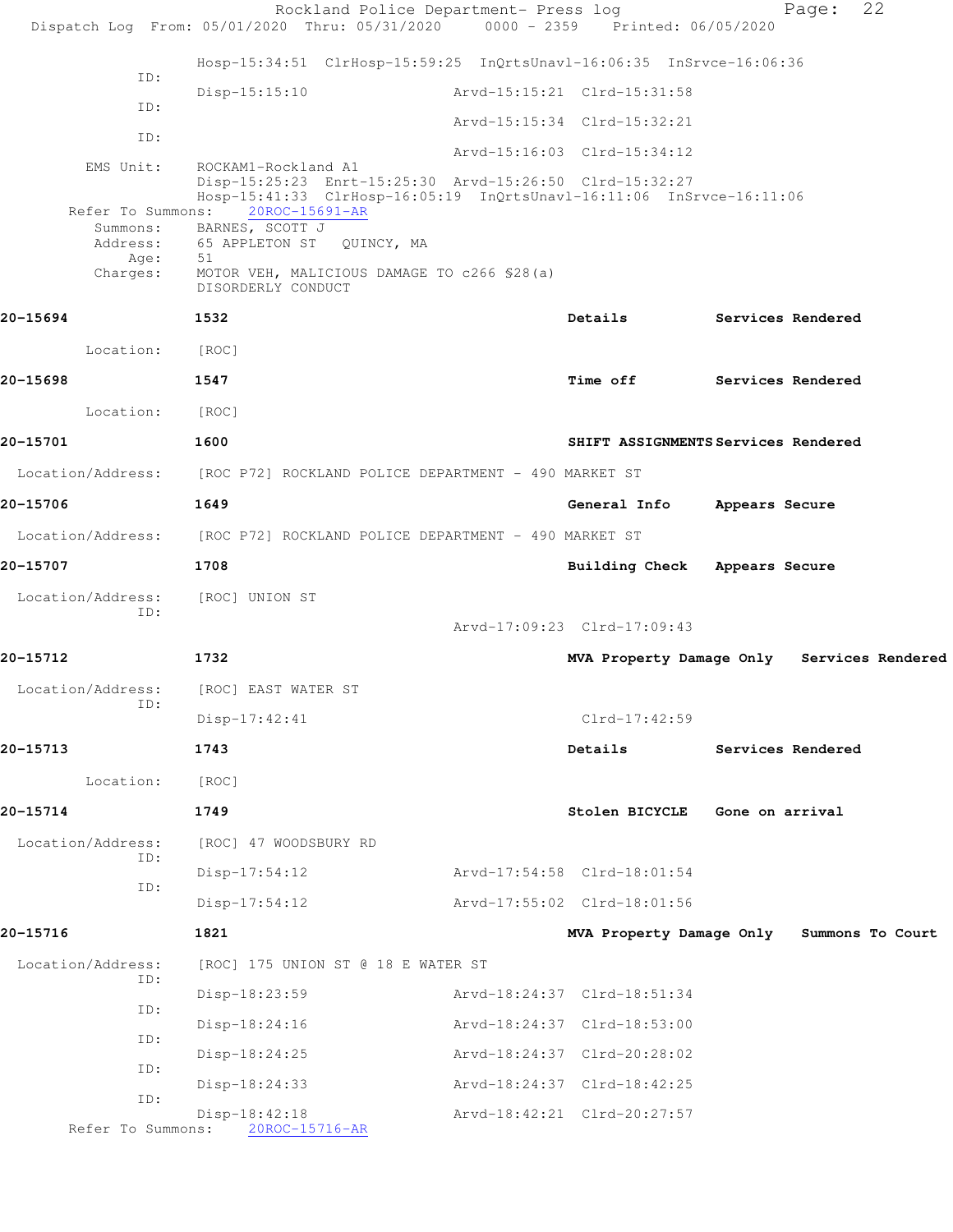|                                 | Rockland Police Department- Press log<br>Dispatch Log From: 05/01/2020 Thru: 05/31/2020 0000 - 2359 Printed: 06/05/2020 |                                  | 23<br>Page:                              |
|---------------------------------|-------------------------------------------------------------------------------------------------------------------------|----------------------------------|------------------------------------------|
| Summons:<br>Address:            | DE OLIVEIRA GOMES, DOLCINETA<br>155 UNION ST ROCKLAND, MA                                                               |                                  |                                          |
| Age:<br>Charges:                | 45<br>UNLICENSED OPERATION OF MV<br>STOP/YIELD, FAIL TO                                                                 |                                  |                                          |
| 20-15724                        | 2026                                                                                                                    | Harassment                       | Services Rendered                        |
| Location/Address:               | [ROC] 51 HANNAH WAY Apt. #B                                                                                             |                                  |                                          |
| ID:                             | $Disp-20:28:14$                                                                                                         | Arvd-20:33:34 Clrd-20:50:10      |                                          |
| 20-15729                        | 2207                                                                                                                    |                                  | Motor Vehicle Complaint Gone on arrival  |
| Location/Address:               | [ROC] BILL DELAHUNT PKWY                                                                                                |                                  |                                          |
| ID:                             | Disp-22:08:35 Enrt-22:09:28 Arvd-22:11:40 Clrd-22:20:16                                                                 |                                  |                                          |
| For Date: $05/08/2020 -$ Friday |                                                                                                                         |                                  |                                          |
| 20-15733                        | 0000                                                                                                                    | Neighbor Disturbance             | Services Rendered                        |
| Location/Address:               | [ROC 140] 292 MARKET ST Apt. #22                                                                                        |                                  |                                          |
| ID:                             | Disp-00:04:52 Enrt-00:05:39 Arvd-00:09:30 Clrd-00:15:09                                                                 |                                  |                                          |
| ID:                             | Disp-00:04:52 Enrt-00:05:35 Arvd-00:09:26 Clrd-00:15:11                                                                 |                                  |                                          |
| 20-15734                        | 0000                                                                                                                    | General Info                     | No Service                               |
| Location/Address:               | [ROC P72] ROCKLAND POLICE DEPARTMENT - 490 MARKET ST                                                                    |                                  |                                          |
| ID:                             | $Disp-00:10:15$                                                                                                         | $Clrd-00:10:23$                  |                                          |
| 20-15745                        | 0444                                                                                                                    |                                  | Suspicious Activity Services Rendered    |
| Location/Address:               | [ROC] 56 PHILLIPS ST                                                                                                    |                                  |                                          |
| ID:                             | Disp-04:46:51 Enrt-04:47:11 Arvd-04:53:43 Clrd-04:54:57                                                                 |                                  |                                          |
| 20-15746                        | 0550                                                                                                                    | <b>Building Check</b>            | Appears Secure                           |
| Location/Address:<br>ID:        | [ROC 61] UNION ST BUSINESS DISTRICT - UNION ST                                                                          |                                  |                                          |
|                                 |                                                                                                                         | Arvd-05:51:06 Clrd-06:09:54      |                                          |
| 20-15748                        | 0624                                                                                                                    | Details / Time off No Service    |                                          |
| Location:                       | [ROC]                                                                                                                   |                                  |                                          |
| 20-15750                        | 0700                                                                                                                    |                                  | Details / Time off No Service            |
| Location:                       | [ROC]                                                                                                                   |                                  |                                          |
| 20-15754                        | 0800                                                                                                                    | General Info No Action Required  |                                          |
| Location/Address:               | [ROC P72] ROCKLAND POLICE DEPARTMENT - 490 MARKET ST                                                                    |                                  |                                          |
| 20-15756                        | 0845                                                                                                                    |                                  | Health & Welfare Check Services Rendered |
| Location/Address:<br>ID:        | [ROC] 148 UNION ST Apt. #3                                                                                              |                                  |                                          |
|                                 |                                                                                                                         | Arvd-08:45:00 Clrd-08:55:59      |                                          |
| 20-15761                        | 0951                                                                                                                    | 911 Accidental Services Rendered |                                          |
| Location/Address:<br>ID:        | [ROC P55] HOME DEPOT - 1149 HINGHAM ST                                                                                  |                                  |                                          |
|                                 | Disp-09:52:47 Enrt-09:52:51 Arvd-09:57:06 Clrd-10:03:58                                                                 |                                  |                                          |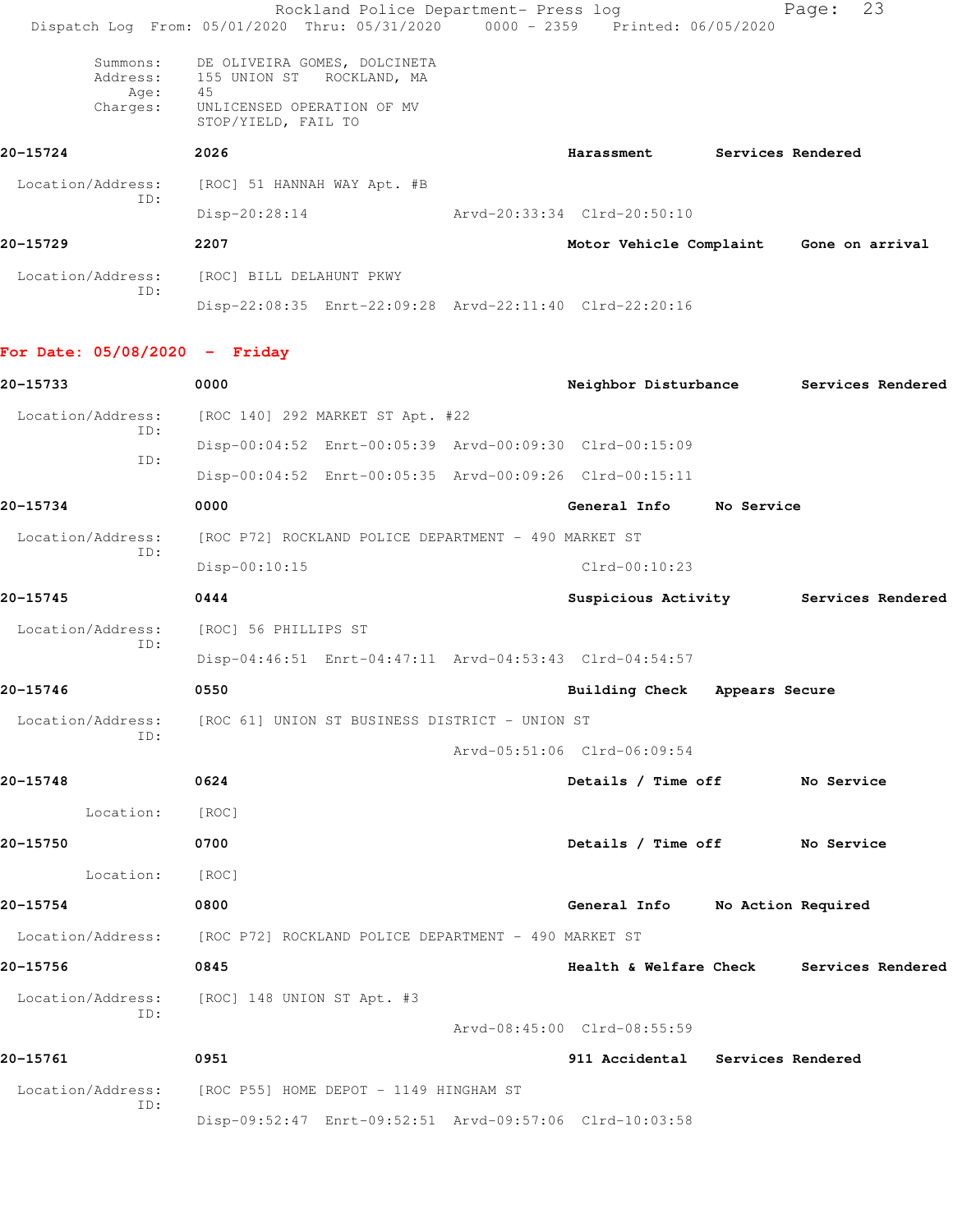Dispatch Log From: 05/01/2020 Thru: 05/31/2020 0000 - 2359 Printed: 06/05/2020 **20-15764 1022 911 Accidental Services Rendered** Location/Address: [ROC 189] 127 DURBECK RD ID: Disp-10:25:15 Arvd-10:29:29 Clrd-10:46:43 **20-15769 1031 Threats Services Rendered** Location/Address: [ROC] 508 WEBSTER ST ID: Arvd-10:31:00 Clrd-10:33:20 ID: Disp-10:33:14 Arvd-10:33:18 Clrd-10:46:20 ID: Disp-10:36:45 Arvd-10:36:48 Clrd-10:46:22 **20-15772 1058 Assist Other Agency Services Rendered** Location/Address: [ROC 25] HI-WAY SAFETY SYSTEMS - 9 ROCKVIEW WAY ID: Arvd-10:58:00 Clrd-11:37:21 **20-15776 1127 Details / Time off No Action Required**  Location: [ROC] **20-15777 1128 Details / Time off No Action Required**  Location: [ROC] **20-15778 1129 Details / Time off No Action Required**  Location: [ROC] **20-15783 1135 General Incident Services Rendered** Location/Address: [ROC] 26 EAST WATER ST ID: Arvd-11:40:53 Clrd-11:42:16 **20-15787 1204 MVA Property Damage Only Services Rendered** Location/Address: [ROC] 584 WEBSTER ST ID: Disp-12:06:31 Enrt-12:06:37 Arvd-12:12:11 Clrd-12:19:37 **20-15796 1349 Health & Welfare Check Services Rendered** Location/Address: [ROC] 36 BELMONT ST ID: Arvd-13:49:00 Clrd-14:53:29 **20-15817 1607 Details / Time off Services Rendered** Location: [ROC] **20-15822 1619 General Info Services Rendered** Location/Address: [ROC P72] ROCKLAND POLICE DEPARTMENT - 490 MARKET ST **20-15823 1635 Detail Appears Secure** Location/Address: [ROC P72] ROCKLAND POLICE DEPARTMENT - 490 MARKET ST **20-15827 1705 Detail Services Rendered** Location/Address: [ROC P72] ROCKLAND POLICE DEPARTMENT - 490 MARKET ST **20-15836 1919 General Incident Transported by other means**

Rockland Police Department- Press log North Page: 24

Location/Address: [ROC] 50 HARLOW RD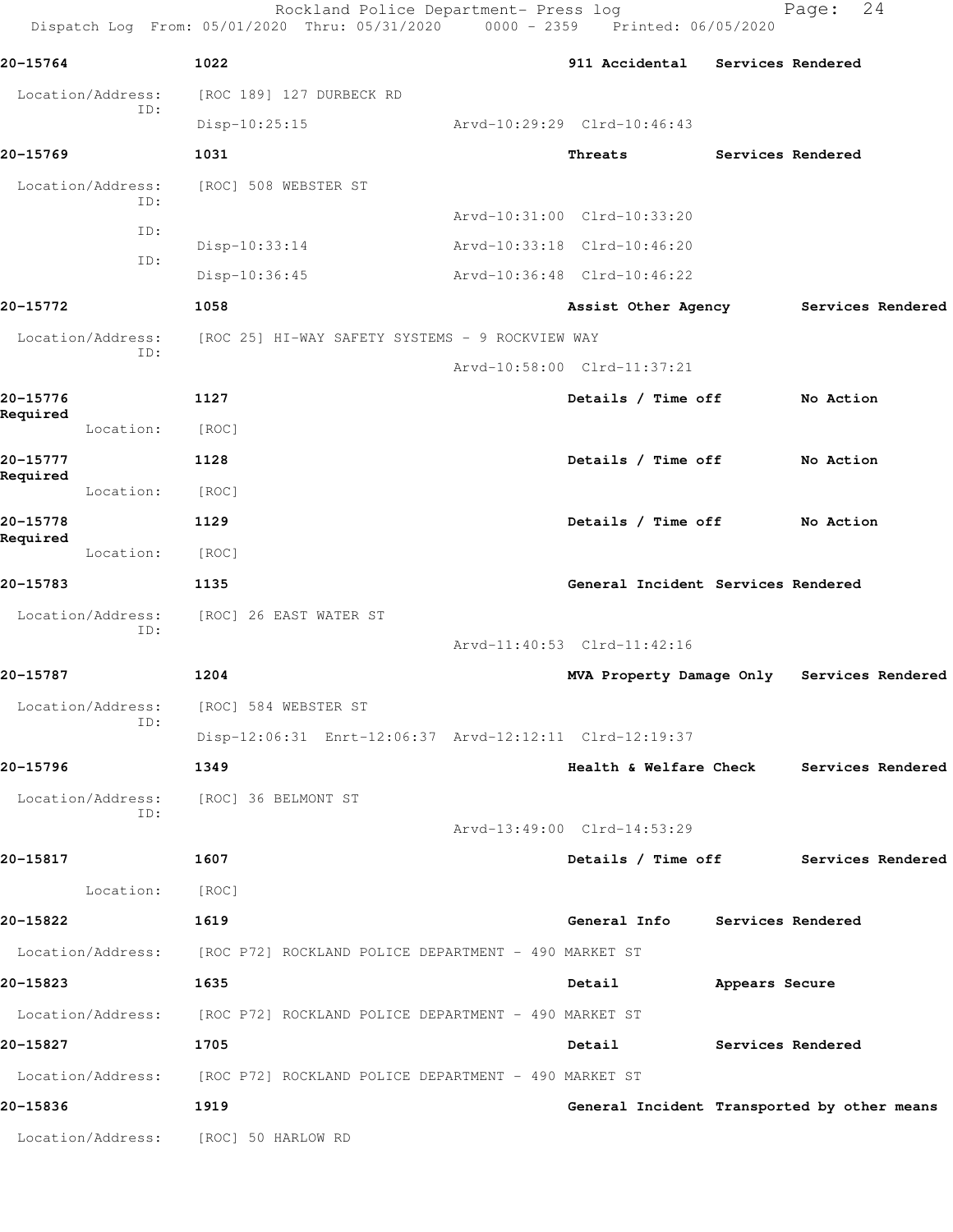|                                   | Rockland Police Department- Press log<br>Dispatch Log From: 05/01/2020 Thru: 05/31/2020                                                                      | 0000 - 2359 Printed: 06/05/2020           |                | 25<br>Page:                             |
|-----------------------------------|--------------------------------------------------------------------------------------------------------------------------------------------------------------|-------------------------------------------|----------------|-----------------------------------------|
| ID:                               |                                                                                                                                                              | Arvd-19:19:00 Clrd-19:45:58               |                |                                         |
| 20-15837                          | 1919                                                                                                                                                         | General Info                              | Appears Secure |                                         |
|                                   | Location/Address: [ROC P72] ROCKLAND POLICE DEPARTMENT - 490 MARKET ST                                                                                       |                                           |                |                                         |
| 20-15839                          | 1935                                                                                                                                                         |                                           |                | MVA Property Damage Only Paper Exchange |
| Vicinity of:                      | [ROC] 15 SPRING ST @ 0 CENTRE AVE                                                                                                                            |                                           |                |                                         |
| ID:                               | Disp-19:35:52 Enrt-19:36:00 Arvd-19:38:51 Clrd-19:48:23                                                                                                      |                                           |                |                                         |
| ID:                               | Disp-19:35:57 Enrt-19:36:01 Arvd-19:37:17 Clrd-19:48:26                                                                                                      |                                           |                |                                         |
| 20-15843                          | 2157                                                                                                                                                         | Prisoner Information                      |                | Appears Secure                          |
| Location/Address:                 | [ROC P72] ROCKLAND POLICE DEPARTMENT - 490 MARKET ST                                                                                                         |                                           |                |                                         |
| 20-15844                          | 2229                                                                                                                                                         | Disturbance                               |                | No Action Required                      |
| Location/Address:                 | [ROC] 51 HANNAH WAY Apt. #B                                                                                                                                  |                                           |                |                                         |
| ID:                               | Disp-22:32:41 Enrt-22:34:12 Arvd-22:36:38 Clrd-22:45:07                                                                                                      |                                           |                |                                         |
| ID:                               | Disp-22:34:14 Enrt-22:34:16 Arvd-22:36:40 Clrd-22:45:10                                                                                                      |                                           |                |                                         |
| 20-15847                          | 2256                                                                                                                                                         | Assist Other Agency                       |                | Services Rendered                       |
| Location/Address:                 | [ROC] 361 WEBSTER ST Apt. #1                                                                                                                                 |                                           |                |                                         |
| ID:                               | Disp-22:58:42 Enrt-22:58:48 Arvd-22:58:52 Clrd-23:06:49                                                                                                      |                                           |                |                                         |
| For Date: $05/09/2020 -$ Saturday |                                                                                                                                                              |                                           |                |                                         |
| 20-15853                          | 0000                                                                                                                                                         | SHIFT ASSIGNMENTS Appears Secure          |                |                                         |
| Location/Address:                 | [ROC P72] ROCKLAND POLICE DEPARTMENT - 490 MARKET ST                                                                                                         |                                           |                |                                         |
| ID:                               |                                                                                                                                                              | Arvd-00:00:00 Clrd-00:05:53               |                |                                         |
| 20-15855                          | 0035                                                                                                                                                         | Suspicious Activity                       |                | Sent On Way                             |
| Location/Address:<br>ID:          | [ROC] 2 LAUREN DR @ 332 PLAIN ST                                                                                                                             |                                           |                |                                         |
| ID:                               | Disp-00:38:33 Enrt-00:38:43 Arvd-00:41:31 Clrd-00:42:02                                                                                                      |                                           |                |                                         |
| ID:                               | Disp-00:38:38 Enrt-00:38:41 Arvd-00:41:33 Clrd-00:43:53                                                                                                      |                                           |                |                                         |
| ID:                               | Disp-00:41:23 Enrt-00:41:26 Arvd-00:41:28 Clrd-00:43:11                                                                                                      |                                           |                |                                         |
| ID:                               | Disp-00:41:39 Enrt-00:41:41 Arvd-00:41:43 Clrd-00:42:14                                                                                                      |                                           |                |                                         |
|                                   | Disp-00:43:01 Enrt-00:43:08 Arvd-00:43:11 Clrd-00:50:27                                                                                                      |                                           |                |                                         |
| 20-15857                          | 0119                                                                                                                                                         | Emergency Medical Transported to Hospital |                |                                         |
| Location/Address:<br>Fire Unit:   | [ROC] 120 NEVENS CIR<br>ROCKEN1-Pumper-Rockland Engine 1<br>Disp-01:20:44 Enrt-01:22:50 Arvd-01:28:10 Clrd-01:40:03<br>InQrtsUnavl-01:40:04 InSrvce-01:40:04 |                                           |                |                                         |
| EMS Unit:                         | ROCKAM2-Rockland A2<br>Disp-01:20:51 Enrt-01:22:50<br>InQrtsUnavl-01:29:24 InSrvce-01:29:24                                                                  | Clrd-01:26:39                             |                |                                         |
| ID:                               | Disp-01:25:15 Enrt-01:25:24 Arvd-01:28:18                                                                                                                    | $Clrd-01:35:08$                           |                |                                         |
| ID:                               | Disp-01:25:21 Enrt-01:25:25 Arvd-01:28:31 Clrd-01:29:38                                                                                                      |                                           |                |                                         |
| ID:                               | Disp-01:25:31 Enrt-01:25:33 Arvd-01:28:35 Clrd-01:34:40                                                                                                      |                                           |                |                                         |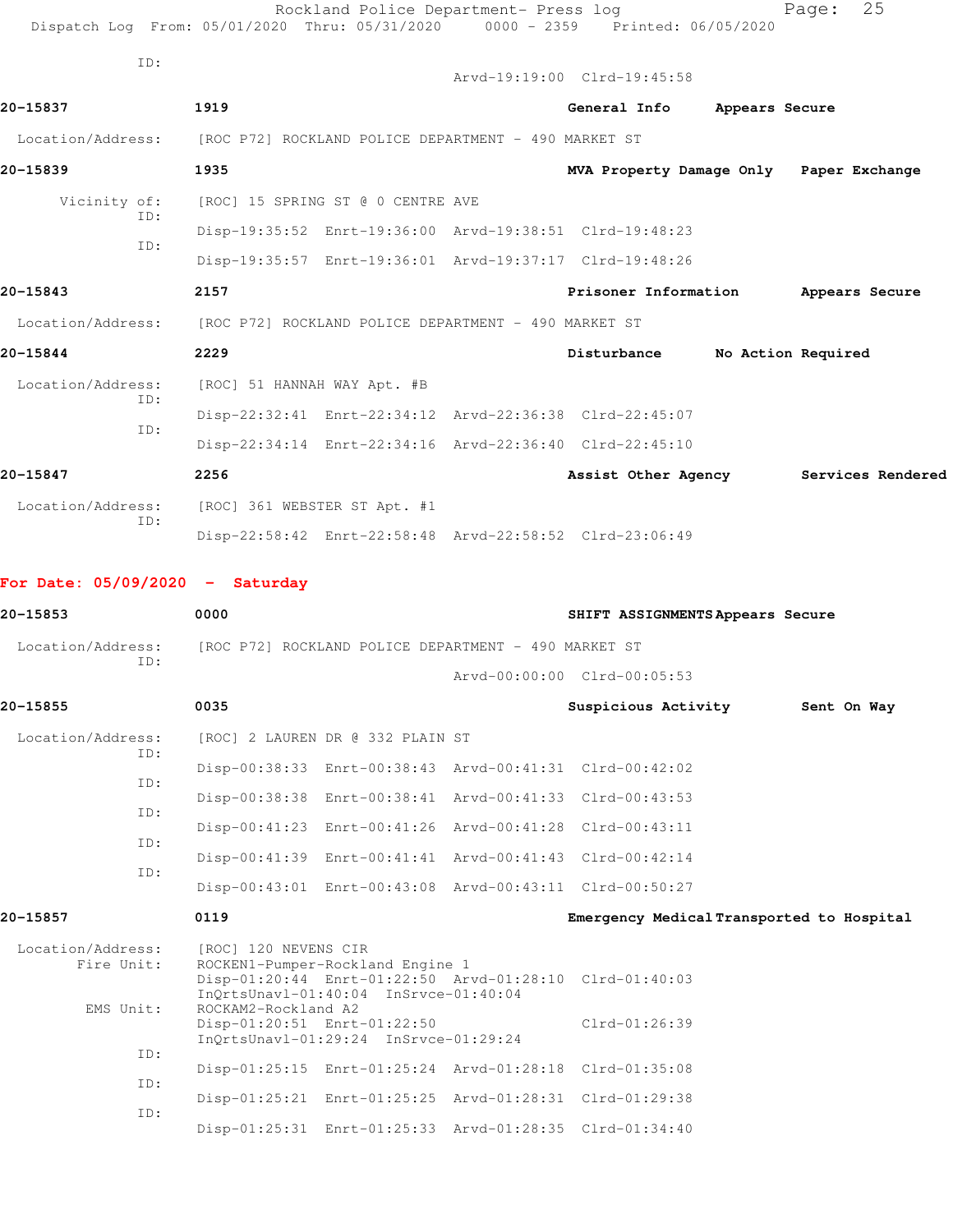|                          | Dispatch Log From: 05/01/2020 Thru: 05/31/2020 0000 - 2359 Printed: 06/05/2020                                                                         |                               |                                            |
|--------------------------|--------------------------------------------------------------------------------------------------------------------------------------------------------|-------------------------------|--------------------------------------------|
| EMS Unit:                | ROCKAM1-Rockland A1<br>Disp-01:26:25 Enrt-01:26:33 Arvd-01:28:08 Clrd-01:37:08<br>Hosp-01:46:37 ClrHosp-02:09:16 InQrtsUnavl-02:13:51 InSrvce-02:13:51 |                               |                                            |
| 20-15859                 | 0129                                                                                                                                                   | Suspicious Activity           | Gone on arrival                            |
| Location/Address:<br>ID: | [ROC] 113 ARLINGTON ST                                                                                                                                 |                               |                                            |
| TD:                      | Disp-01:34:28 Enrt-01:35:17 Arvd-01:36:05 Clrd-01:37:48                                                                                                |                               |                                            |
|                          | Disp-01:34:51 Enrt-01:35:17 Arvd-01:36:01 Clrd-01:37:45                                                                                                |                               |                                            |
| 20-15864                 | 0429                                                                                                                                                   | 911 Accidental                | Investigated                               |
| Location/Address:<br>ID: | [ROC 206] 54 NEVENS CIR                                                                                                                                |                               |                                            |
|                          | Disp-04:31:05 Enrt-04:31:25 Arvd-04:36:47 Clrd-04:39:32                                                                                                |                               |                                            |
| 20-15866                 | 0516                                                                                                                                                   | Building Check Appears Secure |                                            |
| Location/Address:<br>ID: | [ROC] UNION ST                                                                                                                                         |                               |                                            |
|                          |                                                                                                                                                        | Arvd-05:16:00 Clrd-05:37:16   |                                            |
| 20-15876                 | 0802                                                                                                                                                   |                               | SHIFT ASSIGNMENTS Services Rendered        |
| Location/Address:        | [ROC P72] ROCKLAND POLICE DEPARTMENT - 490 MARKET ST                                                                                                   |                               |                                            |
| 20-15879                 | 0836                                                                                                                                                   | Assist Public                 | Report Follows                             |
| Location/Address:<br>ID: | [ROC] 189 MONCRIEF RD                                                                                                                                  |                               |                                            |
|                          | Disp-08:41:40                                                                                                                                          | Arvd-08:41:45 Clrd-09:57:28   |                                            |
| 20-15887                 | 1025                                                                                                                                                   | <b>Building Check</b>         | Appears Secure                             |
| Location/Address:<br>ID: | [ROC] UNION ST                                                                                                                                         |                               |                                            |
|                          |                                                                                                                                                        | Arvd-10:37:20 Clrd-10:37:40   |                                            |
| 20-15894                 | 1143                                                                                                                                                   |                               | 911 Accidental Services Rendered           |
| Location/Address:<br>ID: | [ROC] 57 SCHOOL ST                                                                                                                                     |                               |                                            |
|                          | Disp-11:44:33 Enrt-11:45:25 Arvd-11:54:21 Clrd-11:57:56                                                                                                |                               |                                            |
| 20-15901                 | 1238                                                                                                                                                   | Building Check Appears Secure |                                            |
| Location/Address:<br>ID: | [ROC] UNION ST                                                                                                                                         |                               |                                            |
|                          |                                                                                                                                                        | Arvd-12:38:47 Clrd-12:38:58   |                                            |
| 20-15903                 | 1247                                                                                                                                                   |                               | 911 Accidental Services Rendered           |
| Location/Address:<br>ID: | [ROC] 4 DEACON REED LN                                                                                                                                 |                               |                                            |
|                          | Disp-12:49:09 Enrt-12:49:23                                                                                                                            | Clrd-13:04:56                 |                                            |
| 20-15906                 | 1302                                                                                                                                                   | 911 Accidental                | Appears Secure                             |
| Location/Address:<br>ID: | [ROC] HM AUTO DETAILING - 156 UNION ST                                                                                                                 |                               |                                            |
| ID:                      | Disp-13:05:13                                                                                                                                          | $Clrd-13:05:36$               |                                            |
| ID:                      | Disp-13:05:26 Enrt-13:05:32                                                                                                                            | $Clrd-13:07:01$               |                                            |
|                          | Disp-13:06:40 Enrt-13:06:56 Arvd-13:07:48 Clrd-14:42:14                                                                                                |                               |                                            |
| 20-15908                 | 1313                                                                                                                                                   |                               | MVA Property Damage Only Services Rendered |
| Location/Address:        | [ROC P84] PLAYERS SPORTS BAR - 86 VFW DR                                                                                                               |                               |                                            |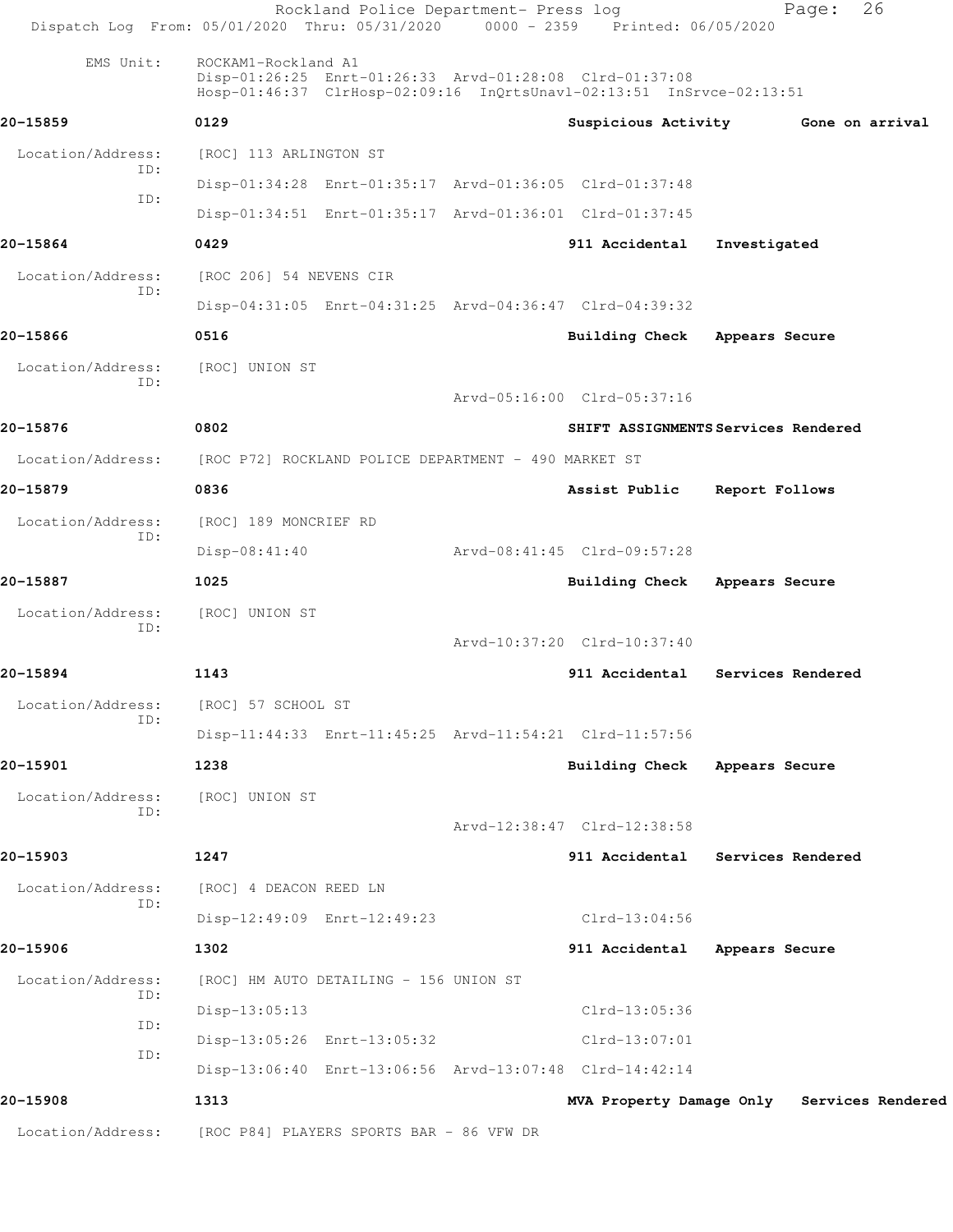| Dispatch Log From: 05/01/2020 Thru: 05/31/2020 0000 - 2359 Printed: 06/05/2020 |                                                      | Rockland Police Department- Press log               |                                                         | 27<br>Page:                             |
|--------------------------------------------------------------------------------|------------------------------------------------------|-----------------------------------------------------|---------------------------------------------------------|-----------------------------------------|
| ID:                                                                            | $Disp-13:16:08$                                      |                                                     | Arvd-13:16:17 Clrd-14:42:00                             |                                         |
| 20-15917                                                                       | 1445                                                 |                                                     | COMP DAY                                                | Services Rendered                       |
| Location: [ROC]                                                                |                                                      |                                                     |                                                         |                                         |
| 20-15918                                                                       | 1453                                                 |                                                     | <b>PERSONAL NIGHT</b>                                   | Services Rendered                       |
| Location:                                                                      | [ROC]                                                |                                                     |                                                         |                                         |
| 20-15920                                                                       | 1507                                                 |                                                     | <b>VACATION DAY</b>                                     | Services Rendered                       |
| Location:                                                                      | [ROC]                                                |                                                     |                                                         |                                         |
| 20-15921                                                                       | 1518                                                 |                                                     | Building Check Appears Secure                           |                                         |
| Location/Address:                                                              | [ROC] UNION ST                                       |                                                     |                                                         |                                         |
| ID:                                                                            |                                                      |                                                     | Arvd-15:18:30 Clrd-15:18:41                             |                                         |
| 20-15927                                                                       | 1550                                                 |                                                     | Disturbance                                             | Gone on arrival                         |
| Location/Address:                                                              |                                                      | [ROC 97] 81 HANNAH WAY A - 81 HANNAH WAY Apt. #A    |                                                         |                                         |
| ID:                                                                            |                                                      |                                                     | Disp-15:53:20 Enrt-15:53:22 Arvd-15:57:20 Clrd-15:59:10 |                                         |
| ID:                                                                            | $Disp-15:58:46$                                      |                                                     | Arvd-15:58:50 Clrd-16:04:46                             |                                         |
| ID:                                                                            | $Disp-15:58:56$                                      |                                                     | Arvd-15:59:01 Clrd-16:04:48                             |                                         |
| ID:                                                                            | $Disp-15:59:07$                                      |                                                     | Arvd-15:59:11 Clrd-16:04:43                             |                                         |
| ID:                                                                            | $Disp-15:59:17$                                      |                                                     | Arvd-15:59:20 Clrd-16:04:51                             |                                         |
| 20-15929                                                                       | 1615                                                 |                                                     | SHIFT ASSIGNMENTSNo Service                             |                                         |
| Location/Address:                                                              | [ROC P72] ROCKLAND POLICE DEPARTMENT - 490 MARKET ST |                                                     |                                                         |                                         |
| 20-15931                                                                       | 1628                                                 |                                                     | Larceny / Forgery/ Fraud                                | Report Follows                          |
| Location/Address: [ROC] 6 SAW MILL LN                                          |                                                      |                                                     |                                                         |                                         |
| ID:                                                                            |                                                      |                                                     |                                                         |                                         |
| ID:                                                                            |                                                      |                                                     | Disp-16:35:30 Enrt-16:35:32 Arvd-16:35:34 Clrd-16:44:49 |                                         |
| 20-15936                                                                       | 1734                                                 |                                                     | 911 Accidental                                          | Services Rendered                       |
| Location/Address:                                                              | [ROC] 30 EVERETT ST                                  |                                                     |                                                         |                                         |
| ID:                                                                            | Disp-17:35:44                                        |                                                     | $Clrd-17:36:24$                                         |                                         |
| ID:                                                                            | Disp-17:36:07                                        |                                                     | Clrd-17:36:17                                           |                                         |
| ID:                                                                            |                                                      |                                                     | Disp-17:36:22 Enrt-17:36:27 Arvd-17:41:29 Clrd-17:45:36 |                                         |
| 20-15937                                                                       | 1736                                                 |                                                     |                                                         | MVA Property Damage Only Paper Exchange |
| Location/Address:<br>ID:                                                       |                                                      | [ROC P65] 7-ELEVEN CONVENIENCE STORE - 92 MARKET ST |                                                         |                                         |
|                                                                                |                                                      |                                                     | Disp-17:38:28 Enrt-17:39:20 Arvd-17:42:36 Clrd-17:52:54 |                                         |
| 20-15946                                                                       | 1850                                                 |                                                     | Assist Public                                           | Services Rendered                       |
| Location/Address:<br>ID:                                                       | [ROC] 26 BEAL CT                                     |                                                     |                                                         |                                         |
|                                                                                |                                                      |                                                     | Disp-18:52:21 Enrt-18:52:52 Arvd-18:56:06 Clrd-19:19:27 |                                         |
| 20-15950                                                                       | 1914                                                 |                                                     | MOTOR VEHICLE LOCK OUT                                  | No Service                              |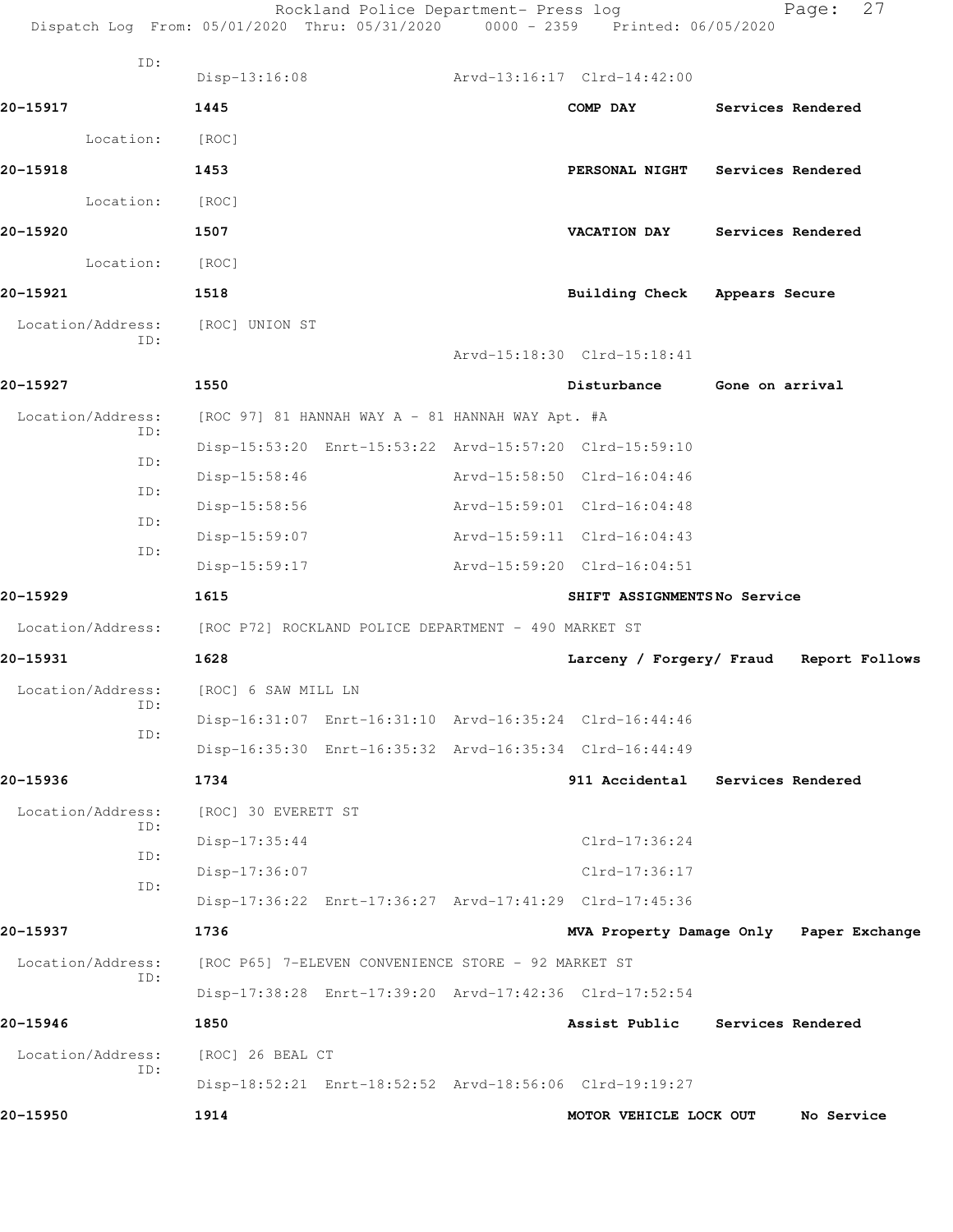| Dispatch Log From: 05/01/2020 Thru: 05/31/2020 0000 - 2359 Printed: 06/05/2020 |                                                 | Rockland Police Department- Press log                   |                             |                                            | Page: | 28 |
|--------------------------------------------------------------------------------|-------------------------------------------------|---------------------------------------------------------|-----------------------------|--------------------------------------------|-------|----|
| Location/Address:                                                              | [ROC] 926 HINGHAM ST                            |                                                         |                             |                                            |       |    |
| ID:                                                                            |                                                 | Disp-19:15:51 Enrt-19:16:05                             |                             | Clrd-19:18:59                              |       |    |
| 20-15952                                                                       | 1947                                            |                                                         |                             | Larceny / Forgery/ Fraud Services Rendered |       |    |
| Location/Address:<br>TD:                                                       | [ROC P99] RICHDALES (TEDESCHI'S) - 268 UNION ST |                                                         |                             |                                            |       |    |
| ID:                                                                            |                                                 | Disp-19:50:07 Enrt-19:50:13 Arvd-19:51:19 Clrd-20:13:09 |                             |                                            |       |    |
| TD:                                                                            |                                                 | Disp-19:50:31 Enrt-19:50:41 Arvd-19:52:04 Clrd-20:16:39 |                             |                                            |       |    |
|                                                                                |                                                 | Disp-19:51:14 Enrt-19:51:17 Arvd-19:51:24 Clrd-20:16:36 |                             |                                            |       |    |
| 20-15956                                                                       | 2058                                            |                                                         |                             | 911 Hang Up Services Rendered              |       |    |
| Location/Address:<br>ID:                                                       | [ROC] 36 SAW MILL LN                            |                                                         |                             |                                            |       |    |
| ID:                                                                            | Disp-20:59:49                                   |                                                         |                             | $Clrd-21:00:09$                            |       |    |
| TD:                                                                            |                                                 | Disp-21:00:03 Enrt-21:00:06 Arvd-21:01:36 Clrd-21:08:58 |                             |                                            |       |    |
|                                                                                | $Disp-21:04:06$                                 |                                                         | Arvd-21:04:08 Clrd-21:09:01 |                                            |       |    |
| 20-15959                                                                       | 2257                                            |                                                         |                             | 911 Accidental Services Rendered           |       |    |
| Location/Address:<br>ID:                                                       | [ROC] 105 PACIFIC ST                            |                                                         |                             |                                            |       |    |
|                                                                                |                                                 | Disp-22:58:54 Enrt-22:59:24 Arvd-23:04:56 Clrd-23:04:59 |                             |                                            |       |    |

**For Date: 05/10/2020 - Sunday**

| 20-15963                 | 0000                                                    | SHIFT ASSIGNMENTS Services Rendered        |                   |
|--------------------------|---------------------------------------------------------|--------------------------------------------|-------------------|
| Location/Address:        | [ROC P72] ROCKLAND POLICE DEPARTMENT - 490 MARKET ST    |                                            |                   |
| 20-15974                 | 0507                                                    | Building Check Building Checked/Secured    |                   |
| Location/Address:        | [ROC] UNION ST                                          |                                            |                   |
| TD:                      | $Disp-05:08:58$                                         | Arvd-05:09:09 Clrd-05:27:40                |                   |
| 20-15977                 | 0800                                                    | SHIFT ASSIGNMENTS Services Rendered        |                   |
| Location/Address:        | [ROC P72] ROCKLAND POLICE DEPARTMENT - 490 MARKET ST    |                                            |                   |
| 20-15981                 | 1045                                                    | Neighbor Disturbance Peace Restored        |                   |
| Location/Address:        | [ROC] 377 NORTH AVE                                     |                                            |                   |
| ID:                      | Disp-10:47:38 Enrt-10:47:43 Arvd-11:02:24 Clrd-11:08:18 |                                            |                   |
| 20-15985                 | 1110                                                    | No Action Required<br>COMP TIME OFF        |                   |
| Location/Address:        | [ROC P72] ROCKLAND POLICE DEPARTMENT - 490 MARKET ST    |                                            |                   |
| ID:                      | $Disp-11:13:16$                                         | $Clrd-11:44:44$                            |                   |
| 20-15989                 | 1224                                                    | MVA Property Damage Only Services Rendered |                   |
| Location/Address:        | [ROC] 17 CRESCENT ST                                    |                                            |                   |
| TD:                      | Disp-12:25:50 Enrt-12:28:32 Arvd-12:39:10 Clrd-12:49:34 |                                            |                   |
| 20-16005                 | 1449                                                    | Neighbor Disturbance                       | Services Rendered |
| Location/Address:<br>TD: | [ROC] CRESTVIEW ST                                      |                                            |                   |
|                          | Disp-14:52:43 Enrt-14:52:47 Arvd-14:58:42 Clrd-15:02:09 |                                            |                   |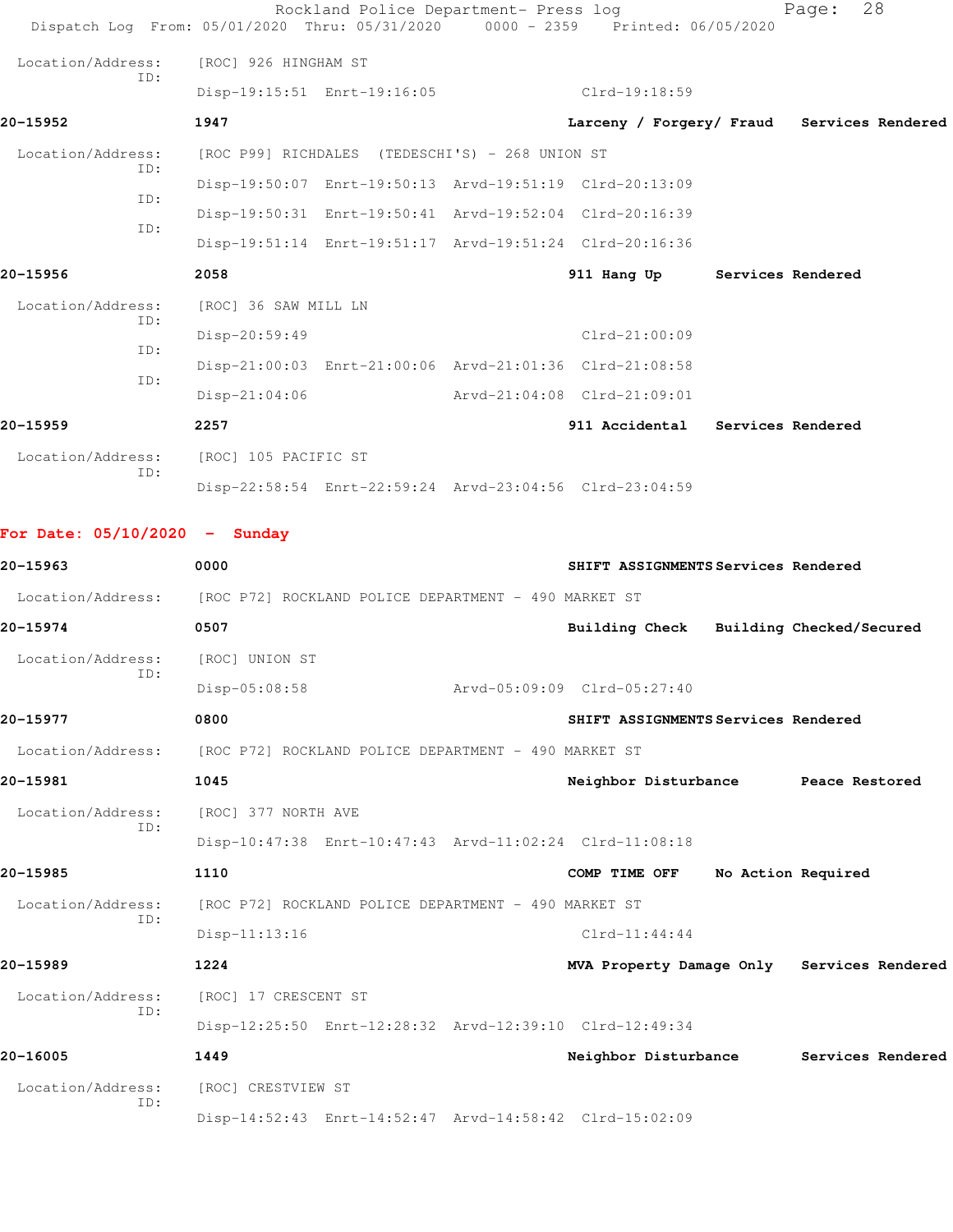|                                 | Rockland Police Department- Press log<br>Dispatch Log From: 05/01/2020 Thru: 05/31/2020 0000 - 2359 Printed: 06/05/2020 |                                           |                    | 29<br>Page:       |  |
|---------------------------------|-------------------------------------------------------------------------------------------------------------------------|-------------------------------------------|--------------------|-------------------|--|
| 20-16018                        | 1602                                                                                                                    | SHIFT ASSIGNMENTS Services Rendered       |                    |                   |  |
|                                 | Location/Address: [ROC P72] ROCKLAND POLICE DEPARTMENT - 490 MARKET ST                                                  |                                           |                    |                   |  |
| 20-16024                        | 1713                                                                                                                    | Details                                   | Services Rendered  |                   |  |
| Location:                       | [ROC]                                                                                                                   |                                           |                    |                   |  |
| 20-16027                        | 1736                                                                                                                    | Suspicious Activity                       |                    | Investigated      |  |
| Location/Address:               | [ROC] BILL DELAHUNT PKWY                                                                                                |                                           |                    |                   |  |
| ID:                             | Disp-17:38:43 Enrt-17:40:53 Arvd-17:41:34 Clrd-17:56:05                                                                 |                                           |                    |                   |  |
| ID:                             | Disp-17:38:43 Enrt-17:40:58 Arvd-17:43:14 Clrd-17:55:55                                                                 |                                           |                    |                   |  |
| 20-16047                        | 2207                                                                                                                    | General Incident Services Rendered        |                    |                   |  |
| Location/Address:               | [ROC] 27 PLEASANT ST                                                                                                    |                                           |                    |                   |  |
| ID:                             | Disp-22:17:33                                                                                                           | $Clrd-22:18:52$                           |                    |                   |  |
| For Date: $05/11/2020$ - Monday |                                                                                                                         |                                           |                    |                   |  |
| 20-16052                        | 0004                                                                                                                    | SHIFT ASSIGNMENTSNo Service               |                    |                   |  |
|                                 | Location/Address: [ROC P72] ROCKLAND POLICE DEPARTMENT - 490 MARKET ST                                                  |                                           |                    |                   |  |
| 20-16054                        | 0006                                                                                                                    | Details / Time off Services Rendered      |                    |                   |  |
| Location:                       | [ROC]                                                                                                                   |                                           |                    |                   |  |
| 20-16065                        | 0500                                                                                                                    | Building Check Services Rendered          |                    |                   |  |
| Location/Address:               | [ROC 61] UNION ST BUSINESS DISTRICT - UNION ST                                                                          |                                           |                    |                   |  |
| ID:<br>ID:                      |                                                                                                                         | Arvd-05:00:53 Clrd-05:20:03               |                    |                   |  |
|                                 | Disp-05:22:26                                                                                                           | Arvd-05:22:30 Clrd-05:28:09               |                    |                   |  |
| 20-16066                        | 0519                                                                                                                    | Suspicious Activity                       |                    | Services Rendered |  |
| ID:                             | Location/Address: [ROC] 263 UNION ST                                                                                    |                                           |                    |                   |  |
|                                 |                                                                                                                         | Arvd-05:19:00 Clrd-05:22:20               |                    |                   |  |
| 20-16067                        | 0550                                                                                                                    | Details / Time off No Service             |                    |                   |  |
| Location:                       | [ROC]                                                                                                                   |                                           |                    |                   |  |
| 20-16071                        | 0746                                                                                                                    | Burglar Alarm                             | Investigated       |                   |  |
| Location/Address:<br>ID:        | [ROC P91] ROCKLAND ATHLETIC SUPPLIES - 320 UNION ST                                                                     |                                           |                    |                   |  |
|                                 | Disp-07:47:22 Enrt-07:48:08 Arvd-07:53:18 Clrd-07:56:50                                                                 |                                           |                    |                   |  |
| 20-16074                        | 0902                                                                                                                    | General Info                              | No Action Required |                   |  |
| Location/Address:               | [ROC P72] ROCKLAND POLICE DEPARTMENT - 490 MARKET ST                                                                    |                                           |                    |                   |  |
| 20-16082                        | 1025                                                                                                                    | Motor Vehicle Complaint Services Rendered |                    |                   |  |
| Location/Address:<br>ID:        | [ROC] 164 MARTHA DR Apt. #D                                                                                             |                                           |                    |                   |  |
|                                 | Disp-10:28:02 Enrt-10:28:53                                                                                             | Clrd-10:28:57                             |                    |                   |  |
| 20-16091                        | 1117                                                                                                                    | Motor Vehicle Complaint Services Rendered |                    |                   |  |
| Vicinity of:<br>ID:             | [ROC] POND ST                                                                                                           |                                           |                    |                   |  |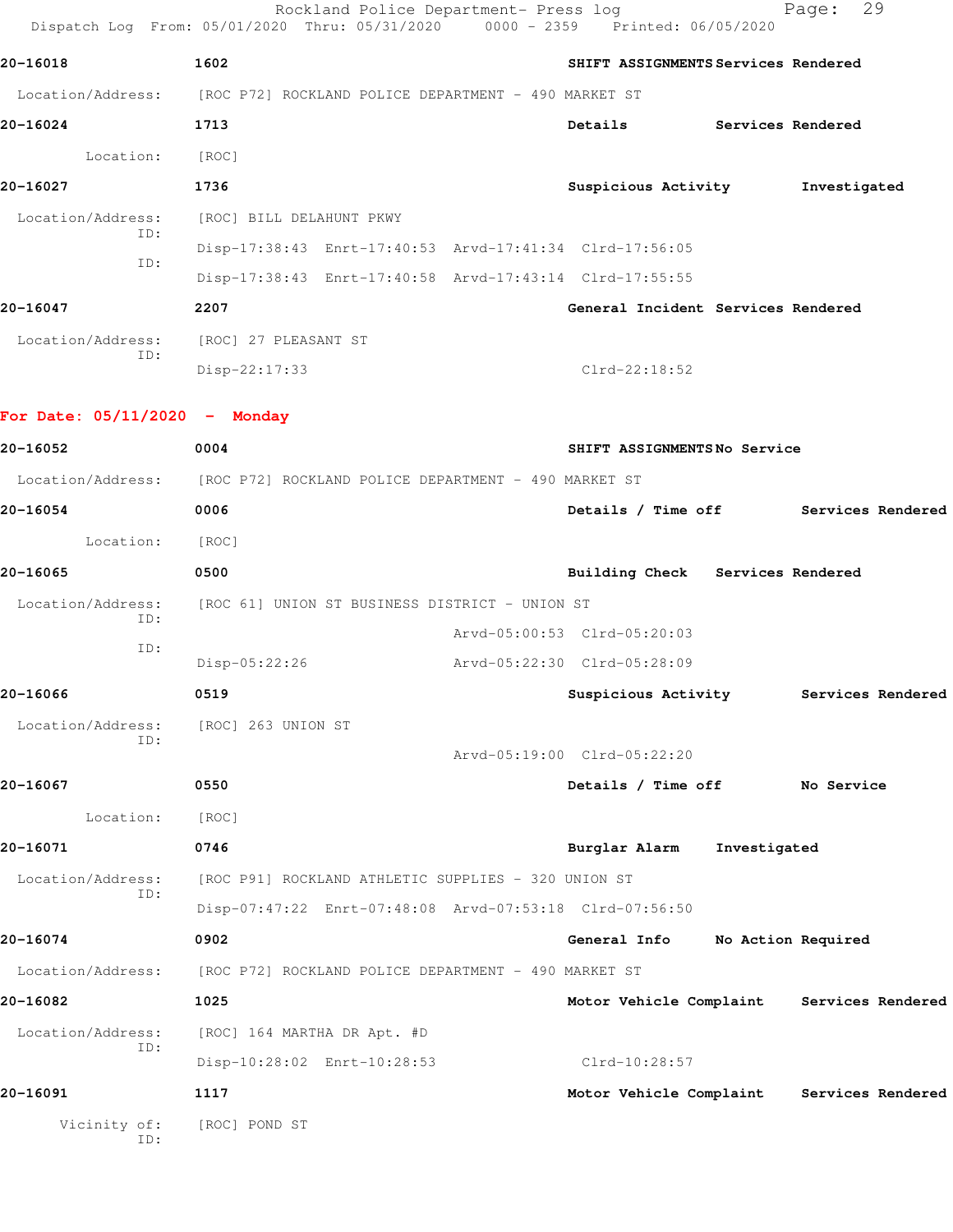|                               | Rockland Police Department- Press log<br>Dispatch Log From: 05/01/2020 Thru: 05/31/2020 0000 - 2359 Printed: 06/05/2020 |                             | 30<br>Page:                              |
|-------------------------------|-------------------------------------------------------------------------------------------------------------------------|-----------------------------|------------------------------------------|
|                               | Disp-11:18:32 Enrt-11:18:38 Arvd-11:47:32 Clrd-11:48:36                                                                 |                             |                                          |
| ID:                           | Disp-11:48:57                                                                                                           | $Clrd-11:51:36$             |                                          |
| 20-16092                      | 1147                                                                                                                    |                             | Building Check Building Checked/Secured  |
| Location/Address:             | [ROC] UNION ST                                                                                                          |                             |                                          |
| TD:                           |                                                                                                                         | Arvd-11:48:36 Clrd-11:48:53 |                                          |
| 20-16094                      | 1248                                                                                                                    | Suspicious Activity         | Transported to                           |
| Hospital<br>Location/Address: | [ROC P68] AL PRIME - 104 MARKET ST                                                                                      |                             |                                          |
| ID:<br>ID:                    | $Disp-12:49:49$                                                                                                         | Arvd-12:50:03 Clrd-13:07:30 |                                          |
| ID:                           | Disp-12:49:49                                                                                                           | Arvd-12:49:59 Clrd-13:07:34 |                                          |
|                               | Disp-12:49:49 Enrt-12:50:06 Arvd-12:54:22 Clrd-13:24:15                                                                 |                             |                                          |
| 20-16099                      | 1311                                                                                                                    | Assist Public               | Services Rendered                        |
| Location/Address:<br>ID:      | [ROC 69] SOUTH SHORE REHAB & NURSING - 115 NORTH AVE                                                                    |                             |                                          |
|                               |                                                                                                                         | Arvd-13:22:41 Clrd-13:24:09 |                                          |
| 20-16100                      | 1330                                                                                                                    |                             | Assist Public Services Rendered          |
| Location/Address:             | [ROC P72] ROCKLAND POLICE DEPARTMENT - 490 MARKET ST                                                                    |                             |                                          |
| ID:                           | Disp-13:37:24                                                                                                           | $Clrd-13:40:20$             |                                          |
| 20-16102                      | 1347                                                                                                                    |                             | Information Call No Action Required      |
| Location/Address:             | [ROC P72] ROCKLAND POLICE DEPARTMENT - 490 MARKET ST                                                                    |                             |                                          |
| 20-16110                      | 1600                                                                                                                    |                             | SHIFT ASSIGNMENTS Services Rendered      |
| Location/Address:             | [ROC P72] ROCKLAND POLICE DEPARTMENT - 490 MARKET ST                                                                    |                             |                                          |
| ID:                           |                                                                                                                         | Arvd-16:00:00 Clrd-16:05:30 |                                          |
| 20-16113                      | 1612                                                                                                                    | General Info                | Services Rendered                        |
| Location/Address:             | [ROC P72] ROCKLAND POLICE DEPARTMENT - 490 MARKET ST                                                                    |                             |                                          |
| ID:                           |                                                                                                                         | Arvd-16:12:00 Clrd-16:20:47 |                                          |
| 20-16115                      | 1637                                                                                                                    | TIME OFF                    | No Action Required                       |
| Location/Address:             | [ROC P72] ROCKLAND POLICE DEPARTMENT - 490 MARKET ST                                                                    |                             |                                          |
| ID:                           |                                                                                                                         | Arvd-16:37:30 Clrd-16:39:21 |                                          |
| 20-16116                      | 1640                                                                                                                    | TIME OFF                    | No Action Required                       |
| Location/Address:             | [ROC P72] ROCKLAND POLICE DEPARTMENT - 490 MARKET ST                                                                    |                             |                                          |
| ID:                           |                                                                                                                         | Arvd-16:40:00 Clrd-16:42:12 |                                          |
| 20-16118                      | 1652                                                                                                                    | Time off                    | Services Rendered                        |
| Location:                     | [ROC]                                                                                                                   |                             |                                          |
| 20-16137                      | 1932                                                                                                                    |                             | Assist Fire Department Services Rendered |
| Location/Address:             | [ROC] 74 WEYMOUTH ST                                                                                                    |                             |                                          |
| ID:                           | Disp-19:33:15                                                                                                           | Arvd-19:38:02 Clrd-19:51:10 |                                          |
| 20-16145                      | 1953                                                                                                                    | Assist Public               | No Service                               |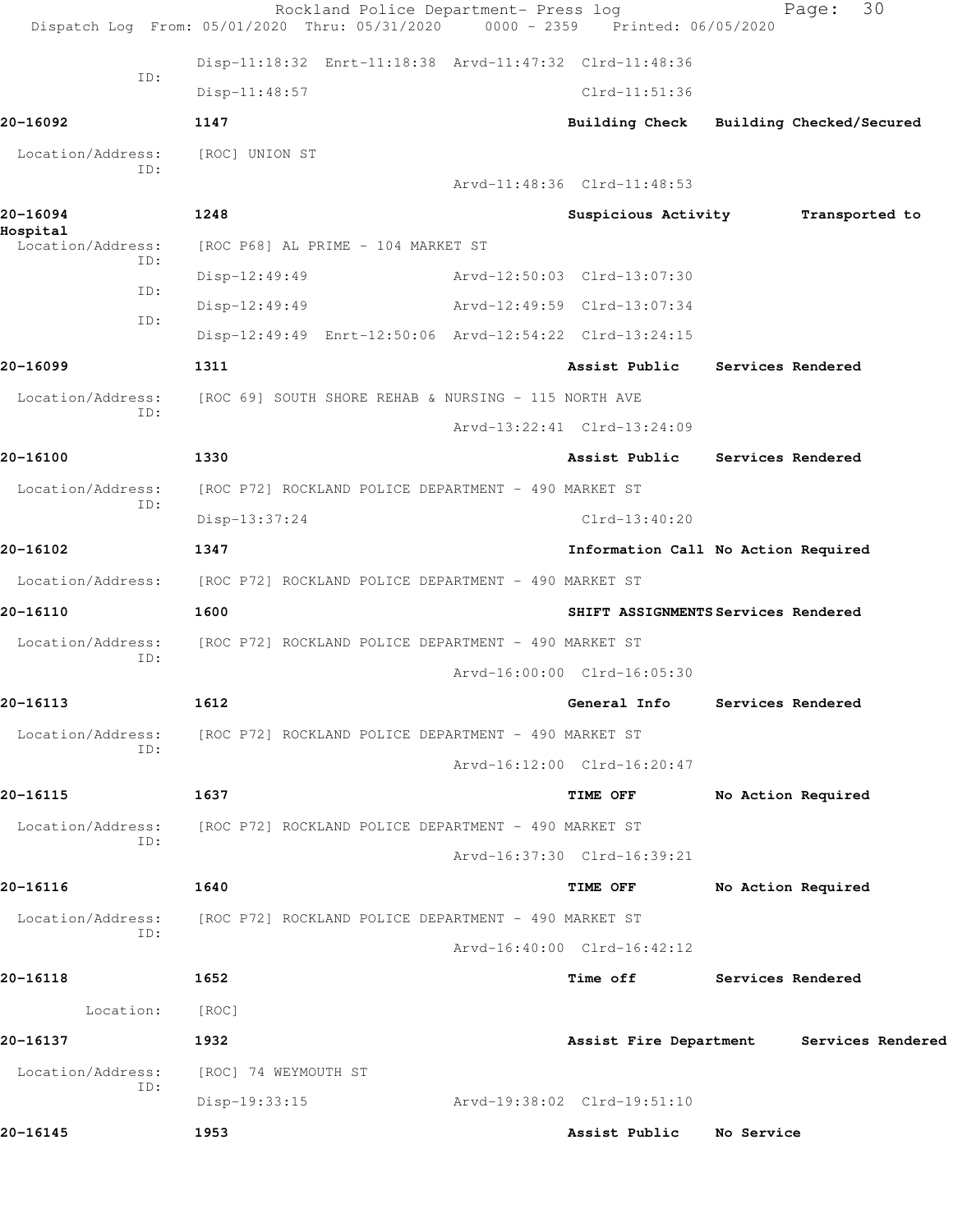|                                  | Rockland Police Department- Press log<br>Dispatch Log From: 05/01/2020 Thru: 05/31/2020 0000 - 2359 Printed: 06/05/2020 |                                        |                   | 31<br>Page:                                 |
|----------------------------------|-------------------------------------------------------------------------------------------------------------------------|----------------------------------------|-------------------|---------------------------------------------|
| Location/Address:                | [ROC] 63 BROOKS RD                                                                                                      |                                        |                   |                                             |
| 20-16147                         | 1959                                                                                                                    | 911 Hang Up Services Rendered          |                   |                                             |
| Location/Address:                | [ROC] 46 COLBY ST                                                                                                       |                                        |                   |                                             |
| ID:                              | Disp-20:02:18 Enrt-20:02:22 Arvd-20:12:08 Clrd-20:12:11                                                                 |                                        |                   |                                             |
| 20-16148                         | 2017                                                                                                                    | Burglar Alarm                          |                   | Building Checked/Secured                    |
| Location/Address:                | [ROC P113] NATIONAL COATING - 105 INDUSTRIAL WAY                                                                        |                                        |                   |                                             |
| ID:                              |                                                                                                                         | Arvd-20:17:00 Clrd-20:35:22            |                   |                                             |
| 20-16151                         | 2052                                                                                                                    | Assist Public Services Rendered        |                   |                                             |
|                                  | Location/Address: [ROC 59] RICE BUILDING - 346 UNION ST                                                                 |                                        |                   |                                             |
| ID:                              |                                                                                                                         | Arvd-20:52:00 Clrd-21:03:25            |                   |                                             |
| 20-16154                         | 2110                                                                                                                    | Disturbance Services Rendered          |                   |                                             |
| Location/Address:                | [ROC] 63 NEVENS CIR                                                                                                     |                                        |                   |                                             |
| ID:                              |                                                                                                                         | Arvd-21:10:00 Clrd-21:28:50            |                   |                                             |
| ID:                              | Disp-21:11:47 Enrt-21:11:54 Arvd-21:12:03 Clrd-21:28:46                                                                 |                                        |                   |                                             |
| 20-16157                         | 2128                                                                                                                    | Suspicious Activity                    |                   | Services Rendered                           |
| Location/Address:                | [ROC P106] ROCKLAND HIGH SCHOOL - 52 MACKINLAY WAY                                                                      |                                        |                   |                                             |
| ID:                              | $Disp-21:29:36$                                                                                                         | Arvd-21:29:42 Clrd-21:49:07            |                   |                                             |
| ID:                              | Disp-21:29:48 Enrt-21:29:56 Arvd-21:39:30 Clrd-22:11:55                                                                 |                                        |                   |                                             |
| ID:                              | Disp-21:30:02                                                                                                           | Arvd-21:30:05 Clrd-21:49:04            |                   |                                             |
| 20-16167                         | 2336                                                                                                                    | Burglar Alarm                          | Services Rendered |                                             |
| Location/Address:                | [ROC] MINERIOS STEAKHOUSE - 371 UNION ST                                                                                |                                        |                   |                                             |
| ID:<br>ID:                       | Disp-23:39:13                                                                                                           | Clrd-23:39:34                          |                   |                                             |
|                                  | Disp-23:39:13 Enrt-23:39:39 Arvd-23:42:04 Clrd-23:42:07                                                                 |                                        |                   |                                             |
| For Date: $05/12/2020 -$ Tuesday |                                                                                                                         |                                        |                   |                                             |
| 20-16169                         | 0001                                                                                                                    | General Info No Service                |                   |                                             |
| Location/Address:                | [ROC P72] ROCKLAND POLICE DEPARTMENT - 490 MARKET ST                                                                    |                                        |                   |                                             |
| ID:                              | Disp-00:03:10                                                                                                           | $Clrd-00:03:17$                        |                   |                                             |
| 20-16171                         | 0007                                                                                                                    |                                        |                   | Details / Time off1HRCOMP Services Rendered |
| Location:                        | [ROC]                                                                                                                   |                                        |                   |                                             |
| 20-16183                         | 0519                                                                                                                    | Burglar Alarm Building Checked/Secured |                   |                                             |
| Location/Address:                | [ROC P108] SOUTH SHORE BMW - 1040 HINGHAM ST                                                                            |                                        |                   |                                             |
| ID:                              | Disp-05:20:53 Enrt-05:21:58 Arvd-05:27:17 Clrd-05:30:28                                                                 |                                        |                   |                                             |
| ID:                              | Disp-05:21:08 Enrt-05:22:02 Arvd-05:28:05 Clrd-05:30:24                                                                 |                                        |                   |                                             |
| 20-16187                         | 0636                                                                                                                    | Motor Vehicle Collision W/PI           |                   |                                             |
| Report Follows<br>Vicinity of:   | [ROC] MARKET ST                                                                                                         |                                        |                   |                                             |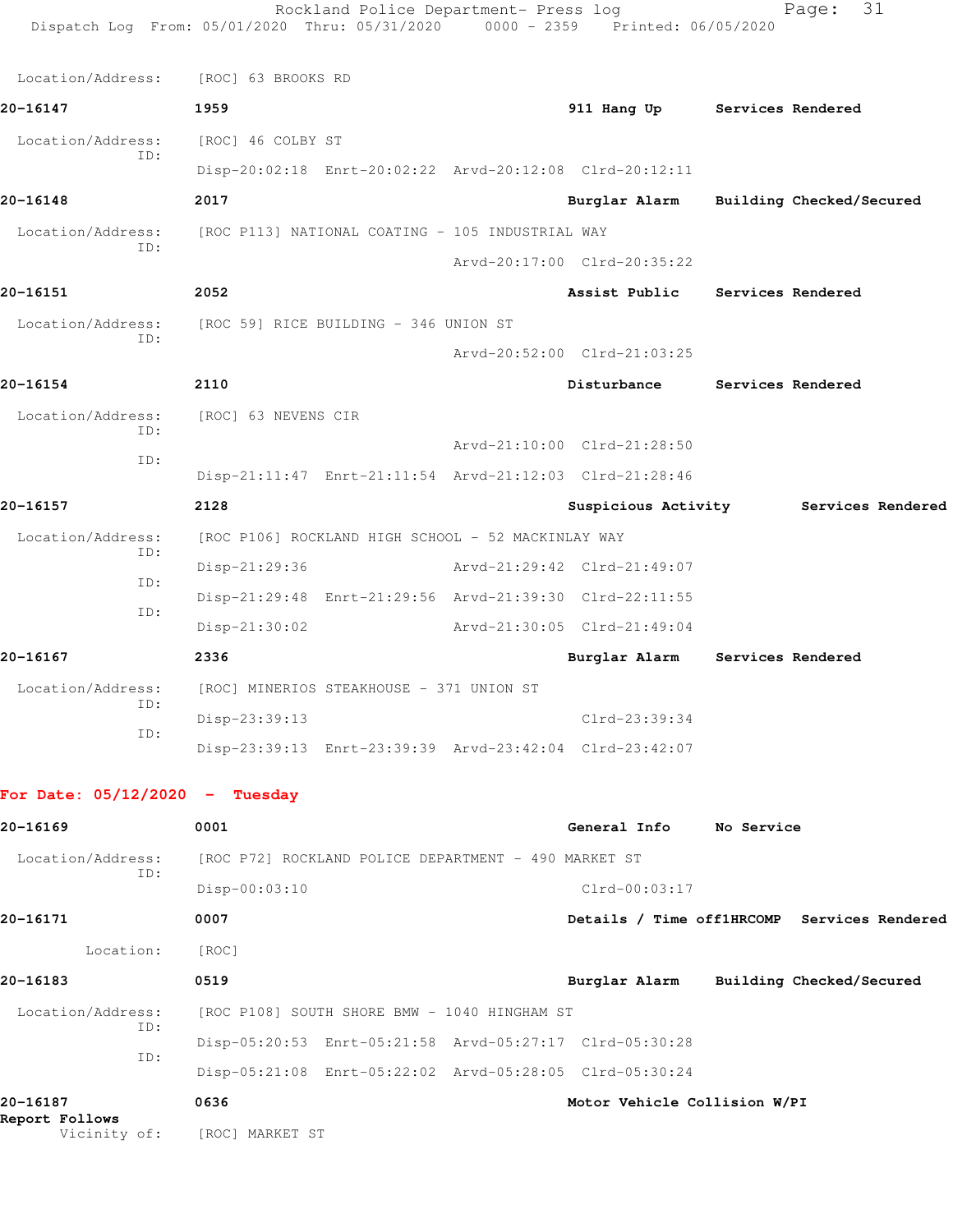|                          | Rockland Police Department- Press log<br>Dispatch Log From: 05/01/2020 Thru: 05/31/2020 0000 - 2359 Printed: 06/05/2020 |                             | 32<br>Page:                        |
|--------------------------|-------------------------------------------------------------------------------------------------------------------------|-----------------------------|------------------------------------|
| ID:                      |                                                                                                                         |                             |                                    |
| ID:                      | Disp-06:37:14 Enrt-06:37:17 Arvd-06:40:49 Clrd-07:00:34                                                                 |                             |                                    |
| ID:                      | Disp-06:40:53 Enrt-06:40:55 Arvd-06:40:56 Clrd-07:00:37                                                                 |                             |                                    |
|                          | Disp-06:49:15 Enrt-06:49:16 Arvd-06:49:18 Clrd-06:53:46                                                                 |                             |                                    |
| 20-16190                 | 0700                                                                                                                    |                             | Details / Time off No Service      |
| Location:                | [ROC]                                                                                                                   |                             |                                    |
| 20-16193                 | 0800                                                                                                                    |                             | General Info Services Rendered     |
| Location/Address:<br>ID: | [ROC P72] ROCKLAND POLICE DEPARTMENT - 490 MARKET ST                                                                    |                             |                                    |
|                          | Disp-08:08:19 Enrt-08:08:25 Arvd-08:08:29 Clrd-08:08:32                                                                 |                             |                                    |
| 20-16197                 | 0850                                                                                                                    |                             | Details / Time off No Service      |
| Location:                | [ROC]                                                                                                                   |                             |                                    |
| 20-16199                 | 0912                                                                                                                    | General Info                | Services Rendered                  |
| Location/Address:        | [ROC] UNION ST                                                                                                          |                             |                                    |
| 20-16200                 | 0939                                                                                                                    | 911 Hang Up Gone on arrival |                                    |
| Location/Address:        | [ROC P63] WALGREENS - 75 MARKET ST                                                                                      |                             |                                    |
| ID:                      | Disp-09:41:25 Enrt-09:42:40 Arvd-09:44:41 Clrd-09:53:40                                                                 |                             |                                    |
| 20-16202                 | 0959                                                                                                                    |                             | Animal Complaint Services Rendered |
| Location/Address:        | [ROC] 537 UNION ST                                                                                                      |                             |                                    |
| ID:                      |                                                                                                                         | Arvd-09:59:00 Clrd-10:16:59 |                                    |
| 20-16206                 | 1031                                                                                                                    | 911 Hang Up                 | Services Rendered                  |
| Location/Address:        | [ROC P55] HOME DEPOT - 1149 HINGHAM ST                                                                                  |                             |                                    |
| ID:                      | Disp-10:33:33 Enrt-10:33:41 Arvd-10:47:26 Clrd-10:52:47                                                                 |                             |                                    |
| 20-16210                 | 1203                                                                                                                    |                             | Details / Time off No Service      |
| Location:                | [ROC]                                                                                                                   |                             |                                    |
| 20-16211                 | 1204                                                                                                                    | General Info                | Building Checked/Secured           |
| Location/Address:        | [ROC] UNION ST                                                                                                          |                             |                                    |
| 20-16213                 | 1223                                                                                                                    |                             | Animal Complaint Services Rendered |
|                          | Location/Address: [ROC] 336 WEBSTER ST                                                                                  |                             |                                    |
| ID:                      |                                                                                                                         | Arvd-12:23:00 Clrd-12:38:56 |                                    |
| 20-16214                 | 1225                                                                                                                    | Warrant                     | Report Follows                     |
| Location/Address:        | [ROC P72] ROCKLAND POLICE DEPARTMENT - 490 MARKET ST                                                                    |                             |                                    |
| ID:                      |                                                                                                                         | Arvd-12:25:00 Clrd-12:27:31 |                                    |
|                          | Refer To Arrest: 20ROC-16214-AR<br>Juvenile Arrest                                                                      |                             |                                    |
| Age:<br>Charges:         | 16<br>Straight Warrant                                                                                                  |                             |                                    |
| 20-16216                 | 1300                                                                                                                    |                             | General Info Services Rendered     |
| Location/Address:        | [ROC] 14 GRASSWOOD CIR                                                                                                  |                             |                                    |
| ID:                      |                                                                                                                         |                             |                                    |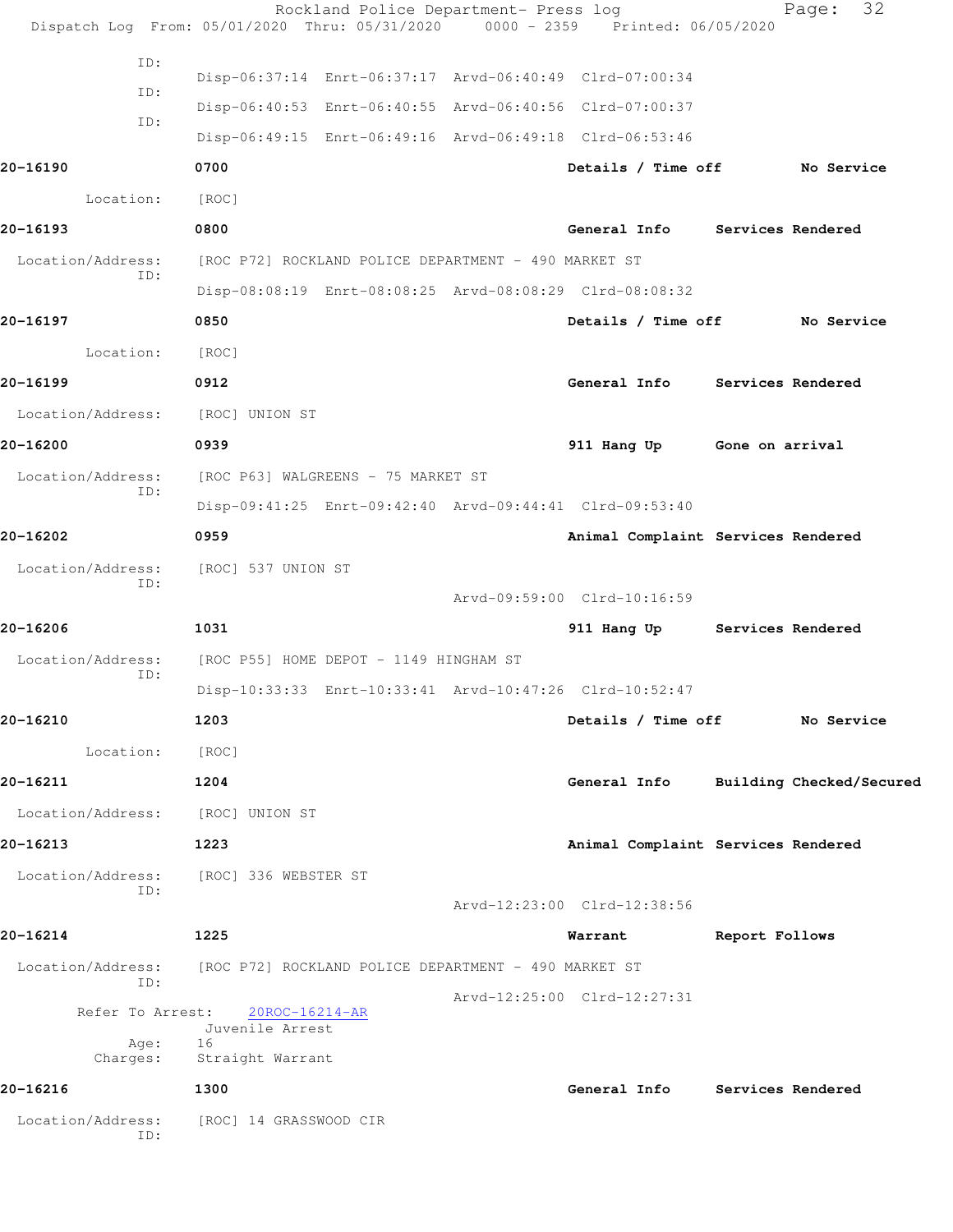|                                    | Rockland Police Department- Press log<br>Dispatch Log From: 05/01/2020 Thru: 05/31/2020 0000 - 2359 Printed: 06/05/2020 |                                        |                          | Page:             | 33                |
|------------------------------------|-------------------------------------------------------------------------------------------------------------------------|----------------------------------------|--------------------------|-------------------|-------------------|
|                                    | Disp-13:17:12 Enrt-13:17:24 Arvd-13:17:28 Clrd-13:17:39                                                                 |                                        |                          |                   |                   |
| 20-16218                           | 1326                                                                                                                    | General Info                           |                          | Services Rendered |                   |
| Location/Address:                  | [ROC P72] ROCKLAND POLICE DEPARTMENT - 490 MARKET ST                                                                    |                                        |                          |                   |                   |
| 20-16225                           | 1353                                                                                                                    | General Info Services Rendered         |                          |                   |                   |
| Location/Address:                  | [ROC] BEECH ST                                                                                                          |                                        |                          |                   |                   |
| ID:                                |                                                                                                                         | Arvd-13:53:00 Clrd-14:01:45            |                          |                   |                   |
| 20-16230                           | 1606                                                                                                                    | SHIFT ASSIGNMENTS Services Rendered    |                          |                   |                   |
|                                    | Location/Address: [ROC P72] ROCKLAND POLICE DEPARTMENT - 490 MARKET ST                                                  |                                        |                          |                   |                   |
| 20-16232                           | 1615                                                                                                                    | Prisoner Information Services Rendered |                          |                   |                   |
| Location/Address:                  | [ROC P72] ROCKLAND POLICE DEPARTMENT - 490 MARKET ST                                                                    |                                        |                          |                   |                   |
| ID:                                |                                                                                                                         | Arvd-16:15:00 Clrd-16:24:32            |                          |                   |                   |
| 20-16236                           | 1716                                                                                                                    | General Incident Services Rendered     |                          |                   |                   |
| Location/Address:                  | [ROC] 112 MARKS ST                                                                                                      |                                        |                          |                   |                   |
| ID:                                | Disp-17:21:33                                                                                                           | Arvd-17:26:36 Clrd-17:34:03            |                          |                   |                   |
| 20-16256                           | 2042                                                                                                                    | <b>Time off</b>                        | <b>Services Rendered</b> |                   |                   |
| Location:                          | [ROC]                                                                                                                   |                                        |                          |                   |                   |
| 20-16259                           | 2113                                                                                                                    | Suspicious Activity Services Rendered  |                          |                   |                   |
| Location/Address:                  | [ROC] MORNINGSIDE DR                                                                                                    |                                        |                          |                   |                   |
| ID:                                |                                                                                                                         | Arvd-21:15:19 Clrd-21:16:35            |                          |                   |                   |
| 20-16261                           | 2124                                                                                                                    | Disturbance Services Rendered          |                          |                   |                   |
| Location/Address:                  | [ROC P15] MIKE DELPRETE & SONS TRUCKING - 365 CENTRE AVE Apt. #BLD R                                                    |                                        |                          |                   |                   |
| ID:<br>ID:                         | Disp-21:26:50 Enrt-21:27:05 Arvd-21:28:39 Clrd-21:39:55                                                                 |                                        |                          |                   |                   |
|                                    | Disp-21:26:50 Enrt-21:26:59 Arvd-21:27:02 Clrd-21:39:56                                                                 |                                        |                          |                   |                   |
| 20-16263                           | 2219                                                                                                                    | Prisoner Information                   |                          |                   | Services Rendered |
| Location/Address:<br>ID:           | [ROC P72] ROCKLAND POLICE DEPARTMENT - 490 MARKET ST                                                                    |                                        |                          |                   |                   |
|                                    | Disp-22:20:21 Enrt-22:20:42 Arvd-22:20:44 Clrd-22:20:48                                                                 |                                        |                          |                   |                   |
| 20-16267                           | 2315                                                                                                                    | Prisoner Information                   |                          |                   | Services Rendered |
| Location/Address:<br>ID:           | [ROC P72] ROCKLAND POLICE DEPARTMENT - 490 MARKET ST                                                                    |                                        |                          |                   |                   |
|                                    | Disp-23:17:00 Enrt-23:17:07 Arvd-23:17:11 Clrd-23:17:16                                                                 |                                        |                          |                   |                   |
| For Date: $05/13/2020 -$ Wednesday |                                                                                                                         |                                        |                          |                   |                   |
| 20-16269                           | 0000                                                                                                                    | SHIFT ASSIGNMENTS Appears Secure       |                          |                   |                   |
| Location/Address:                  | [ROC P72] ROCKLAND POLICE DEPARTMENT - 490 MARKET ST                                                                    |                                        |                          |                   |                   |
| ID:                                |                                                                                                                         | Arvd-00:00:00 Clrd-00:06:33            |                          |                   |                   |
| 20-16272                           | 0107                                                                                                                    | Noise Complaint Services Rendered      |                          |                   |                   |
| Location/Address:<br>ID:           | [ROC 140] 292 MARKET ST Apt. #32                                                                                        |                                        |                          |                   |                   |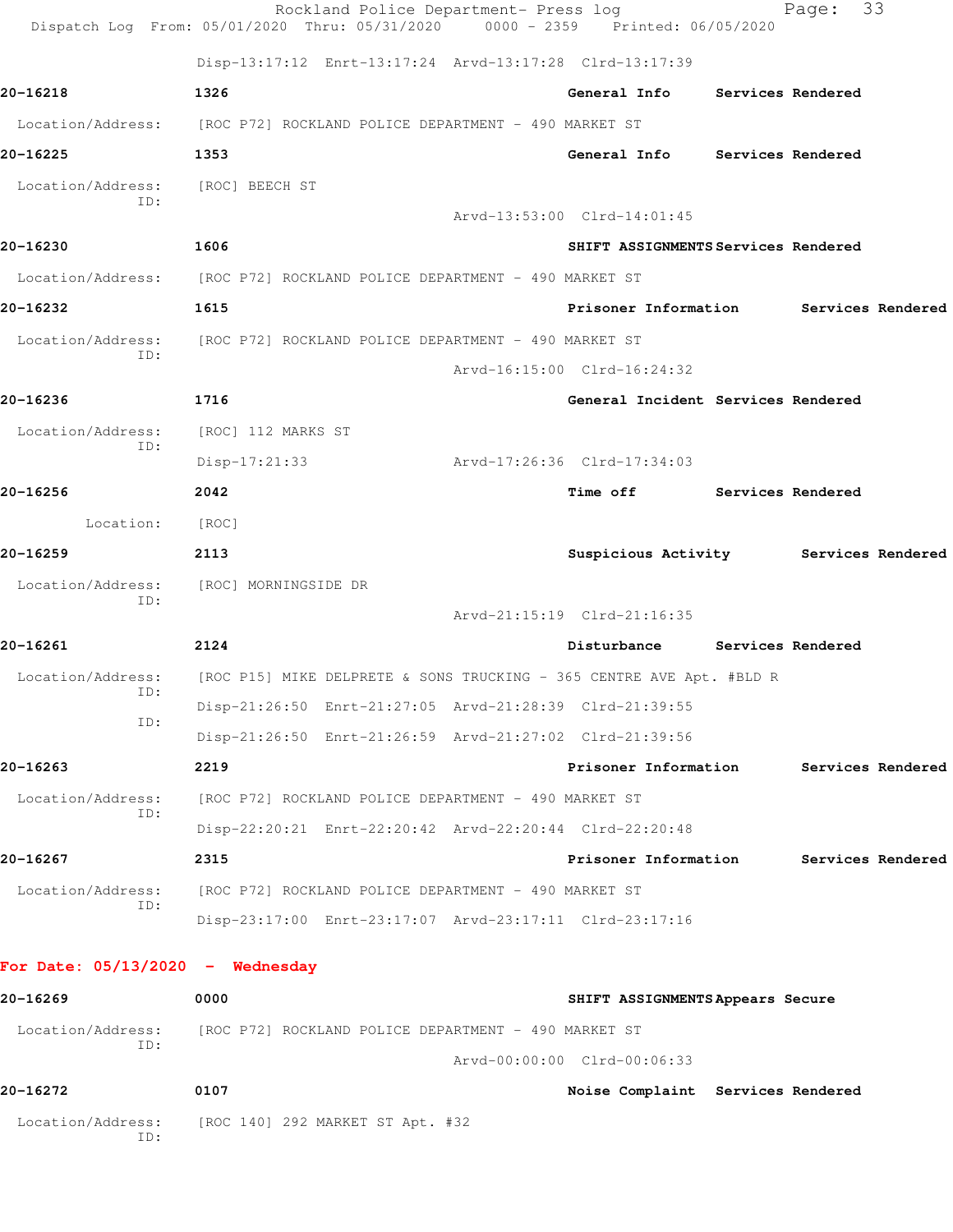Rockland Police Department- Press log Fage: 34 Dispatch Log From: 05/01/2020 Thru: 05/31/2020 0000 - 2359 Printed: 06/05/2020 Arvd-01:07:00 Clrd-01:18:53 ID: Disp-01:12:25 Arvd-01:12:27 Clrd-01:18:52 **20-16279 0537 Building Check Building Checked/Secured** Location/Address: [ROC] UNION ST ID: Arvd-05:38:16 Clrd-05:55:06 **20-16286 0702 Details / Time off No Service** Location: [ROC] **20-16287 0720 Disabled Motor Vehicle Services Rendered** Location/Address: [ROC] 11 NORTH AVE @ 408 UNION ST ID: Disp-07:20:46 Arvd-07:20:50 Clrd-07:22:53 **20-16289 0731 Assist Public No Service** Location/Address: [ROC] 886 UNION ST Apt. #2 ID: Arvd-07:31:00 Clrd-07:54:33 ID: Disp-07:34:03 Arvd-07:34:10 Clrd-07:54:36 **20-16290 0741 Burglar Alarm Services Rendered** Location/Address: [ROC] MASS SIGN AND DECAL - 443 WEBSTER ST ID: Disp-07:42:07 Enrt-07:42:09 Arvd-07:45:03 Clrd-07:46:48 **20-16292 0809 SHIFT ASSIGNMENTS Services Rendered** Location/Address: [ROC P72] ROCKLAND POLICE DEPARTMENT - 490 MARKET ST **20-16293 0815 Assist Public Services Rendered** Location/Address: [ROC] 886 UNION ST Apt. #2 ID: Disp-08:15:46 Arvd-08:15:50 Clrd-08:31:59 ID: Disp-08:15:46 Arvd-08:15:52 Clrd-08:32:01 **20-16296 0840 Assist Other Agency Services Rendered** Location/Address: [ROC] 973 UNION ST ID: Disp-08:48:06 Arvd-08:53:52 Clrd-09:44:04 **20-16302 1001 Burglar Alarm Services Rendered** Location/Address: [ROC P62] CHINA PLAZA - 35 MARKET ST ID: Disp-10:03:05 Enrt-10:03:07 Arvd-10:04:59 Clrd-10:10:00 **20-16319 1205 Building Check Services Rendered** Location/Address: [ROC] UNION ST ID: Arvd-12:06:43 Clrd-12:07:23 **20-16321 1208 911 Accidental Services Not Required** Location/Address: [ROC] 693 HINGHAM ST ID: Disp-12:09:21 Enrt-12:09:54 Arvd-12:20:08 Clrd-12:22:16 **20-16327 1234 Time off Services Rendered**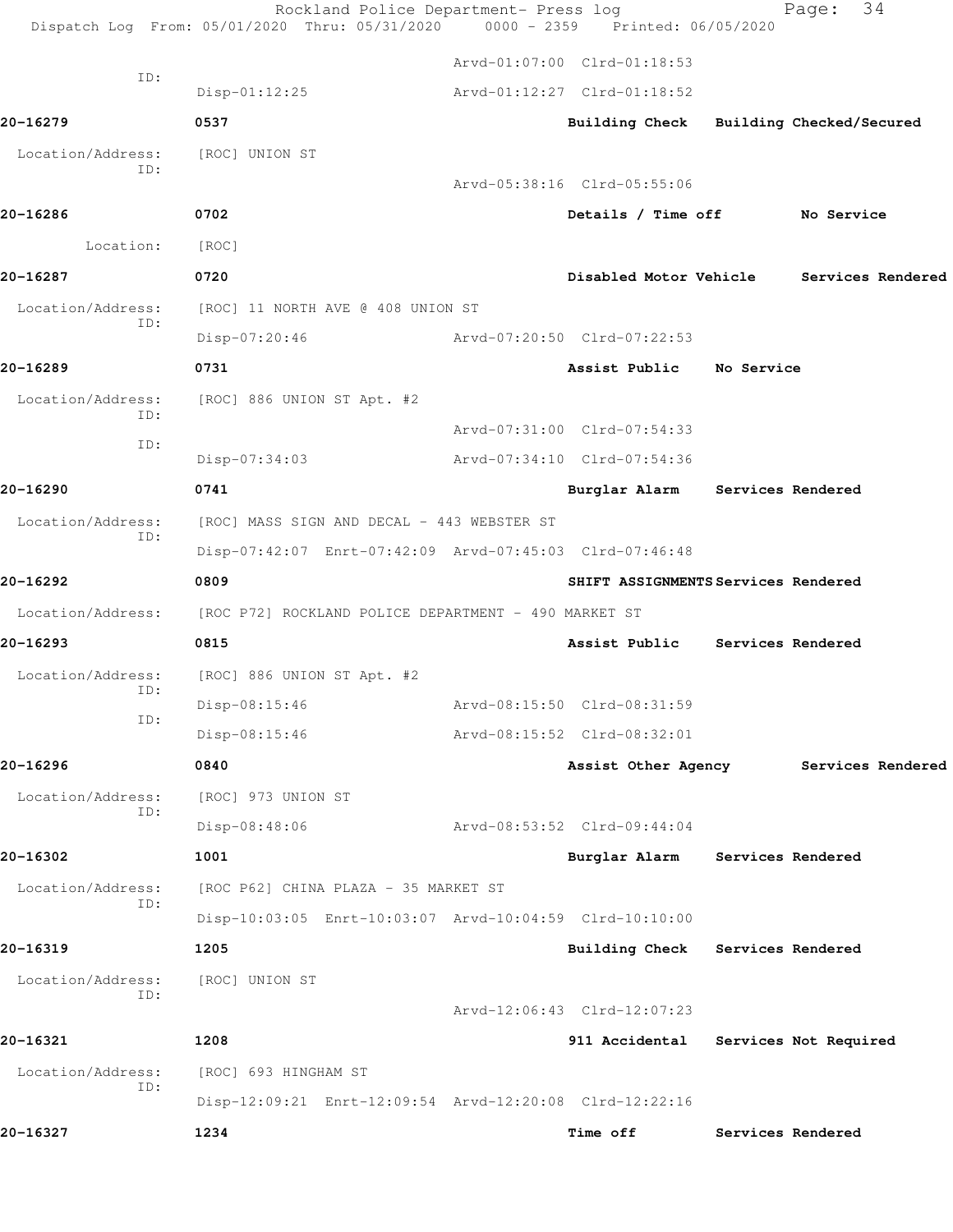| Location:                            | [ROC]                                                   |                                     |                |                                         |
|--------------------------------------|---------------------------------------------------------|-------------------------------------|----------------|-----------------------------------------|
| 20-16329                             | 1255                                                    | Assist Fire Department              |                | Transported to                          |
| Hospital<br>Location/Address:<br>ID: | [ROC 68] 204 MONCRIEF RD                                |                                     |                |                                         |
| ID:                                  | Disp-12:56:03 Enrt-12:56:06 Arvd-13:03:47 Clrd-13:06:56 |                                     |                |                                         |
|                                      | $Disp-13:00:08$                                         | Arvd-13:00:11 Clrd-13:07:38         |                |                                         |
| 20-16337                             | 1418                                                    | Time off                            |                | Services Rendered                       |
| Location:                            | [ROC]                                                   |                                     |                |                                         |
| 20-16343                             | 1538                                                    | Animal Complaint Services Rendered  |                |                                         |
| Location:<br>ID:                     | [ROC] HATSUFF PARK                                      |                                     |                |                                         |
|                                      |                                                         | Arvd-15:38:00 Clrd-15:40:50         |                |                                         |
| 20-16347                             | 1600                                                    | SHIFT ASSIGNMENTS Services Rendered |                |                                         |
| Location/Address:                    | [ROC P72] ROCKLAND POLICE DEPARTMENT - 490 MARKET ST    |                                     |                |                                         |
| 20-16351                             | 1649                                                    | Building Check Appears Secure       |                |                                         |
| Location/Address:                    | [ROC] UNION ST                                          |                                     |                |                                         |
| ID:                                  |                                                         | Arvd-16:50:24 Clrd-16:50:37         |                |                                         |
| 20-16358                             | 1751                                                    | Suspicious Activity                 |                | Services Rendered                       |
| Location/Address:                    | [ROC] BILL DELAHUNT PKWY                                |                                     |                |                                         |
| ID:                                  | Disp-17:52:54 Enrt-17:53:09 Arvd-18:23:03 Clrd-18:42:17 |                                     |                |                                         |
| ID:                                  | Disp-17:52:54 Enrt-17:53:11 Arvd-18:02:13 Clrd-18:23:10 |                                     |                |                                         |
| 20-16362                             | 1845                                                    | <b>Time off</b>                     |                | Services Rendered                       |
| Location:                            | [ROC]                                                   |                                     |                |                                         |
| 20-16364                             | 1916                                                    |                                     |                | Motor Vehicle Complaint Gone on arrival |
| Location/Address:                    | [ROC 206] 51 MAPLE ST                                   |                                     |                |                                         |
| TD:<br>ID:                           | Disp-19:17:15 Enrt-19:17:20                             | Clrd-19:24:07                       |                |                                         |
|                                      | Disp-19:24:24                                           | Arvd-19:24:27 Clrd-19:24:30         |                |                                         |
| 20-16365                             | 1922                                                    |                                     |                | Motor Vehicle Complaint Gone on arrival |
| Location/Address:<br>ID:             | [ROC] UNION POINT-RUNWAYS - BILL DELAHUNT PKWY          |                                     |                |                                         |
|                                      | Disp-19:23:18 Enrt-19:23:24 Arvd-19:31:09 Clrd-19:49:03 |                                     |                |                                         |
| 20-16368                             | 2021                                                    | Disturbance                         | Peace Restored |                                         |
| Location/Address:<br>ID:             | [ROC 178] 89 PLEASANT ST Apt. #REAR                     |                                     |                |                                         |
| ID:                                  | Disp-20:21:57 Enrt-20:22:07 Arvd-20:28:04 Clrd-20:37:40 |                                     |                |                                         |
| ID:                                  | Disp-20:22:24 Enrt-20:22:30 Arvd-20:26:12 Clrd-20:37:43 |                                     |                |                                         |
|                                      | Disp-20:22:39 Enrt-20:22:42 Arvd-20:28:21 Clrd-20:37:47 |                                     |                |                                         |
| 20-16369                             | 2022                                                    | CHILD SWAP ISSUE Services Rendered  |                |                                         |
|                                      | Location/Address: [ROC] 55 GEORGE ST                    |                                     |                |                                         |
|                                      |                                                         |                                     |                |                                         |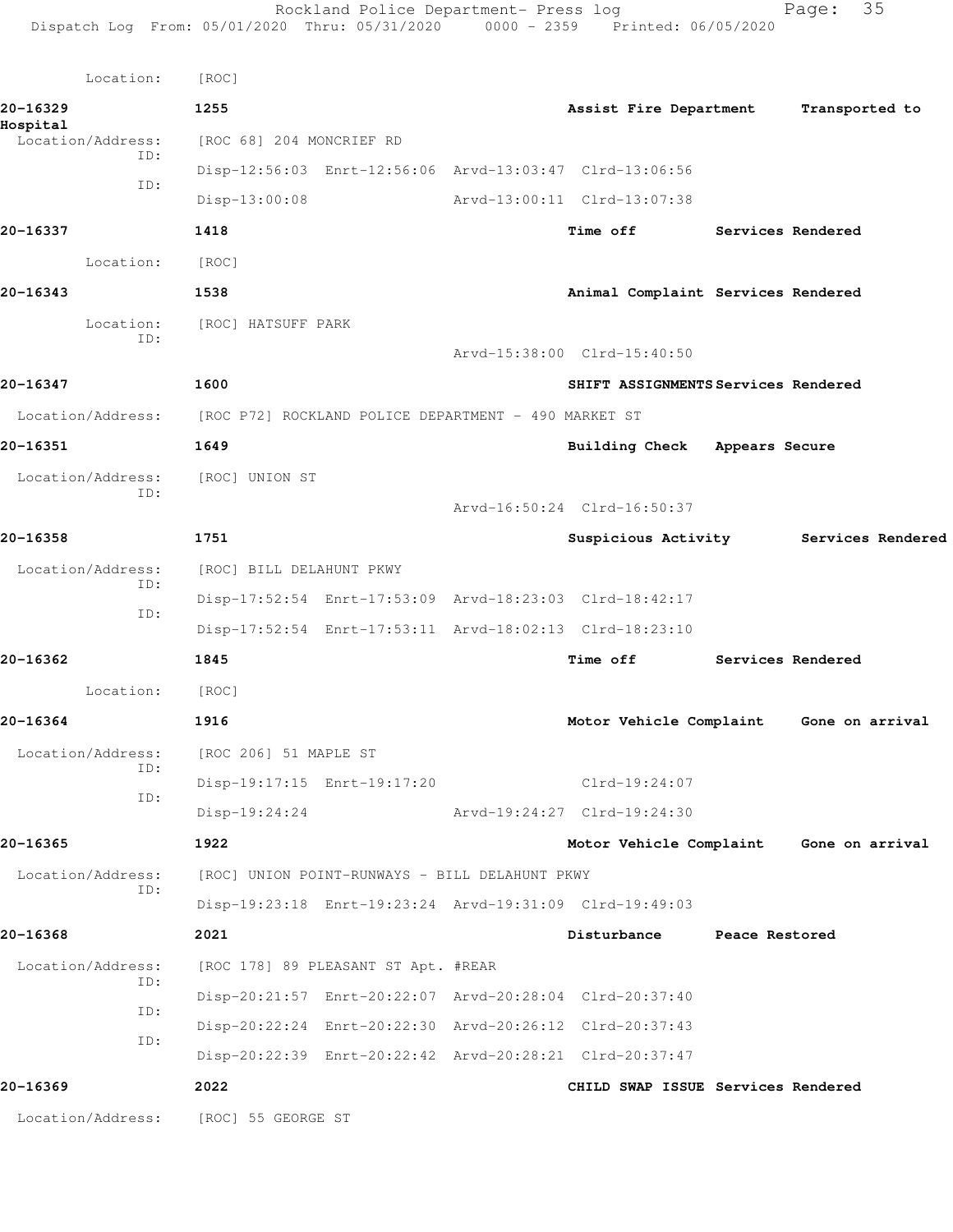Rockland Police Department- Press log Fage: 36 Dispatch Log From: 05/01/2020 Thru: 05/31/2020 0000 - 2359 Printed: 06/05/2020 **20-16370 2051 Lost/Found Property Services Rendered** Location/Address: [ROC P99] RICHDALES (TEDESCHI'S) - 268 UNION ST ID: Disp-20:53:11 Arvd-20:53:18 Clrd-21:02:05 **20-16374 2208 Building Check Appears Secure** Location/Address: [ROC] UNION ST ID: Arvd-22:08:49 Clrd-22:09:01 **20-16375 2212 Motor Vehicle Complaint Gone on arrival** Location/Address: [ROC] CHARLES ST ID: Disp-22:15:55 Enrt-22:16:01 Arvd-22:17:37 Clrd-22:19:56 ID: Disp-22:17:50 Arvd-22:17:54 Clrd-22:19:59 **20-16376 2225 Time off Services Rendered** Location: [ROC] **For Date: 05/14/2020 - Thursday 20-16384 0000 General Incident Services Rendered** Location/Address: [ROC P72] ROCKLAND POLICE DEPARTMENT - 490 MARKET ST ID: Disp-00:02:00 Clrd-00:02:08 **20-16387 0032 Details / Time off Services Rendered** Location: [ROC] **20-16388 0047 Larceny / Forgery/ Fraud Summons To Court** Location/Address: [ROC P86] MOBIL GAS STATION - 158 MARKET ST ID: Disp-00:49:31 Enrt-00:50:10 Arvd-00:55:45 Clrd-01:03:24 ID: Disp-00:49:35 Enrt-00:50:03 Arvd-00:55:45 Clrd-01:03:28 ID: Disp-00:49:57 Enrt-00:50:06 Arvd-00:55:45 Clrd-01:03:31 Refer To Summons: Summons: MURRAY, GIOVANNI TALEEKE Address: 280 N WARREN AVE Apt. #B9 BROCKTON, MA Age:<br>Charges: SHOPLIFTING BY CONCEALING MDSE **20-16392 0223 911 Accidental Investigated** Location/Address: [ROC] 3 KRISROY DR ID: Disp-02:25:20 Enrt-02:25:23 Arvd-02:30:57 Clrd-02:33:33 **20-16394 0519 Building Check Services Rendered** Location/Address: [ROC] UNION ST ID: Disp-05:20:01 Arvd-05:20:10 Clrd-05:49:28 **20-16400 0628 Details / Time off Services Rendered** Location: [ROC] **20-16401 0654 Burglar Alarm Building Checked/Secured** Location/Address: [ROC] 198 SPRING ST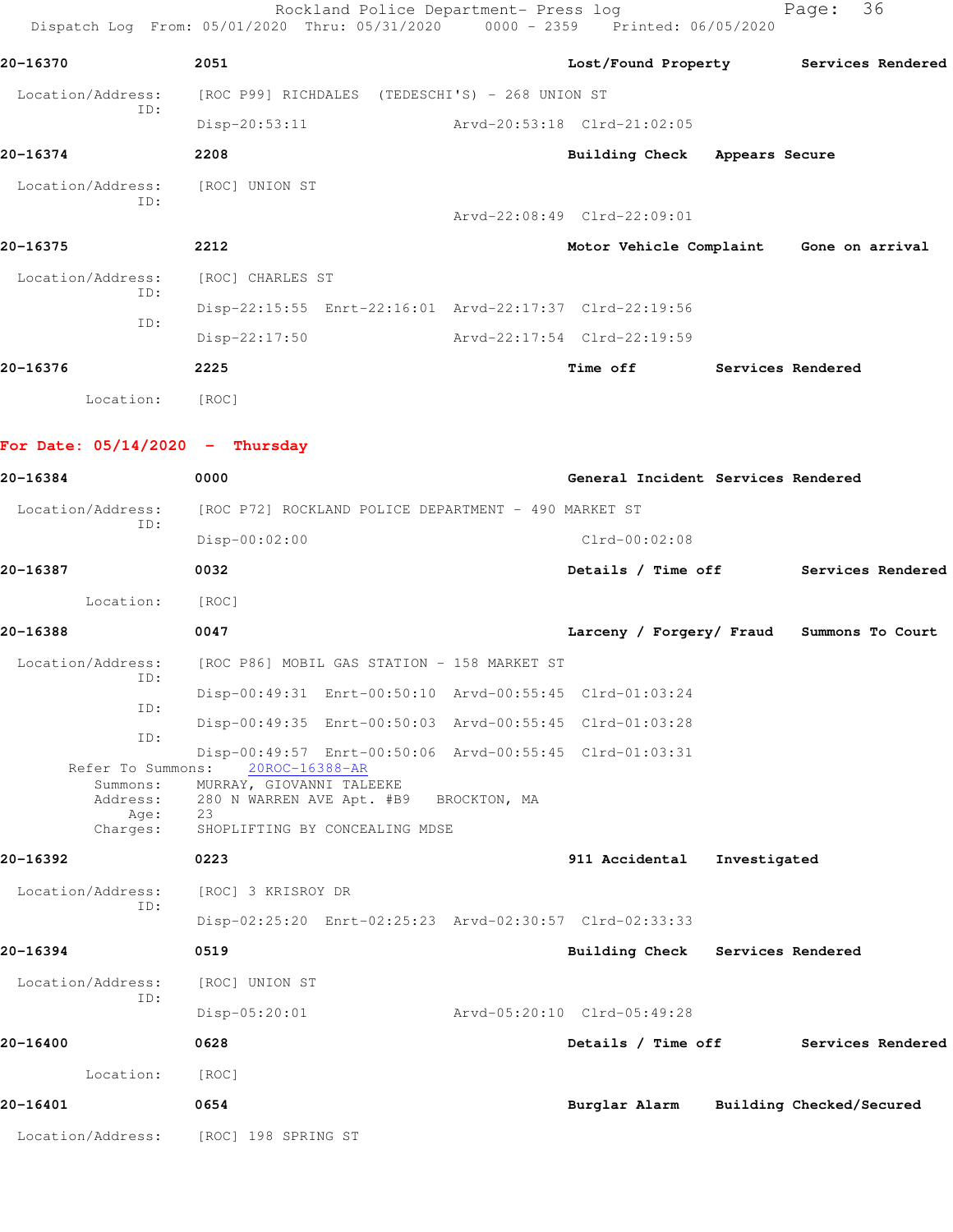|                          | Dispatch Log From: 05/01/2020 Thru: 05/31/2020 0000 - 2359 Printed: 06/05/2020 | Rockland Police Department- Press log |                                  | 37<br>Page:                             |
|--------------------------|--------------------------------------------------------------------------------|---------------------------------------|----------------------------------|-----------------------------------------|
| ID:                      |                                                                                |                                       |                                  |                                         |
| ID:                      | Disp-06:56:56 Enrt-06:57:11 Arvd-06:58:12 Clrd-07:01:56                        |                                       |                                  |                                         |
|                          | Disp-06:56:56 Enrt-06:57:15                                                    |                                       | Clrd-07:01:51                    |                                         |
| 20-16406                 | 0800                                                                           |                                       | General Info                     | Services Rendered                       |
| Location/Address:<br>ID: | [ROC P72] ROCKLAND POLICE DEPARTMENT - 490 MARKET ST                           |                                       |                                  |                                         |
|                          | Disp-08:21:33 Enrt-08:21:39 Arvd-08:21:43 Clrd-08:21:47                        |                                       |                                  |                                         |
| 20-16407                 | 0821                                                                           |                                       | General Info                     | Services Rendered                       |
| Location/Address:<br>ID: | [ROC P72] ROCKLAND POLICE DEPARTMENT - 490 MARKET ST                           |                                       |                                  |                                         |
|                          | Disp-08:23:44 Enrt-08:23:53 Arvd-08:23:56 Clrd-08:24:05                        |                                       |                                  |                                         |
| 20-16411                 | 0908                                                                           |                                       | General Info                     | Services Rendered                       |
|                          | Location/Address: [ROC P72] ROCKLAND POLICE DEPARTMENT - 490 MARKET ST         |                                       |                                  |                                         |
| 20-16412                 | 0923                                                                           |                                       | General Info                     | Services Rendered                       |
| Location/Address:        | [ROC P72] ROCKLAND POLICE DEPARTMENT - 490 MARKET ST                           |                                       |                                  |                                         |
| $20 - 16413$             | 0942                                                                           |                                       | Burglar Alarm Services Rendered  |                                         |
| Location/Address:        | [ROC] 16 MAPLE ST                                                              |                                       |                                  |                                         |
| ID:                      | Disp-09:43:26 Enrt-09:43:32 Arvd-09:44:48 Clrd-09:47:26                        |                                       |                                  |                                         |
| 20-16416                 | 0956                                                                           |                                       |                                  | Motor Vehicle Complaint Gone on arrival |
| Vicinity of:             | [ROC] BILL DELAHUNT PKWY                                                       |                                       |                                  |                                         |
| ID:                      | Disp-09:57:00 Enrt-09:57:10 Arvd-10:04:57 Clrd-10:21:16                        |                                       |                                  |                                         |
| 20-16417                 | 1000                                                                           |                                       | Details / Time off               | No Service                              |
| Location:                | [ROC]                                                                          |                                       |                                  |                                         |
| 20-16418                 | 1004                                                                           |                                       | Details / Time off               | No Service                              |
| Location:                | [ROC]                                                                          |                                       |                                  |                                         |
| 20-16423                 | 1008                                                                           |                                       | General Info No Service          |                                         |
|                          | Location/Address: [ROC P72] ROCKLAND POLICE DEPARTMENT - 490 MARKET ST         |                                       |                                  |                                         |
| 20-16424                 | 1034                                                                           |                                       | Police Information               | No Service                              |
|                          | Location/Address: [ROC] WEST WATER ST                                          |                                       |                                  |                                         |
| 20-16426                 | 1049                                                                           |                                       | Details / Time off               | No Service                              |
| Location:                | [ROC]                                                                          |                                       |                                  |                                         |
| 20-16433                 | 1120                                                                           |                                       | Disturbance                      | Services Rendered                       |
| Location/Address:        | [ROC] 30 EMERSON ST                                                            |                                       |                                  |                                         |
| ID:                      |                                                                                |                                       | Arvd-11:20:00 Clrd-12:02:20      |                                         |
| ID:                      | $Disp-11:26:42$                                                                |                                       | Arvd-11:26:45 Clrd-12:02:33      |                                         |
| 20-16437                 | 1146                                                                           |                                       | Animal Complaint Gone on arrival |                                         |
| Location/Address:        | [ROC 66] REEDS POND PARK - 80 MARKET ST                                        |                                       |                                  |                                         |
| ID:                      |                                                                                |                                       | Arvd-11:46:00 Clrd-12:09:24      |                                         |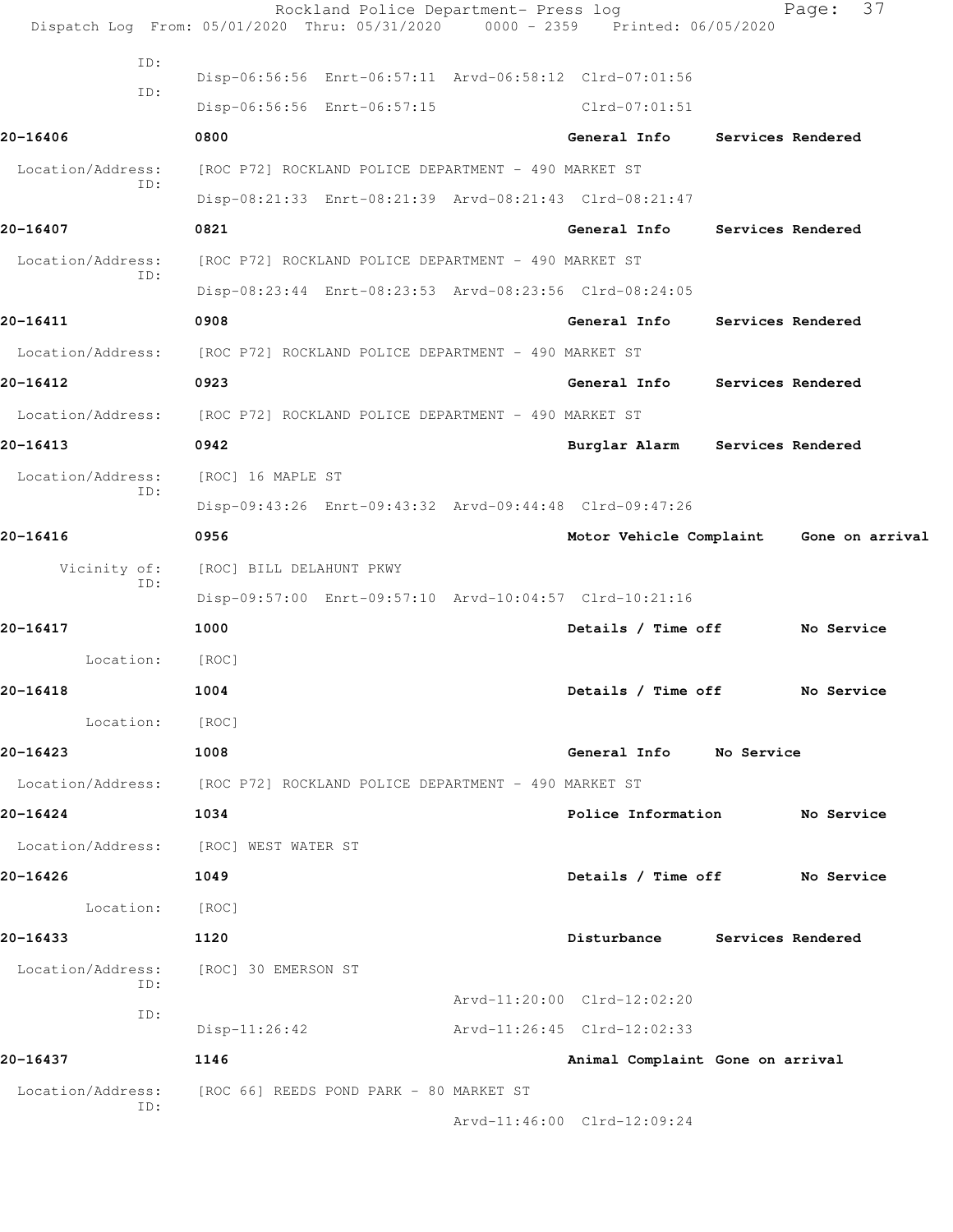Rockland Police Department- Press log entitled and Page: 38 Dispatch Log From: 05/01/2020 Thru: 05/31/2020 0000 - 2359 Printed: 06/05/2020

| 20-16439                               |     | 1204                                                 |                             | Details / Time off                                      |                   | No Service |
|----------------------------------------|-----|------------------------------------------------------|-----------------------------|---------------------------------------------------------|-------------------|------------|
| Location: [ROC]                        |     |                                                      |                             |                                                         |                   |            |
| 20-16448                               |     | 1313                                                 |                             | General Info Services Rendered                          |                   |            |
| Location/Address:                      |     | [ROC 76] LAURETTO, PAUL - 240 LEVIN RD               |                             |                                                         |                   |            |
|                                        | TD: |                                                      |                             | Disp-13:18:46 Enrt-13:39:52 Arvd-13:39:54 Clrd-13:39:58 |                   |            |
|                                        | ID: |                                                      |                             | Disp-13:40:23 Enrt-13:40:37 Arvd-13:40:40 Clrd-13:40:43 |                   |            |
| 20-16453                               |     | 1334                                                 |                             | 911 Hang Up Services Rendered                           |                   |            |
| Location/Address:                      |     | [ROC P45] COMFORT INN - 850 HINGHAM ST               |                             |                                                         |                   |            |
|                                        | ID: |                                                      |                             | Disp-13:36:53 Enrt-13:36:55 Arvd-13:42:51 Clrd-13:47:50 |                   |            |
| 20-16454                               |     | 1343                                                 |                             | Warrant                                                 | Report Follows    |            |
| Location/Address:                      |     | [ROC 68] 204 MONCRIEF RD                             |                             |                                                         |                   |            |
|                                        | ID: | $Disp-13:44:25$                                      |                             | Arvd-13:44:37 Clrd-14:14:00                             |                   |            |
|                                        | ID: | $Disp-13:44:31$                                      |                             | Arvd-13:44:34 Clrd-13:55:35                             |                   |            |
|                                        | ID: | $Disp-13:44:43$                                      |                             | Arvd-13:44:45 Clrd-14:06:50                             |                   |            |
| 20-16460                               |     | 1425                                                 |                             | Animal Complaint Services Rendered                      |                   |            |
| Vicinity of:                           |     | [ROC] 490 NORTH AVE                                  |                             |                                                         |                   |            |
|                                        | ID: |                                                      |                             | Disp-14:26:30 Enrt-14:26:35 Arvd-14:35:25 Clrd-14:39:22 |                   |            |
| 20-16461                               |     | 1426                                                 |                             | Noise Complaint Services Rendered                       |                   |            |
| Location/Address:                      |     | [ROC] 63 NEVENS CIR                                  |                             |                                                         |                   |            |
|                                        | ID: |                                                      |                             | Disp-14:29:02 Enrt-14:29:05 Arvd-14:29:07 Clrd-14:35:49 |                   |            |
|                                        | ID: | $Disp-14:31:07$                                      |                             | Arvd-14:31:09 Clrd-14:35:22                             |                   |            |
| 20-16469                               |     | 1546                                                 |                             | Disturbance                                             | Peace Restored    |            |
| Location/Address:                      |     | [ROC] 177 MARTHA DR                                  |                             |                                                         |                   |            |
|                                        | ID: |                                                      |                             | Disp-15:47:19 Enrt-15:47:50 Arvd-15:58:24 Clrd-15:58:26 |                   |            |
|                                        | ID: |                                                      |                             | Disp-15:47:54 Enrt-15:47:58 Arvd-15:58:28 Clrd-15:58:30 |                   |            |
| 20-16472                               |     | 1612                                                 |                             | General Info                                            | Appears Secure    |            |
| Location/Address:                      |     | [ROC P72] ROCKLAND POLICE DEPARTMENT - 490 MARKET ST |                             |                                                         |                   |            |
| 20-16479                               |     | 1707                                                 |                             | Assist Public                                           | Services Rendered |            |
| Location/Address: [ROC] 83 JOHNSON TER |     |                                                      |                             |                                                         |                   |            |
|                                        | ID: |                                                      |                             | Arvd-17:09:10 Clrd-17:13:36                             |                   |            |
| 20-16481                               |     | 1723                                                 |                             | Assist Public                                           | Services Rendered |            |
| Location/Address:                      |     | [ROC] 12 BOXBERRY LN                                 |                             |                                                         |                   |            |
|                                        | ID: |                                                      |                             | Disp-17:27:59 Enrt-17:28:05 Arvd-17:28:06 Clrd-17:28:10 |                   |            |
|                                        | ID: |                                                      | Disp-17:41:46 Enrt-17:41:52 | $Clrd-17:41:57$                                         |                   |            |
| 20-16492                               |     | 1948                                                 |                             | Noise Complaint Services Rendered                       |                   |            |
|                                        |     | Vicinity of: [ROC] 31 CRESTVIEW ST                   |                             |                                                         |                   |            |
|                                        |     |                                                      |                             |                                                         |                   |            |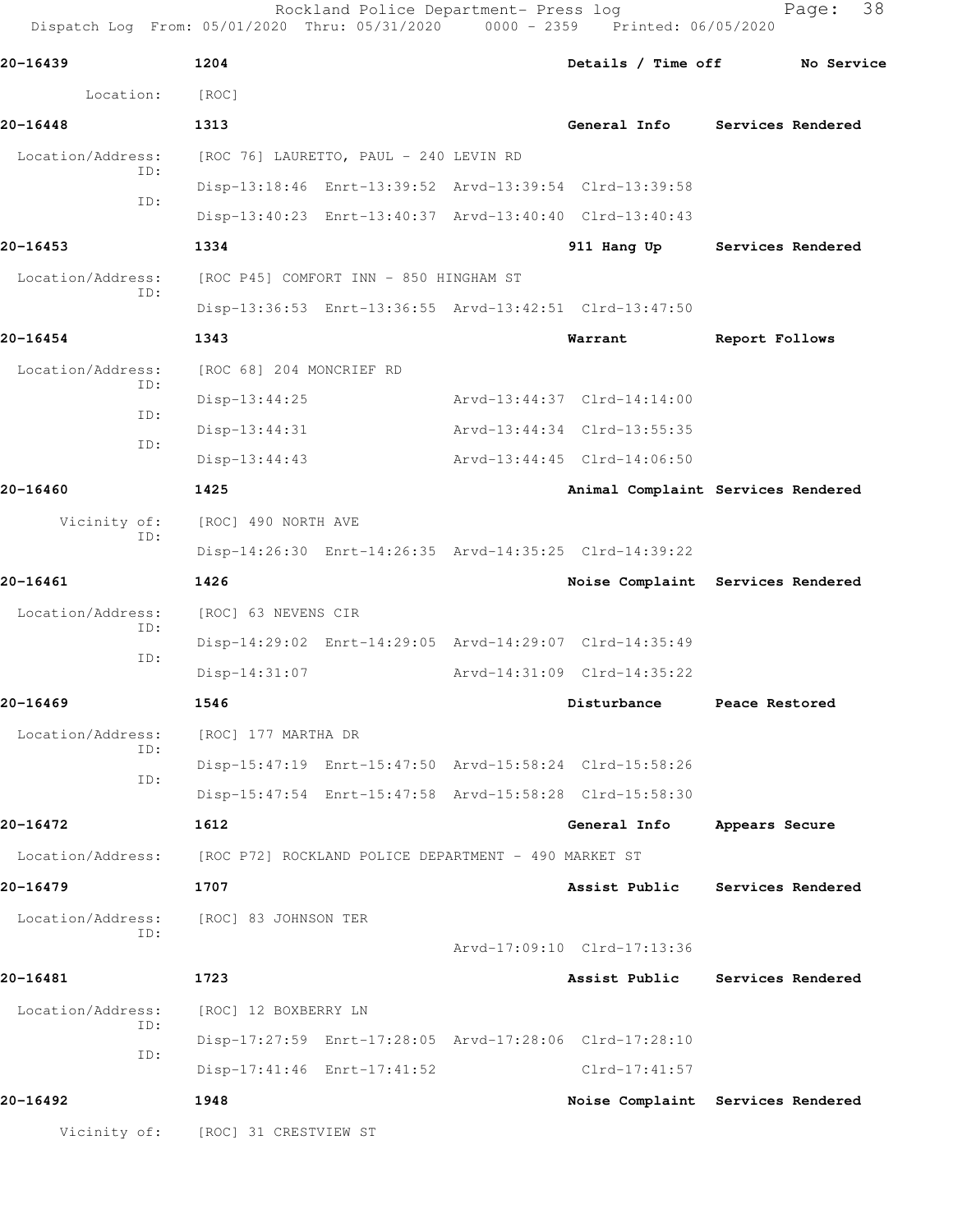| Location:                       |            | [ROC]                                                |                                            |                                                                                                                    |              |                   |                   |
|---------------------------------|------------|------------------------------------------------------|--------------------------------------------|--------------------------------------------------------------------------------------------------------------------|--------------|-------------------|-------------------|
| 20-16531                        |            | 0635                                                 |                                            | Details / Time off No Service                                                                                      |              |                   |                   |
|                                 | ID:        |                                                      |                                            | Arvd-05:14:00 Clrd-05:37:27                                                                                        |              |                   |                   |
| Location/Address:               |            | [ROC] UNION ST                                       |                                            |                                                                                                                    |              |                   |                   |
| 20-16527                        |            | 0514                                                 |                                            | Building Check Appears Secure                                                                                      |              |                   |                   |
|                                 | ID:        |                                                      |                                            | Disp-03:41:36 Enrt-03:41:44 Arvd-03:42:19 Clrd-03:57:34<br>Disp-03:41:38 Enrt-03:41:44 Arvd-03:42:22 Clrd-03:56:40 |              |                   |                   |
|                                 | ID:        |                                                      |                                            | Disp-03:41:34 Enrt-03:41:44 Arvd-03:42:14 Clrd-03:57:39                                                            |              |                   |                   |
| Location/Address:               | ID:        |                                                      | [ROC P20] DUNKIN DONUTS - 21 EAST WATER ST |                                                                                                                    |              |                   |                   |
| 20-16522                        |            | 0340                                                 |                                            | Disturbance                                                                                                        | Sent On Way  |                   |                   |
|                                 |            |                                                      | Disp-01:53:55 Enrt-01:53:59                | $Clrd-02:01:18$                                                                                                    |              |                   |                   |
| Location/Address:               | ID:        |                                                      | [ROC P55] HOME DEPOT - 1149 HINGHAM ST     |                                                                                                                    |              |                   |                   |
| 20-16519                        |            | 0152                                                 |                                            | 911 Accidental No Service                                                                                          |              |                   |                   |
| Location/Address:               |            | [ROC P72] ROCKLAND POLICE DEPARTMENT - 490 MARKET ST |                                            |                                                                                                                    |              |                   |                   |
| 20-16512                        |            | 0003                                                 |                                            | SHIFT ASSIGNMENTS Services Rendered                                                                                |              |                   |                   |
| For Date: $05/15/2020 -$ Friday |            |                                                      |                                            |                                                                                                                    |              |                   |                   |
|                                 |            |                                                      |                                            |                                                                                                                    |              |                   |                   |
|                                 | ID:        |                                                      |                                            | Disp-23:10:45 Enrt-23:10:54 Arvd-23:14:54 Clrd-23:16:07                                                            |              |                   |                   |
|                                 | ID:        |                                                      |                                            | Disp-23:10:45 Enrt-23:10:55 Arvd-23:14:52 Clrd-23:16:05                                                            |              |                   |                   |
| Vicinity of:                    |            | [ROC] WEBSTER ST                                     |                                            |                                                                                                                    |              |                   |                   |
| 20-16508                        |            | $Disp-22:58:11$<br>2307                              |                                            | Motor Vehicle Complaint                                                                                            |              |                   | Services Rendered |
|                                 | ID:        | $Disp-22:58:11$                                      |                                            | Arvd-22:58:33 Clrd-23:03:52<br>Arvd-22:58:29 Clrd-23:03:54                                                         |              |                   |                   |
| Location/Address:               | ID:        | [ROC 68] 204 MONCRIEF RD                             |                                            |                                                                                                                    |              |                   |                   |
| 20-16507                        |            | 2256                                                 |                                            | Disturbance                                                                                                        |              | Services Rendered |                   |
|                                 |            |                                                      |                                            | Disp-22:14:28 Enrt-22:14:32 Arvd-22:17:46 Clrd-22:17:56                                                            |              |                   |                   |
| Vicinity of:                    | ID:        | [ROC] VFW DR                                         |                                            |                                                                                                                    |              |                   |                   |
| 20-16505                        |            | 2213                                                 |                                            | 911 Hang Up                                                                                                        | Investigated |                   |                   |
|                                 |            | Disp-20:36:21                                        |                                            | Arvd-20:36:24 Clrd-20:48:03                                                                                        |              |                   |                   |
|                                 | ID:        |                                                      |                                            | Disp-20:15:24 Enrt-20:15:32 Arvd-20:36:05 Clrd-20:36:07                                                            |              |                   |                   |
|                                 | ID:        |                                                      |                                            | Disp-20:15:24 Enrt-20:15:34 Arvd-20:36:12 Clrd-20:48:19                                                            |              |                   |                   |
|                                 | ID:<br>ID: |                                                      |                                            | Disp-20:15:24 Enrt-20:15:36 Arvd-20:36:06 Clrd-20:48:09                                                            |              |                   |                   |
| Location/Address:               |            |                                                      | [ROC 140] 292 MARKET ST Apt. #32           |                                                                                                                    |              |                   |                   |
| 20-16495                        |            | 2012                                                 |                                            | Health & Welfare Check                                                                                             |              |                   | Services Rendered |
|                                 | ID:        | $Disp-19:55:06$                                      |                                            | Arvd-19:55:08 Clrd-20:02:03                                                                                        |              |                   |                   |
|                                 | ID:        |                                                      |                                            | Disp-19:50:17 Enrt-19:51:09 Arvd-19:55:10 Clrd-20:01:59                                                            |              |                   |                   |
|                                 |            |                                                      |                                            |                                                                                                                    |              |                   |                   |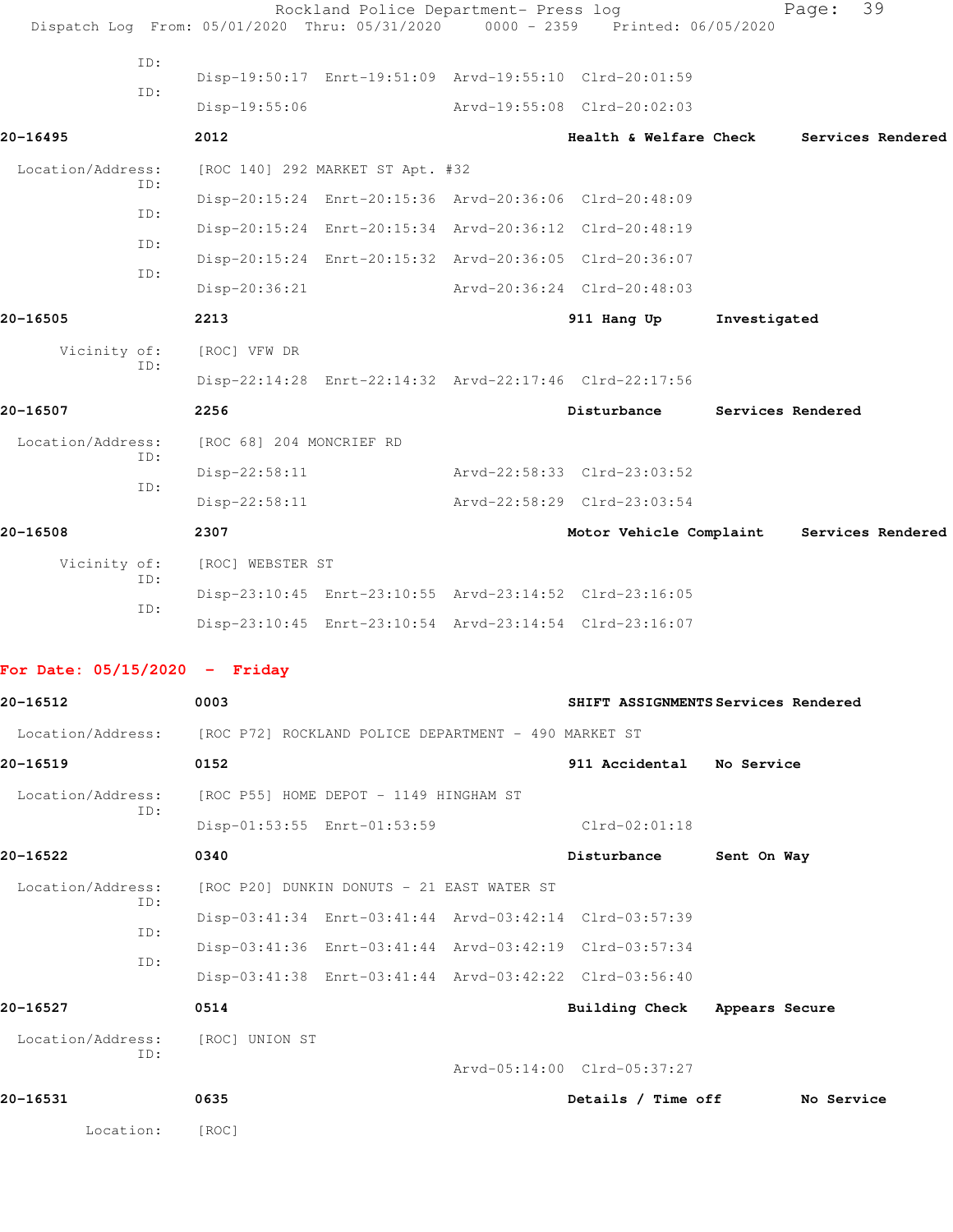Rockland Police Department- Press log extending Page: 40 Dispatch Log From: 05/01/2020 Thru: 05/31/2020 0000 - 2359 Printed: 06/05/2020

| 20-16535                                 | 0726                                                         |              | 911 Accidental                                                                                                                  | Investigated      |                   |
|------------------------------------------|--------------------------------------------------------------|--------------|---------------------------------------------------------------------------------------------------------------------------------|-------------------|-------------------|
| Location/Address:                        | [ROC] 119 GROVE ST                                           |              |                                                                                                                                 |                   |                   |
| TD:                                      |                                                              |              | Disp-07:27:37 Enrt-07:27:40 Arvd-07:36:40 Clrd-07:36:44                                                                         |                   |                   |
| 20-16536                                 | 0800                                                         |              | SHIFT ASSIGNMENTS Services Rendered                                                                                             |                   |                   |
| Location/Address:                        | [ROC P72] ROCKLAND POLICE DEPARTMENT - 490 MARKET ST         |              |                                                                                                                                 |                   |                   |
| 20-16539                                 | 0853                                                         |              | Building Check Building Checked/Secured                                                                                         |                   |                   |
| Location/Address:                        | [ROC] UNION ST                                               |              |                                                                                                                                 |                   |                   |
| ID:                                      |                                                              |              | Arvd-08:54:22 Clrd-08:54:41                                                                                                     |                   |                   |
| 20-16546                                 | 0946                                                         |              | General Info                                                                                                                    | Advised to Court  |                   |
| Location/Address: [ROC] 26 EAST WATER ST |                                                              |              |                                                                                                                                 |                   |                   |
| 20-16547                                 | 1004                                                         |              | Animal Complaint Investigated                                                                                                   |                   |                   |
| Location/Address:                        | [ROC 178] 89 PLEASANT ST                                     |              |                                                                                                                                 |                   |                   |
| ID:                                      |                                                              |              | Disp-10:04:50 Enrt-10:06:34 Arvd-10:18:31 Clrd-10:35:10                                                                         |                   |                   |
| ID:                                      |                                                              |              | Disp-10:20:42 Enrt-10:20:46 Arvd-10:21:56 Clrd-10:35:10                                                                         |                   |                   |
| 20-16548                                 | 1005                                                         |              | SECTION 12                                                                                                                      | Services Rendered |                   |
| Location/Address:                        | [ROC] 325 LIBERTY ST                                         |              |                                                                                                                                 |                   |                   |
| ID:                                      |                                                              |              | Disp-10:05:47 Enrt-10:06:16 Arvd-10:09:01 Clrd-10:15:34                                                                         |                   |                   |
| ID:                                      |                                                              |              | Disp-10:06:11 Enrt-10:06:16 Arvd-10:09:05 Clrd-10:15:31                                                                         |                   |                   |
| Fire Unit:                               | ROCKEN1-Pumper-Rockland Engine 1                             |              | Disp-10:09:15 Enrt-10:09:29 Arvd-10:15:15 Clrd-10:15:21                                                                         |                   |                   |
| EMS Unit:                                | InQrtsUnavl-10:42:08 InSrvce-10:42:08<br>ROCKAM3-Rockland A3 |              |                                                                                                                                 |                   |                   |
|                                          |                                                              |              | Disp-10:09:23 Enrt-10:09:29 Arvd-10:11:53 Clrd-10:14:49<br>Hosp-10:27:34 ClrHosp-10:42:04 InQrtsUnavl-10:49:48 InSrvce-10:49:48 |                   |                   |
| 20-16551                                 | 1024                                                         |              | DETAIL                                                                                                                          | Services Rendered |                   |
| Location/Address:                        | [ROC P72] ROCKLAND POLICE DEPARTMENT - 490 MARKET ST         |              |                                                                                                                                 |                   |                   |
| 20-16558                                 | 1202                                                         |              | SUSPICIOUS ACTIVITY                                                                                                             |                   | No Service        |
| Location/Address:                        | [ROC] 704 BROOKLINE WAY                                      |              |                                                                                                                                 |                   |                   |
| 20-16556                                 | 1207                                                         |              | Details / Time off COMP                                                                                                         |                   | Services Rendered |
| Location:                                | [ROC]                                                        |              |                                                                                                                                 |                   |                   |
| 20-16557                                 | 1211                                                         |              | Breaking & Entering                                                                                                             |                   | Report Follows    |
| Location/Address:<br>ID:                 | [ROC] 25 GLEN ST                                             |              |                                                                                                                                 |                   |                   |
| ID:                                      |                                                              |              | Disp-12:12:38 Enrt-12:13:24 Arvd-12:14:03 Clrd-13:07:52                                                                         |                   |                   |
| ID:                                      |                                                              |              | Disp-12:12:49 Enrt-12:13:03 Arvd-12:14:45 Clrd-13:07:32                                                                         |                   |                   |
| ID:                                      |                                                              |              | Disp-12:13:02 Enrt-12:13:08 Arvd-12:13:53 Clrd-13:07:45                                                                         |                   |                   |
| ID:                                      |                                                              |              | Disp-12:13:17 Enrt-12:13:21 Arvd-12:19:19 Clrd-13:07:49                                                                         |                   |                   |
| Refer To Arrest:                         | 20ROC-16557-A-AR                                             |              | Arvd-12:28:14 Clrd-13:07:40                                                                                                     |                   |                   |
| Arrest:<br>Address:                      | CONCANNON, DAVID VINCENT<br>HOMELESS                         | HOMELESS, MA |                                                                                                                                 |                   |                   |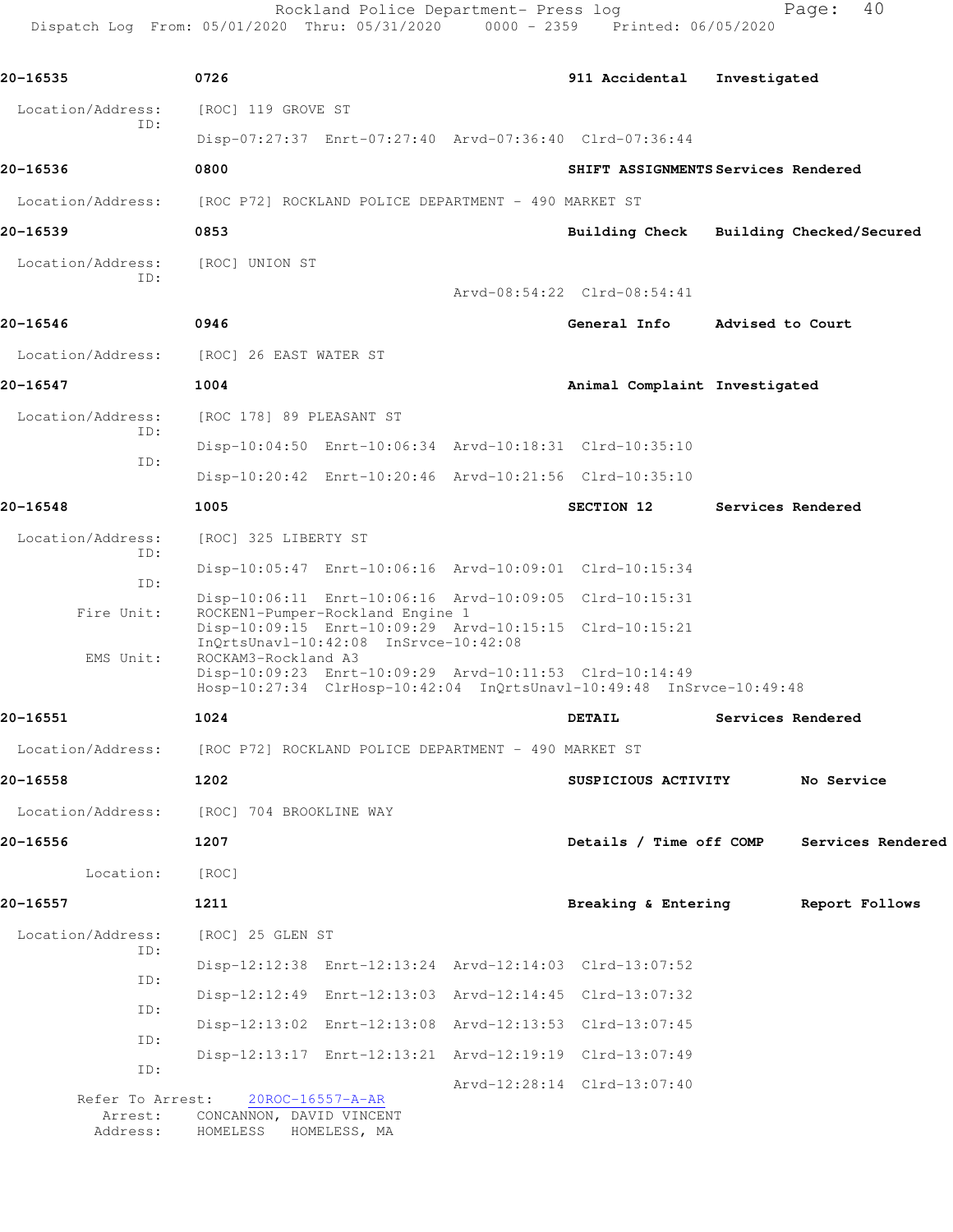|                   | Rockland Police Department- Press log<br>Dispatch Log From: 05/01/2020 Thru: 05/31/2020 0000 - 2359 Printed: 06/05/2020 |                                       |                 | 41<br>Page:       |  |
|-------------------|-------------------------------------------------------------------------------------------------------------------------|---------------------------------------|-----------------|-------------------|--|
| Age:              | 22<br>Charges: B&E BUILDING DAYTIME FOR FELONY                                                                          |                                       |                 |                   |  |
| Refer To Arrest:  | 20ROC-16557-AR<br>Arrest: MURRAY, GIOVANNI TALEEKE<br>Address: HOMELESS HOMELESS, MA                                    |                                       |                 |                   |  |
| Age:<br>Charges:  | 23<br>B&E BUILDING DAYTIME FOR FELONY                                                                                   |                                       |                 |                   |  |
| 20-16568          | 1356                                                                                                                    | Details / Time off Services Rendered  |                 |                   |  |
| Location:         | [ROC]                                                                                                                   |                                       |                 |                   |  |
| 20-16570          | 1416                                                                                                                    | Details / Time off Services Rendered  |                 |                   |  |
| Location: [ROC]   |                                                                                                                         |                                       |                 |                   |  |
| 20-16573          | 1501                                                                                                                    | 911 Accidental Services Rendered      |                 |                   |  |
| Location/Address: | [ROC 162] 49 BLANCHARD ST                                                                                               |                                       |                 |                   |  |
| ID:               | $Disp-15:02:55$                                                                                                         | $Clrd-15:03:55$                       |                 |                   |  |
| ID:               | Disp-15:03:52 Enrt-15:03:58 Arvd-15:09:22 Clrd-15:10:53                                                                 |                                       |                 |                   |  |
| 20-16575          | 1527                                                                                                                    | Details / Time off Services Rendered  |                 |                   |  |
| Location:         | [ROC]                                                                                                                   |                                       |                 |                   |  |
| 20-16580          | 1603                                                                                                                    | SHIFT ASSIGNMENTSNo Service           |                 |                   |  |
|                   | Location/Address: [ROC P72] ROCKLAND POLICE DEPARTMENT - 490 MARKET ST                                                  |                                       |                 |                   |  |
| 20-16586          | 1653                                                                                                                    | Assist Public Services Rendered       |                 |                   |  |
| Location/Address: | [ROC 140] 292 MARKET ST Apt. #32                                                                                        |                                       |                 |                   |  |
| ID:               | Disp-17:07:48 Enrt-17:07:56 Arvd-17:16:22 Clrd-17:27:20                                                                 |                                       |                 |                   |  |
| 20-16591          | 1749                                                                                                                    | Police Information                    |                 | <b>No Service</b> |  |
| Location/Address: | [ROC P72] ROCKLAND POLICE DEPARTMENT - 490 MARKET ST                                                                    |                                       |                 |                   |  |
| ID:               | Disp-17:51:10                                                                                                           | $Clrd-17:51:43$                       |                 |                   |  |
| 20-16603          | 1915                                                                                                                    | General Info                          | No Service      |                   |  |
| Location/Address: | [ROC P72] ROCKLAND POLICE DEPARTMENT - 490 MARKET ST                                                                    |                                       |                 |                   |  |
| 20-16607          | 1932                                                                                                                    | Suspicious Activity Services Rendered |                 |                   |  |
| Location/Address: | [ROC] BILL DELAHUNT PKWY                                                                                                |                                       |                 |                   |  |
| ID:               | Disp-19:41:58 Enrt-19:42:04 Arvd-19:44:44 Clrd-19:53:39                                                                 |                                       |                 |                   |  |
| 20-16608          | 1942                                                                                                                    | Neighbor Disturbance                  |                 | Services Rendered |  |
| Location/Address: | [ROC] 294 HOWARD ST                                                                                                     |                                       |                 |                   |  |
| ID:               | $Disp-19:43:05$                                                                                                         | Arvd-19:43:10 Clrd-20:18:30           |                 |                   |  |
| 20-16626          | 2126                                                                                                                    | Fireworks                             | Gone on arrival |                   |  |
| Location/Address: | [ROC] 63 FRANKLIN AVE @ 57 CHURCH ST                                                                                    |                                       |                 |                   |  |
| ID:               | Disp-21:27:23                                                                                                           | Arvd-21:30:48 Clrd-21:36:03           |                 |                   |  |
| 20-16628          | 2149                                                                                                                    | Assist Public                         |                 | Services Rendered |  |
| Location/Address: | [ROC] HUGGINS RD                                                                                                        |                                       |                 |                   |  |
| ID:               | Disp-21:54:44                                                                                                           | $Clrd-21:56:24$                       |                 |                   |  |
|                   |                                                                                                                         |                                       |                 |                   |  |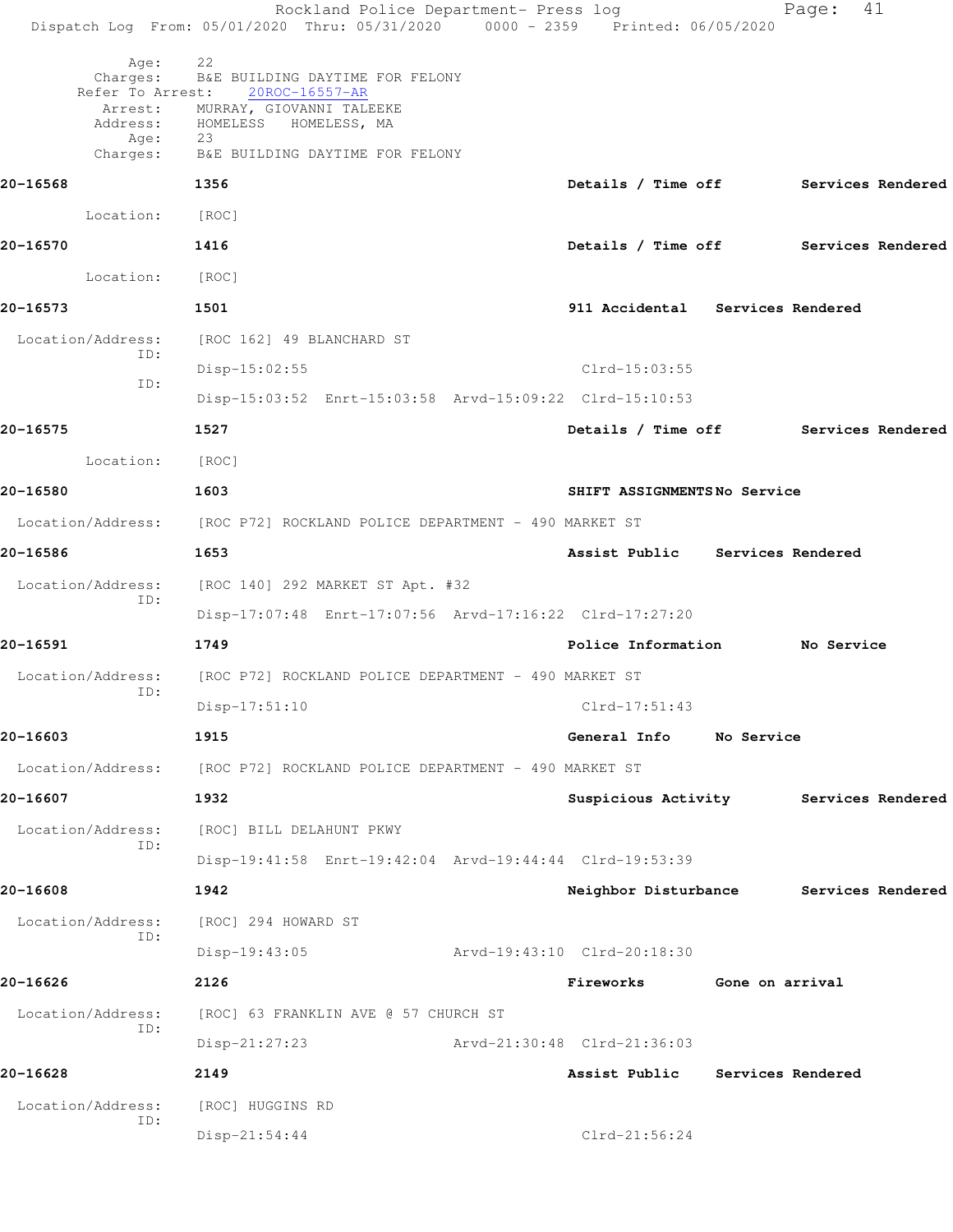Rockland Police Department- Press log entitled Page: 42 Dispatch Log From: 05/01/2020 Thru: 05/31/2020 0000 - 2359 Printed: 06/05/2020

| 20-16635                                                               | 2247                        |                                                      | 911 Hang Up                                             | Services Rendered                      |
|------------------------------------------------------------------------|-----------------------------|------------------------------------------------------|---------------------------------------------------------|----------------------------------------|
| Location/Address:<br>TD:                                               | [ROC] 1085 UNION ST         |                                                      |                                                         |                                        |
|                                                                        |                             | Disp-22:48:58 Enrt-22:49:01                          | $Clrd-22:57:53$                                         |                                        |
| 20-16637                                                               | 2252                        |                                                      |                                                         | 911 Accidental Services Rendered       |
| Location/Address:<br>ID:                                               | [ROC] 177 MARTHA DR Apt. #F |                                                      |                                                         |                                        |
| ID:                                                                    |                             |                                                      | Disp-22:53:15 Enrt-22:55:31 Arvd-23:01:52 Clrd-23:03:34 |                                        |
|                                                                        | $Disp-23:00:10$             |                                                      | Arvd-23:00:13 Clrd-23:03:28                             |                                        |
| 20-16638                                                               | 2258                        |                                                      |                                                         | Noise Complaint Services Rendered      |
| Location/Address:                                                      | [ROC] 604 LIBERTY ST        |                                                      |                                                         |                                        |
| ID:                                                                    |                             |                                                      | Disp-22:59:52 Enrt-22:59:56 Arvd-23:11:23 Clrd-23:12:23 |                                        |
| For Date: $05/16/2020 -$ Saturday                                      |                             |                                                      |                                                         |                                        |
| 20-16650                                                               | 0001                        |                                                      |                                                         | SHIFT ASSIGNMENTS Services Rendered    |
| Location/Address: [ROC P72] ROCKLAND POLICE DEPARTMENT - 490 MARKET ST |                             |                                                      |                                                         |                                        |
| 20-16659                                                               | 0416                        |                                                      |                                                         | 911 Accidental Services Rendered       |
| Location/Address:                                                      | [ROC] 48 STANLEY AVE        |                                                      |                                                         |                                        |
| ID:                                                                    |                             |                                                      | Disp-04:18:08 Enrt-04:18:14 Arvd-04:23:41 Clrd-04:29:46 |                                        |
| ID:                                                                    |                             |                                                      | Disp-04:20:01 Enrt-04:20:05 Arvd-04:23:56 Clrd-04:29:44 |                                        |
| 20-16667                                                               | 0643                        |                                                      | COMP TIME                                               | Services Rendered                      |
| Location:                                                              | [ROC]                       |                                                      |                                                         |                                        |
| 20-16668                                                               | 0759                        |                                                      |                                                         | 911 Accidental Gone on arrival         |
| Location/Address:                                                      | [ROC] 135 GROVE ST          |                                                      |                                                         |                                        |
| ID:                                                                    |                             | Disp-08:00:52 Enrt-08:01:15                          | Clrd-08:07:26                                           |                                        |
| ID:                                                                    |                             |                                                      | Disp-08:07:33 Enrt-08:07:36 Arvd-08:09:34 Clrd-08:12:42 |                                        |
| 20-16698                                                               | 0800                        |                                                      | General Info                                            | Services Rendered                      |
| Location/Address:                                                      |                             | [ROC P72] ROCKLAND POLICE DEPARTMENT - 490 MARKET ST |                                                         |                                        |
| 20-16669                                                               | 0803                        |                                                      |                                                         | Burglar Alarm Building Checked/Secured |
| Location/Address:                                                      |                             | [ROC] MINERIOS - 371 UNION ST                        |                                                         |                                        |
| ID:                                                                    |                             | Disp-08:03:57 Enrt-08:04:09                          | Clrd-08:07:30                                           |                                        |
| ID:                                                                    |                             |                                                      | Disp-08:07:23 Enrt-08:07:24 Arvd-08:08:42 Clrd-08:11:10 |                                        |
| 20-16671                                                               | 0839                        |                                                      | PRISONERS FED                                           | Services Not Required                  |
| Location/Address:                                                      |                             | [ROC P72] ROCKLAND POLICE DEPARTMENT - 490 MARKET ST |                                                         |                                        |
| ID:                                                                    | $Disp-08:41:09$             |                                                      | Arvd-09:43:59 Clrd-09:44:04                             |                                        |
| 20-16677                                                               | 0951                        |                                                      |                                                         | 911 Hang Up Gone on arrival            |
| Location/Address:                                                      |                             | [ROC P55] HOME DEPOT - 1149 HINGHAM ST               |                                                         |                                        |
| ID:                                                                    |                             |                                                      | Disp-09:53:40 Enrt-09:53:42 Arvd-10:04:40 Clrd-10:08:36 |                                        |
|                                                                        |                             |                                                      |                                                         |                                        |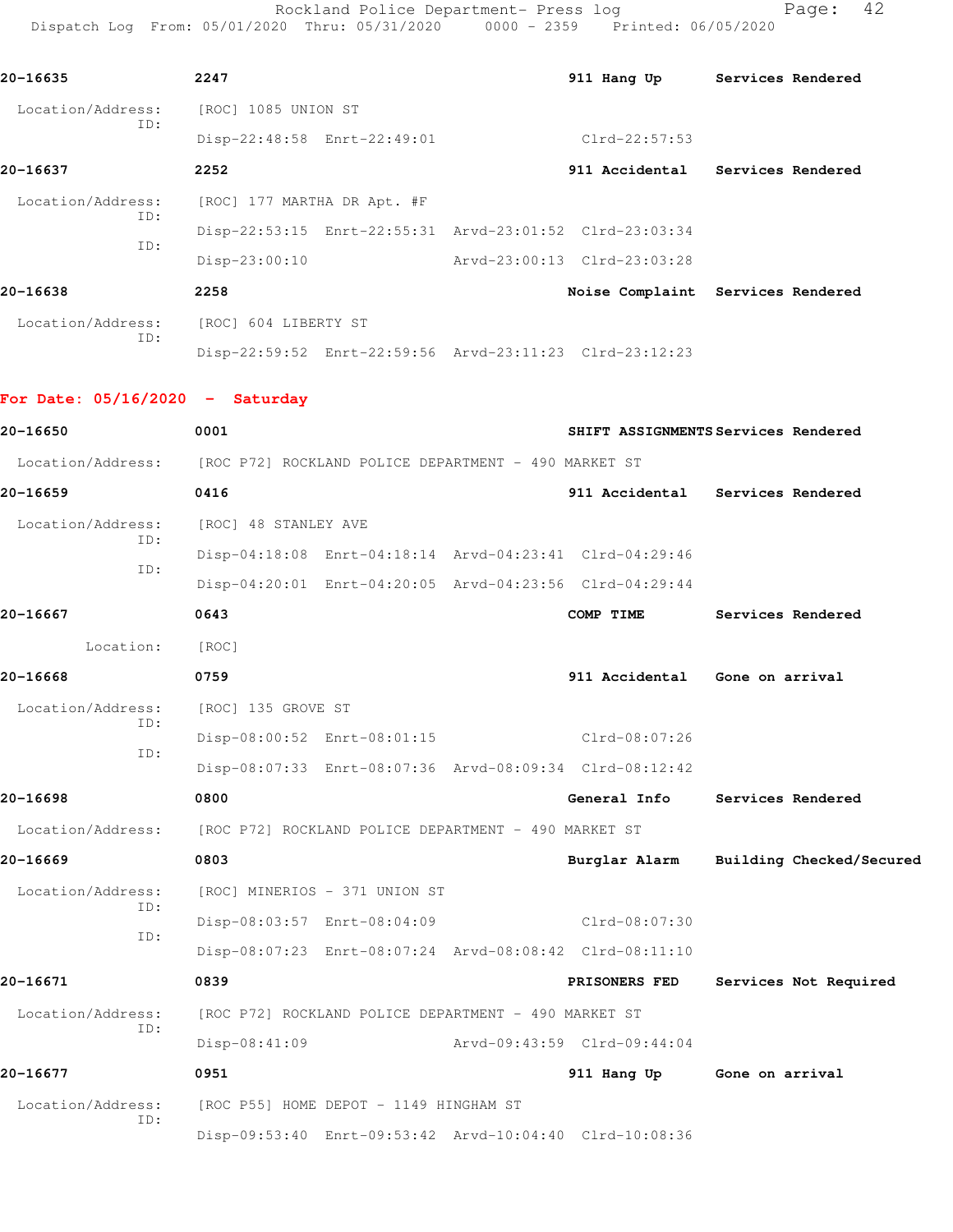Rockland Police Department- Press log Fage: 43 Dispatch Log From: 05/01/2020 Thru: 05/31/2020 0000 - 2359 Printed: 06/05/2020

**20-16683 1126 Building Check Appears Secure** Location/Address: [ROC] UNION ST ID: Arvd-11:27:44 Clrd-11:27:55 **20-16684 1150 Disturbance Gone on arrival** Location/Address: [ROC] 342 UNION ST ID: Disp-11:51:56 Enrt-11:53:07 Arvd-11:56:40 Clrd-11:59:57 ID: Disp-11:52:59 Enrt-11:53:03 Arvd-11:56:40 Clrd-11:59:52 **20-16685 1152 911 Hang Up Investigated** Location/Address: [ROC P55] HOME DEPOT - 1149 HINGHAM ST ID: Disp-11:57:27 Enrt-11:57:29 Arvd-12:04:38 Clrd-12:08:38 **20-16686 1200 Vandalism Services Rendered** Location/Address: [ROC 17] E.T. WRIGHT SHOE FACTORY - 379 LIBERTY ST ID: Disp-12:03:14 Enrt-12:05:11 Arvd-12:08:08 Clrd-12:23:17 **20-16689 1212 VACATION DAY Services Rendered** Location: [ROC] **20-16690 1217 Police Information Services Rendered** Location/Address: [ROC P55] HOME DEPOT - 1149 HINGHAM ST ID: Arvd-12:17:00 Clrd-12:19:48 **20-16694 1239 Sudden Death Taken/Referred to Other** Agency<br>Location/Address: [ROC] 173 BEECH ST ID: Disp-12:41:49 Enrt-12:42:22 Arvd-12:44:56 Clrd-13:59:19 ID: Disp-12:43:42 Enrt-12:43:47 Arvd-12:45:42 Clrd-13:18:11 ID: Disp-12:45:33 Arvd-12:45:37 Clrd-13:59:24 ID: Disp-13:07:18 Arvd-13:07:22 Clrd-13:59:32 ID: Disp-14:16:06 Arvd-14:16:09 Clrd-15:46:15 **20-16699 1258 911 Accidental Services Rendered** Location/Address: [ROC P72] ROCKLAND POLICE DEPARTMENT - 490 MARKET ST ID: Disp-13:00:07 Arvd-13:00:25 Clrd-13:00:47 **20-16704 1315 Police Information Services Rendered** Location/Address: [ROC P72] ROCKLAND POLICE DEPARTMENT - 490 MARKET ST ID: Disp-13:19:02 Clrd-13:19:10 **20-16707 1341 ASSIST OTHER AGENCY No Service** Location/Address: [ROC P45] COMFORT INN - 850 HINGHAM ST ID: Disp-13:43:20 Enrt-13:43:28 Arvd-13:51:41 Clrd-14:14:58 **20-16713 1355 Unwanted Party Sent On Way**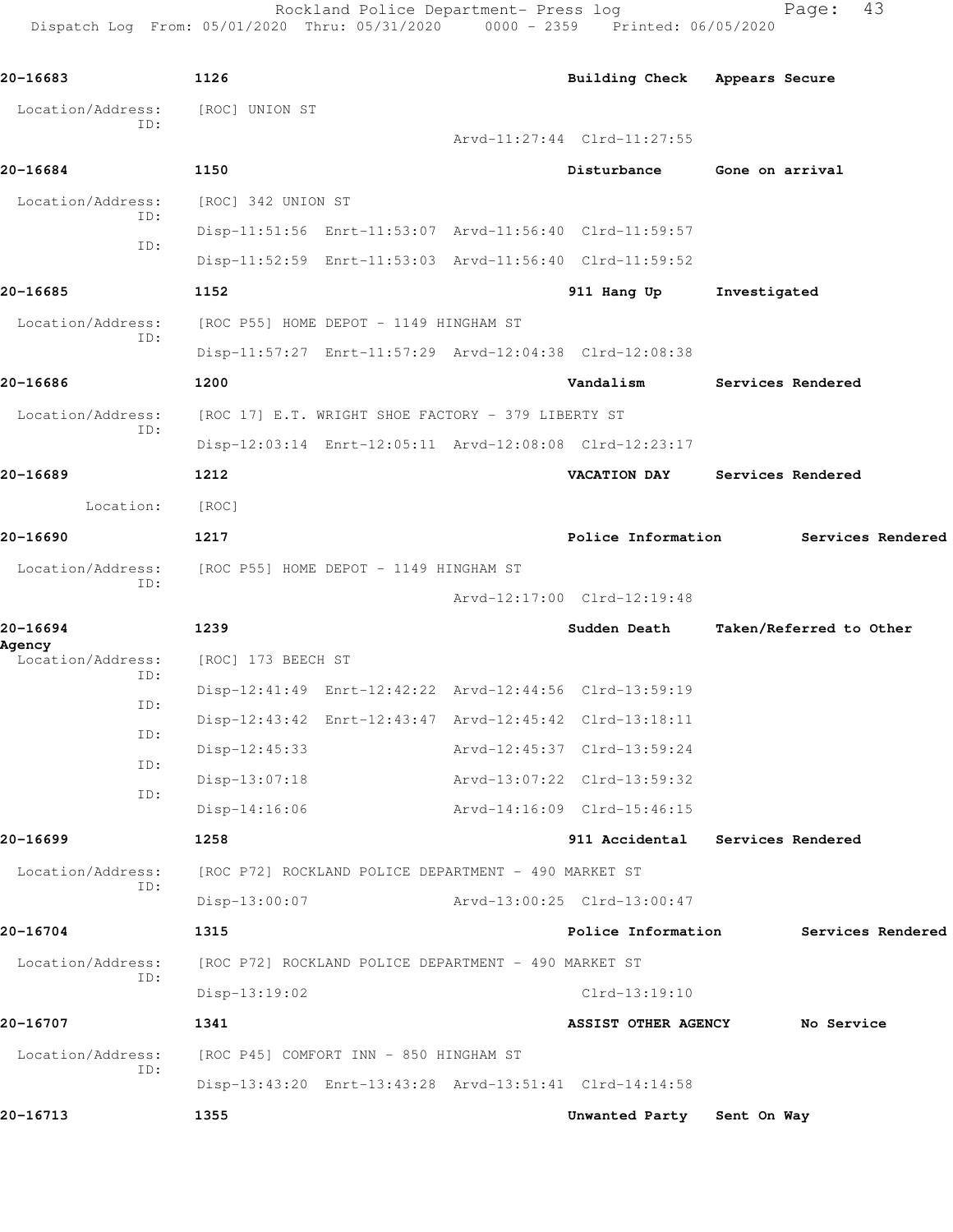|                          | Rockland Police Department- Press log<br>Dispatch Log From: 05/01/2020 Thru: 05/31/2020 |                             |                    | 0000 - 2359 Printed: 06/05/2020           | Page:                    | 44                |
|--------------------------|-----------------------------------------------------------------------------------------|-----------------------------|--------------------|-------------------------------------------|--------------------------|-------------------|
| Location/Address:        | [ROC P100] LUKE'S LIQUORS - 167 MARKET ST                                               |                             |                    |                                           |                          |                   |
| ID:                      | $Disp-14:14:58$                                                                         | Arvd-14:15:09 Clrd-14:34:20 |                    |                                           |                          |                   |
| ID:                      | $Disp-14:14:58$                                                                         | Arvd-14:15:06 Clrd-14:36:26 |                    |                                           |                          |                   |
| 20-16715                 | 1433                                                                                    |                             | Police Information |                                           |                          | Services Rendered |
| Location/Address:        | [ROC P72] ROCKLAND POLICE DEPARTMENT - 490 MARKET ST                                    |                             |                    |                                           |                          |                   |
| ID:                      | Disp-14:39:36                                                                           | Arvd-14:39:43 Clrd-14:39:48 |                    |                                           |                          |                   |
| 20-16718                 | 1517                                                                                    |                             |                    | Suspicious Activity Services Rendered     |                          |                   |
| Location:                | [ROC] CRESCENT ST                                                                       |                             |                    |                                           |                          |                   |
| ID:                      | $Disp-15:26:52$                                                                         | Arvd-15:26:57 Clrd-15:28:37 |                    |                                           |                          |                   |
| 20-16717                 | 1519                                                                                    |                             | General Info       |                                           | <b>Services Rendered</b> |                   |
|                          | Location/Address: [ROC P72] ROCKLAND POLICE DEPARTMENT - 490 MARKET ST                  |                             |                    |                                           |                          |                   |
| 20-16722                 | 1559                                                                                    |                             |                    | SHIFT ASSIGNMENTS Services Rendered       |                          |                   |
|                          | Location/Address: [ROC P72] ROCKLAND POLICE DEPARTMENT - 490 MARKET ST                  |                             |                    |                                           |                          |                   |
| 20-16723                 | 1615                                                                                    |                             |                    | Motor Vehicle Complaint Services Rendered |                          |                   |
| Location/Address:        | [ROC] 75 DEERING SQ                                                                     |                             |                    |                                           |                          |                   |
| ID:                      | Disp-16:17:22 Enrt-16:17:26 Arvd-16:28:35 Clrd-16:33:54                                 |                             |                    |                                           |                          |                   |
| 20-16726                 | 1652                                                                                    |                             | 911 Accidental     | Investigated                              |                          |                   |
| Location/Address:        | [ROC] 15 WARREN AVE                                                                     |                             |                    |                                           |                          |                   |
| ID:                      | Disp-16:54:19 Enrt-16:54:56 Arvd-17:03:14 Clrd-17:05:27                                 |                             |                    |                                           |                          |                   |
| 20-16735                 | 1754                                                                                    |                             | General Info       |                                           | Services Rendered        |                   |
| Location/Address:        | [ROC P72] ROCKLAND POLICE DEPARTMENT - 490 MARKET ST                                    |                             |                    |                                           |                          |                   |
| 20-16738                 | 1806                                                                                    |                             | Assist Public      |                                           | Services Rendered        |                   |
| Location/Address:        | [ROC P72] ROCKLAND POLICE DEPARTMENT - 490 MARKET ST                                    |                             |                    |                                           |                          |                   |
| ID:                      | $Disp-18:11:30$                                                                         |                             | $Clrd-18:11:41$    |                                           |                          |                   |
| 20-16737                 | 1808                                                                                    |                             |                    | Assist Other Agency                       |                          | Services Rendered |
| Location/Address:<br>ID: | [ROC P45] COMFORT INN - 850 HINGHAM ST                                                  |                             |                    |                                           |                          |                   |
|                          |                                                                                         | Arvd-18:08:00 Clrd-18:18:10 |                    |                                           |                          |                   |
| 20-16739                 | 1814                                                                                    |                             | 911 Accidental     | Investigated                              |                          |                   |
| Location/Address:<br>ID: | [ROC 65] ROGERS MIDDLE SCHOOL - 100 TAUNTON AVE                                         |                             |                    |                                           |                          |                   |
|                          | Disp-18:18:57 Enrt-18:19:00                                                             |                             | Clrd-18:22:58      |                                           |                          |                   |
| 20-16742                 | 1826                                                                                    |                             |                    | Emergency Medical Cancelled Enroute       |                          |                   |
| Location/Address:        | [ROC] 63 WEBSTER ST Apt. #1                                                             |                             |                    |                                           |                          |                   |
| 20-16743<br>Required     | 1827                                                                                    |                             |                    | Assist Fire Department                    | No Action                |                   |
| Location/Address:<br>ID: | [ROC] 63 WEBSTER ST Apt. #1                                                             |                             |                    |                                           |                          |                   |
|                          |                                                                                         | Arvd-18:27:00 Clrd-18:33:09 |                    |                                           |                          |                   |
| 20-16745                 | 1849                                                                                    |                             | 911 Accidental     | Investigated                              |                          |                   |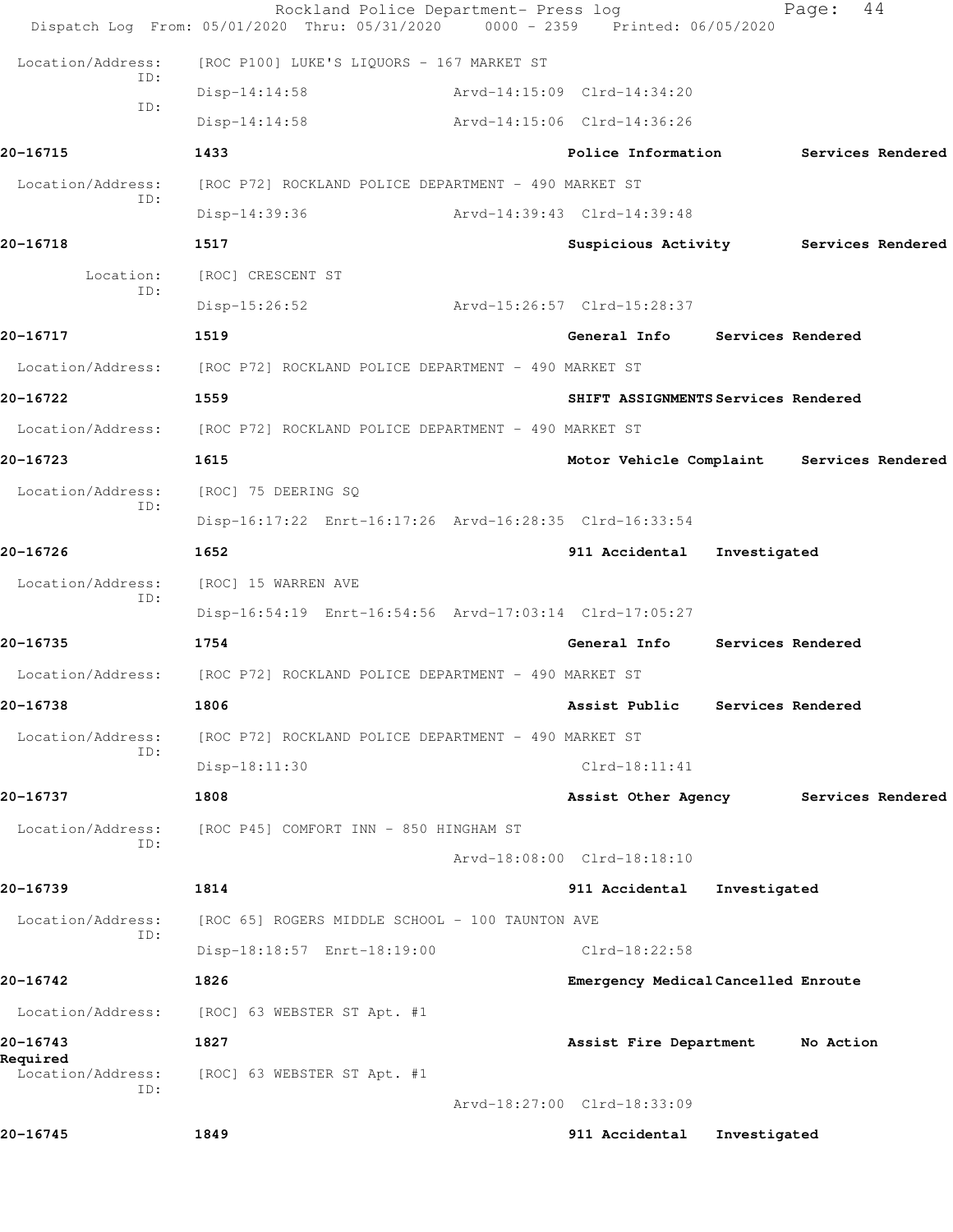| Dispatch Log From: 05/01/2020 Thru: 05/31/2020 0000 - 2359 Printed: 06/05/2020 |                                                                                       | Rockland Police Department- Press log                       |                                                         | 45<br>Page:        |
|--------------------------------------------------------------------------------|---------------------------------------------------------------------------------------|-------------------------------------------------------------|---------------------------------------------------------|--------------------|
| Location/Address:                                                              |                                                                                       | [ROC P55] HOME DEPOT - 1149 HINGHAM ST                      |                                                         |                    |
| ID:                                                                            |                                                                                       | Disp-18:50:35 Enrt-18:50:58                                 | Clrd-18:53:28                                           |                    |
| ID:                                                                            |                                                                                       |                                                             | Disp-18:53:21 Enrt-18:53:23 Arvd-18:53:24 Clrd-18:59:27 |                    |
| 20-16747                                                                       | 1859                                                                                  |                                                             | General Info                                            | No Action Required |
| Location/Address: [ROC P55] HOME DEPOT - 1149 HINGHAM ST Apt. #1               |                                                                                       |                                                             |                                                         |                    |
| 20-16749                                                                       | 1904                                                                                  |                                                             | <b>VACATION DAY</b>                                     | Services Rendered  |
| Location:                                                                      | [ROC]                                                                                 |                                                             |                                                         |                    |
| 20-16753                                                                       | 1943                                                                                  |                                                             | General Info                                            | No Service         |
| Location/Address: [ROC P72] ROCKLAND POLICE DEPARTMENT - 490 MARKET ST         |                                                                                       |                                                             |                                                         |                    |
| 20-16754                                                                       | 2005                                                                                  |                                                             | General Info                                            | Services Rendered  |
| Location/Address:                                                              | [ROC P72] ROCKLAND POLICE DEPARTMENT - 490 MARKET ST                                  |                                                             |                                                         |                    |
| 20-16769                                                                       | 2313                                                                                  |                                                             | Noise Complaint Investigated                            |                    |
| Location/Address:                                                              |                                                                                       | [ROC] 103 DIVISION ST @ 138 REED ST                         |                                                         |                    |
| ID:                                                                            |                                                                                       |                                                             | Disp-23:14:16 Enrt-23:14:27 Arvd-23:17:25 Clrd-23:23:46 |                    |
| ID:                                                                            |                                                                                       |                                                             | Disp-23:14:19 Enrt-23:14:24 Arvd-23:18:30 Clrd-23:23:51 |                    |
| ID:                                                                            |                                                                                       |                                                             | Disp-23:19:11 Enrt-23:19:13 Arvd-23:19:15 Clrd-23:23:54 |                    |
| 20-16771                                                                       | 2335                                                                                  |                                                             | Noise Complaint Investigated                            |                    |
| Vicinity of:                                                                   | [ROC] NORTH AVE                                                                       |                                                             |                                                         |                    |
| ID:                                                                            |                                                                                       | Disp-23:36:36 Enrt-23:36:44                                 | $Clrd-23:40:44$                                         |                    |
| ID:                                                                            |                                                                                       | Disp-23:36:40 Enrt-23:36:42                                 | $Clrd-23:40:41$                                         |                    |
| 20-16772                                                                       | 2340                                                                                  |                                                             | Disturbance                                             | Peace Restored     |
| Location/Address:                                                              |                                                                                       | [ROC] 504 LIBERTY ST Apt. #1                                |                                                         |                    |
| ID:                                                                            |                                                                                       |                                                             | Disp-23:42:08 Enrt-23:42:18 Arvd-23:44:44 Clrd-23:52:07 |                    |
| ID:                                                                            |                                                                                       |                                                             | Disp-23:42:15 Enrt-23:42:20 Arvd-23:44:43 Clrd-23:52:10 |                    |
| 20-16774                                                                       | 2347                                                                                  |                                                             | Vandalism                                               | Report Follows     |
| Location/Address:<br>ID:                                                       | [ROC] 47 SPRING ST                                                                    |                                                             |                                                         |                    |
| Refer To Summons:<br>Summons:<br>Address:<br>Age:<br>Charges:                  | Disp-23:52:06<br>$20$ ROC $-16$ 774 $-AR$<br>ONEILL, JOSEPH<br>208 MATTAKEESETT<br>37 | PEMBROKE, MA<br>MOTOR VEH, MALICIOUS DAMAGE TO c266 \$28(a) | Arvd-23:52:18 Clrd-23:55:47                             |                    |

## **For Date: 05/17/2020 - Sunday**

| 20-16777                 | 0003                                                 | SHIFT ASSIGNMENTS Services Rendered |
|--------------------------|------------------------------------------------------|-------------------------------------|
| Location/Address:        | [ROC P72] ROCKLAND POLICE DEPARTMENT - 490 MARKET ST |                                     |
| 20-16778                 | 0006                                                 | Noise Complaint Gone on arrival     |
| Location/Address:<br>ID: | [ROC] 490 UNION ST                                   |                                     |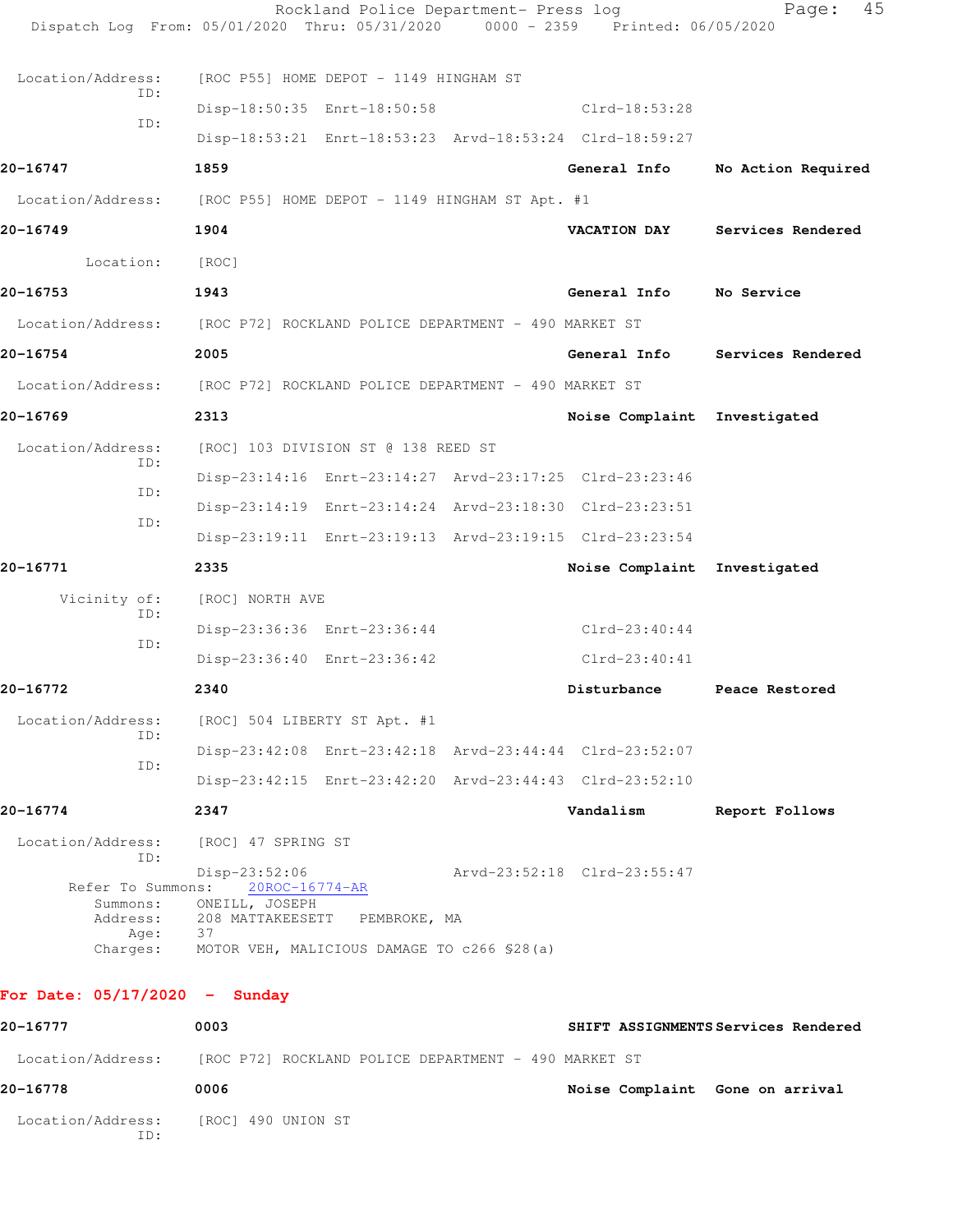|                                            |                                                                                                        | Rockland Police Department- Press log<br>Dispatch Log From: 05/01/2020 Thru: 05/31/2020 0000 - 2359 Printed: 06/05/2020 |                              | 46<br>Page:                               |  |
|--------------------------------------------|--------------------------------------------------------------------------------------------------------|-------------------------------------------------------------------------------------------------------------------------|------------------------------|-------------------------------------------|--|
|                                            |                                                                                                        |                                                                                                                         | Arvd-00:06:00 Clrd-00:09:11  |                                           |  |
| ID:                                        |                                                                                                        | Disp-00:07:31 Enrt-00:07:33 Arvd-00:07:35 Clrd-00:09:08                                                                 |                              |                                           |  |
| ID:                                        |                                                                                                        | Disp-00:08:37 Enrt-00:08:39 Arvd-00:08:41 Clrd-00:08:51                                                                 |                              |                                           |  |
| 20-16780                                   | 0100                                                                                                   |                                                                                                                         | Motor Vehicle Collision W/PI |                                           |  |
| Report Follows<br>Location/Address:<br>ID: | [ROC] ABINGTON ST                                                                                      |                                                                                                                         |                              |                                           |  |
| ID:                                        |                                                                                                        |                                                                                                                         | Arvd-01:00:00 Clrd-01:48:47  |                                           |  |
| ID:                                        |                                                                                                        | Disp-01:01:29 Enrt-01:01:31 Arvd-01:07:50 Clrd-01:44:43                                                                 |                              |                                           |  |
| Refer To Arrest:                           | 20ROC-16780-AR<br>Arrest: DEFREITAS, LUCIANO THEODORO                                                  | Disp-01:01:36 Enrt-01:01:38 Arvd-01:03:26 Clrd-01:23:34                                                                 |                              |                                           |  |
| Address:<br>Age:                           | 215 MARKET ST Apt. #APT 3 ROCKLAND, MA<br>36                                                           |                                                                                                                         |                              |                                           |  |
| Charges:                                   | NEGLIGENT OPERATION OF MOTOR VEHICLE<br>MARKED LANES VIOLATION<br>LICENSE SUSPENDED FOR OUI, OUI WHILE |                                                                                                                         |                              |                                           |  |
|                                            | OUI-LIQUOR OR .08%, 2ND OFFENSE                                                                        |                                                                                                                         |                              |                                           |  |
| 20-16785                                   | 0447                                                                                                   |                                                                                                                         | Suspicious Activity          | Investigated                              |  |
| Location/Address:<br>ID:                   | [ROC] BELMONT ST                                                                                       |                                                                                                                         |                              |                                           |  |
| ID:                                        |                                                                                                        | Disp-04:49:48 Enrt-04:49:59 Arvd-04:50:57 Clrd-04:59:27                                                                 |                              |                                           |  |
|                                            |                                                                                                        | Disp-04:49:50 Enrt-04:49:57 Arvd-04:50:54 Clrd-04:59:23                                                                 |                              |                                           |  |
| 20-16786                                   | 0459                                                                                                   |                                                                                                                         | Building Check               | Building Checked/Secured                  |  |
| Location/Address:<br>ID:                   | [ROC P75] UNION ST                                                                                     |                                                                                                                         |                              |                                           |  |
|                                            |                                                                                                        |                                                                                                                         | Arvd-04:59:00 Clrd-05:04:06  |                                           |  |
| 20-16791                                   | 0633                                                                                                   |                                                                                                                         | Burglar Alarm                | Appears Secure                            |  |
| Location/Address:<br>ID:                   |                                                                                                        | [ROC 9] SULLIVAN TIRE AND AUTO SERVICE - 1 VFW DR                                                                       |                              |                                           |  |
|                                            |                                                                                                        | Disp-06:36:17 Enrt-06:36:22 Arvd-06:42:10 Clrd-06:43:48                                                                 |                              |                                           |  |
| 20-16793                                   | 0720                                                                                                   |                                                                                                                         |                              | Disturbance Services Rendered             |  |
| Location/Address:<br>ID:                   | [ROC] CHURCH ST                                                                                        |                                                                                                                         |                              |                                           |  |
|                                            |                                                                                                        | Disp-07:22:21 Enrt-07:22:37 Arvd-07:25:21 Clrd-07:26:23                                                                 |                              |                                           |  |
| 20-16797                                   | 0802                                                                                                   |                                                                                                                         | SHIFT ASSIGNMENTSNo Service  |                                           |  |
| Location/Address:                          |                                                                                                        | [ROC P72] ROCKLAND POLICE DEPARTMENT - 490 MARKET ST                                                                    |                              |                                           |  |
| 20-16803                                   | 1028                                                                                                   |                                                                                                                         |                              | Follow-Up Investigation Services Rendered |  |
| Location/Address:<br>ID:                   | [PEM] 11 HILS MILL RD                                                                                  |                                                                                                                         |                              |                                           |  |
|                                            | $Disp-10:29:51$                                                                                        |                                                                                                                         | Arvd-10:29:54 Clrd-11:26:17  |                                           |  |
| 20-16807                                   | 1109                                                                                                   |                                                                                                                         |                              | 911 Accidental Services Rendered          |  |
| Location/Address:<br>ID:                   | [ROC] 185 BEECH ST                                                                                     |                                                                                                                         |                              |                                           |  |
|                                            |                                                                                                        | Disp-11:11:24 Enrt-11:12:06 Arvd-11:15:19 Clrd-11:17:41                                                                 |                              |                                           |  |
| 20-16816                                   | 1245                                                                                                   |                                                                                                                         | Assist Public                | Services Rendered                         |  |
| Location/Address:<br>ID:                   | [ROC] SSGA - 20 RESERVOIR PARK DR                                                                      |                                                                                                                         |                              |                                           |  |
|                                            |                                                                                                        |                                                                                                                         | Arvd-12:47:19 Clrd-12:47:38  |                                           |  |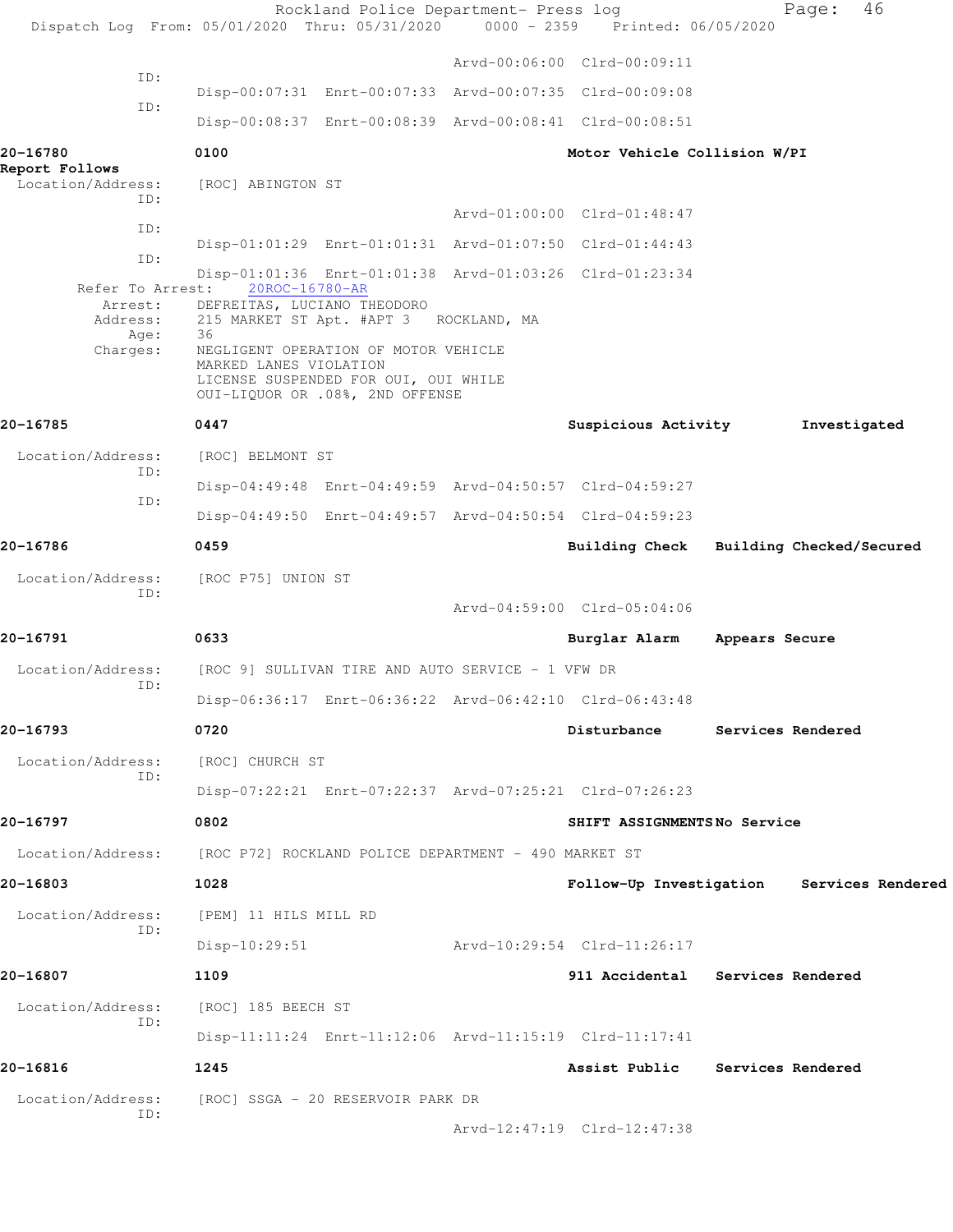Rockland Police Department- Press log Fage: 47 Dispatch Log From: 05/01/2020 Thru: 05/31/2020 0000 - 2359 Printed: 06/05/2020

**20-16817 1250 Assist Public Services Rendered** Location/Address: [ROC] 313 EAST WATER ST ID: Arvd-12:52:25 Clrd-12:52:38 **20-16819 1253 Assist Public Services Rendered** Location/Address: [ROC] SAW MILL LN ID: Arvd-13:03:12 Clrd-13:15:21 **20-16825 1417 Building Check Building Checked/Secured** Location/Address: [ROC] UNION ST ID: Arvd-14:20:34 Clrd-14:20:54 **20-16833 1603 General Info Services Not Required** Location/Address: [ROC P72] ROCKLAND POLICE DEPARTMENT - 490 MARKET ST ID: Arvd-16:03:00 Clrd-16:06:25 **20-16842 1822 Assist Other Agency No Service** Location/Address: [ROC] 411 SALEM ST ID: Disp-18:25:06 Arvd-19:06:55 Clrd-19:07:00 **20-16843 1827 911 Accidental Services Rendered** Location/Address: [ROC] 48 EXCHANGE ST ID: Disp-18:28:40 Enrt-18:28:53 Arvd-18:33:13 Clrd-18:38:20 **20-16848 1850 Assist Public Services Rendered** Location/Address: [ROC] 8 ASH ST ID: Arvd-18:50:00 Clrd-19:12:37 **20-16854 1908 Suspicious Activity Services Rendered** Location/Address: [ROC] CHURCH ST ID: Disp-19:12:12 Enrt-19:12:31 Arvd-19:15:37 Clrd-19:47:45 ID: Disp-19:12:12 Enrt-19:12:35 Arvd-19:14:13 Clrd-19:47:42 **20-16852 1910 Building Check Appears Secure** Location/Address: [ROC P95] HOLY FAMILY CHURCH - 403 UNION ST ID: Arvd-19:10:51 Clrd-19:11:03 **20-16859 2000 911 Hang Up Services Rendered** Location/Address: [ROC] 16 ALBION CT ID: Disp-20:01:58 Enrt-20:02:04 Arvd-20:04:07 Clrd-20:08:27 **20-16862 2101 Vandalism Services Rendered** Location/Address: [ROC] 109 ARLINGTON ST ID: Disp-21:02:19 Arvd-21:02:24 Clrd-21:14:07 ID: Disp-21:02:54 Enrt-21:02:58 Arvd-21:05:35 Clrd-21:14:04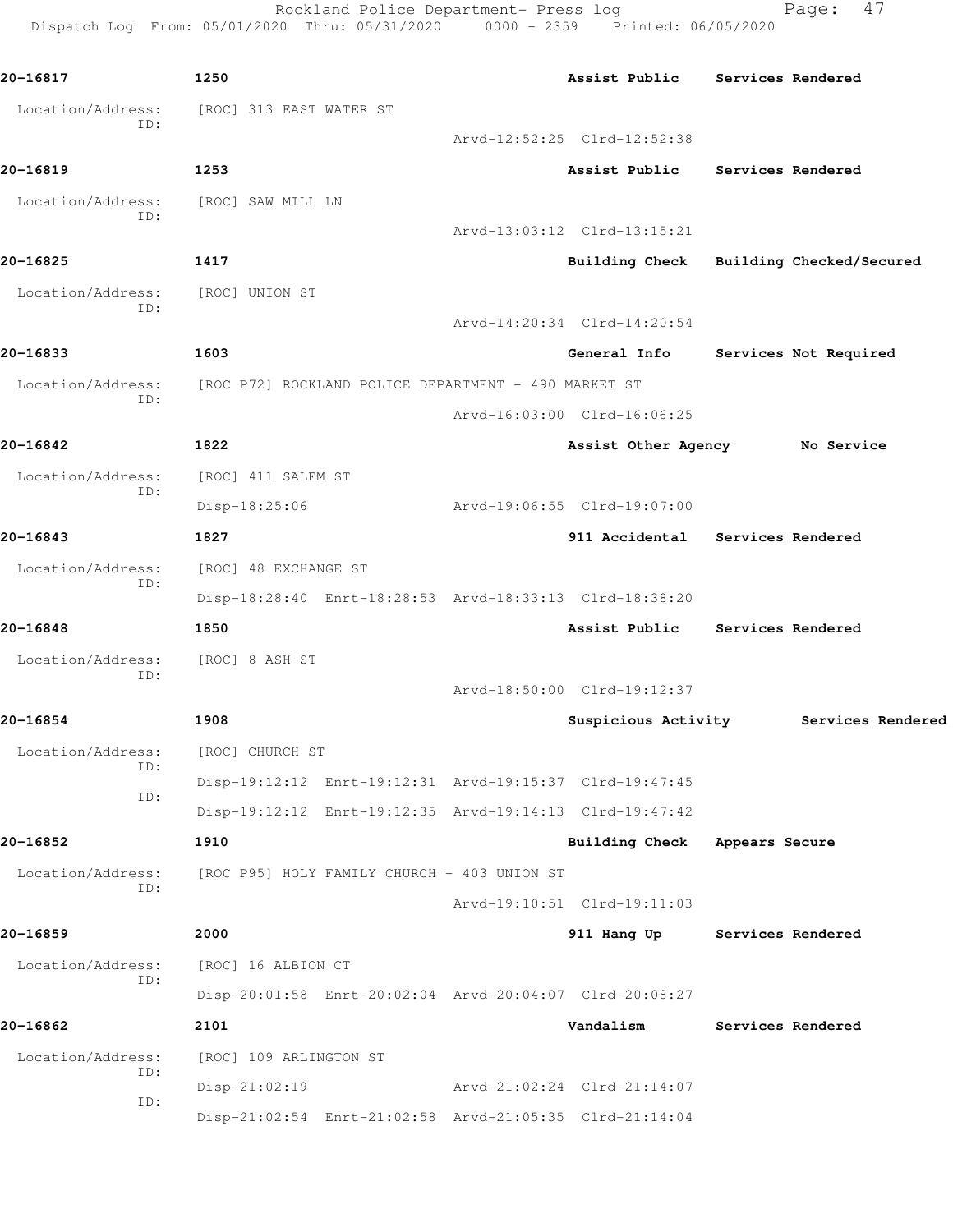Rockland Police Department- Press log entitled Page: 48 Dispatch Log From: 05/01/2020 Thru: 05/31/2020 0000 - 2359 Printed: 06/05/2020

| 20-16865                 | 2114               |                             | Assist Public | Services Rendered |
|--------------------------|--------------------|-----------------------------|---------------|-------------------|
| Location/Address:<br>ID: | [ROC] 596 UNION ST |                             |               |                   |
| ID:                      | $Disp-21:17:29$    | Arvd-21:21:11 Clrd-21:32:02 |               |                   |
|                          | Disp-21:21:04      | Arvd-21:21:07 Clrd-21:31:58 |               |                   |

## **For Date: 05/18/2020 - Monday**

| 20-16874                                | 0001                                                                   | General Info No Service       |                                           |
|-----------------------------------------|------------------------------------------------------------------------|-------------------------------|-------------------------------------------|
| Location/Address:                       | [ROC P72] ROCKLAND POLICE DEPARTMENT - 490 MARKET ST                   |                               |                                           |
| ID:                                     | Disp-00:02:48                                                          | $Clrd-00:02:53$               |                                           |
| 20-16877                                | 0019                                                                   |                               | Details / Time off COMP Services Rendered |
| Location:                               | [ROC]                                                                  |                               |                                           |
| 20-16880                                | 0217                                                                   |                               | Details / Time off No Service             |
| Location:                               | [ROC]                                                                  |                               |                                           |
| 20-16886                                | 0603                                                                   | Building Check Appears Secure |                                           |
| Location/Address: [ROC] UNION ST<br>ID: |                                                                        | Arvd-06:13:22 Clrd-06:21:41   |                                           |
| 20-16889                                | 0643                                                                   |                               | Details / Time off No Service             |
|                                         |                                                                        |                               |                                           |
| Location: [ROC]<br>20-16890             |                                                                        |                               |                                           |
|                                         | 0719                                                                   |                               | Information Call No Action Required       |
|                                         | Location/Address: [ROC P72] ROCKLAND POLICE DEPARTMENT - 490 MARKET ST |                               |                                           |
| 20-16892                                | 0759                                                                   |                               | Information Call No Action Required       |
|                                         | Location/Address: [ROC P72] ROCKLAND POLICE DEPARTMENT - 490 MARKET ST |                               |                                           |
| 20-16896                                | 0826                                                                   | Detail                        | No Action Required                        |
|                                         | Location/Address: [ROC P72] ROCKLAND POLICE DEPARTMENT - 490 MARKET ST |                               |                                           |
| 20-16894                                | 0828                                                                   |                               | 911 Hang Up Services Rendered             |
| Location/Address:<br>ID:                | [ROC P55] HOME DEPOT - 1149 HINGHAM ST                                 |                               |                                           |
| ID:                                     | Disp-08:31:44 Enrt-08:31:56 Arvd-08:45:57 Clrd-08:50:10                |                               |                                           |
|                                         | Disp-08:32:02                                                          | $Clrd-08:32:05$               |                                           |
| 20-16895                                | 0828                                                                   |                               | Disturbance Services Rendered             |
| Location/Address:<br>ID:                | [ROC] 504 LIBERTY ST                                                   |                               |                                           |
| ID:                                     | Disp-08:30:31 Enrt-08:30:35 Arvd-08:34:21 Clrd-09:12:27                |                               |                                           |
| ID:                                     | Disp-08:32:08 Enrt-08:32:18 Arvd-08:34:24 Clrd-09:14:30                |                               |                                           |
|                                         | Disp-08:32:13 Enrt-08:32:16 Arvd-08:33:24 Clrd-09:14:32                |                               |                                           |
| 20-16903                                | 0931                                                                   | Burglar Alarm                 | Services Rendered                         |
| Location/Address:<br>ID:                | [ROC P62] CHINA PLAZA - 35 MARKET ST                                   |                               |                                           |
|                                         | Disp-09:32:44 Enrt-09:32:47                                            | $Clrd-09:41:01$               |                                           |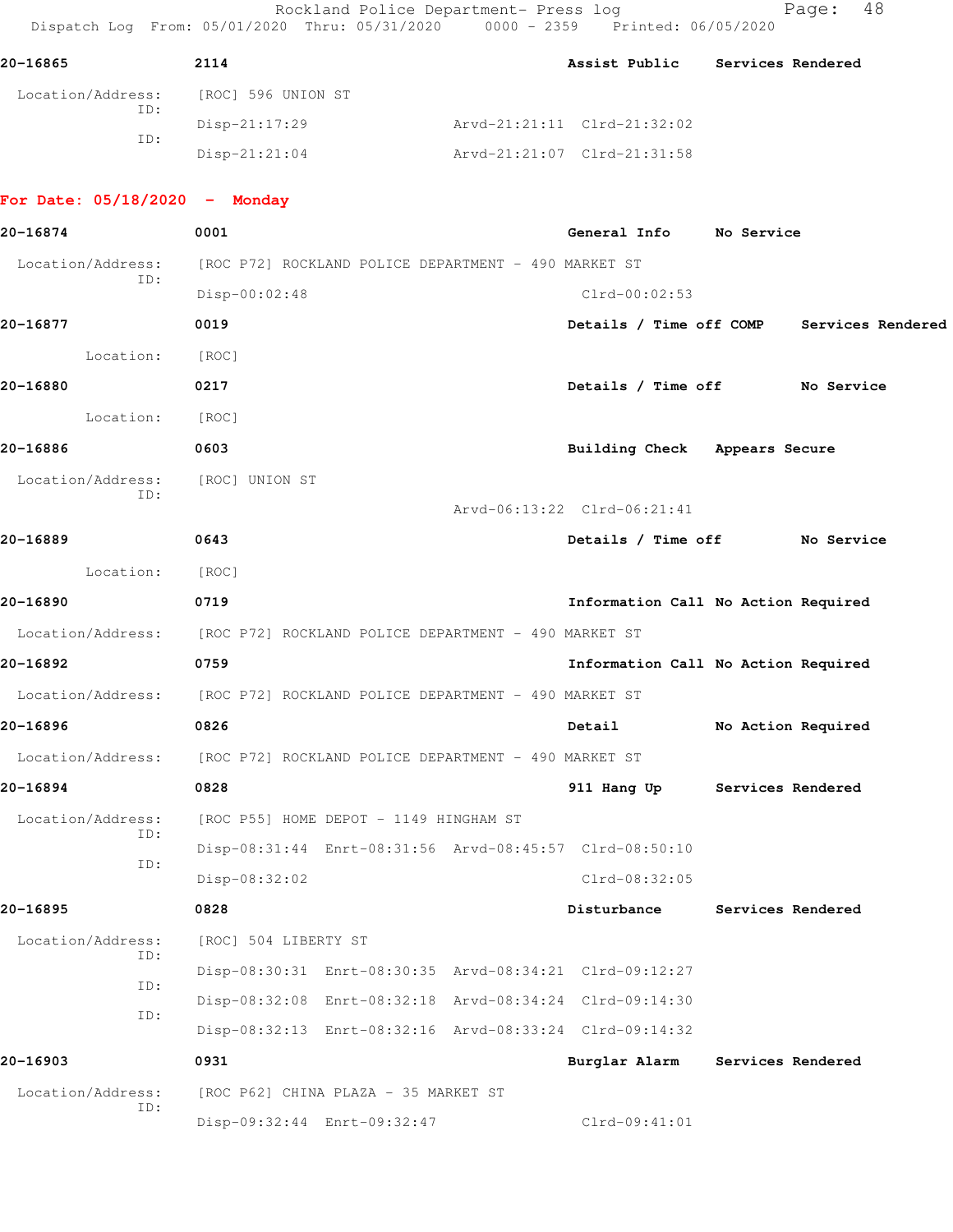|                          | Rockland Police Department- Press log<br>Dispatch Log From: 05/01/2020 Thru: 05/31/2020 0000 - 2359 Printed: 06/05/2020 |                             | 49<br>Page:                              |
|--------------------------|-------------------------------------------------------------------------------------------------------------------------|-----------------------------|------------------------------------------|
| 20-16906                 | 0933                                                                                                                    | Police Information          | Services Rendered                        |
| Location/Address:        | [ROC P72] ROCKLAND POLICE DEPARTMENT - 490 MARKET ST                                                                    |                             |                                          |
| ID:                      |                                                                                                                         | Arvd-09:33:13 Clrd-09:38:45 |                                          |
| 20-16909                 | 1019                                                                                                                    |                             | Escort/Transport Services Rendered       |
| Location/Address:<br>ID: | [ROC P72] ROCKLAND POLICE DEPARTMENT - 490 MARKET ST                                                                    |                             |                                          |
| ID:                      |                                                                                                                         | Arvd-10:19:00 Clrd-10:24:31 |                                          |
|                          | Disp-10:19:46 Enrt-10:20:00 Arvd-10:20:05 Clrd-10:24:27                                                                 |                             |                                          |
| 20-16913                 | 1053                                                                                                                    |                             | Information Call No Action Required      |
| Location/Address:        | [ROC P72] ROCKLAND POLICE DEPARTMENT - 490 MARKET ST                                                                    |                             |                                          |
| 20-17989                 | 1130                                                                                                                    |                             | Animal Complaint Services Rendered       |
| Location/Address:        | [ROC] 55 GEORGE ST                                                                                                      |                             |                                          |
| 20-16919                 | 1133                                                                                                                    |                             | Information Call No Action Required      |
| Location/Address:        | [ROC P72] ROCKLAND POLICE DEPARTMENT - 490 MARKET ST                                                                    |                             |                                          |
| 20-17985                 | 1145                                                                                                                    |                             | Animal Complaint Services Rendered       |
| Location/Address:        | [ROC] 11 REBECCA RD                                                                                                     |                             |                                          |
| 20-16923                 | 1215                                                                                                                    |                             | Animal Complaint Services Rendered       |
| Location/Address:        | [ROC] 22 GLEN ST                                                                                                        |                             |                                          |
| 20-16928                 | 1316                                                                                                                    |                             | Animal Complaint Citation/Warning Issued |
| Location/Address:<br>ID: | [ROC] 22 GLEN ST                                                                                                        |                             |                                          |
|                          |                                                                                                                         | Arvd-13:16:00 Clrd-13:24:13 |                                          |
| 20-16929                 | 1324                                                                                                                    | General Info                | Services Rendered                        |
| Location/Address:<br>ID: | [ROC] 144 WEBSTER ST                                                                                                    |                             |                                          |
|                          |                                                                                                                         | Arvd-13:24:00 Clrd-13:32:43 |                                          |
| 20-16940<br>Required     | 1330                                                                                                                    | Details / Time off          | No Action                                |
| Location:                | [ROC]                                                                                                                   |                             |                                          |
| 20-16931<br>Required     | 1342                                                                                                                    | Prisoner Information        | No Action                                |
| Location/Address:<br>ID: | [ROC P72] ROCKLAND POLICE DEPARTMENT - 490 MARKET ST                                                                    |                             |                                          |
|                          | $Disp-13:44:51$                                                                                                         | $Clrd-13:44:58$             |                                          |
| 20-16933                 | 1349                                                                                                                    |                             | 911 Accidental Services Rendered         |
| Location/Address:<br>ID: | [ROC] 693 HINGHAM ST                                                                                                    |                             |                                          |
|                          | Disp-13:50:46 Enrt-13:50:51 Arvd-14:04:06 Clrd-14:12:00                                                                 |                             |                                          |
| 20-16937                 | 1410                                                                                                                    | Assist Public               | Advised to Court                         |
| Location/Address:<br>ID: | [ROC 45] 401 VFW DRIVE BUSINESS CONDOS - 401 VFW DR Apt. #A                                                             |                             |                                          |
|                          | Disp-14:15:13                                                                                                           | $Clrd-14:27:16$             |                                          |
| 20-16936                 | 1412                                                                                                                    | 911 Accidental              | Services Rendered                        |
| Location/Address:        | [ROC P55] HOME DEPOT - 1149 HINGHAM ST                                                                                  |                             |                                          |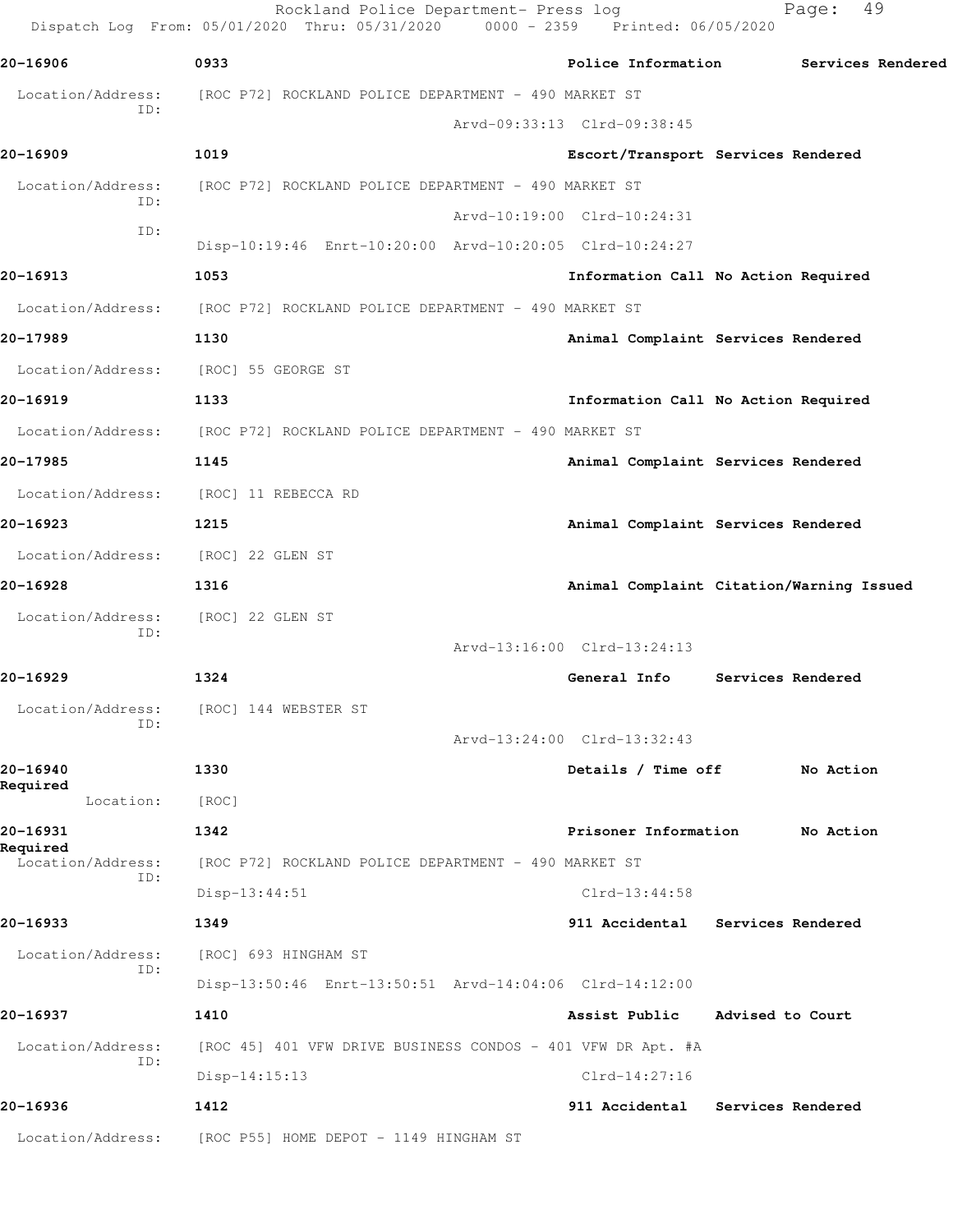|                          | Rockland Police Department- Press log<br>Dispatch Log From: 05/01/2020 Thru: 05/31/2020 0000 - 2359 Printed: 06/05/2020 |                                       |                   | 50<br>Page:       |  |
|--------------------------|-------------------------------------------------------------------------------------------------------------------------|---------------------------------------|-------------------|-------------------|--|
| ID:                      | Disp-14:13:06                                                                                                           | Arvd-14:13:09 Clrd-14:13:36           |                   |                   |  |
| 20-16938                 |                                                                                                                         |                                       |                   |                   |  |
|                          | 1419                                                                                                                    | Assist Other Agency Services Rendered |                   |                   |  |
| Location/Address:<br>ID: | [ROC] TAUNTON AVE                                                                                                       |                                       |                   |                   |  |
|                          | $Disp-14:20:24$                                                                                                         | Arvd-14:20:48 Clrd-14:49:53           |                   |                   |  |
| 20-16943                 | 1441                                                                                                                    | Suspicious Activity                   |                   | Services Rendered |  |
| Location/Address:<br>ID: | [ROC] AIRFIELD TRAILS - BILL DELAHUNT PKWY                                                                              |                                       |                   |                   |  |
|                          | Disp-14:43:07 Enrt-14:44:33 Arvd-14:50:45 Clrd-15:04:44                                                                 |                                       |                   |                   |  |
| 20-16945                 | 1447                                                                                                                    | Assist Public                         | Services Rendered |                   |  |
| Location/Address:<br>ID: | [ROC] 504 LIBERTY ST Apt. #1                                                                                            |                                       |                   |                   |  |
| ID:                      | Disp-14:49:40 Enrt-14:49:49 Arvd-14:52:37 Clrd-15:05:14                                                                 |                                       |                   |                   |  |
| ID:                      | Disp-14:49:53 Enrt-14:49:58                                                                                             | $Clrd-14:51:03$                       |                   |                   |  |
|                          | $Disp-14:55:34$                                                                                                         | Arvd-14:55:37 Clrd-15:05:16           |                   |                   |  |
| 20-16947                 | 1503                                                                                                                    | Larceny / Forgery/ Fraud              |                   | Investigated      |  |
| Location/Address:<br>ID: | [ROC] 119 GROVE ST Apt. #224                                                                                            |                                       |                   |                   |  |
|                          | Disp-15:08:18                                                                                                           | $Clrd-15:13:21$                       |                   |                   |  |
| 20-16955                 | 1600                                                                                                                    | General Info                          |                   | Services Rendered |  |
| Location/Address:<br>ID: | [ROC P72] ROCKLAND POLICE DEPARTMENT - 490 MARKET ST                                                                    |                                       |                   |                   |  |
|                          |                                                                                                                         | Arvd-16:00:00 Clrd-16:03:24           |                   |                   |  |
| 20-16956                 | 1604                                                                                                                    | <b>Time off</b>                       |                   | Services Rendered |  |
| Location:                | [ROC]                                                                                                                   |                                       |                   |                   |  |
| 20-16958                 | 1614                                                                                                                    | 911 Accidental                        |                   | Services Rendered |  |
| Location/Address:<br>ID: | [ROC] 30 CENTRE AVE                                                                                                     |                                       |                   |                   |  |
|                          | Disp-16:15:36 Enrt-16:15:42 Arvd-16:22:47 Clrd-16:25:19                                                                 |                                       |                   |                   |  |
| 20-16959                 | 1627                                                                                                                    | 911 Accidental Services Rendered      |                   |                   |  |
| Location/Address:<br>ID: | [ROC 222] SERONO LABS - 1 TECHNOLOGY PL                                                                                 |                                       |                   |                   |  |
|                          | Disp-16:30:17 Enrt-16:30:20 Arvd-16:38:14 Clrd-16:49:20                                                                 |                                       |                   |                   |  |
| 20-16969                 | 1736                                                                                                                    | Suspicious Activity                   |                   | Services Rendered |  |
| Location/Address:<br>ID: | [ROC] CENTRE AVE                                                                                                        |                                       |                   |                   |  |
| ID:                      | Disp-17:38:07 Enrt-17:39:52 Arvd-17:39:53 Clrd-17:45:19                                                                 |                                       |                   |                   |  |
|                          | Disp-17:38:07 Enrt-17:39:08 Arvd-17:39:10 Clrd-17:44:22                                                                 |                                       |                   |                   |  |
| 20-16970                 | 1739                                                                                                                    | 911 Accidental Services Rendered      |                   |                   |  |
| Location/Address:<br>ID: | [ROC] 4 MAPLE ST                                                                                                        |                                       |                   |                   |  |
|                          | Disp-17:40:15 Enrt-17:40:20 Arvd-17:46:38 Clrd-17:48:34                                                                 |                                       |                   |                   |  |
| 20-16985                 | 2132                                                                                                                    | Motor Vehicle Stop                    |                   | Verbal Warning    |  |
| Vicinity of:<br>ID:      | [ROC] EAST WATER ST @ WEBSTER ST                                                                                        |                                       |                   |                   |  |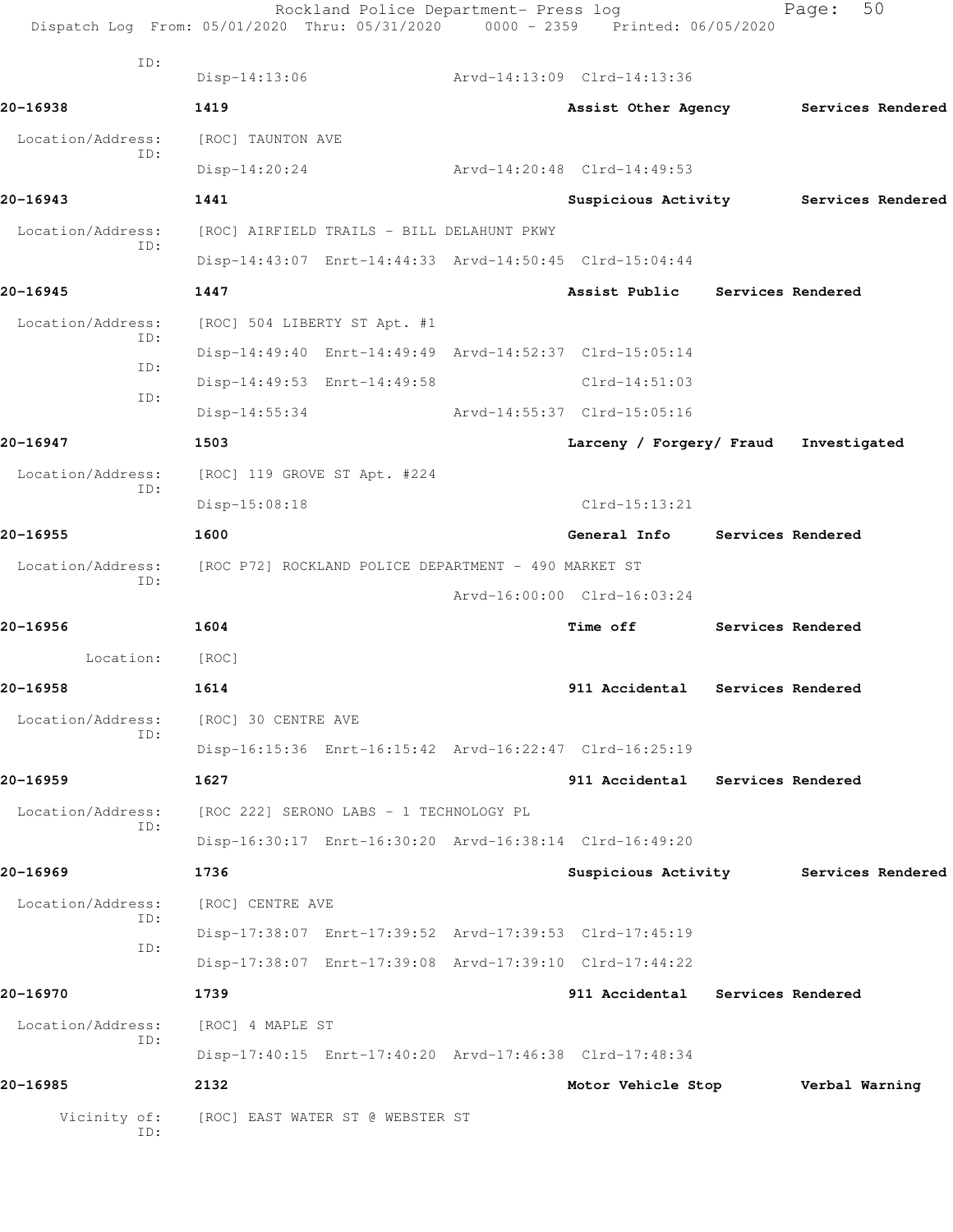Rockland Police Department- Press log entitled Page: 51 Dispatch Log From: 05/01/2020 Thru: 05/31/2020 0000 - 2359 Printed: 06/05/2020

Arvd-21:32:00 Clrd-21:35:27

| 20-16989                 | 2333                                                    | Disabled Motor Vehicle | Services Rendered |
|--------------------------|---------------------------------------------------------|------------------------|-------------------|
| Location/Address:<br>TD: | [ROC] BILL DELAHUNT PKWY                                |                        |                   |
|                          | Disp-23:34:24 Enrt-23:34:29 Arvd-23:35:23 Clrd-23:40:23 |                        |                   |

## **For Date: 05/19/2020 - Tuesday**

| 20-16990          | 0000                                                        | General Info                  | No Service                               |
|-------------------|-------------------------------------------------------------|-------------------------------|------------------------------------------|
| Location/Address: | [ROC P72] ROCKLAND POLICE DEPARTMENT - 490 MARKET ST        |                               |                                          |
| ID:               | Disp-00:02:37                                               | $Clrd-00:02:46$               |                                          |
| 20-16991          | 0010                                                        |                               | Details / Time offCOMP Services Rendered |
| Location:         | [ROC]                                                       |                               |                                          |
| 20-16994          | 0046                                                        |                               | Burglar Alarm Building Checked/Secured   |
| Location/Address: | [ROC] 29 ACCORD PARK DR                                     |                               |                                          |
| ID:               | Disp-00:48:24 Enrt-00:49:01 Arvd-00:52:41 Clrd-00:55:07     |                               |                                          |
| ID:               | Disp-00:49:08 Enrt-00:49:11                                 | $Clrd-00:52:49$               |                                          |
| ID:               | Disp-00:50:34 Enrt-00:50:40 Arvd-00:53:39 Clrd-00:55:03     |                               |                                          |
| 20-17004          | 0529                                                        |                               | 911 Accidental No Action Required        |
| Location/Address: | [ROC 7] WEBSTER PARK REHAB CENTER - 56 WEBSTER ST Apt. #303 |                               |                                          |
| ID:               | Disp-05:33:41 Enrt-05:35:30 Arvd-05:35:35 Clrd-05:35:40     |                               |                                          |
| 20-17005          | 0557                                                        | Building Check Appears Secure |                                          |
| Location/Address: | [ROC] UNION ST                                              |                               |                                          |
| ID:               |                                                             | Arvd-06:00:13 Clrd-06:05:32   |                                          |
| 20-17007          | 0604                                                        | Burglar Alarm                 | Appears Secure                           |
| Location/Address: | [ROC P70] D'ANGELOS - 144 MARKET ST                         |                               |                                          |
| ID:               | Disp-06:06:06 Enrt-06:06:11 Arvd-06:06:29 Clrd-06:07:36     |                               |                                          |
| ID:               | Disp-06:06:20                                               | Arvd-06:06:25 Clrd-06:07:33   |                                          |
| 20-17010          | 0619                                                        |                               | General Info Services Rendered           |
| Location/Address: | [ROC P72] ROCKLAND POLICE DEPARTMENT - UNION ST             |                               |                                          |
| ID:               | Disp-06:21:29                                               | $Clrd-06:21:37$               |                                          |
| 20-17011          | 0622                                                        | Assist Fire Department        | Services Rendered                        |
| Location/Address: | $[ROC 97] 81$ HANNAH WAY A - 81 HANNAH WAY Apt. #A          |                               |                                          |
| ID:               | Disp-06:22:46 Enrt-06:23:03 Arvd-06:23:13 Clrd-06:28:34     |                               |                                          |
| ID:               | Disp-06:22:59 Enrt-06:23:03 Arvd-06:23:13 Clrd-06:28:37     |                               |                                          |
| 20-17013          | 0639                                                        | Details / Time off COMP       | Services Rendered                        |
| Location:         | [ROC]                                                       |                               |                                          |
| 20-17014          | 0656                                                        | Burglar Alarm                 | Investigated                             |
|                   |                                                             |                               |                                          |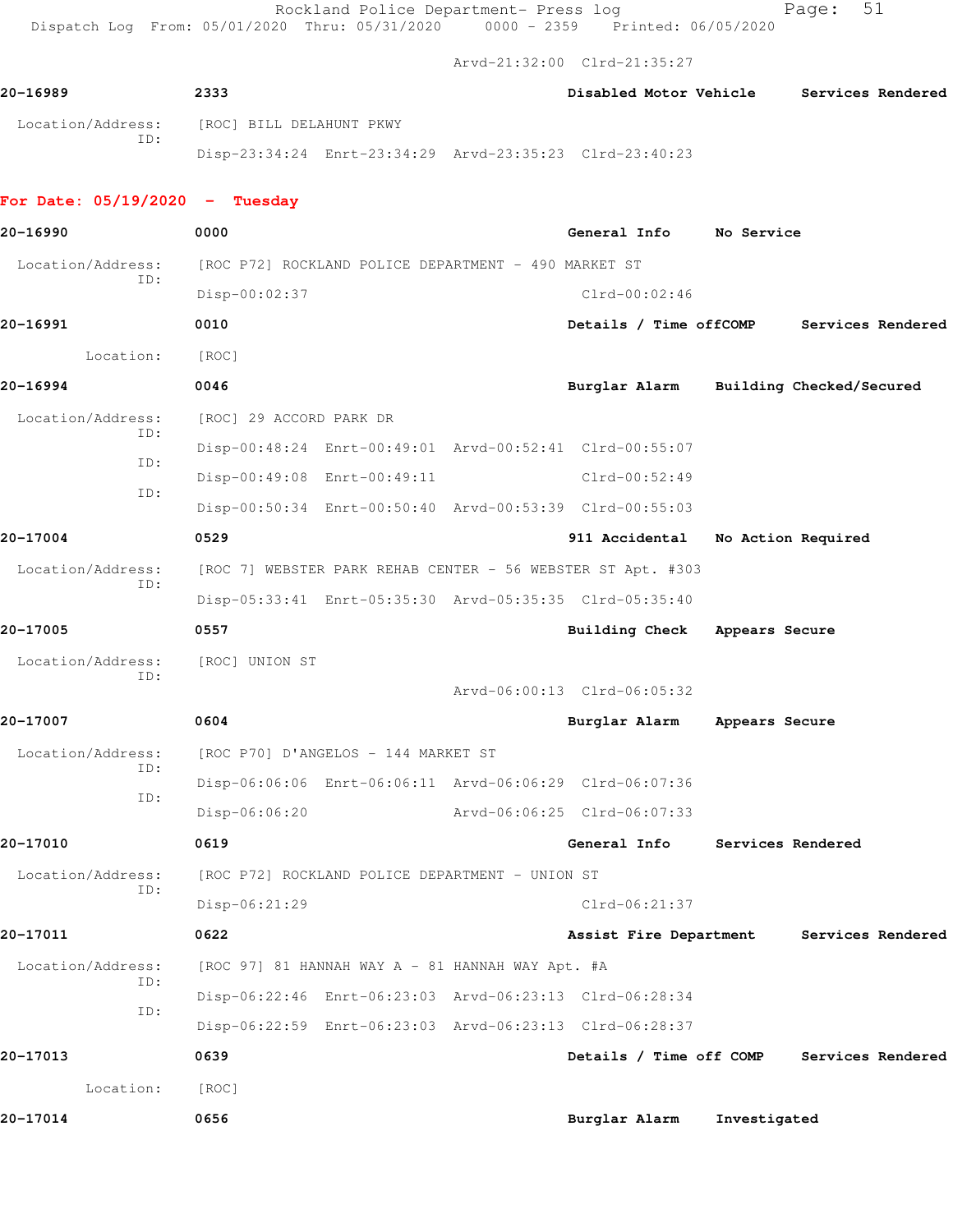|                                                  | Rockland Police Department- Press log<br>Dispatch Log From: 05/01/2020 Thru: 05/31/2020 0000 - 2359 Printed: 06/05/2020 |                                     |                          | 52<br>Page:       |  |
|--------------------------------------------------|-------------------------------------------------------------------------------------------------------------------------|-------------------------------------|--------------------------|-------------------|--|
| Location/Address:                                | [ROC 73] ROCKLAND TOWN HALL - 242 UNION ST                                                                              |                                     |                          |                   |  |
| ID:                                              | Disp-06:57:05 Enrt-06:57:48 Arvd-06:59:35 Clrd-07:02:15                                                                 |                                     |                          |                   |  |
| 20-17019                                         | 0804                                                                                                                    | SHIFT ASSIGNMENTS Services Rendered |                          |                   |  |
|                                                  | Location/Address: [ROC P72] ROCKLAND POLICE DEPARTMENT - 490 MARKET ST                                                  |                                     |                          |                   |  |
| 20-17020                                         | 0826                                                                                                                    | Vehicle Maintenance                 |                          | Services Rendered |  |
| Location/Address:                                | [ROC P72] ROCKLAND POLICE DEPARTMENT - 490 MARKET ST                                                                    |                                     |                          |                   |  |
| 20-17026                                         | 0909                                                                                                                    | Police Information                  |                          | No Service        |  |
|                                                  | Location/Address: [ROC P63] WALGREENS - 75 MARKET ST                                                                    |                                     |                          |                   |  |
| 20-17034                                         | 1023                                                                                                                    | Lost LIC. PLATE Services Rendered   |                          |                   |  |
|                                                  | Location/Address: [ROC] SUPREME AUTO SALES - 218 VFW DR                                                                 |                                     |                          |                   |  |
| 20-17042                                         | 1120                                                                                                                    | Warrant                             | Arrest(s) Made           |                   |  |
| Location/Address:<br>ID:                         | [ROC P72] ROCKLAND POLICE DEPARTMENT - 490 MARKET ST                                                                    |                                     |                          |                   |  |
| Refer To Arrest:<br>Address:<br>Age:<br>Charges: | $20$ ROC-17042-AR<br>Arrest: ANDUJAR, ISSIAH X<br>57 CHURCH ST Apt. #3 ROCKLAND, MA<br>18<br>Straight Warrant           | Arvd-11:20:00 Clrd-13:35:12         |                          |                   |  |
| 20-17047                                         | 1228                                                                                                                    | General Incident Services Rendered  |                          |                   |  |
|                                                  | Location/Address: [ROC P72] ROCKLAND POLICE DEPARTMENT - 490 MARKET ST                                                  |                                     |                          |                   |  |
| 20-17048                                         | 1246                                                                                                                    | Assist Public Services Rendered     |                          |                   |  |
| Location/Address:                                | [ROC P79] MILLENNIUM FENCE - 222 WEBSTER ST                                                                             |                                     |                          |                   |  |
| ID:                                              | Disp-12:48:29                                                                                                           | $Clrd-12:56:43$                     |                          |                   |  |
| 20-17051                                         | 1256                                                                                                                    | 911 Accidental                      | <b>Services Rendered</b> |                   |  |
| Location/Address:<br>ID:                         | [ROC] 96 LEISUREWOODS DR @ 136 SALEM ST                                                                                 |                                     |                          |                   |  |
|                                                  | Disp-12:57:05 Enrt-12:57:35 Arvd-13:01:37 Clrd-13:01:40                                                                 |                                     |                          |                   |  |
| 20-17054                                         | 1258                                                                                                                    | General Incident Services Rendered  |                          |                   |  |
|                                                  | Location/Address: [ROC P72] ROCKLAND POLICE DEPARTMENT - 490 MARKET ST                                                  |                                     |                          |                   |  |
| 20-17056                                         | 1305                                                                                                                    | Health & Welfare Check              |                          | Services Rendered |  |
| ID:                                              | Location/Address: [ROC] 12 MORNINGSIDE DR                                                                               | Arvd-13:05:00 Clrd-13:15:17         |                          |                   |  |
| 20-17059                                         | 1328                                                                                                                    | <b>PRISONER TRANSPORT</b>           |                          | Services Rendered |  |
|                                                  | Location/Address: [ROC P72] ROCKLAND POLICE DEPARTMENT - 490 MARKET ST                                                  |                                     |                          |                   |  |
| 20-17065                                         | 1352                                                                                                                    | Disturbance                         | Peace Restored           |                   |  |
| Location/Address:                                | [ROC P56] BURGER KING - 1333 HINGHAM ST                                                                                 |                                     |                          |                   |  |
| ID:<br>ID:                                       | Disp-13:54:19 Enrt-13:54:57 Arvd-13:57:15 Clrd-14:17:12                                                                 |                                     |                          |                   |  |
| ID:                                              | Disp-13:54:27 Enrt-13:54:54 Arvd-13:59:44 Clrd-14:10:12                                                                 |                                     |                          |                   |  |
|                                                  | $Disp-13:54:44$                                                                                                         | $Clrd-13:54:48$                     |                          |                   |  |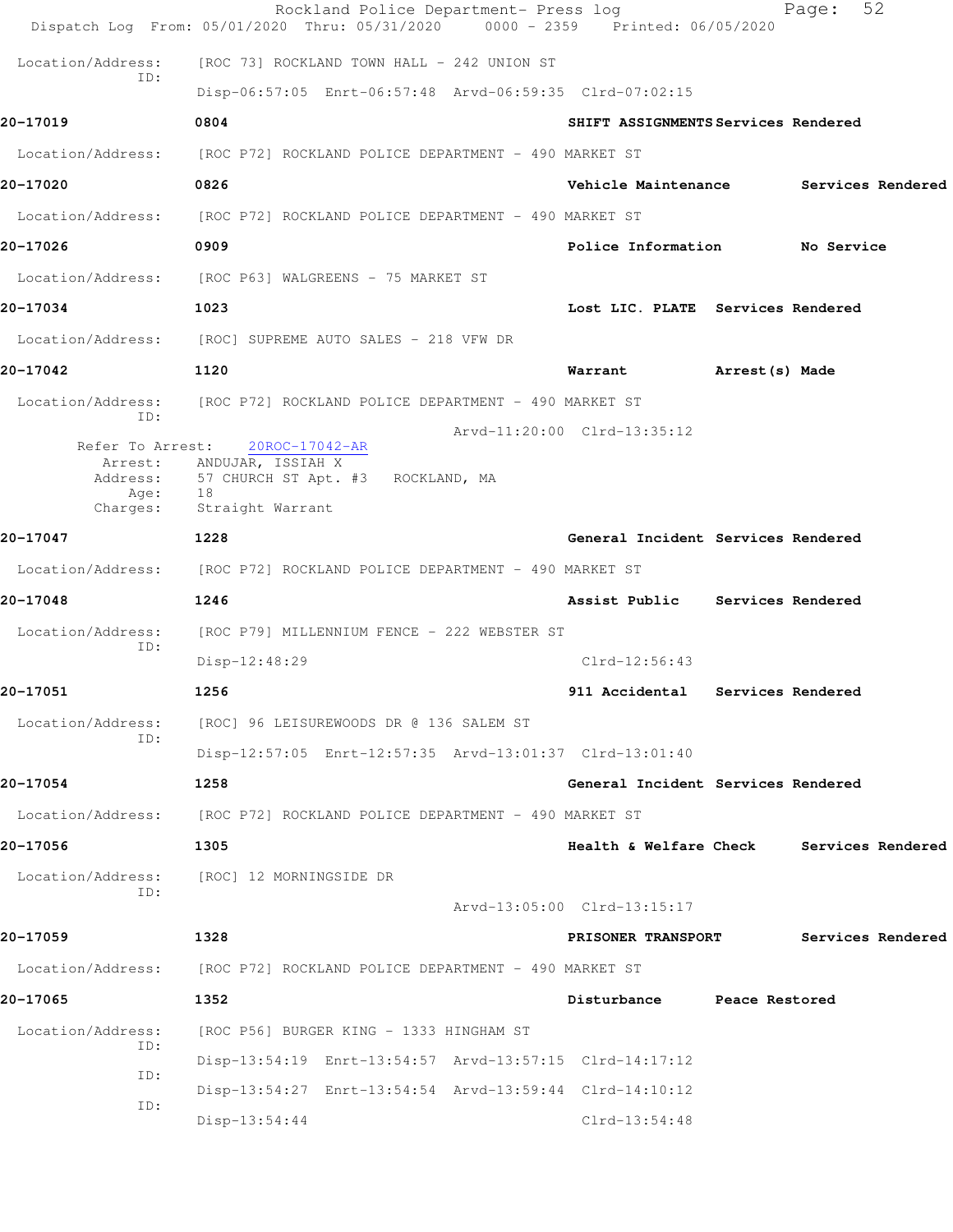Dispatch Log From: 05/01/2020 Thru: 05/31/2020 0000 - 2359 Printed: 06/05/2020 **20-17070 1443 Health & Welfare Check Services Rendered** Location/Address: [ROC P45] COMFORT INN LOBBY - 850 HINGHAM ST ID: Arvd-14:43:00 Clrd-15:06:45 **20-17072 1449 Time off Services Rendered** Location: [ROC] **20-17073 1451 Details No Service** Location: [ROC] **20-17078 1526 Time off Services Rendered** Location: [ROC] **20-17079 1527 911 Accidental Services Rendered** Location/Address: [ROC 69] SOUTH SHORE REHAB & NURSING - 115 NORTH AVE Apt. #45 ID: Disp-15:29:40 Clrd-15:31:28 **20-17083 1600 SHIFT ASSIGNMENTS Services Rendered** Location/Address: [ROC P72] ROCKLAND POLICE DEPARTMENT - 490 MARKET ST ID: Disp-16:08:03 Clrd-16:08:09 **20-17090 1658 SICK TIME No Service** Location: [ROC] **20-17091 1704 Motor Vehicle Complaint Services Rendered** Location/Address: [ROC] 28 FOREST ST ID: Disp-17:07:18 Clrd-17:14:25 **20-17095 1718 Suspicious Activity Services Rendered** Location/Address: [ROC P61] AMOS A PHELPS & SON - 27 MARKET ST ID: Disp-17:21:21 Enrt-17:21:34 Arvd-17:22:58 Clrd-17:32:46 ID: Disp-17:21:27 Enrt-17:21:31 Arvd-17:22:50 Clrd-17:33:37 **20-17100 1753 Details No Service** Location: [ROC] **20-17110 1854 Suspicious Activity Services Rendered** Location/Address: [ROC P69] MCDONALD'S - 117 MARKET ST ID: Disp-18:57:33 Arvd-18:57:41 Clrd-19:17:01 ID: Disp-18:57:33 Arvd-18:57:44 Clrd-19:17:05 **20-17111 1915 Building Check Appears Secure** Location/Address: [ROC] UNION ST ID: Arvd-19:15:56 Clrd-19:16:06 **20-17113 1932 Suspicious Activity Gone on arrival** Location/Address: [ROC P98] DOLLAR TREE - 201 MARKET ST ID: Disp-19:34:14 Arvd-19:35:13 Clrd-19:37:53

Rockland Police Department- Press log Fage: 53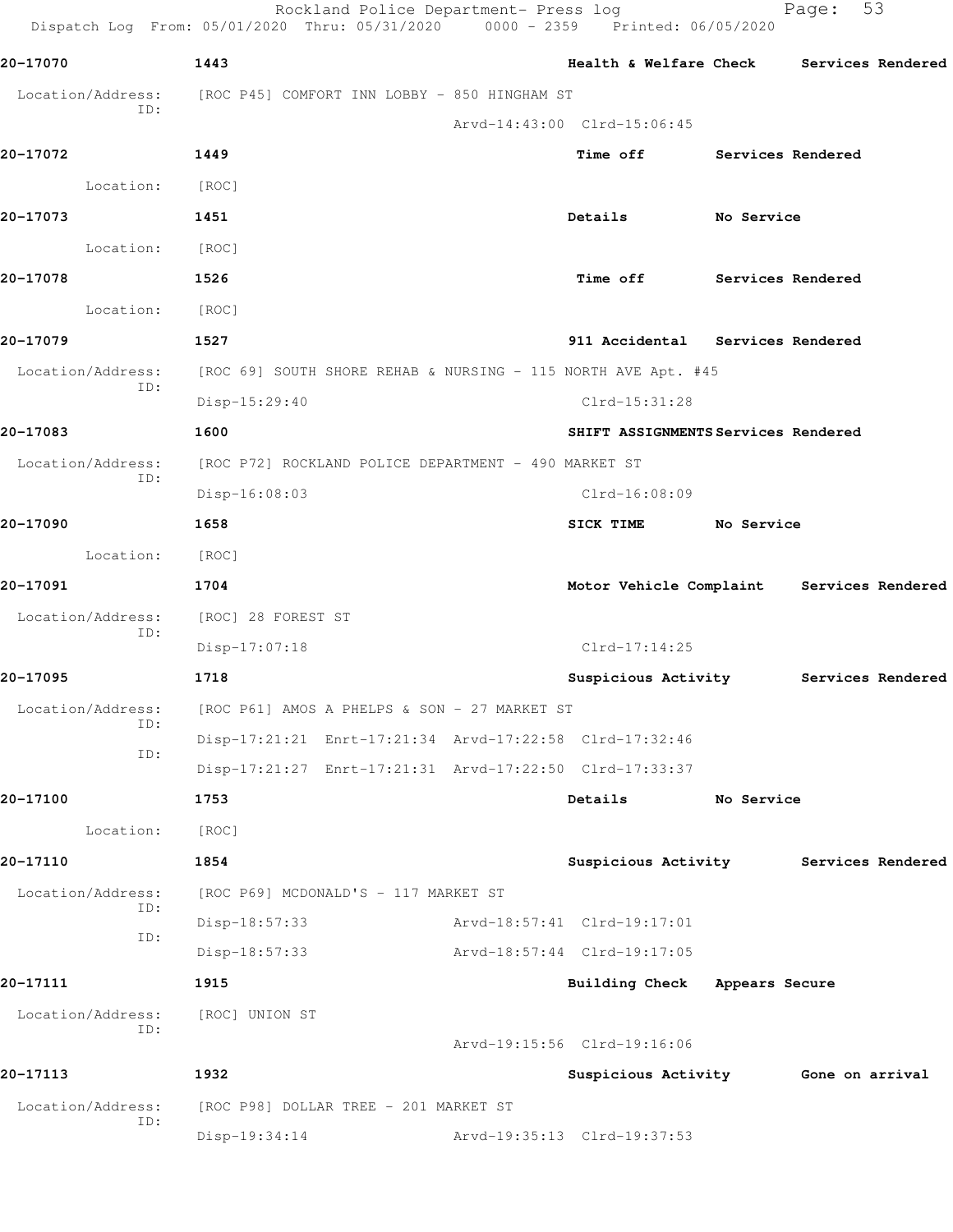Rockland Police Department- Press log entitled and Page: 54 Dispatch Log From: 05/01/2020 Thru: 05/31/2020 0000 - 2359 Printed: 06/05/2020

| 20-17116<br>Location/Address:<br>ID:<br>For Date: $05/20/2020 -$ Wednesday<br>20-17128<br>Location/Address:<br>ID:<br>20-17129<br>Location:<br>20-17140<br>Location/Address:<br>ID:<br>20-17145<br>Location: [ROC] | 2042<br>[ROC] CENTRE AVE<br>Disp-20:44:22<br>0002<br>[ROC P72] ROCKLAND POLICE DEPARTMENT - 490 MARKET ST<br>$Disp-00:04:13$<br>0005<br>[ROC]<br>0506<br>[ROC] UNION ST<br>Disp-05:07:23<br>0725 |                                                      | Suspicious Activity Services Rendered<br>Clrd-20:45:36<br>General Incident Services Rendered<br>$Clrd-00:04:23$<br>Details / Time off Services Rendered<br>Building Check Services Rendered |                            |  |
|--------------------------------------------------------------------------------------------------------------------------------------------------------------------------------------------------------------------|--------------------------------------------------------------------------------------------------------------------------------------------------------------------------------------------------|------------------------------------------------------|---------------------------------------------------------------------------------------------------------------------------------------------------------------------------------------------|----------------------------|--|
|                                                                                                                                                                                                                    |                                                                                                                                                                                                  |                                                      |                                                                                                                                                                                             |                            |  |
|                                                                                                                                                                                                                    |                                                                                                                                                                                                  |                                                      |                                                                                                                                                                                             |                            |  |
|                                                                                                                                                                                                                    |                                                                                                                                                                                                  |                                                      |                                                                                                                                                                                             |                            |  |
|                                                                                                                                                                                                                    |                                                                                                                                                                                                  |                                                      |                                                                                                                                                                                             |                            |  |
|                                                                                                                                                                                                                    |                                                                                                                                                                                                  |                                                      |                                                                                                                                                                                             |                            |  |
|                                                                                                                                                                                                                    |                                                                                                                                                                                                  |                                                      |                                                                                                                                                                                             |                            |  |
|                                                                                                                                                                                                                    |                                                                                                                                                                                                  |                                                      |                                                                                                                                                                                             |                            |  |
|                                                                                                                                                                                                                    |                                                                                                                                                                                                  |                                                      |                                                                                                                                                                                             |                            |  |
|                                                                                                                                                                                                                    |                                                                                                                                                                                                  |                                                      |                                                                                                                                                                                             |                            |  |
|                                                                                                                                                                                                                    |                                                                                                                                                                                                  |                                                      |                                                                                                                                                                                             |                            |  |
|                                                                                                                                                                                                                    |                                                                                                                                                                                                  |                                                      |                                                                                                                                                                                             |                            |  |
|                                                                                                                                                                                                                    |                                                                                                                                                                                                  |                                                      | Arvd-05:07:30 Clrd-05:31:05                                                                                                                                                                 |                            |  |
|                                                                                                                                                                                                                    |                                                                                                                                                                                                  |                                                      | Details / Time off Services Rendered                                                                                                                                                        |                            |  |
|                                                                                                                                                                                                                    |                                                                                                                                                                                                  |                                                      |                                                                                                                                                                                             |                            |  |
| 20-17147                                                                                                                                                                                                           | 0757                                                                                                                                                                                             |                                                      | Police Information No Service                                                                                                                                                               |                            |  |
| Location/Address: [ROC] 34 MACKINLAY WAY                                                                                                                                                                           |                                                                                                                                                                                                  |                                                      |                                                                                                                                                                                             |                            |  |
| 20-17149                                                                                                                                                                                                           | 0803                                                                                                                                                                                             |                                                      | Information Call No Action Required                                                                                                                                                         |                            |  |
| Location/Address: [ROC P72] ROCKLAND POLICE DEPARTMENT - 490 MARKET ST                                                                                                                                             |                                                                                                                                                                                                  |                                                      |                                                                                                                                                                                             |                            |  |
| 20-17151                                                                                                                                                                                                           | 0848                                                                                                                                                                                             |                                                      | Burglar Alarm Cancelled Enroute                                                                                                                                                             |                            |  |
| Location/Address:                                                                                                                                                                                                  | [ROC] 1 SATUCKET RD                                                                                                                                                                              |                                                      |                                                                                                                                                                                             |                            |  |
| ID:                                                                                                                                                                                                                |                                                                                                                                                                                                  | Disp-08:50:05 Enrt-08:50:52                          | $Clrd-08:58:05$                                                                                                                                                                             |                            |  |
| 20-17153                                                                                                                                                                                                           | 0851                                                                                                                                                                                             |                                                      | Vehicle Maintenance Mo Action                                                                                                                                                               |                            |  |
| Required<br>Location/Address:                                                                                                                                                                                      |                                                                                                                                                                                                  | [ROC P72] ROCKLAND POLICE DEPARTMENT - 490 MARKET ST |                                                                                                                                                                                             |                            |  |
| ID:                                                                                                                                                                                                                | Disp-08:54:22                                                                                                                                                                                    |                                                      | Clrd-08:54:33                                                                                                                                                                               |                            |  |
| 20-17157                                                                                                                                                                                                           | 1016                                                                                                                                                                                             |                                                      | 911 Accidental                                                                                                                                                                              | Services Rendered          |  |
| Location/Address:                                                                                                                                                                                                  |                                                                                                                                                                                                  | [ROC P55] HOME DEPOT - 1149 HINGHAM ST               |                                                                                                                                                                                             |                            |  |
| ID:                                                                                                                                                                                                                |                                                                                                                                                                                                  |                                                      | Disp-10:20:47 Enrt-10:21:22 Arvd-10:37:20 Clrd-10:37:36                                                                                                                                     |                            |  |
| 20-17160                                                                                                                                                                                                           | 1040                                                                                                                                                                                             |                                                      | Assist Fire Department                                                                                                                                                                      | Services Rendered          |  |
| Location/Address:                                                                                                                                                                                                  |                                                                                                                                                                                                  | [ROC] 22 WARDSON CIR @ 578 SALEM ST                  |                                                                                                                                                                                             |                            |  |
| ID:                                                                                                                                                                                                                |                                                                                                                                                                                                  |                                                      | Disp-10:40:56 Enrt-10:40:58 Arvd-10:43:42 Clrd-11:10:23                                                                                                                                     |                            |  |
| 20-17171                                                                                                                                                                                                           | 1221                                                                                                                                                                                             |                                                      | Disturbance                                                                                                                                                                                 | Transported by other means |  |
| Location/Address:                                                                                                                                                                                                  | [ROC] 119 GROVE ST                                                                                                                                                                               |                                                      |                                                                                                                                                                                             |                            |  |
| ID:                                                                                                                                                                                                                |                                                                                                                                                                                                  |                                                      | Disp-12:23:35 Enrt-12:23:38 Arvd-12:24:41 Clrd-12:36:07                                                                                                                                     |                            |  |
| ID:                                                                                                                                                                                                                |                                                                                                                                                                                                  |                                                      | Disp-12:23:45 Enrt-12:23:48 Arvd-12:24:44 Clrd-12:35:54                                                                                                                                     |                            |  |
| 20-17173                                                                                                                                                                                                           |                                                                                                                                                                                                  |                                                      |                                                                                                                                                                                             |                            |  |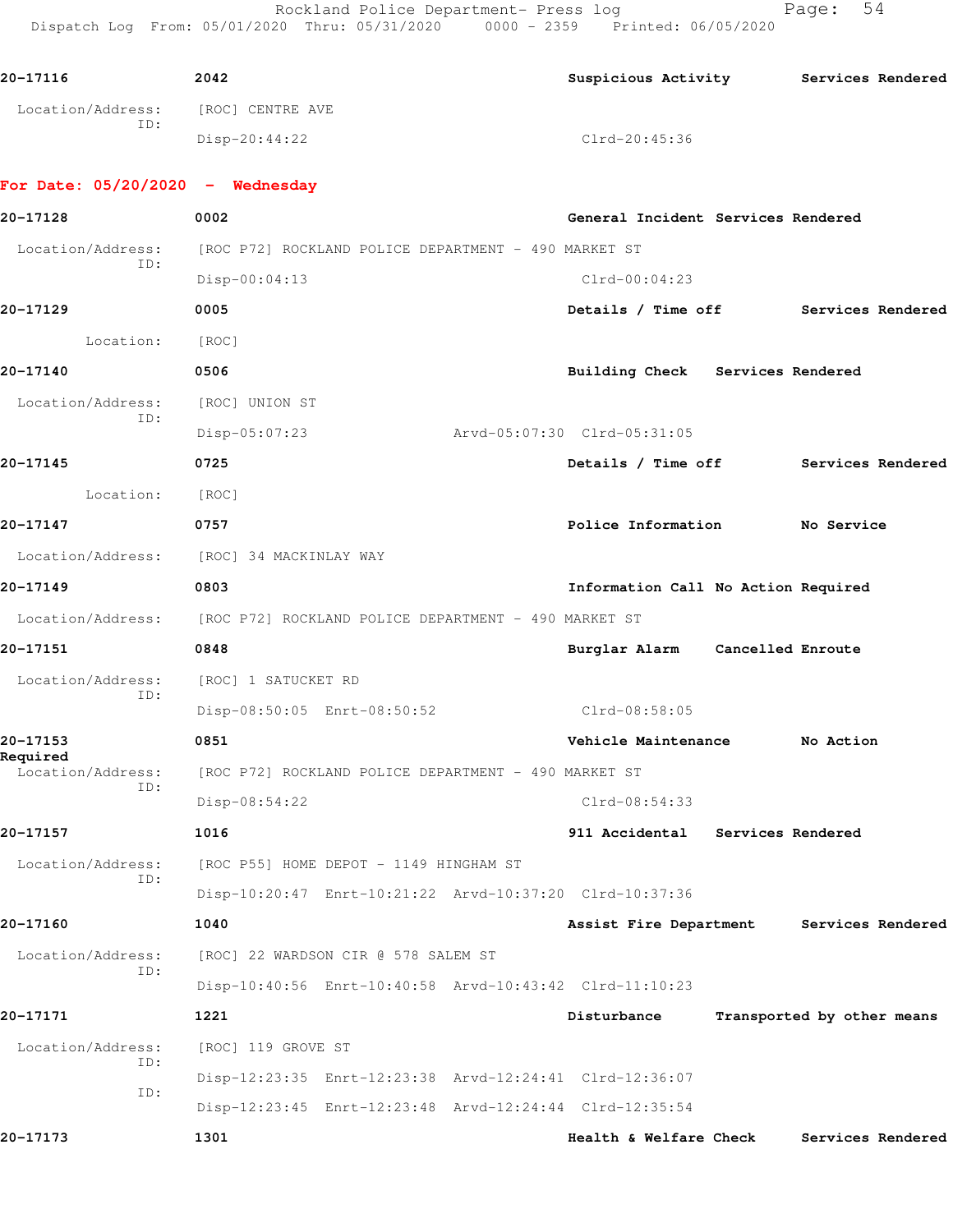|                               | Rockland Police Department- Press log<br>Dispatch Log From: 05/01/2020 Thru: 05/31/2020 0000 - 2359 Printed: 06/05/2020 |                                         | 55<br>Page:                           |
|-------------------------------|-------------------------------------------------------------------------------------------------------------------------|-----------------------------------------|---------------------------------------|
| Location/Address:             | [ROC] 223 CRESCENT ST                                                                                                   |                                         |                                       |
| ID:                           |                                                                                                                         | Arvd-13:01:00 Clrd-13:09:06             |                                       |
| 20-17177                      | 1332                                                                                                                    | MVA Property Damage Only Paper Exchange |                                       |
| Location/Address:             | [ROC P8] THE UPS STORE - 319 CENTRE AVE                                                                                 |                                         |                                       |
| ID:                           | Disp-13:34:56 Enrt-13:37:12 Arvd-13:42:02 Clrd-13:52:10                                                                 |                                         |                                       |
| 20-17181                      | 1413                                                                                                                    | Information Call No Action Required     |                                       |
| Location/Address:             | [ROC P72] ROCKLAND POLICE DEPARTMENT - 490 MARKET ST                                                                    |                                         |                                       |
| 20-17186                      | 1427                                                                                                                    | Police Information                      | No Action                             |
| Required<br>Location/Address: | [ROC] 110 MARTHA DR Apt. #E                                                                                             |                                         |                                       |
| 20-17986                      | 1430                                                                                                                    | Animal Complaint Services Rendered      |                                       |
| Location:                     | [ROC] REEDS POND                                                                                                        |                                         |                                       |
| 20-17187                      | 1449                                                                                                                    | Suspicious Activity                     | Sent On Way                           |
| Location/Address:<br>ID:      | [ROC] 83 EAST WATER ST                                                                                                  |                                         |                                       |
| ID:                           | Disp-14:50:52 Enrt-14:50:55 Arvd-14:55:32 Clrd-15:11:17                                                                 |                                         |                                       |
|                               | Disp-14:55:26 Enrt-14:55:28 Arvd-14:55:30 Clrd-15:10:48                                                                 |                                         |                                       |
| 20-17189                      | 1511                                                                                                                    | Unwanted Party Services Rendered        |                                       |
| Location/Address:<br>ID:      | [ROC 77] 110 UNION ST Apt. #4                                                                                           |                                         |                                       |
| ID:                           | Disp-15:12:31 Enrt-15:12:38 Arvd-15:13:19 Clrd-15:16:47                                                                 |                                         |                                       |
| ID:                           | Disp-15:12:34 Enrt-15:12:37 Arvd-15:13:17 Clrd-15:16:43                                                                 |                                         |                                       |
|                               | Disp-15:13:08 Enrt-15:13:10 Arvd-15:13:13 Clrd-15:15:31                                                                 |                                         |                                       |
| 20-17195                      | 1519                                                                                                                    | Detail                                  | No Action Required                    |
|                               | Location/Address: [ROC P72] ROCKLAND POLICE DEPARTMENT - 490 MARKET ST                                                  |                                         |                                       |
| 20-17196<br>Required          | 1531                                                                                                                    | Details / Time off                      | No Action                             |
| Location:                     | [ROC]                                                                                                                   |                                         |                                       |
| 20-17201                      | 1535                                                                                                                    |                                         | Lost/Found Property Services Rendered |
| Location/Address:<br>ID:      | [ROC P72] ROCKLAND POLICE DEPARTMENT - 490 MARKET ST                                                                    |                                         |                                       |
|                               | Disp-15:39:55                                                                                                           | $Clrd-15:40:18$                         |                                       |
| 20-17202                      | 1542                                                                                                                    | Identity Theft Advised to Court         |                                       |
| Location/Address:<br>ID:      | [ROC] 50 BAY PATH LN                                                                                                    |                                         |                                       |
|                               | Disp-15:47:39                                                                                                           | $Clrd-15:48:30$                         |                                       |
| 20-17204                      | 1632                                                                                                                    | General Info Appears Secure             |                                       |
|                               | Location/Address: [ROC P72] ROCKLAND POLICE DEPARTMENT - 490 MARKET ST                                                  |                                         |                                       |
| 20-17205                      | 1641                                                                                                                    |                                         | Suspicious Activity 6one on arrival   |
| Location/Address:<br>ID:      | [ROC P98] DOLLAR TREE - 201 MARKET ST                                                                                   |                                         |                                       |
|                               | Disp-16:42:26 Enrt-16:43:06 Arvd-16:49:17 Clrd-16:51:23                                                                 |                                         |                                       |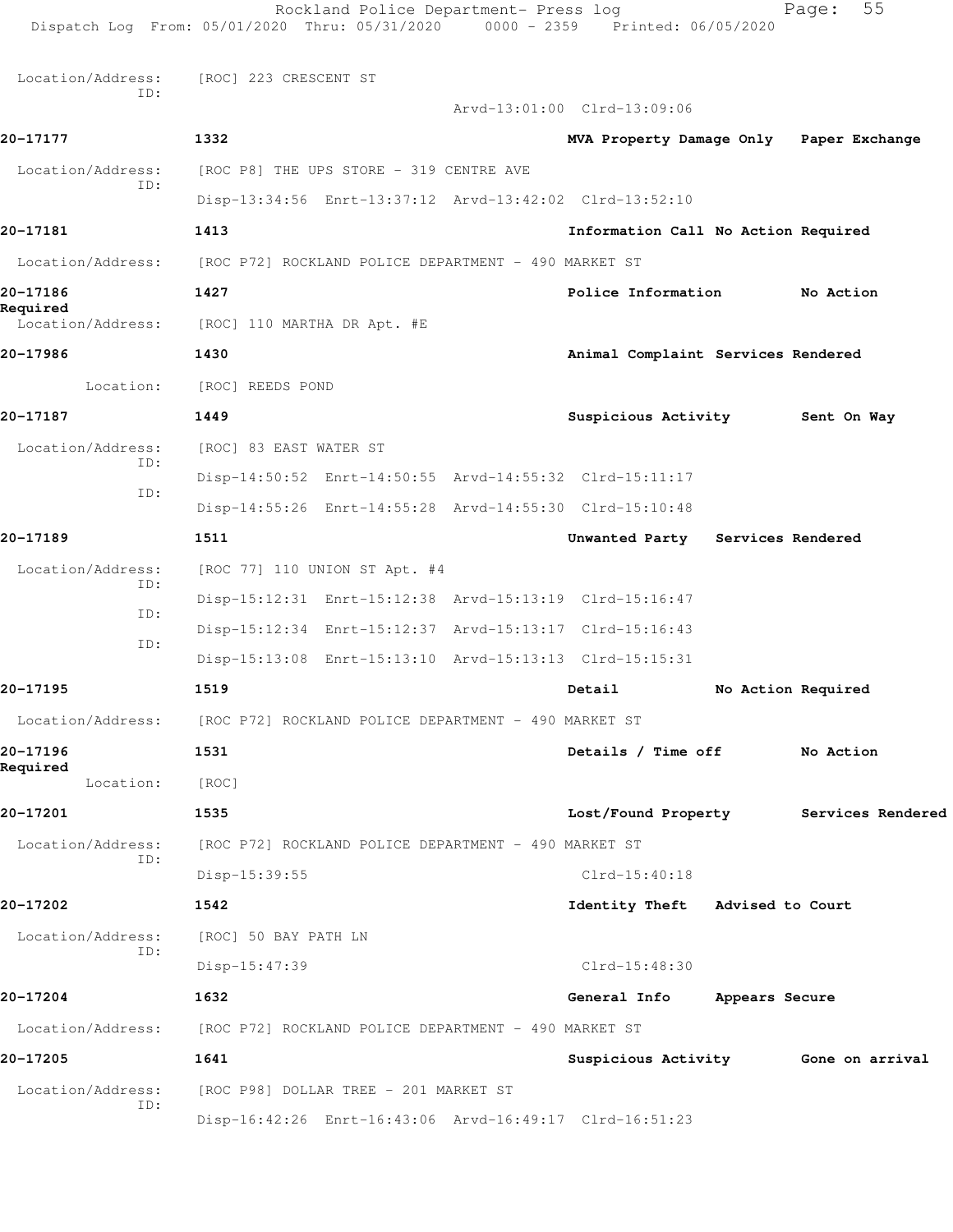|                                   | Rockland Police Department- Press log<br>Dispatch Log From: 05/01/2020 Thru: 05/31/2020 0000 - 2359 Printed: 06/05/2020 |                                          | 56<br>Page:       |  |
|-----------------------------------|-------------------------------------------------------------------------------------------------------------------------|------------------------------------------|-------------------|--|
| 20-17206                          | 1656                                                                                                                    | Hazardous Materials Services Rendered    |                   |  |
| Location/Address:                 | [ROC P80] METRO PCS - 188 UNION ST                                                                                      |                                          |                   |  |
| ID:                               | Disp-16:58:27 Enrt-16:58:32 Arvd-16:59:18 Clrd-17:05:37                                                                 |                                          |                   |  |
| 20-17212                          | 1802                                                                                                                    | Motor Vehicle Stop Verbal Warning        |                   |  |
| Vicinity of:<br>ID:               | [ROC] 39 WEBSTER ST                                                                                                     |                                          |                   |  |
|                                   |                                                                                                                         | Arvd-18:02:00 Clrd-18:03:45              |                   |  |
| 20-17216                          | 1823                                                                                                                    | Motor Vehicle Complaint Could Not Locate |                   |  |
| Location/Address:<br>ID:          | [ROC] BILL DELAHUNT PKWY                                                                                                |                                          |                   |  |
|                                   | Disp-18:24:05 Enrt-18:24:08 Arvd-18:26:01 Clrd-18:31:17                                                                 |                                          |                   |  |
| 20-17218                          | 1850                                                                                                                    | Assist Other Agency Services Rendered    |                   |  |
| Location/Address:<br>ID:          | [ROC] 15 EMERSON ST                                                                                                     |                                          |                   |  |
|                                   | Disp-18:52:09 Enrt-18:52:19 Arvd-19:14:13 Clrd-19:14:16                                                                 |                                          |                   |  |
| 20-17222                          | 1957                                                                                                                    | Assist Public Services Rendered          |                   |  |
| Location/Address:<br>ID:          | [ROC] GEORGE ST                                                                                                         |                                          |                   |  |
|                                   | Disp-20:04:48 Enrt-20:04:54 Arvd-20:04:56 Clrd-20:05:00                                                                 |                                          |                   |  |
| 20-17234                          | 2212                                                                                                                    | General Info Services Rendered           |                   |  |
| Location/Address:                 | [ROC P72] ROCKLAND POLICE DEPARTMENT - 490 MARKET ST                                                                    |                                          |                   |  |
| For Date: $05/21/2020 -$ Thursday |                                                                                                                         |                                          |                   |  |
| 20-17240                          | 0000                                                                                                                    | SHIFT ASSIGNMENTSNo Service              |                   |  |
| Location/Address:<br>ID:          | [ROC P72] ROCKLAND POLICE DEPARTMENT - 490 MARKET ST                                                                    |                                          |                   |  |
|                                   |                                                                                                                         | Arvd-00:00:00 Clrd-00:07:19              |                   |  |
| 20-17242<br>Issued                | 0118                                                                                                                    | Motor Vehicle Stop Citation/Warning      |                   |  |
| Location/Address:<br>ID:          | [ROC] 821 UNION ST @ 1 VFW DR                                                                                           |                                          |                   |  |
|                                   |                                                                                                                         | Arvd-01:18:00 Clrd-01:22:03              |                   |  |
| 20-17249                          | 0509                                                                                                                    | Building Check Appears Secure            |                   |  |
| Location/Address:<br>ID:          | [ROC] UNION ST                                                                                                          |                                          |                   |  |
|                                   |                                                                                                                         | Arvd-05:09:00 Clrd-05:32:24              |                   |  |
| 20-17251                          | 0550                                                                                                                    | Motor Vehicle Stop Verbal Warning        |                   |  |
| Location/Address:<br>ID:          | [ROC] 500 BLOCK – HINGHAM ST                                                                                            |                                          |                   |  |
|                                   |                                                                                                                         | Arvd-05:50:00 Clrd-05:55:04              |                   |  |
| 20-17252                          | 0555                                                                                                                    | Details / Time off                       | No Service        |  |
| Location:                         | [ROC]                                                                                                                   |                                          |                   |  |
| 20-17260                          | 0800                                                                                                                    | SHIFT ASSIGNMENTS Services Rendered      |                   |  |
| Location/Address:                 | [ROC P72] ROCKLAND POLICE DEPARTMENT - 490 MARKET ST                                                                    |                                          |                   |  |
| 20-17262                          | 0840                                                                                                                    | Detail                                   | Services Rendered |  |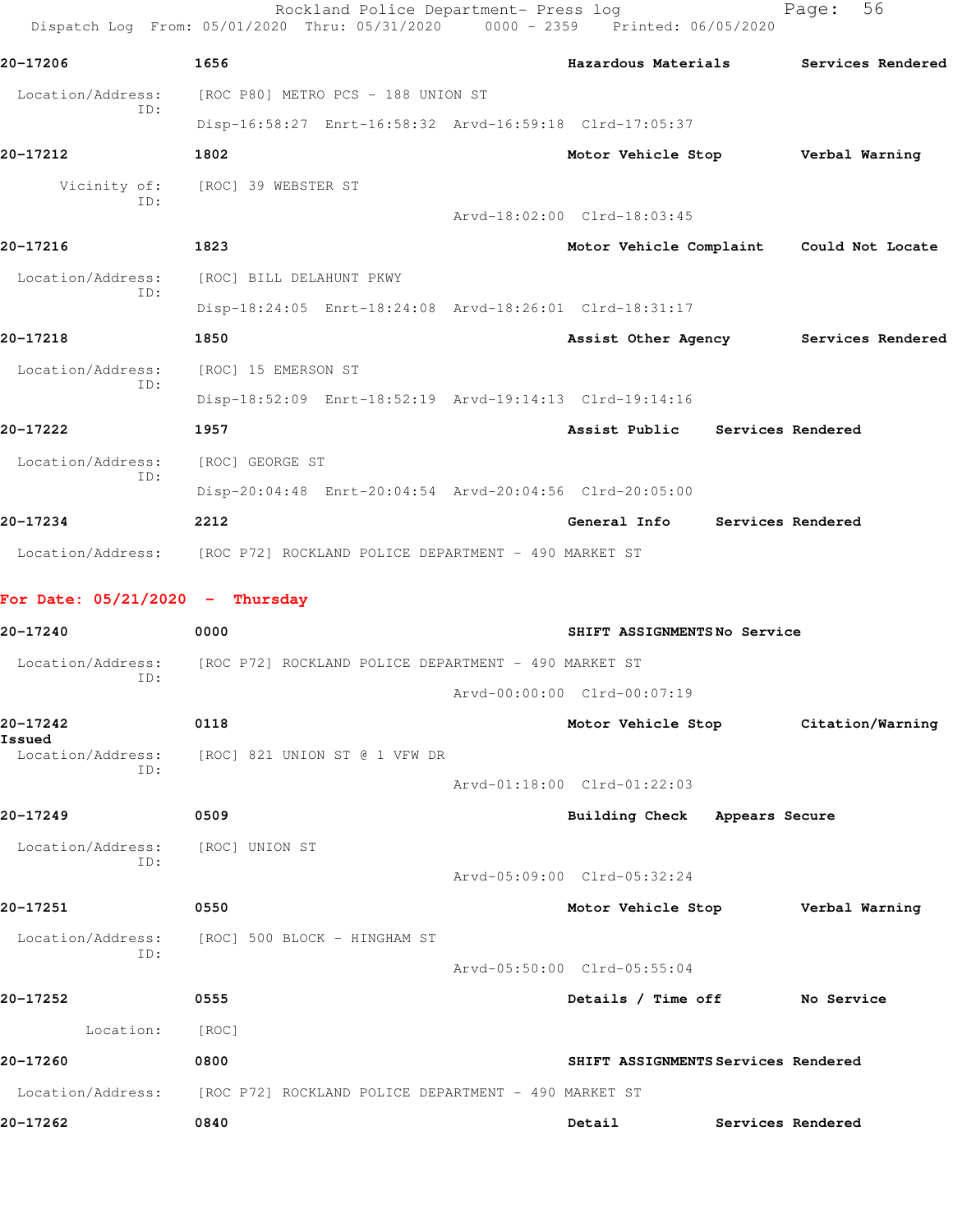|                          | Rockland Police Department- Press log<br>Dispatch Log From: 05/01/2020 Thru: 05/31/2020 0000 - 2359 Printed: 06/05/2020 |                             |                                            |                          | Page:                   | 57 |
|--------------------------|-------------------------------------------------------------------------------------------------------------------------|-----------------------------|--------------------------------------------|--------------------------|-------------------------|----|
|                          | Location/Address: [ROC P72] ROCKLAND POLICE DEPARTMENT - 490 MARKET ST                                                  |                             |                                            |                          |                         |    |
| 20-17263                 | 0841                                                                                                                    |                             | Vandalism                                  |                          | Services Rendered       |    |
| Location/Address:        | [ROC 59] RICE BUILDING - 346 UNION ST                                                                                   |                             |                                            |                          |                         |    |
| ID:                      | Disp-08:47:17 Enrt-08:47:21 Arvd-08:55:35 Clrd-09:05:45                                                                 |                             |                                            |                          |                         |    |
| ID:<br>Refer To Summons: | 20ROC-17263-AR                                                                                                          |                             | Arvd-08:55:43 Clrd-09:04:59                |                          |                         |    |
|                          | Juvenile Arrest                                                                                                         |                             |                                            |                          |                         |    |
| Age:<br>Charges:         | 16<br>MOTOR VEH, MALICIOUS DAMAGE TO c266 \$28(a)                                                                       |                             |                                            |                          |                         |    |
| 20-17269                 | 0936                                                                                                                    |                             | Larceny / Forgery/ Fraud Report Follows    |                          |                         |    |
| Location/Address:        | [ROC] 826 LIBERTY ST @ 20 LIBERTY CT                                                                                    |                             |                                            |                          |                         |    |
| ID:                      | Disp-09:38:13                                                                                                           | Arvd-09:38:17 Clrd-10:19:47 |                                            |                          |                         |    |
| 20-17274                 | 1028                                                                                                                    |                             | Details / Time off                         |                          | Services Rendered       |    |
| Location:                | [ROC]                                                                                                                   |                             |                                            |                          |                         |    |
| 20-17277                 | 1043                                                                                                                    |                             | Detail                                     |                          | Services Rendered       |    |
|                          | Location/Address: [ROC P72] ROCKLAND POLICE DEPARTMENT - 490 MARKET ST                                                  |                             |                                            |                          |                         |    |
| 20-17282                 | 1219                                                                                                                    |                             | Disturbance                                | <b>Services Rendered</b> |                         |    |
| Location/Address:        | [ROC] 24 PINE HILL TER                                                                                                  |                             |                                            |                          |                         |    |
| ID:                      | Disp-12:20:12 Enrt-12:20:15 Arvd-12:22:00 Clrd-12:35:02                                                                 |                             |                                            |                          |                         |    |
| ID:                      | Disp-12:20:20 Enrt-12:20:23 Arvd-12:21:43 Clrd-12:36:11                                                                 |                             |                                            |                          |                         |    |
| ID:                      | Disp-12:20:32 Enrt-12:20:35 Arvd-12:24:39 Clrd-12:37:38                                                                 |                             |                                            |                          |                         |    |
| 20-17284                 | 1255                                                                                                                    |                             | General Info                               |                          | Services Rendered       |    |
| Location/Address:        | [ROC P72] ROCKLAND POLICE DEPARTMENT - 490 MARKET ST                                                                    |                             |                                            |                          |                         |    |
| 20-17293                 | 1349                                                                                                                    |                             | General Incident Services Rendered         |                          |                         |    |
| Location/Address:        | [ROC] 86 LINCOLN RD                                                                                                     |                             |                                            |                          |                         |    |
| ID:                      | Disp-13:52:41 Enrt-13:52:44 Arvd-13:58:32 Clrd-14:10:21                                                                 |                             |                                            |                          |                         |    |
| 20-17294                 | 1356                                                                                                                    |                             | MVA Property Damage Only Services Rendered |                          |                         |    |
| Location/Address:        | [ROC P55] HOME DEPOT - 1149 HINGHAM ST                                                                                  |                             |                                            |                          |                         |    |
| ID:                      | Disp-13:57:36 Enrt-13:57:40 Arvd-14:08:18 Clrd-14:16:29                                                                 |                             |                                            |                          |                         |    |
| 20-17301                 | 1501                                                                                                                    |                             | Assist Other Agency Services Rendered      |                          |                         |    |
| Location/Address:        | [ROC] 130 SUMMIT ST @ 660 LIBERTY ST                                                                                    |                             |                                            |                          |                         |    |
| ID:<br>ID:               | Disp-15:01:29 Enrt-15:01:32                                                                                             |                             | Clrd-15:06:32                              |                          |                         |    |
|                          |                                                                                                                         |                             | Arvd-15:06:26 Clrd-15:14:39                |                          |                         |    |
| 20-17303                 | 1513                                                                                                                    |                             | Disturbance                                |                          | Transported to Hospital |    |
| Location/Address:        | [ROC P51] DOUBLE TREE - 929 HINGHAM ST                                                                                  |                             |                                            |                          |                         |    |
| ID:<br>ID:               | $Disp-15:14:31$                                                                                                         |                             | Arvd-15:14:36 Clrd-15:48:06                |                          |                         |    |
| ID:                      | Disp-15:15:43 Enrt-15:15:46 Arvd-15:33:16 Clrd-15:38:29                                                                 |                             |                                            |                          |                         |    |
|                          |                                                                                                                         |                             | Arvd-15:18:20 Clrd-15:38:37                |                          |                         |    |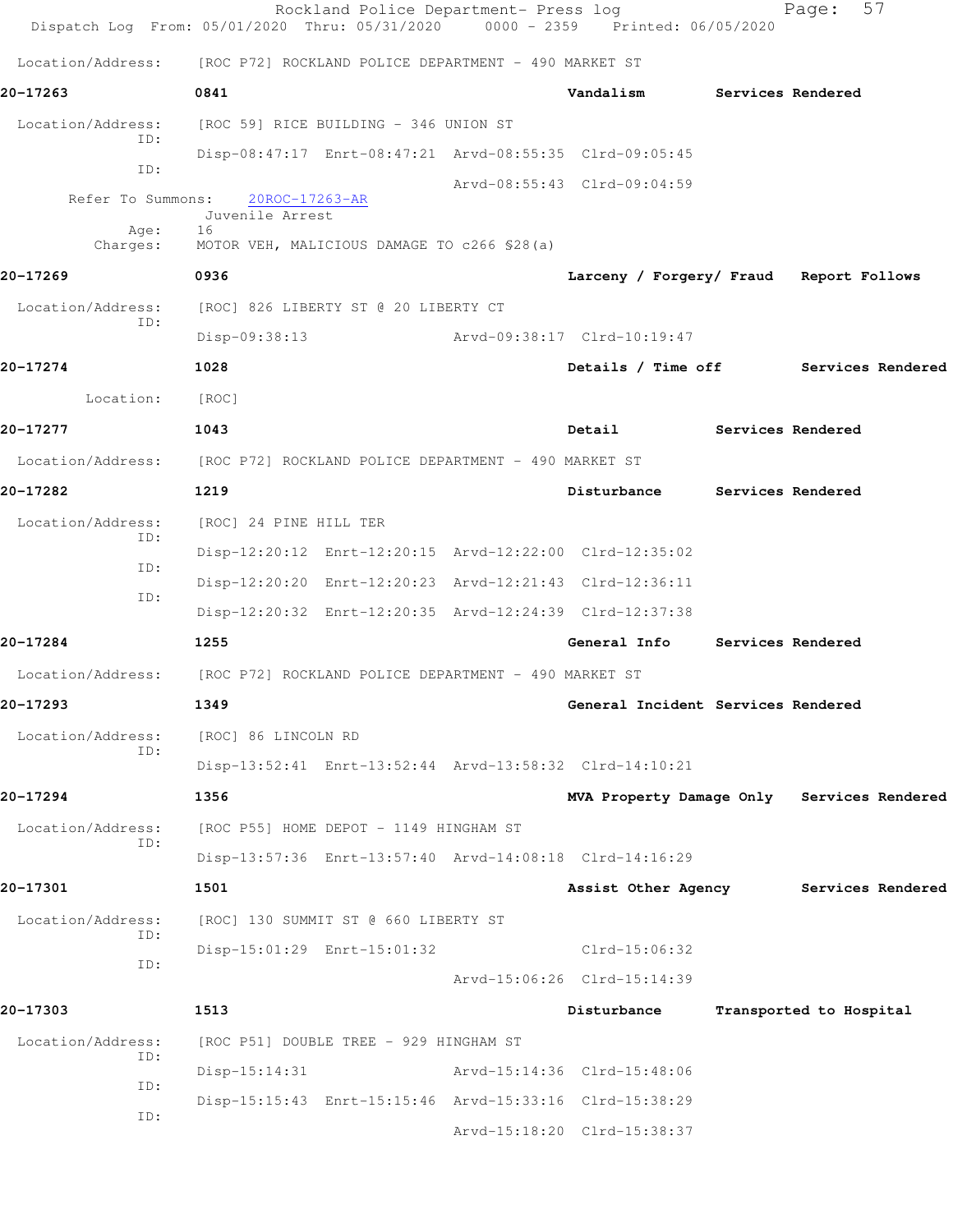Rockland Police Department- Press log Fage: 58 Dispatch Log From: 05/01/2020 Thru: 05/31/2020 0000 - 2359 Printed: 06/05/2020

**20-17308 1542 VACATION Time off Services Rendered** Location: [ROC] **20-17311 1601 General Info Services Rendered** Location/Address: [ROC P72] ROCKLAND POLICE DEPARTMENT - 490 MARKET ST **20-17314 1612 General Info Services Rendered** Location/Address: [ROC P72] ROCKLAND POLICE DEPARTMENT - 490 MARKET ST ID: Arvd-16:12:00 Clrd-16:15:09 **20-17317 1629 Burglar Alarm Building Checked/Secured** Location/Address: [ROC 51] GEORGE T. WILKINSON, INC - 405 VFW DR ID: Disp-16:31:44 Enrt-16:31:48 Arvd-16:34:23 Clrd-16:39:55 **20-17318 1637 Disabled Motor Vehicle Services Rendered** Location/Address: [ROC] 270 MARKET ST ID: Arvd-16:37:00 Clrd-16:40:03 **20-17319 1640 Motor Vehicle Complaint Services Rendered** Location/Address: [ROC] SUMMIT ST ID: Disp-16:41:52 Enrt-16:41:58 Arvd-16:42:00 Clrd-16:52:18 **20-17321 1650 Motor Vehicle Stop Verbal Warning** Location/Address: [ROC] 360 UNION ST @ 11 BELMONT ST ID: Disp-16:51:19 Arvd-16:51:24 Clrd-16:54:17 **20-17328 1657 Breaking & Entering Services Rendered** Location/Address: [ROC P45] COMFORT INN - 850 HINGHAM ST ID: Arvd-16:57:00 Clrd-17:33:38 **20-17327 1707 Motor Vehicle Complaint Services Rendered** Location/Address: [ROC] 194 LIBERTY ST @ 73 CUSTER ST ID: Arvd-17:08:33 Clrd-17:14:08 **20-17333 1743 Burglar Alarm Building Checked/Secured** Location/Address: [ROC P104] ROCKLAND MEMORIAL LIBRARY - 20 BELMONT ST ID: Disp-17:44:27 Enrt-17:44:30 Arvd-17:51:37 Clrd-17:53:34 **20-17344 2027 Larceny / Forgery/ Fraud Services Rendered** Location/Address: [ROC] 214 DURBECK RD ID: Arvd-20:27:22 Clrd-20:31:36 **20-17347 2108 Suspicious Activity Services Rendered** Location/Address: [ROC] 48 BIGELOW AVE ID: Disp-21:11:11 Enrt-21:11:28 Arvd-21:14:54 Clrd-21:39:25 ID: Disp-21:11:14 Enrt-21:11:20 Arvd-21:14:04 Clrd-21:41:36 ID: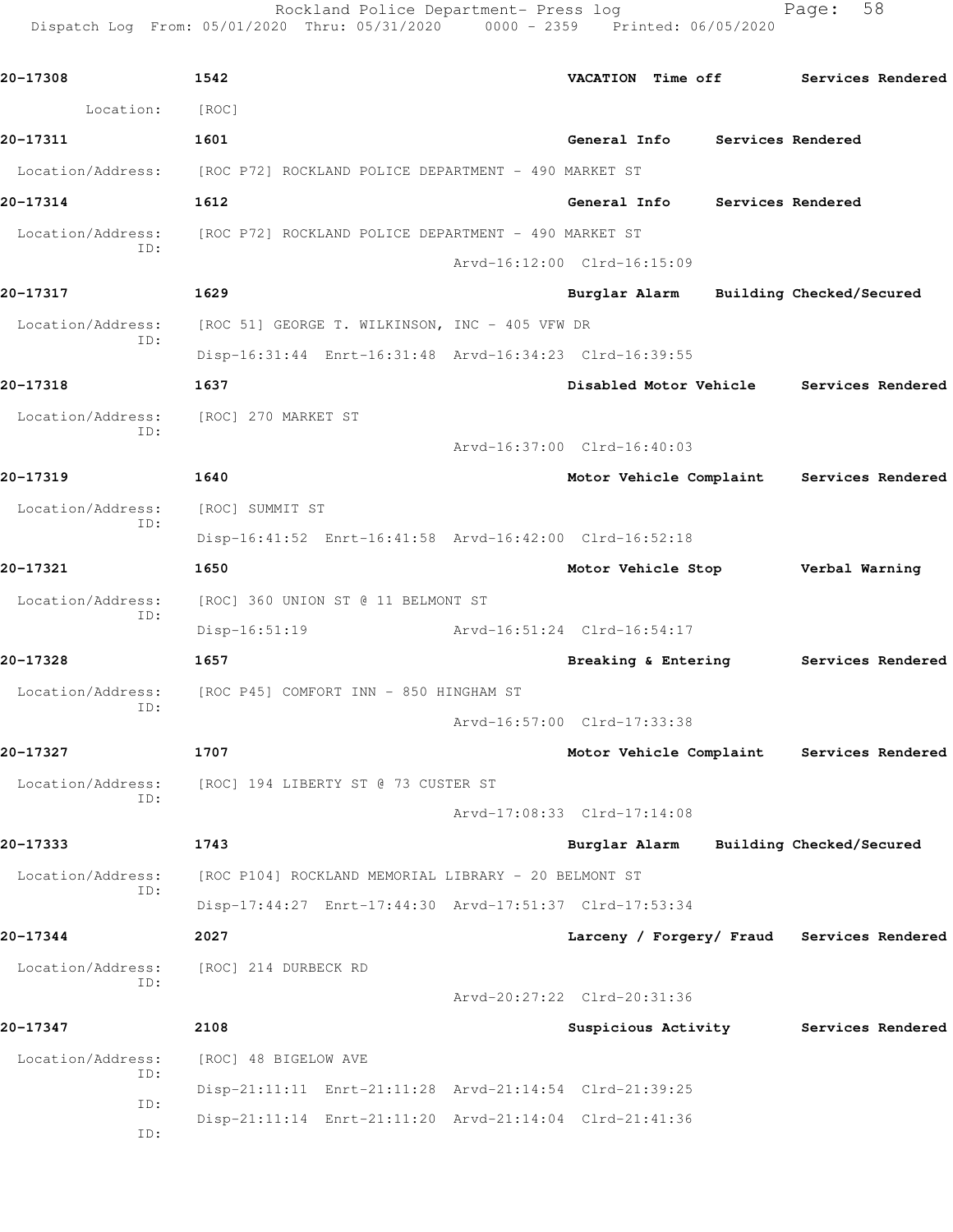|                                 | Rockland Police Department- Press log<br>Dispatch Log From: 05/01/2020 Thru: 05/31/2020                                                                                                                                                                                                                                   | 0000 - 2359 Printed: 06/05/2020       | Page: 59       |  |
|---------------------------------|---------------------------------------------------------------------------------------------------------------------------------------------------------------------------------------------------------------------------------------------------------------------------------------------------------------------------|---------------------------------------|----------------|--|
|                                 | Disp-21:11:16                                                                                                                                                                                                                                                                                                             | $Clrd-21:11:35$                       |                |  |
| 20-17348                        | 2123                                                                                                                                                                                                                                                                                                                      | Fireworks Gone on arrival             |                |  |
|                                 | Vicinity of: [ROC] WARREN AVE                                                                                                                                                                                                                                                                                             |                                       |                |  |
| ID:                             | Disp-21:24:54 Enrt-21:24:56 Arvd-21:47:13 Clrd-21:48:12                                                                                                                                                                                                                                                                   |                                       |                |  |
| 20-17354                        | 2228                                                                                                                                                                                                                                                                                                                      | Motor Vehicle Stop                    | Report Follows |  |
|                                 | Vicinity of: [ROC] 15 CRESCENT ST @ 71 UNION ST                                                                                                                                                                                                                                                                           |                                       |                |  |
| ID:                             |                                                                                                                                                                                                                                                                                                                           | Arvd-22:28:00 Clrd-22:41:53           |                |  |
| ID:                             | Disp-22:29:29                                                                                                                                                                                                                                                                                                             | Arvd-22:29:33 Clrd-22:39:58           |                |  |
| Address:<br>Age:<br>Charges:    | Refer To Summons: 20ROC-17354-AR<br>Summons: HENDERSON-MURPHY, ANDREW CHRISTOPHER<br>37 CRESCENT ST ROCKLAND, MA<br>18<br>UNLICENSED OPERATION OF MV<br>LIGHTS VIOLATION, MV<br>SNOW/REC VEH - HELMET VIOLATION<br>SPEEDING RATE OF SPEED EXCEEDING POSTED LIMIT<br>UNINSURED MOTOR VEHICLE<br>UNREGISTERED MOTOR VEHICLE |                                       |                |  |
| 20-17356                        | 2318                                                                                                                                                                                                                                                                                                                      | Suspicious Activity Services Rendered |                |  |
| Location/Address:               | [ROC] 40 BLANCHARD ST                                                                                                                                                                                                                                                                                                     |                                       |                |  |
| ID:                             | $Disp-23:19:51$                                                                                                                                                                                                                                                                                                           | Arvd-23:19:58 Clrd-23:27:22           |                |  |
| ID:                             | $Disp-23:19:51$                                                                                                                                                                                                                                                                                                           | Arvd-23:20:02 Clrd-23:22:54           |                |  |
| 20-17357                        | 2330                                                                                                                                                                                                                                                                                                                      | Suspicious Activity Services Rendered |                |  |
| Location/Address:               | [ROC] 45 ARLINGTON ST                                                                                                                                                                                                                                                                                                     |                                       |                |  |
| ID:                             | Disp-23:31:30 Enrt-23:32:00 Arvd-23:32:23 Clrd-23:39:21                                                                                                                                                                                                                                                                   |                                       |                |  |
| ID:                             | Disp-23:31:49 Enrt-23:31:56 Arvd-23:32:27 Clrd-23:40:39                                                                                                                                                                                                                                                                   |                                       |                |  |
| For Date: $05/22/2020 -$ Friday |                                                                                                                                                                                                                                                                                                                           |                                       |                |  |
| 20-17361                        | 0004                                                                                                                                                                                                                                                                                                                      | SHIFT ASSINGMENTS Services Rendered   |                |  |
|                                 | Location/Address: [ROC P72] ROCKLAND POLICE DEPARTMENT - 490 MARKET ST                                                                                                                                                                                                                                                    |                                       |                |  |
| 20-17362                        | 0007                                                                                                                                                                                                                                                                                                                      | Details / Time off COMP               | Services Not   |  |
| Required<br>Location:           | [ROC]                                                                                                                                                                                                                                                                                                                     |                                       |                |  |
| 20-17367                        | 0106                                                                                                                                                                                                                                                                                                                      | Suspicious Activity                   | Sent On Way    |  |
| Location/Address:               | [ROC] 199 UNION ST                                                                                                                                                                                                                                                                                                        |                                       |                |  |
| ID:                             | Disp-01:08:05 Enrt-01:08:14 Arvd-01:08:23 Clrd-01:17:00                                                                                                                                                                                                                                                                   |                                       |                |  |
| ID:                             | Disp-01:08:05 Enrt-01:08:14 Arvd-01:08:23 Clrd-01:17:00                                                                                                                                                                                                                                                                   |                                       |                |  |

 Disp-01:08:05 Enrt-01:08:14 Arvd-01:08:23 Clrd-01:17:00 **20-17375 0443 Time off No Service** Location: [ROC] **20-17376 0502 Building Check Appears Secure**

Location/Address: [ROC 61] UNION ST BUSINESS DISTRICT - UNION ST ID:

ID: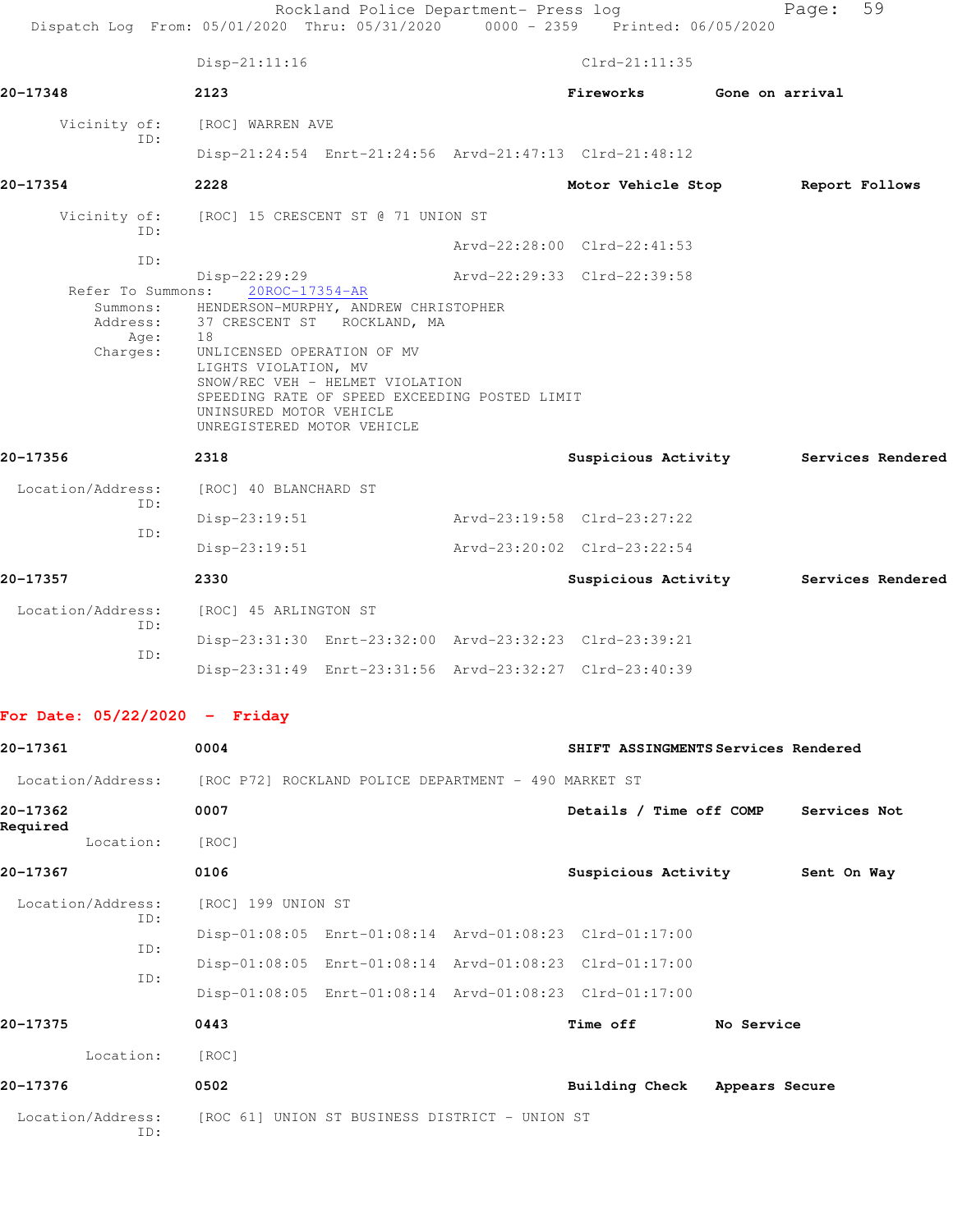|                                       | Rockland Police Department- Press log<br>Dispatch Log From: 05/01/2020 Thru: 05/31/2020 0000 - 2359 Printed: 06/05/2020                          |                             |                                     | 60<br>Page:                         |
|---------------------------------------|--------------------------------------------------------------------------------------------------------------------------------------------------|-----------------------------|-------------------------------------|-------------------------------------|
|                                       | $Disp-05:02:40$                                                                                                                                  | Arvd-05:02:44 Clrd-05:19:48 |                                     |                                     |
| 20-17378<br>Issued                    | 0544                                                                                                                                             |                             |                                     | Motor Vehicle Stop Citation/Warning |
| Location/Address:<br>ID:              | [ROC P72] ROCKLAND POLICE DEPARTMENT - 490 MARKET ST                                                                                             |                             |                                     |                                     |
| ID:                                   |                                                                                                                                                  | Arvd-05:44:00 Clrd-05:50:24 |                                     |                                     |
|                                       | Disp-05:48:38                                                                                                                                    | Arvd-05:48:43 Clrd-05:50:24 |                                     |                                     |
| 20-17379                              | 0644                                                                                                                                             |                             | Time off No Service                 |                                     |
| Location:                             | [ROC]                                                                                                                                            |                             |                                     |                                     |
| 20-17384                              | 0800                                                                                                                                             |                             | SHIFT ASSIGNMENTS Services Rendered |                                     |
|                                       | Location/Address: [ROC P72] ROCKLAND POLICE DEPARTMENT - 490 MARKET ST                                                                           |                             |                                     |                                     |
| 20-17386                              | 0854                                                                                                                                             |                             | VACATION Time off Services Rendered |                                     |
| Location:                             | [ROC]                                                                                                                                            |                             |                                     |                                     |
| 20-17392                              | 0926                                                                                                                                             |                             | Assist Other Agency No Service      |                                     |
| Location/Address:                     | [ROC] 34 HANNAH WAY Apt. #F                                                                                                                      |                             |                                     |                                     |
| ID:                                   | Disp-09:28:27 Enrt-09:28:37                                                                                                                      | Clrd-10:02:47               |                                     |                                     |
| ID:                                   | Disp-09:28:27 Enrt-09:28:44                                                                                                                      | $Clrd-10:02:54$             |                                     |                                     |
| ID:                                   | Disp-09:28:27 Enrt-09:28:50                                                                                                                      | $Clrd-10:03:06$             |                                     |                                     |
| Refer To Summons:<br>Summons:<br>Age: | 20ROC-17392-AR<br>GOMES, GULLIT R<br>Address: 8101 AVALON DR RANDOLPH, MA<br>28                                                                  |                             |                                     |                                     |
| Charges:                              | FIREARM, CARRY WITHOUT LICENSE, 4TH OFF.<br>FIREARM, CARRY WITHOUT LICENSE LOADED, 2ND OFF.<br>AMMUNITION WITHOUT FID CARD, POSSESS, SUBSQ. OFF. |                             |                                     |                                     |
| 20-17394                              | 0936                                                                                                                                             |                             | PERSONAL Time off Services Rendered |                                     |
| Location:                             | [ROC]                                                                                                                                            |                             |                                     |                                     |
| 20-17397                              | 1000                                                                                                                                             | Elder Abuse                 |                                     | Services Rendered                   |
| Location/Address:                     | [ROC 70] WEBSTER PARK NURSING AND REHAB - 56 WEBSTER ST                                                                                          |                             |                                     |                                     |
| ID:                                   | Disp-10:02:47 Enrt-10:03:01 Arvd-10:33:33 Clrd-10:33:40                                                                                          |                             |                                     |                                     |
| 20-17398                              | 1022                                                                                                                                             | Assist Public               |                                     | Services Rendered                   |
| Location/Address:                     | [ROC] 671 MARKET ST                                                                                                                              |                             |                                     |                                     |
| ID:                                   | Disp-10:25:39                                                                                                                                    | $Clrd-10:27:16$             |                                     |                                     |
| ID:                                   | Disp-10:27:31 Enrt-10:27:35 Arvd-10:33:54 Clrd-10:33:59                                                                                          |                             |                                     |                                     |
| 20-17399                              | 1025                                                                                                                                             | TIME OFF                    |                                     | No Action Required                  |
| Location/Address:                     | [ROC P72] ROCKLAND POLICE DEPARTMENT - 490 MARKET ST                                                                                             |                             |                                     |                                     |
| ID:                                   |                                                                                                                                                  | Arvd-10:25:52 Clrd-10:27:12 |                                     |                                     |
|                                       | 1255                                                                                                                                             |                             | Animal Complaint Services Rendered  |                                     |
| 20-17413                              |                                                                                                                                                  |                             |                                     |                                     |
| Location/Address:                     | [ROC] 8 JENNIFER LN                                                                                                                              |                             |                                     |                                     |
| ID:                                   | Disp-12:58:01 Enrt-12:58:08                                                                                                                      | $Clrd-13:04:32$             |                                     |                                     |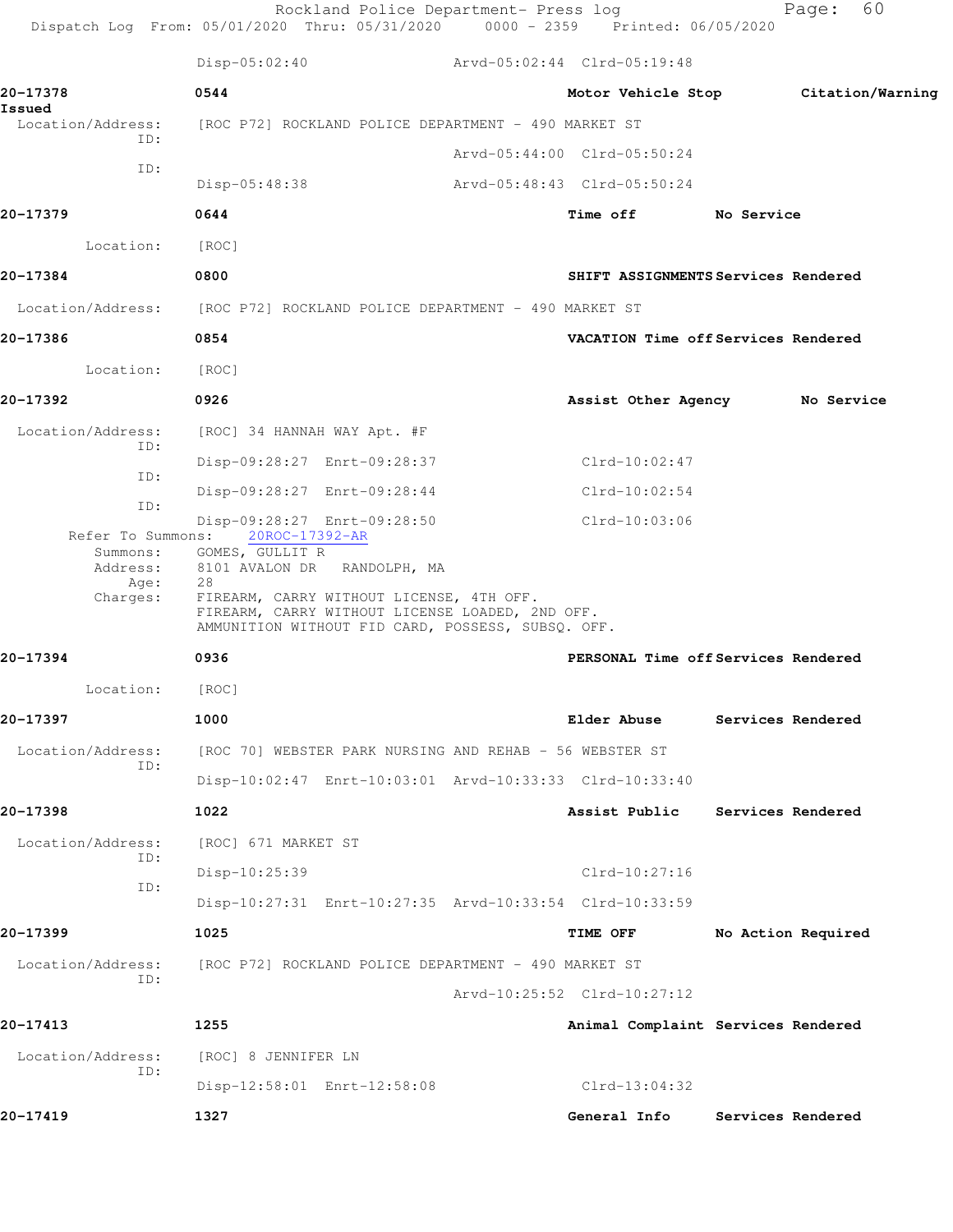|                          | Rockland Police Department- Press log<br>Dispatch Log From: 05/01/2020 Thru: 05/31/2020 0000 - 2359 Printed: 06/05/2020 |                                     |                   | Page:             | 61                |
|--------------------------|-------------------------------------------------------------------------------------------------------------------------|-------------------------------------|-------------------|-------------------|-------------------|
|                          | Location/Address: [ROC P72] ROCKLAND POLICE DEPARTMENT - 490 MARKET ST                                                  |                                     |                   |                   |                   |
| 20-17420                 | 1330                                                                                                                    | COMP Time off                       |                   | Services Rendered |                   |
| Location:                | [ROC]                                                                                                                   |                                     |                   |                   |                   |
| 20-17424                 | 1413                                                                                                                    | General Info Services Rendered      |                   |                   |                   |
|                          | Location/Address: [ROC P72] ROCKLAND POLICE DEPARTMENT - 490 MARKET ST                                                  |                                     |                   |                   |                   |
| 20-17427                 | 1443                                                                                                                    | Detail                              |                   | Services Rendered |                   |
|                          | Location/Address: [ROC P72] ROCKLAND POLICE DEPARTMENT - 490 MARKET ST                                                  |                                     |                   |                   |                   |
| 20-17437                 | 1554                                                                                                                    | SHIFT ASSIGNMENTS Services Rendered |                   |                   |                   |
|                          | Location/Address: [ROC P72] ROCKLAND POLICE DEPARTMENT - 490 MARKET ST                                                  |                                     |                   |                   |                   |
| 20-17446                 | 1705                                                                                                                    | VACATION DAY Services Rendered      |                   |                   |                   |
| Location:                | [ROC]                                                                                                                   |                                     |                   |                   |                   |
| 20-17445                 | 1710                                                                                                                    | Animal Complaint Gone on arrival    |                   |                   |                   |
|                          | Vicinity of: [ROC P45] COMFORT INN - 850 HINGHAM ST                                                                     |                                     |                   |                   |                   |
| ID:                      |                                                                                                                         | Arvd-17:10:00 Clrd-17:18:58         |                   |                   |                   |
| 20-17447                 | 1712                                                                                                                    | <b>VACATION DAY</b>                 |                   | Services Rendered |                   |
| Location:                | [ROC]                                                                                                                   |                                     |                   |                   |                   |
| 20-17454                 | 1744                                                                                                                    | Vandalism                           | Services Rendered |                   |                   |
| Location/Address:        | [ROC] 18 PACIFIC ST Apt. #1                                                                                             |                                     |                   |                   |                   |
| ID:                      | Disp-17:45:52 Enrt-17:45:57 Arvd-17:49:53 Clrd-18:02:39                                                                 |                                     |                   |                   |                   |
| 20-17455                 | 1744                                                                                                                    | Details                             |                   | Services Rendered |                   |
| Location:                | [ROC]                                                                                                                   |                                     |                   |                   |                   |
| 20-17456                 | 1753                                                                                                                    | Neighbor Disturbance                |                   |                   | Services Rendered |
| Location/Address:        | [ROC] 464 EAST WATER ST Apt. #2                                                                                         |                                     |                   |                   |                   |
| ID:<br>ID:               | Disp-17:55:28 Enrt-17:55:35 Arvd-17:55:37 Clrd-18:04:31                                                                 |                                     |                   |                   |                   |
|                          | Disp-17:55:28 Enrt-17:55:39 Arvd-17:56:57 Clrd-18:04:29                                                                 |                                     |                   |                   |                   |
| 20-17459                 | 1829                                                                                                                    | Neighbor Disturbance                |                   |                   | Services Rendered |
| Location/Address:<br>ID: | [ROC] 59 BOXBERRY LN                                                                                                    |                                     |                   |                   |                   |
| ID:                      | Disp-18:31:49 Enrt-18:32:10 Arvd-18:39:24 Clrd-18:53:27                                                                 |                                     |                   |                   |                   |
|                          | Disp-18:32:01 Enrt-18:32:08 Arvd-18:39:28 Clrd-18:53:24                                                                 |                                     |                   |                   |                   |
| 20-17463                 | 1854                                                                                                                    | Assist Public                       | Services Rendered |                   |                   |
| Location/Address:<br>ID: | [ROC 66] REEDS POND PARK - 80 MARKET ST                                                                                 |                                     |                   |                   |                   |
| ID:                      | Disp-18:56:59                                                                                                           | Arvd-18:57:57 Clrd-19:04:44         |                   |                   |                   |
| ID:                      | Disp-18:56:59 Enrt-18:58:01 Arvd-18:58:39 Clrd-19:17:43                                                                 |                                     |                   |                   |                   |
|                          | Disp-18:57:45                                                                                                           | Clrd-18:57:51                       |                   |                   |                   |
| 20-17465                 | 1902                                                                                                                    | Noise Complaint Services Rendered   |                   |                   |                   |
| Location/Address:        | [ROC] 24 PINE HILL TER                                                                                                  |                                     |                   |                   |                   |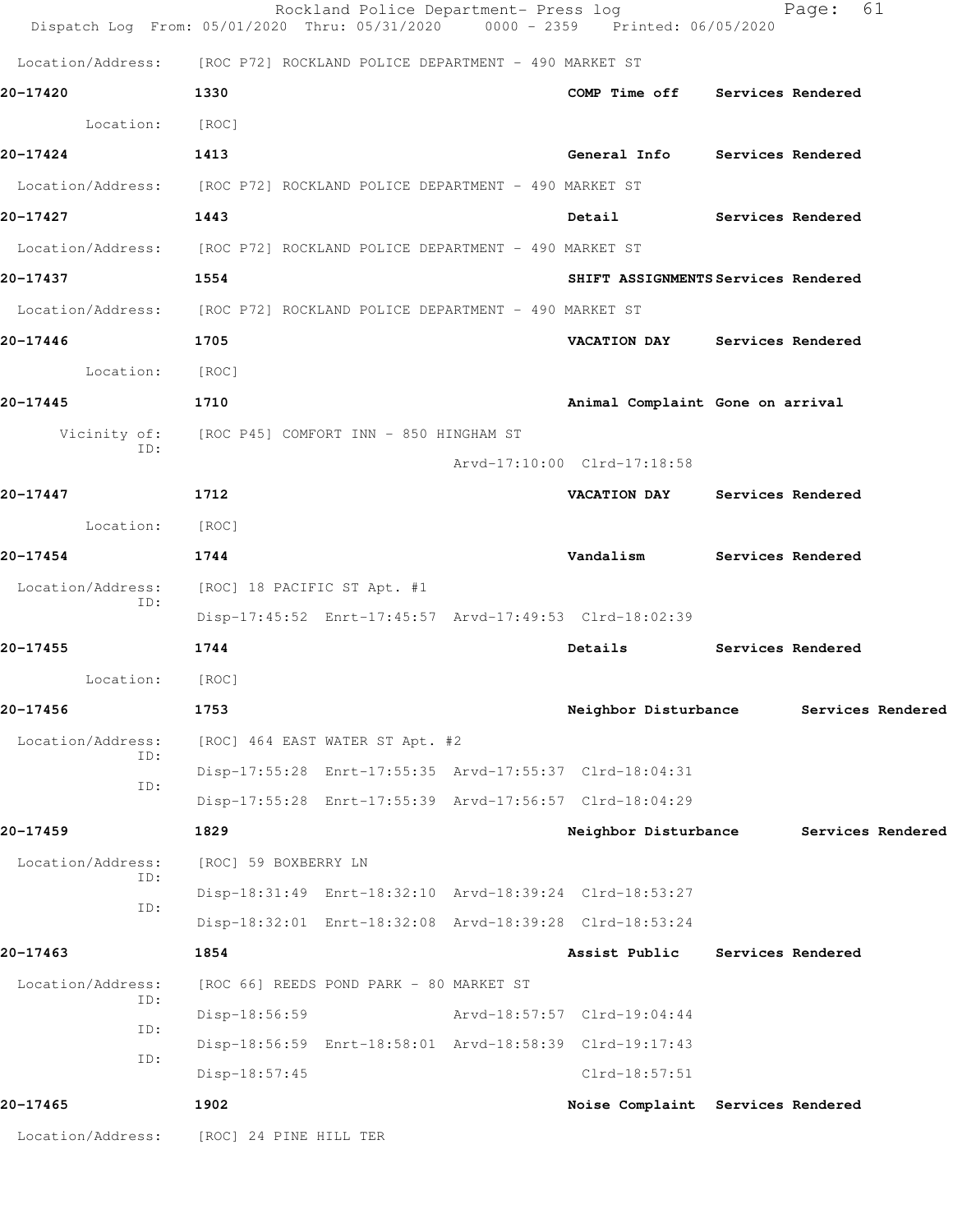|                                         | Rockland Police Department- Press log<br>Dispatch Log From: 05/01/2020 Thru: 05/31/2020 0000 - 2359 Printed: 06/05/2020 |                              |                    | 62<br>Page:       |
|-----------------------------------------|-------------------------------------------------------------------------------------------------------------------------|------------------------------|--------------------|-------------------|
|                                         |                                                                                                                         |                              |                    |                   |
| ID:<br>ID:                              | Disp-19:04:49 Enrt-19:05:01 Arvd-19:09:33 Clrd-19:15:55                                                                 |                              |                    |                   |
|                                         | Disp-19:04:50 Enrt-19:04:58 Arvd-19:09:31 Clrd-19:15:52                                                                 |                              |                    |                   |
| 20-17466                                | 1916                                                                                                                    | Disturbance                  | Protective Custody |                   |
| Location/Address:                       | [ROC P51] DOUBLE TREE - 929 HINGHAM ST Apt. #403                                                                        |                              |                    |                   |
| ID:<br>ID:                              | Disp-19:17:30 Enrt-19:17:48 Arvd-19:20:27 Clrd-20:01:55                                                                 |                              |                    |                   |
| ID:                                     | Disp-19:17:43 Enrt-19:17:47 Arvd-19:20:26 Clrd-19:31:18                                                                 |                              |                    |                   |
| Refer To $P/C$ :                        | Disp-21:20:25<br>20ROC-17466-AR                                                                                         | $Clrd-21:20:34$              |                    |                   |
| $P/C$ :<br>Address:<br>Age:<br>Charges: | DELONG, MATTHEW P<br>590 WASHINGTON ST ABINGTON, MA<br>30<br>PROTECTIVE CUSTODY                                         |                              |                    |                   |
| 20-17469                                | 2000                                                                                                                    | Disturbance                  | Services Rendered  |                   |
| Location/Address:                       | [ROC] 191 MARTHA DR Apt. #C                                                                                             |                              |                    |                   |
| ID:                                     | Disp-20:01:38 Enrt-20:01:44                                                                                             | $Clrd-20:01:43$              |                    |                   |
| ID:                                     | $Disp-20:01:59$                                                                                                         | Arvd-20:02:16 Clrd-20:10:37  |                    |                   |
| ID:<br>ID:                              | $Disp-20:02:06$                                                                                                         | Arvd-20:02:18 Clrd-20:10:35  |                    |                   |
|                                         | $Disp-20:02:22$                                                                                                         | Arvd-20:02:25 Clrd-20:10:33  |                    |                   |
| 20-17471                                | 2057                                                                                                                    | Fireworks                    | Services Rendered  |                   |
| Location/Address:<br>ID:                | [ROC] STANLEY AVE                                                                                                       |                              |                    |                   |
|                                         | Disp-20:57:53 Enrt-20:57:56 Arvd-21:03:16 Clrd-21:12:24                                                                 |                              |                    |                   |
| 20-17476                                | 2114                                                                                                                    | Noise Complaint Investigated |                    |                   |
| Location/Address:<br>ID:                | [ROC] 14 MILLBROOK DR                                                                                                   |                              |                    |                   |
|                                         | Disp-21:16:08                                                                                                           | Arvd-21:17:13 Clrd-21:27:17  |                    |                   |
| 20-17478<br>Required                    | 2118                                                                                                                    | Assist Police Department     |                    | No Action         |
|                                         | Location/Address: [ROC P72] ROCKLAND POLICE DEPARTMENT - 490 MARKET ST                                                  |                              |                    |                   |
| 20-17480                                | 2120                                                                                                                    | Assist Other Agency          |                    | Services Rendered |
| Location/Address:<br>ID:                | [ROC P72] ROCKLAND POLICE DEPARTMENT - 490 MARKET ST                                                                    |                              |                    |                   |
|                                         | Disp-21:22:36                                                                                                           | $Clrd-21:22:44$              |                    |                   |
| 20-17481                                | 2130                                                                                                                    | Details / Time off           |                    | Services Rendered |
| Location:                               | [ROC]                                                                                                                   |                              |                    |                   |
| 20-17485                                | 2204                                                                                                                    | Complaint                    | Services Rendered  |                   |
| Location/Address:<br>ID:                | [ROC 60] SPRING GATE APARTMENTS - 191 MARTHA DR Apt. #C                                                                 |                              |                    |                   |
|                                         | Disp-22:09:10 Enrt-22:09:14 Arvd-22:09:16 Clrd-22:35:02                                                                 |                              |                    |                   |
| 20-17490                                | 2335                                                                                                                    | Complaint                    | Gone on arrival    |                   |
| Location/Address:<br>ID:                | [ROC] 24 PINE HILL TER                                                                                                  |                              |                    |                   |
| ID:                                     | Disp-23:37:44 Enrt-23:38:13 Arvd-23:45:27 Clrd-23:50:07                                                                 |                              |                    |                   |
|                                         | Disp-23:38:21 Enrt-23:38:24 Arvd-23:39:31 Clrd-23:50:05                                                                 |                              |                    |                   |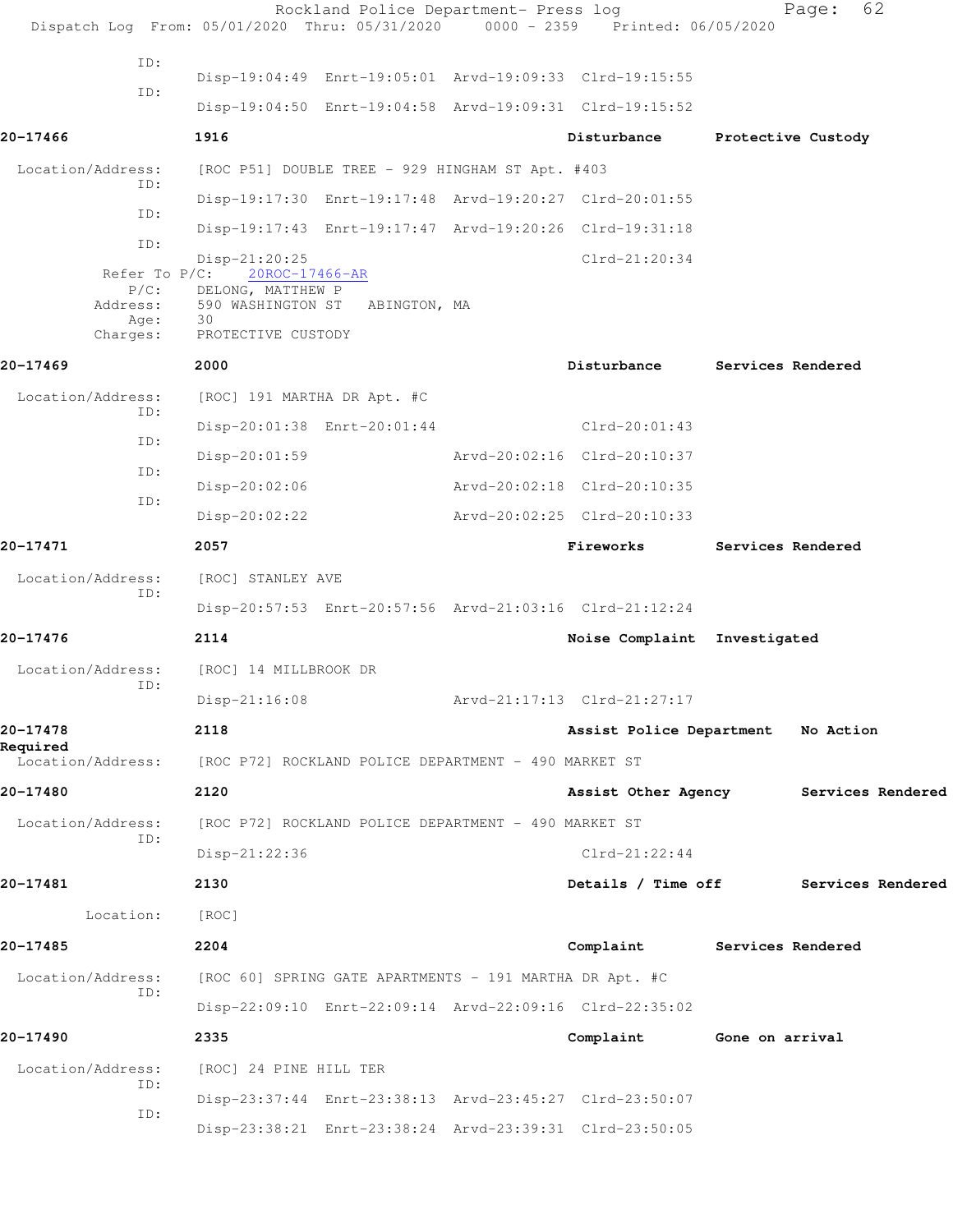```
For Date: 05/23/2020 - Saturday 
20-17494 0000 SHIFT ASSIGNMENTS No Service
 Location/Address: [ROC P72] ROCKLAND POLICE DEPARTMENT - 490 MARKET ST
20-17495 0018 Burglar Alarm Appears Secure
 Location/Address: [ROC 84] HARMON GOLF & FITNESS CLUB - 168 CONCORD ST
            ID: 
                  Disp-00:20:07 Enrt-00:20:20 Arvd-00:21:54 Clrd-00:26:02
            ID: 
                  Disp-00:20:13 Enrt-00:20:17 Arvd-00:22:02 Clrd-00:25:55
20-17498 0049 Noise Complaint Services Rendered
  Location/Address: [ROC 140] 292 MARKET ST Apt. #32
            ID: 
                  Disp-00:50:25 Enrt-00:50:30 Arvd-00:56:11 Clrd-01:05:49
            ID: 
                  Disp-00:50:35 Enrt-00:50:37 Arvd-00:54:00 Clrd-01:05:43
20-17503 0225 Noise Complaint Appears Secure
  Location/Address: [ROC 140] 304 MARKET ST
            ID: 
                  Disp-02:26:44 Enrt-02:26:56 Arvd-02:28:47 Clrd-02:31:45
            ID: 
                  Disp-02:26:48 Enrt-02:26:53 Arvd-02:28:41 Clrd-02:31:42
20-17509 0505 Building Check Appears Secure
  Location/Address: [ROC 61] UNION ST BUSINESS DISTRICT - UNION ST
            ID: 
                  Disp-05:06:02 Arvd-05:06:06 Clrd-05:19:17
20-17510 0518 911 Accidental Appears Secure
  Location/Address: [ROC] 24 PINE HILL TER
            ID: 
                  Disp-05:19:30 Enrt-05:19:59 Clrd-05:21:49
            ID: 
                  Disp-05:21:25 Enrt-05:21:33 Clrd-05:22:04
            ID: 
                  Disp-05:21:38 Enrt-05:21:42 Arvd-05:23:34 Clrd-05:25:40
            ID: 
                  Disp-05:21:59 Enrt-05:22:09 Arvd-05:23:31 Clrd-05:25:37
20-17521 0811 Information Call No Action Required
  Location/Address: [ROC P72] ROCKLAND POLICE DEPARTMENT - 490 MARKET ST
20-17524 0923 Follow-Up Investigation Services Rendered
 Location/Address: [ROC P59] INTERNATIONAL MOTOR SPORTS LLC - 7 MARKET ST
            ID: 
                  Disp-09:24:59 Enrt-09:39:43 Clrd-09:56:44
20-17538 1204 911 Accidental Investigated
  Location/Address: [ROC] 216 LEVIN RD
            ID: 
                  Disp-12:05:34 Enrt-12:05:56 Arvd-12:10:40 Clrd-12:10:47
20-17542 1253 Suspicious Activity Report Follows
 Location/Address: [ROC 69] SOUTH SHORE REHAB & NURSING - 115 NORTH AVE
            ID: 
                  Disp-12:58:55 Enrt-13:25:03 Arvd-13:25:06 Clrd-13:25:15
```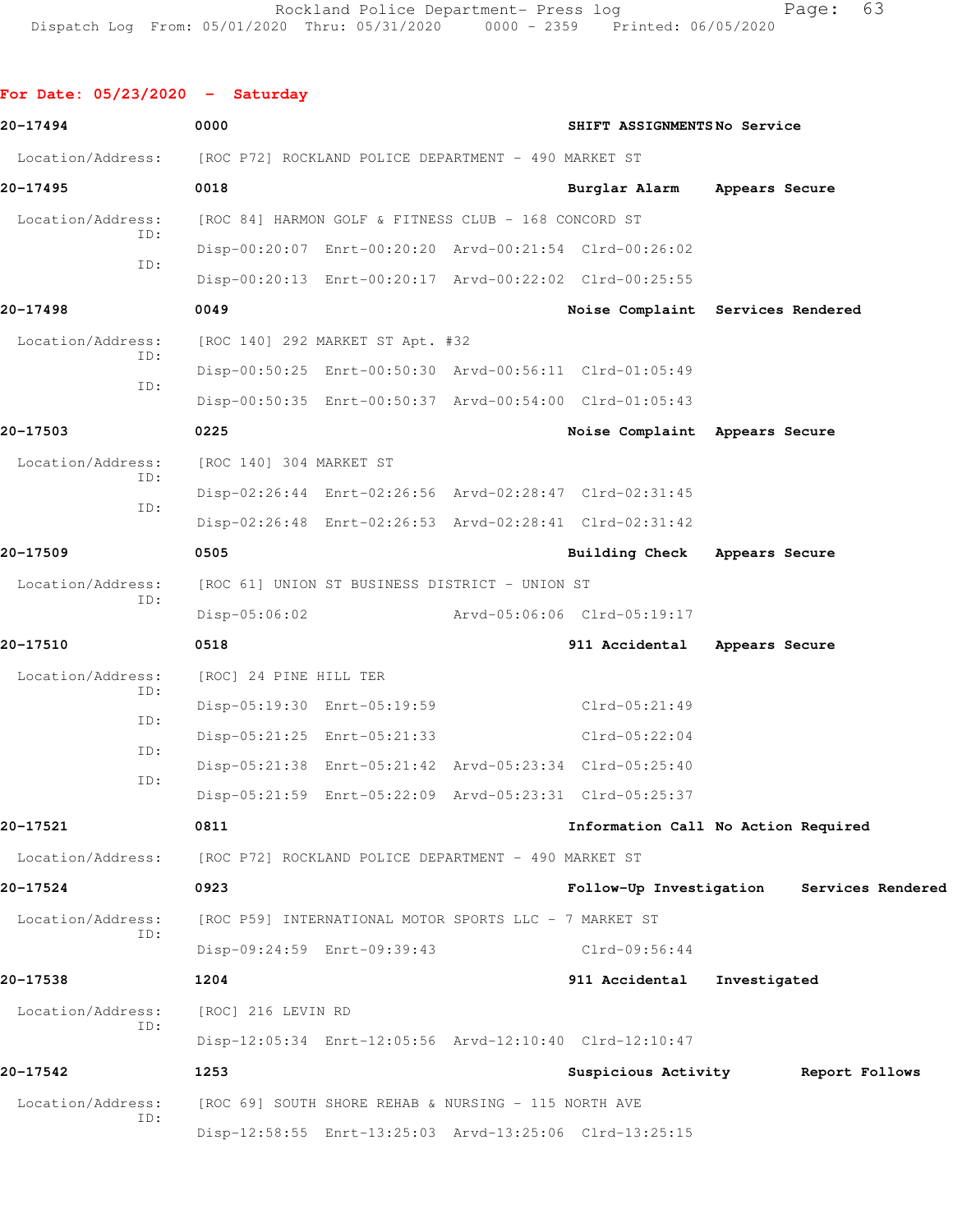Rockland Police Department- Press log Fage: 64 Dispatch Log From: 05/01/2020 Thru: 05/31/2020 0000 - 2359 Printed: 06/05/2020

```
20-17545 1325 Community Risk Reduction Services Rendered
  Location/Address: [ROC] 68 JOSH GRAY RD
           ID: 
                                     Arvd-13:29:23 Clrd-13:42:38
20-17548 1348 Assist Other Agency Services Rendered
 Location/Address: [ROC] BEECH ST
           ID: 
                Disp-13:50:18 Enrt-13:50:43 Clrd-13:54:07
           ID: 
                Disp-13:50:50 Enrt-13:50:52 Arvd-13:57:53 Clrd-14:00:28
20-17549 1349 911 Accidental Investigated
  Location/Address: [ROC] 72 JOSH GRAY RD
           ID: 
                Disp-13:52:41 Enrt-13:52:43 Arvd-13:57:50 Clrd-14:01:32
20-17551 1400 Assist Public Services Rendered
Location/Address: [ROC] 408 UNION ST Apt. #1
           ID: 
                                     Arvd-14:00:00 Clrd-14:13:22
20-17554 1433 911 Hang Up Investigated
  Location/Address: [ROC] 104 WEST WATER ST
           ID: 
                Disp-14:35:21 Enrt-14:35:48 Arvd-14:39:57 Clrd-14:41:39
20-17556 1451 Repossessed Motor Vehicle/Othe
No Action Required 
       Location: [ROC] 
           ID: 
                Disp-14:51:00 Clrd-15:00:19
20-17557 1509 Suspicious Activity Advised to Court
 Location/Address: [ROC] 304 MARKET ST
           ID: 
                Disp-15:11:37 Clrd-15:13:09
20-17561 1609 General Info Services Not Required
  Location/Address: [ROC P72] ROCKLAND POLICE DEPARTMENT - 490 MARKET ST
           ID: 
                                     Arvd-16:09:00 Clrd-16:11:46
20-17565 1645 Police Information Services Rendered
 Location/Address: [ROC 69] SOUTH SHORE REHAB & NURSING - 115 NORTH AVE
20-17572 1911 Disturbance Peace Restored
  Location/Address: [ROC 187] 109 MARKET ST Apt. #20
           ID: 
                Disp-19:12:42 Enrt-19:12:56 Clrd-19:16:20
           ID: 
                Disp-19:14:02 Enrt-19:14:05 Clrd-19:14:29
           ID: 
                Disp-19:16:17 Enrt-19:16:23 Arvd-19:17:48 Clrd-19:24:26
           ID: 
                Disp-19:19:39 Enrt-19:19:41 Arvd-19:19:44 Clrd-19:24:25
20-17578 2005 Motor Vehicle Complaint Gone on arrival
  Location/Address: [ROC] BILL DELAHUNT PKWY
           ID:
```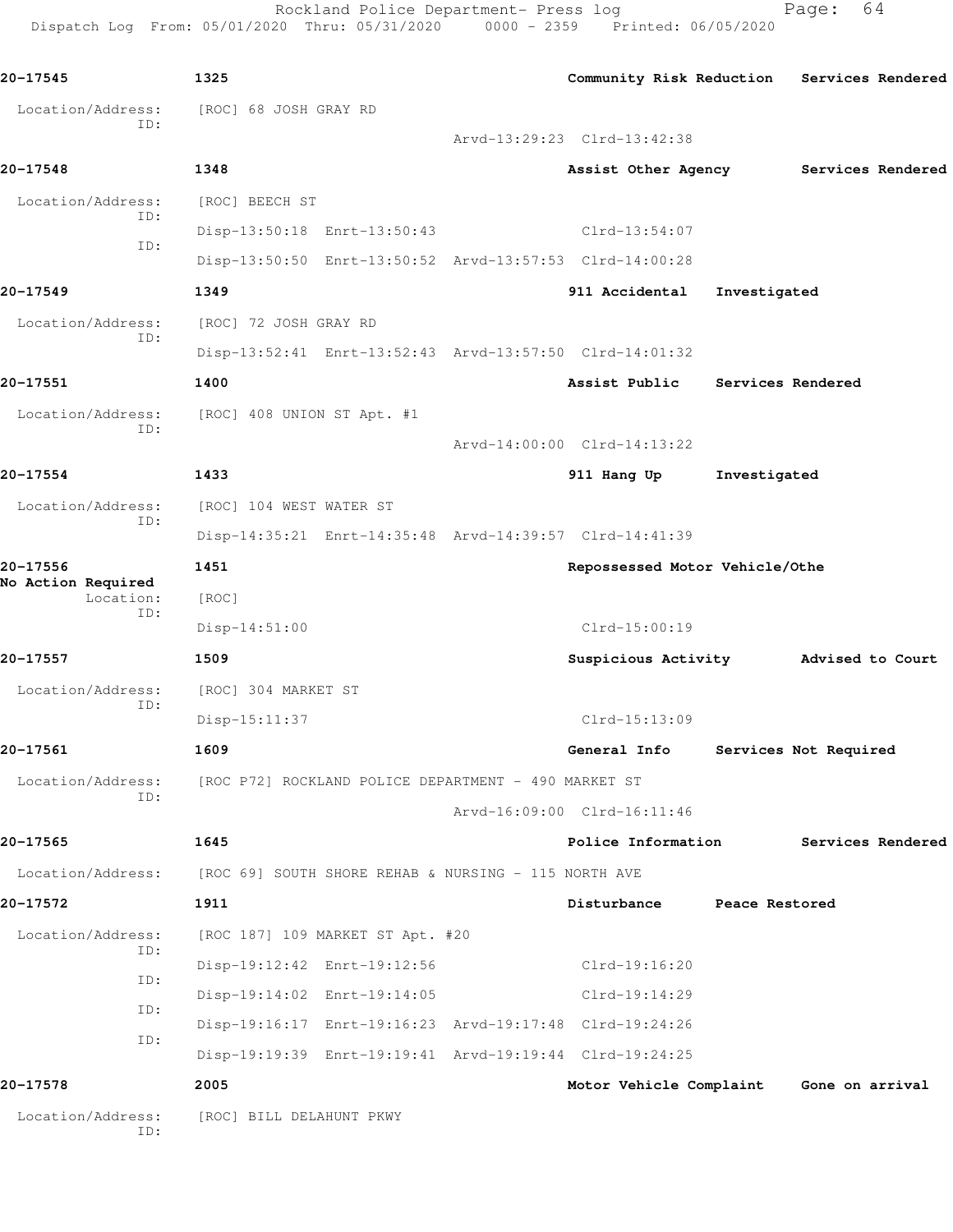|                                 | Rockland Police Department- Press log<br>Dispatch Log From: 05/01/2020 Thru: 05/31/2020                                                                               | $0000 - 2359$ | Printed: 06/05/2020                       |                   | 65<br>Page:              |  |
|---------------------------------|-----------------------------------------------------------------------------------------------------------------------------------------------------------------------|---------------|-------------------------------------------|-------------------|--------------------------|--|
|                                 | Disp-20:06:51 Enrt-20:06:54 Arvd-20:08:08 Clrd-20:25:05                                                                                                               |               |                                           |                   |                          |  |
| ID:                             | Disp-20:08:03 Enrt-20:08:06 Arvd-20:08:08 Clrd-20:25:04                                                                                                               |               |                                           |                   |                          |  |
| 20-17580                        | 2020                                                                                                                                                                  |               | Assist Police Department                  |                   | Services Rendered        |  |
|                                 |                                                                                                                                                                       |               |                                           |                   |                          |  |
| Vicinity of:<br>TD:             | [ROC] 77 OREGON AVE @ 242 GREENWOOD ST                                                                                                                                |               |                                           |                   |                          |  |
| ID:                             |                                                                                                                                                                       |               | Arvd-20:20:00 Clrd-20:57:06               |                   |                          |  |
|                                 | Disp-20:49:38 Enrt-20:49:42 Arvd-20:49:47 Clrd-20:57:10                                                                                                               |               |                                           |                   |                          |  |
| 20-17581                        | 2031                                                                                                                                                                  |               | Emergency Medical Transported to Hospital |                   |                          |  |
| Location/Address:<br>Fire Unit: | [ROC] 821 UNION ST @ 1 VFW DR<br>ROCKEN1-Pumper-Rockland Engine 1<br>Disp-20:31:34 Enrt-20:33:23 Arvd-20:35:09 Clrd-20:45:22<br>InOrtsUnavl-20:45:24 InSrvce-20:45:24 |               |                                           |                   |                          |  |
| EMS Unit:<br>ID:                | ROCKAM2-Rockland A2<br>Disp-20:31:34 Enrt-20:33:21 Arvd-20:35:13 Clrd-20:56:18<br>Hosp-21:05:09 ClrHosp-21:21:32 InQrtsUnavl-21:27:17 InSrvce-21:27:17                |               |                                           |                   |                          |  |
|                                 | Disp-20:34:05 Enrt-20:34:07 Arvd-20:34:09 Clrd-20:49:27                                                                                                               |               |                                           |                   |                          |  |
| 20-17583                        | 2039                                                                                                                                                                  |               | Assist Public                             | Services Rendered |                          |  |
| Location/Address:               | [ROC] 240 CONCORD ST                                                                                                                                                  |               |                                           |                   |                          |  |
| ID:                             |                                                                                                                                                                       |               | Arvd-20:39:00 Clrd-21:19:34               |                   |                          |  |
| 20-17587                        | 2047                                                                                                                                                                  |               | Animal Complaint Services Rendered        |                   |                          |  |
| Location/Address:               | [ROC] 55 MILLBROOK DR                                                                                                                                                 |               |                                           |                   |                          |  |
| ID:                             | $Disp-20:50:36$                                                                                                                                                       |               | $Clrd-20:50:44$                           |                   |                          |  |
| 20-17590                        | 2138                                                                                                                                                                  |               | Burglar Alarm                             |                   | Building Checked/Secured |  |
| Location/Address:               | [ROC] 340 CENTRE AVE Apt. #21                                                                                                                                         |               |                                           |                   |                          |  |
| ID:                             | Disp-21:39:29 Enrt-21:39:32 Arvd-21:44:39 Clrd-21:46:53                                                                                                               |               |                                           |                   |                          |  |
| ID:                             | Disp-21:44:26 Enrt-21:44:29 Arvd-21:44:41 Clrd-21:46:52                                                                                                               |               |                                           |                   |                          |  |
| For Date: $05/24/2020$ - Sunday |                                                                                                                                                                       |               |                                           |                   |                          |  |
|                                 |                                                                                                                                                                       |               |                                           |                   |                          |  |

| 20-17599          |            | 0004                                                    |  | General Info                      | No Service |                 |  |
|-------------------|------------|---------------------------------------------------------|--|-----------------------------------|------------|-----------------|--|
| Location/Address: |            | [ROC P72] ROCKLAND POLICE DEPARTMENT - 490 MARKET ST    |  |                                   |            |                 |  |
|                   | TD:        | Disp-00:06:37                                           |  | $Clrd-00:06:46$                   |            |                 |  |
| 20-17600          |            | 0024                                                    |  | Details / Time off                |            | No Service      |  |
| Location:         |            | [ROC]                                                   |  |                                   |            |                 |  |
| 20-17603          |            | 0133                                                    |  | Motor Vehicle Complaint           |            | Gone on arrival |  |
| Vicinity of:      |            | [ROC P65] 7-ELEVEN CONVENIENCE STORE - 92 MARKET ST     |  |                                   |            |                 |  |
|                   | ID:<br>ID: | Disp-01:33:57                                           |  | Arvd-01:34:23 Clrd-01:34:26       |            |                 |  |
|                   |            | $Disp-01:34:01$                                         |  | Arvd-01:34:21 Clrd-01:34:28       |            |                 |  |
| 20-17609          |            | 0224                                                    |  | Noise Complaint Services Rendered |            |                 |  |
| Location/Address: | ID:        | [ROC 60] SPRING ST                                      |  |                                   |            |                 |  |
|                   | ID:        | Disp-02:26:57 Enrt-02:27:04 Arvd-02:27:41 Clrd-02:39:41 |  |                                   |            |                 |  |
|                   |            |                                                         |  |                                   |            |                 |  |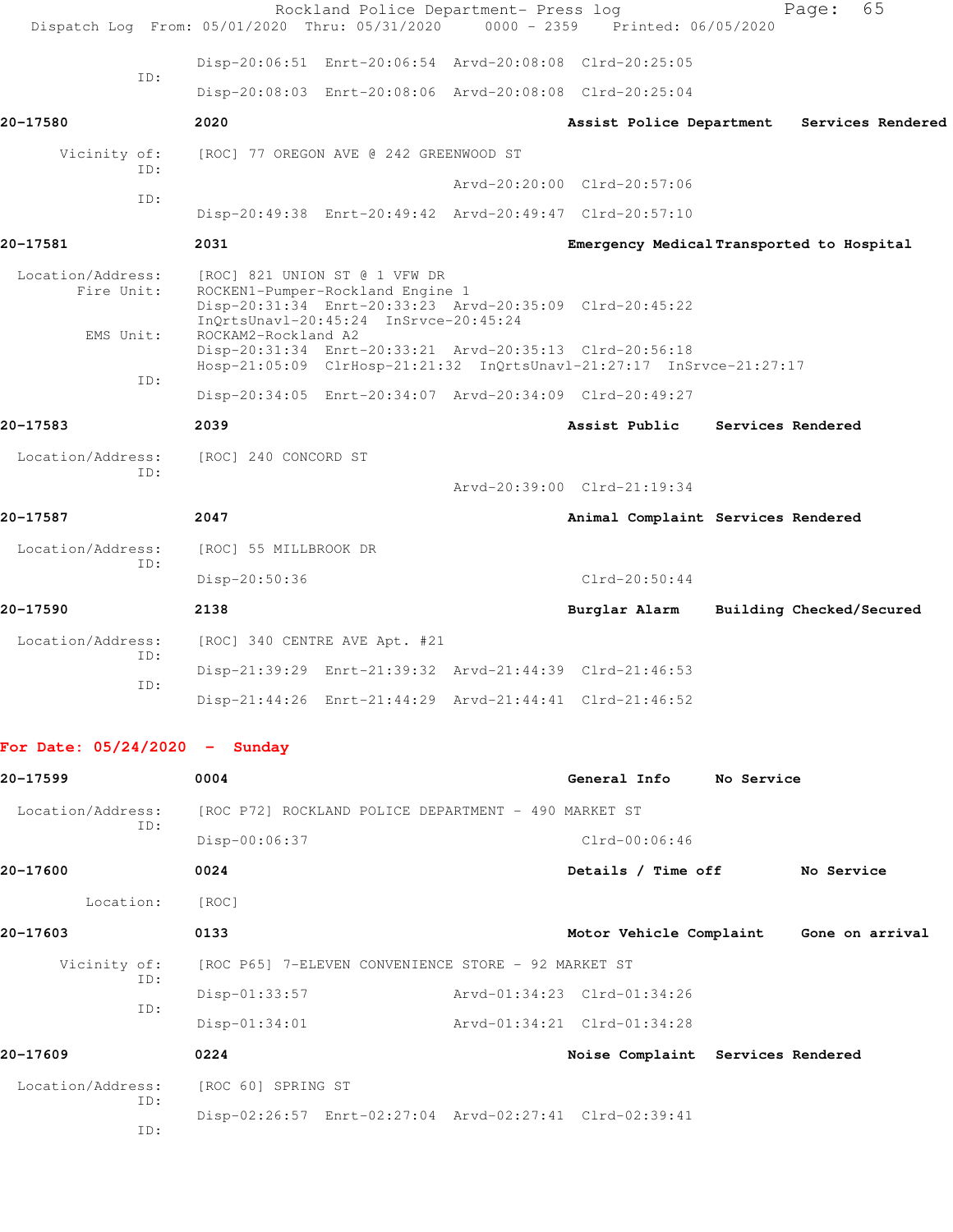| Dispatch Log From: 05/01/2020 Thru: 05/31/2020 0000 - 2359 Printed: 06/05/2020 |                                                                                                                         | Rockland Police Department- Press log                |                                                         |                   | 66<br>Page:              |  |
|--------------------------------------------------------------------------------|-------------------------------------------------------------------------------------------------------------------------|------------------------------------------------------|---------------------------------------------------------|-------------------|--------------------------|--|
|                                                                                |                                                                                                                         |                                                      | Disp-02:26:57 Enrt-02:27:08 Arvd-02:30:04 Clrd-02:39:34 |                   |                          |  |
| 20-17615                                                                       | 0431                                                                                                                    |                                                      | 911 Accidental Services Rendered                        |                   |                          |  |
| Location/Address:                                                              |                                                                                                                         | [ROC P47] BEST WESTERN - 909 HINGHAM ST              |                                                         |                   |                          |  |
| ID:                                                                            |                                                                                                                         |                                                      | Disp-04:32:40 Enrt-04:32:43 Arvd-04:36:57 Clrd-04:41:17 |                   |                          |  |
| 20-17617                                                                       | 0555                                                                                                                    |                                                      | Building Check Appears Secure                           |                   |                          |  |
| Location/Address:                                                              | [ROC] UNION ST                                                                                                          |                                                      |                                                         |                   |                          |  |
| ID:                                                                            |                                                                                                                         |                                                      | Arvd-06:02:03 Clrd-06:13:15                             |                   |                          |  |
| 20-17619                                                                       | 0626                                                                                                                    |                                                      | Burglar Alarm                                           |                   | Building Checked/Secured |  |
| Location/Address:                                                              | [ROC] BMW - 1050 HINGHAM ST                                                                                             |                                                      |                                                         |                   |                          |  |
| ID:                                                                            |                                                                                                                         |                                                      | Disp-06:29:22 Enrt-06:30:16 Arvd-06:36:31 Clrd-06:41:09 |                   |                          |  |
| ID:                                                                            |                                                                                                                         |                                                      | Disp-06:30:36 Enrt-06:30:40 Arvd-06:36:36 Clrd-06:41:03 |                   |                          |  |
| 20-17621                                                                       | 0803                                                                                                                    |                                                      | Information Call No Action Required                     |                   |                          |  |
| Location/Address:                                                              |                                                                                                                         | [ROC P72] ROCKLAND POLICE DEPARTMENT - 490 MARKET ST |                                                         |                   |                          |  |
| ID:                                                                            | Disp-08:08:52                                                                                                           |                                                      | Clrd-08:08:56                                           |                   |                          |  |
| 20-17622                                                                       | 0811                                                                                                                    |                                                      | Threats                                                 | Report Follows    |                          |  |
| Location/Address:                                                              | [ROC 163] 261 MARKET ST                                                                                                 |                                                      |                                                         |                   |                          |  |
| ID:<br>ID:                                                                     |                                                                                                                         |                                                      | Disp-08:16:16 Enrt-08:16:40 Arvd-08:19:25 Clrd-08:44:58 |                   |                          |  |
| Refer To Arrest:<br>Arrest:<br>Address:<br>Age:<br>Charges:                    | 20ROC-17622-AR<br>SCHELL, FRANK<br>16 PLEASANT ST WHITMAN, MA<br>51<br>THREAT TO COMMIT CRIME<br>THREAT TO COMMIT CRIME |                                                      | Disp-08:16:21 Enrt-08:16:26 Arvd-08:19:30 Clrd-08:32:27 |                   |                          |  |
| 20-17990                                                                       | 0845                                                                                                                    |                                                      | Animal Complaint Services Rendered                      |                   |                          |  |
| Location/Address:                                                              | [ROC] 293 WEST WATER ST                                                                                                 |                                                      |                                                         |                   |                          |  |
| 20-17627                                                                       | 0940                                                                                                                    |                                                      | Noise Complaint Services Rendered                       |                   |                          |  |
| Location/Address:                                                              |                                                                                                                         | [ROC P75] UNION POINT - FOREST ST                    |                                                         |                   |                          |  |
| ID:                                                                            |                                                                                                                         |                                                      | Disp-09:44:32 Enrt-09:44:38 Arvd-09:44:43 Clrd-10:01:47 |                   |                          |  |
| 20-17629                                                                       | 1006                                                                                                                    |                                                      | 911 Hang Up                                             | Services Rendered |                          |  |
| Location/Address:                                                              | [ROC] 19 EMERSON ST                                                                                                     |                                                      |                                                         |                   |                          |  |
| ID:                                                                            |                                                                                                                         |                                                      | Disp-10:08:18 Enrt-10:08:32 Arvd-10:12:47 Clrd-10:15:19 |                   |                          |  |
| 20-17630                                                                       | 1041                                                                                                                    |                                                      | Details / Time off                                      |                   | No Action                |  |
| Required<br>Location:                                                          | [ROC]                                                                                                                   |                                                      |                                                         |                   |                          |  |
| 20-17631                                                                       | 1049                                                                                                                    |                                                      | Neighbor Disturbance                                    |                   | Advised to Court         |  |
| Location/Address:                                                              | [ROC 77] 110 UNION ST Apt. #4                                                                                           |                                                      |                                                         |                   |                          |  |
| ID:                                                                            | Disp-10:59:20                                                                                                           |                                                      | $Clrd-11:01:04$                                         |                   |                          |  |
| 20-17633                                                                       | 1141                                                                                                                    |                                                      | 911 Accidental Services Rendered                        |                   |                          |  |
| Location/Address:                                                              | [ROC] 80 EMERSON ST                                                                                                     |                                                      |                                                         |                   |                          |  |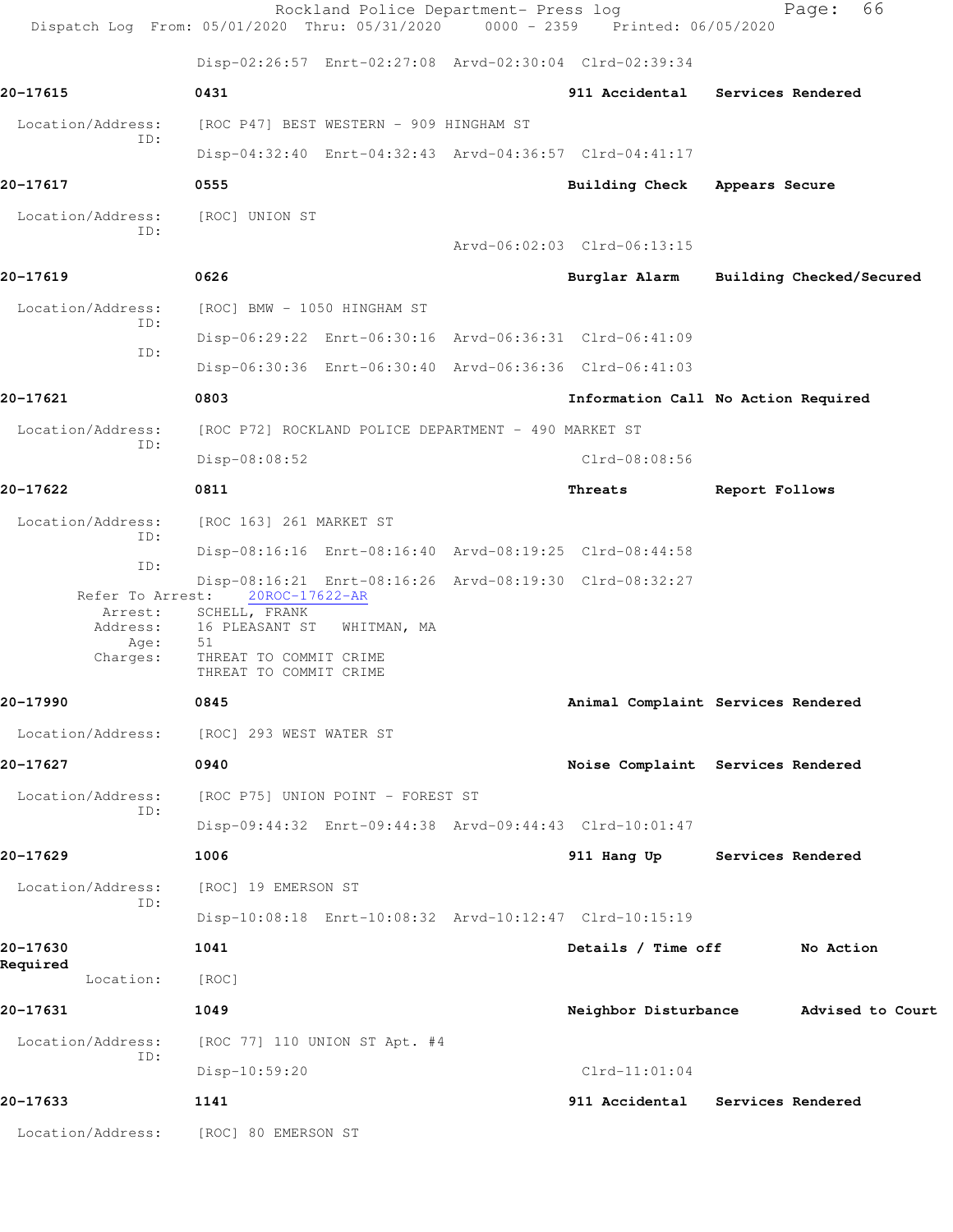|                       | Rockland Police Department- Press log<br>Dispatch Log From: 05/01/2020 Thru: 05/31/2020 0000 - 2359 Printed: 06/05/2020 |                                            | 67<br>Page:       |
|-----------------------|-------------------------------------------------------------------------------------------------------------------------|--------------------------------------------|-------------------|
| ID:                   | Disp-11:42:23 Enrt-11:43:05 Arvd-11:49:24 Clrd-11:54:58                                                                 |                                            |                   |
| 20-17640              | 1306                                                                                                                    | 911 Hang Up<br>Unfounded                   |                   |
| Vicinity of:          | [ROC] 63 RESERVOIR PARK DR                                                                                              |                                            |                   |
| ID:                   | Disp-13:08:34 Enrt-13:08:38 Arvd-13:15:11 Clrd-13:24:58                                                                 |                                            |                   |
| 20-17645              | 1408                                                                                                                    | Details / Time off                         | No Action         |
| Required<br>Location: | [ROC]                                                                                                                   |                                            |                   |
| 20-17646              | 1437                                                                                                                    | MVA Property Damage Only Services Rendered |                   |
| Location/Address:     | [ROC] 202 REED ST                                                                                                       |                                            |                   |
| ID:                   | Disp-14:38:06 Enrt-14:38:10 Arvd-14:40:26 Clrd-15:07:49                                                                 |                                            |                   |
| 20-17647              | 1457                                                                                                                    | Lost/Found Property                        | Services Rendered |
| Location/Address:     | [ROC] UNION ST                                                                                                          |                                            |                   |
| ID:                   | $Disp-14:59:30$                                                                                                         | $Clrd-15:07:23$                            |                   |
| ID:                   | Disp-15:08:59                                                                                                           | $Clrd-15:09:22$                            |                   |
| 20-17648              | 1501                                                                                                                    | Neighbor Disturbance                       | Advised to Court  |
| Location/Address:     | [ROC 77] 110 UNION ST Apt. #4                                                                                           |                                            |                   |
| ID:                   | Disp-15:07:23                                                                                                           | $Clrd-15:08:59$                            |                   |
| 20-17655              | 1600                                                                                                                    | SHIFT ASSIGNMENTS Services Rendered        |                   |
| Location/Address:     | [ROC P72] ROCKLAND POLICE DEPARTMENT - 490 MARKET ST                                                                    |                                            |                   |
| 20-17656              | 1614                                                                                                                    | Investigated<br>911 Accidental             |                   |
| Location/Address:     | [ROC] 123 WEBSTER ST Apt. #1                                                                                            |                                            |                   |
| ID:                   | Disp-16:15:35 Enrt-16:16:09 Arvd-16:22:47 Clrd-16:22:50                                                                 |                                            |                   |
| 20-17658              | 1626                                                                                                                    | Neighbor Disturbance Peace Restored        |                   |
| Location/Address:     | [ROC] 462 EAST WATER ST                                                                                                 |                                            |                   |
| ID:                   | Disp-16:27:20 Enrt-16:27:27 Arvd-16:30:43 Clrd-16:39:52                                                                 |                                            |                   |
| ID:                   | Disp-16:28:36 Enrt-16:28:39 Arvd-16:30:41 Clrd-16:39:50                                                                 |                                            |                   |
| 20-17661              | 1644                                                                                                                    | CRUISER MAINTENANCE                        | Services Rendered |
| Location/Address:     | [ROC P72] ROCKLAND POLICE DEPARTMENT - 490 MARKET ST                                                                    |                                            |                   |
| 20-17660              | 1646                                                                                                                    | Police Information                         | No Service        |
| Location/Address:     | [ROC] 50 SHAW RD                                                                                                        |                                            |                   |
| 20-17678              | 1906                                                                                                                    | Assault Offenses Services Rendered         |                   |
| Location/Address:     | [ROC 69] SOUTH SHORE REHAB & NURSING - 115 NORTH AVE                                                                    |                                            |                   |
| ID:                   | Disp-19:12:04 Enrt-19:13:01 Arvd-19:13:04 Clrd-19:13:07                                                                 |                                            |                   |
| 20-17679              | 1910                                                                                                                    | Suspicious Activity Gone on arrival        |                   |
| Location/Address:     | [ROC] SUMMER ST                                                                                                         |                                            |                   |
| ID:                   | Disp-19:14:06 Enrt-19:15:13                                                                                             | Clrd-19:30:22                              |                   |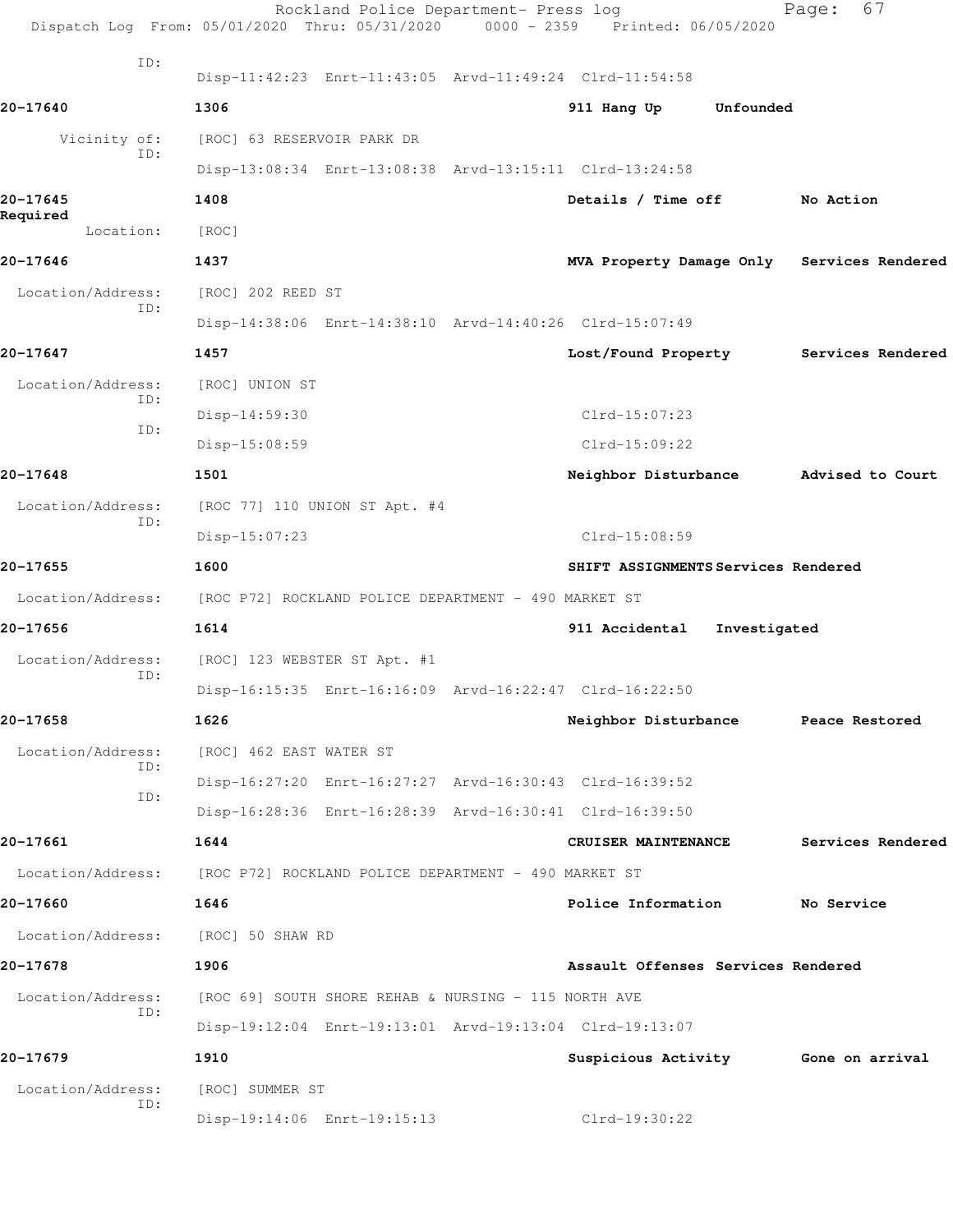Rockland Police Department- Press log entitled and Page: 68 Dispatch Log From: 05/01/2020 Thru: 05/31/2020 0000 - 2359 Printed: 06/05/2020

| 20-17680                                                                  | 1923                                                                        |  |  | Motor Vehicle Stop                                                   |                   | Sent On Way  |
|---------------------------------------------------------------------------|-----------------------------------------------------------------------------|--|--|----------------------------------------------------------------------|-------------------|--------------|
| Location/Address:<br>ID:                                                  | [ROC] UNION ST                                                              |  |  |                                                                      |                   |              |
|                                                                           |                                                                             |  |  | Arvd-19:23:00 Clrd-19:26:57                                          |                   |              |
| 20-17682                                                                  | 1930                                                                        |  |  | Suspicious Activity                                                  |                   | Investigated |
| Location/Address:<br>ID:                                                  | [ROC 60] SPRING GATE APARTMENTS - 52 HANNAH WAY                             |  |  |                                                                      |                   |              |
| ID:                                                                       |                                                                             |  |  | Arvd-19:30:00 Clrd-19:34:28                                          |                   |              |
|                                                                           |                                                                             |  |  | Disp-19:31:09 Enrt-19:31:11 Arvd-19:31:13 Clrd-19:34:31              |                   |              |
| 20-17685                                                                  | 2010                                                                        |  |  | Disturbance                                                          | Investigated      |              |
| Location/Address:                                                         | [ROC 113] 269 EAST WATER ST                                                 |  |  |                                                                      |                   |              |
| ID:                                                                       |                                                                             |  |  | Disp-20:11:01 Enrt-20:11:37 Arvd-20:13:29 Clrd-20:38:45              |                   |              |
| ID:                                                                       |                                                                             |  |  | Disp-20:11:01 Enrt-20:11:35 Arvd-20:13:27 Clrd-20:38:41              |                   |              |
| 20-17690                                                                  | 2122                                                                        |  |  | Disturbance                                                          | Arrest (s) Made   |              |
| Vicinity of:                                                              | [ROC] 16 PIERCE RD                                                          |  |  |                                                                      |                   |              |
| ID:                                                                       |                                                                             |  |  | Disp-21:25:31 Enrt-21:25:40 Arvd-21:25:42 Clrd-22:28:45              |                   |              |
| ID:                                                                       |                                                                             |  |  | Disp-21:25:36 Enrt-21:25:38 Arvd-21:25:43 Clrd-22:05:56              |                   |              |
| ID:<br>Refer To Arrest:<br>Arrest:<br>Address:<br>Age:                    | 20ROC-17690-AR<br>MACDONALD, THOMAS P<br>45 POCAHONTAS LN HANOVER, MA<br>51 |  |  | Disp-21:26:39 Enrt-21:26:41 Arvd-21:26:44 Clrd-21:43:22              |                   |              |
| Charges:                                                                  | A&B ON FAMILY / HOUSEHOLD MEMBER                                            |  |  |                                                                      |                   |              |
| 20-17696                                                                  | 2206                                                                        |  |  | Fireworks                                                            | Services Rendered |              |
| Location/Address:<br>ID:                                                  | [ROC] HUGGINS RD                                                            |  |  |                                                                      |                   |              |
|                                                                           |                                                                             |  |  | Disp-22:07:35 Enrt-22:07:43 Arvd-22:07:46 Clrd-22:07:49              |                   |              |
| 20-17706                                                                  | 2355                                                                        |  |  | Noise Complaint Unfounded                                            |                   |              |
| Location/Address:<br>ID:                                                  | [ROC] 60 MORNINGSIDE DR                                                     |  |  |                                                                      |                   |              |
| ID:                                                                       |                                                                             |  |  | Disp-23:59:00 Enrt-23:59:06 Arvd-00:03:10 Clrd-05/25/2020 @ 00:06:14 |                   |              |
|                                                                           |                                                                             |  |  | Disp-23:59:09 Enrt-23:59:11 Arvd-00:02:56 Clrd-05/25/2020 @ 00:06:19 |                   |              |
| For Date: $05/25/2020 -$ Monday                                           |                                                                             |  |  |                                                                      |                   |              |
| 20-17708                                                                  | 0003                                                                        |  |  | SHIFT ASSIGNMENTSNo Service                                          |                   |              |
|                                                                           | Location/Address: [ROC P72] ROCKLAND POLICE DEPARTMENT - 490 MARKET ST      |  |  |                                                                      |                   |              |
| ID:                                                                       |                                                                             |  |  | Arvd-00:03:00 Clrd-00:05:32                                          |                   |              |
| 20-17710                                                                  | 0013                                                                        |  |  | 911 Accidental No Service                                            |                   |              |
| Location/Address: [ROC 70] WEBSTER PARK NURSING AND REHAB - 56 WEBSTER ST |                                                                             |  |  |                                                                      |                   |              |
| 20-17714                                                                  | 0129                                                                        |  |  | Noise Complaint Sent On Way                                          |                   |              |
| Location/Address:                                                         | [ROC] BIRCH BOTTOM CIR                                                      |  |  |                                                                      |                   |              |
| ID:                                                                       |                                                                             |  |  | Arvd-01:29:00 Clrd-01:53:25                                          |                   |              |
| ID:                                                                       |                                                                             |  |  | Disp-01:30:41 Enrt-01:30:44 Arvd-01:34:24 Clrd-01:53:30              |                   |              |
|                                                                           |                                                                             |  |  |                                                                      |                   |              |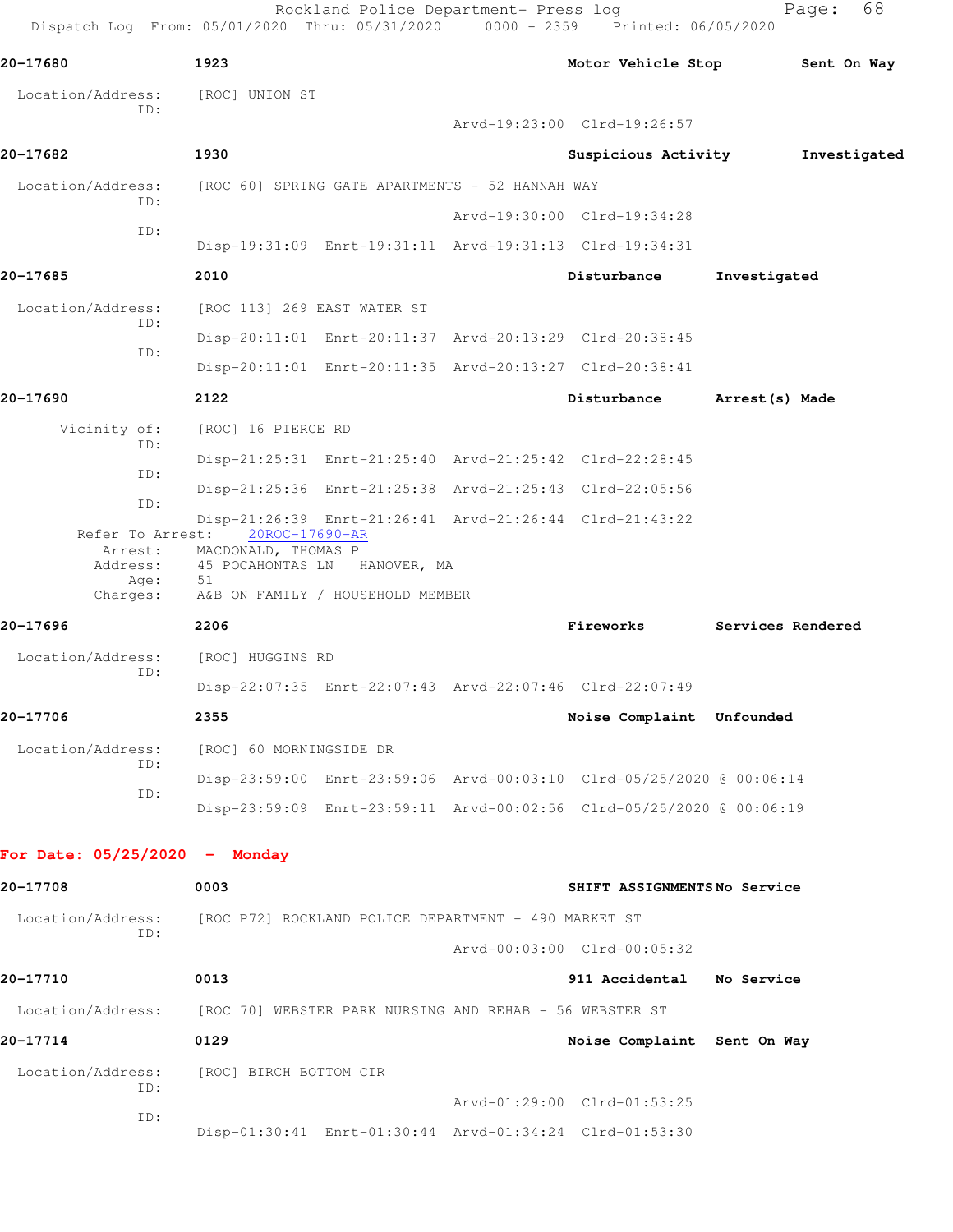Rockland Police Department- Press log entitled Page: 69

Dispatch Log From: 05/01/2020 Thru: 05/31/2020 0000 - 2359 Printed: 06/05/2020

| 20-17719          | 0320                                                    | Sudden Death                       | Report Follows    |                                       |
|-------------------|---------------------------------------------------------|------------------------------------|-------------------|---------------------------------------|
| Location/Address: | [ROC 154] 11 PACIFIC ST Apt. #3                         |                                    |                   |                                       |
| ID:               |                                                         | Arvd-03:20:00 Clrd-04:47:54        |                   |                                       |
| ID:               | Disp-03:20:54 Enrt-03:20:57 Arvd-03:22:12 Clrd-05:54:45 |                                    |                   |                                       |
| ID:               | Disp-03:23:13 Enrt-03:24:20 Arvd-03:30:29 Clrd-04:47:44 |                                    |                   |                                       |
| ID:               | Disp-04:49:36 Enrt-04:49:38 Arvd-04:49:40 Clrd-06:01:46 |                                    |                   |                                       |
| 20-17722          | 0553                                                    | Suspicious Activity                |                   | Report Follows                        |
| Location/Address: | [ROC] TOWN HALL - 242 UNION ST                          |                                    |                   |                                       |
| ID:               | Disp-05:56:14 Enrt-05:56:26 Arvd-05:56:27 Clrd-06:04:13 |                                    |                   |                                       |
| ID:               | Disp-05:56:19 Enrt-05:56:24 Arvd-05:56:29 Clrd-06:06:33 |                                    |                   |                                       |
| ID:               | Disp-05:56:34 Enrt-05:56:36 Arvd-05:56:41 Clrd-06:04:10 |                                    |                   |                                       |
| ID:               | Disp-06:01:55 Enrt-06:01:57 Arvd-06:01:58 Clrd-06:04:17 |                                    |                   |                                       |
| 20-17724          | 0605                                                    | Disturbance                        |                   | Services Rendered                     |
| Location/Address: | [ROC] 45 GREENWOOD ST                                   |                                    |                   |                                       |
| ID:               |                                                         | Arvd-06:05:00 Clrd-06:07:02        |                   |                                       |
| 20-17729          | 0725                                                    | Escort/Transport Services Rendered |                   |                                       |
| Location/Address: | [HVR] 295 WEBSTER ST                                    |                                    |                   |                                       |
| ID:               | Disp-07:28:27 Enrt-07:28:30 Arvd-07:32:28 Clrd-07:36:33 |                                    |                   |                                       |
| 20-17731          | 0743                                                    | Sudden Death                       | Report Follows    |                                       |
| Location/Address: | [ROC] 22 GRASSWOOD LN                                   |                                    |                   |                                       |
| ID:               | Disp-07:45:25 Enrt-07:45:29 Arvd-07:48:04 Clrd-08:26:13 |                                    |                   |                                       |
| ID:               | Disp-07:56:19                                           | Arvd-07:56:22 Clrd-08:10:27        |                   |                                       |
| ID:               | Disp-08:06:41                                           | Arvd-08:06:44 Clrd-10:24:50        |                   |                                       |
| 20-17733          | 0800                                                    | General Info                       | Services Rendered |                                       |
| Location/Address: | [ROC P72] ROCKLAND POLICE DEPARTMENT - 490 MARKET ST    |                                    |                   |                                       |
| 20-17735          | 0914                                                    | 911 Accidental                     | Services Rendered |                                       |
| Location/Address: | [ROC P55] HOME DEPOT - 1149 HINGHAM ST                  |                                    |                   |                                       |
| ID:               | Disp-09:15:06 Enrt-09:15:12 Arvd-09:24:07 Clrd-09:24:09 |                                    |                   |                                       |
| 20-17738          | 0937                                                    | General Info                       |                   | Building Checked/Secured              |
| Location/Address: | [ROC] UNION ST                                          |                                    |                   |                                       |
| 20-17988          | 1010                                                    | Animal Complaint Services Rendered |                   |                                       |
| Location/Address: | [ROC] 53 TAUNTON AVE                                    |                                    |                   |                                       |
| 20-17750          | 1148                                                    |                                    |                   | Suspicious Activity Services Rendered |
| Location/Address: | [ROC 62] JEFFERSON SCHOOL - 63 GEORGE ST                |                                    |                   |                                       |
| ID:               | Disp-12:00:24 Enrt-12:00:26 Arvd-12:04:15 Clrd-12:05:27 |                                    |                   |                                       |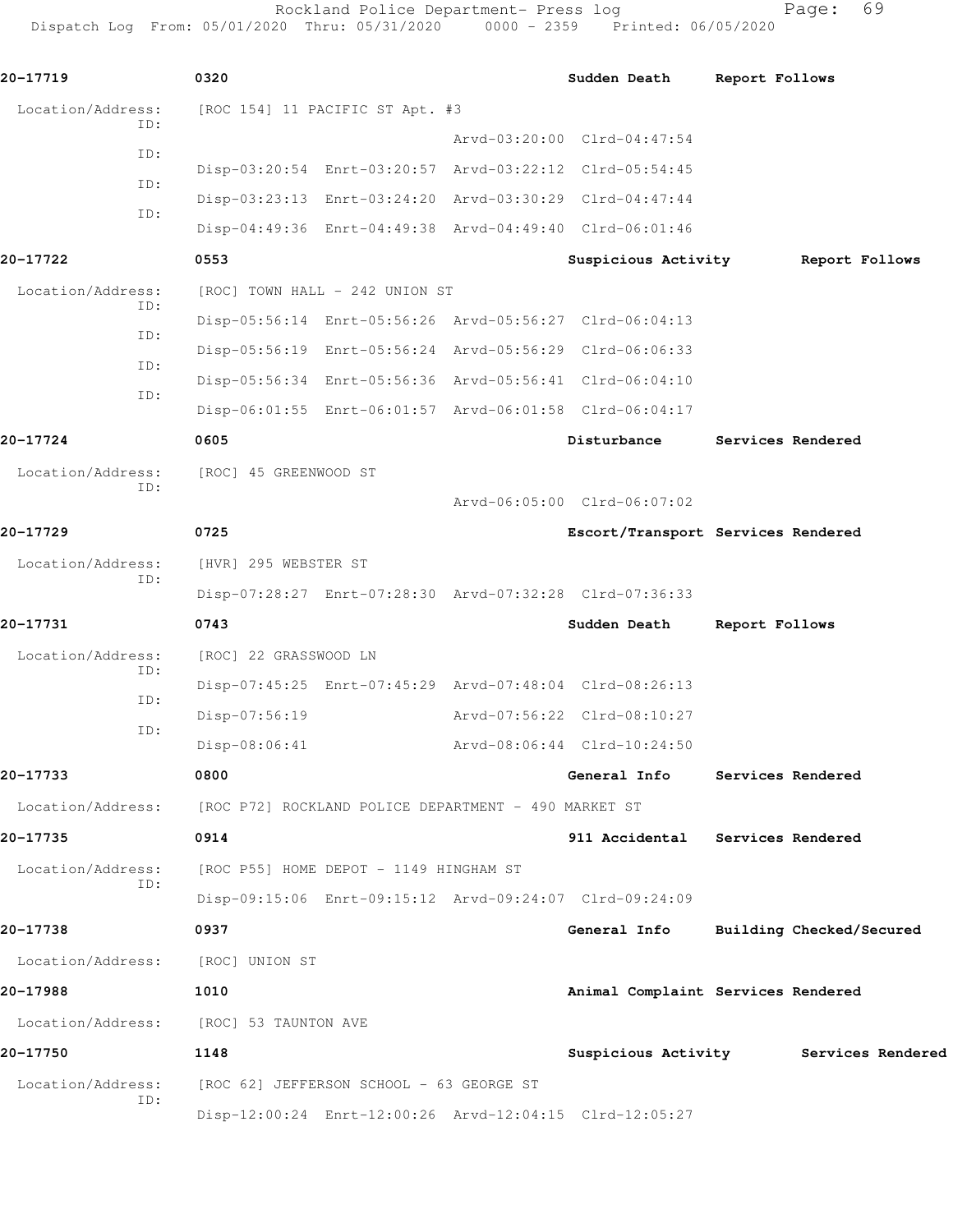|                                  | Rockland Police Department- Press log<br>Dispatch Log From: 05/01/2020 Thru: 05/31/2020 0000 - 2359 Printed: 06/05/2020 |                        | 70<br>Page:                         |
|----------------------------------|-------------------------------------------------------------------------------------------------------------------------|------------------------|-------------------------------------|
| 20-17749                         | 1153                                                                                                                    |                        | 911 Accidental Services Rendered    |
| Location/Address:                | [ROC P81] OCEAN STATE JOB LOT - 360 MARKET ST                                                                           |                        |                                     |
| ID:                              | Disp-11:55:56 Enrt-11:56:13 Arvd-11:57:28 Clrd-11:58:24                                                                 |                        |                                     |
| 20-17754                         | 1238                                                                                                                    |                        | General Info Services Rendered      |
| Location/Address:                | [ROC] UNION ST                                                                                                          |                        |                                     |
| 20-17757                         | 1326                                                                                                                    | Disabled Motor Vehicle | Services Rendered                   |
| Location/Address:                | [ROC] 318 SUMMER ST @ 372 SPRING ST                                                                                     |                        |                                     |
| ID:                              | Disp-13:28:29 Enrt-13:28:32 Arvd-13:30:37 Clrd-13:35:29                                                                 |                        |                                     |
| 20-17760                         | 1404                                                                                                                    | Police Information     | Services Rendered                   |
| Location/Address:                | [ROC] 390 SALEM ST                                                                                                      |                        |                                     |
| ID:                              | Disp-14:11:08 Enrt-14:11:10 Arvd-14:16:17 Clrd-14:18:48                                                                 |                        |                                     |
| 20-17761                         | 1413                                                                                                                    |                        | General Info Services Rendered      |
| Location/Address:                | [ROC] LEVIN RD                                                                                                          |                        |                                     |
| 20-17767                         | 1452                                                                                                                    | General Info           | Services Rendered                   |
| Location/Address: [ROC] UNION ST |                                                                                                                         |                        |                                     |
| 20-17769                         | 1454                                                                                                                    | Disturbance            | Peace Restored                      |
| Location/Address:<br>ID:         | [ROC] 147 MARKET ST                                                                                                     |                        |                                     |
| ID:                              | Disp-14:56:32 Enrt-14:57:25 Arvd-15:00:05 Clrd-15:12:58                                                                 |                        |                                     |
|                                  | Disp-14:57:56 Enrt-14:58:02 Arvd-14:58:05 Clrd-15:15:03                                                                 |                        |                                     |
| 20-17773                         | 1511                                                                                                                    |                        | 911 Accidental Services Rendered    |
| Location/Address:<br>ID:         | [ROC] 87 BOXBERRY LN                                                                                                    |                        |                                     |
|                                  | Disp-15:13:08 Enrt-15:13:10 Arvd-15:17:13 Clrd-15:17:46                                                                 |                        |                                     |
| 20-17777                         | 1600                                                                                                                    |                        | SHIFT ASSIGNMENTS Services Rendered |
| Location/Address:                | [ROC P72] ROCKLAND POLICE DEPARTMENT - 490 MARKET ST                                                                    |                        |                                     |
| 20-17780                         | 1656                                                                                                                    | General Info           | Appears Secure                      |
| Location/Address:                | [ROC P72] ROCKLAND POLICE DEPARTMENT - 490 MARKET ST                                                                    |                        |                                     |
| 20-17784                         | 1702                                                                                                                    | 911 Accidental         | Investigated                        |
| Location/Address:<br>ID:         | [ROC] 103 UNION ST                                                                                                      |                        |                                     |
|                                  | Disp-17:03:21 Enrt-17:03:23                                                                                             | Clrd-17:06:21          |                                     |
| 20-17785                         | 1706                                                                                                                    | <b>Time off</b>        | Services Rendered                   |
| Location:                        | [ROC]                                                                                                                   |                        |                                     |
| 20-17786                         | 1726                                                                                                                    | 911 Hang Up            | Investigated                        |
| Location/Address:<br>ID:         | [ROC] 80 WEST WATER ST                                                                                                  |                        |                                     |
|                                  | Disp-17:28:13 Enrt-17:28:47 Arvd-17:34:13 Clrd-17:36:19                                                                 |                        |                                     |
| 20-17791                         | 1805                                                                                                                    | Neighbor Disturbance   | Services Rendered                   |
| Location/Address:                | [ROC] 110 MARTHA DR Apt. #A                                                                                             |                        |                                     |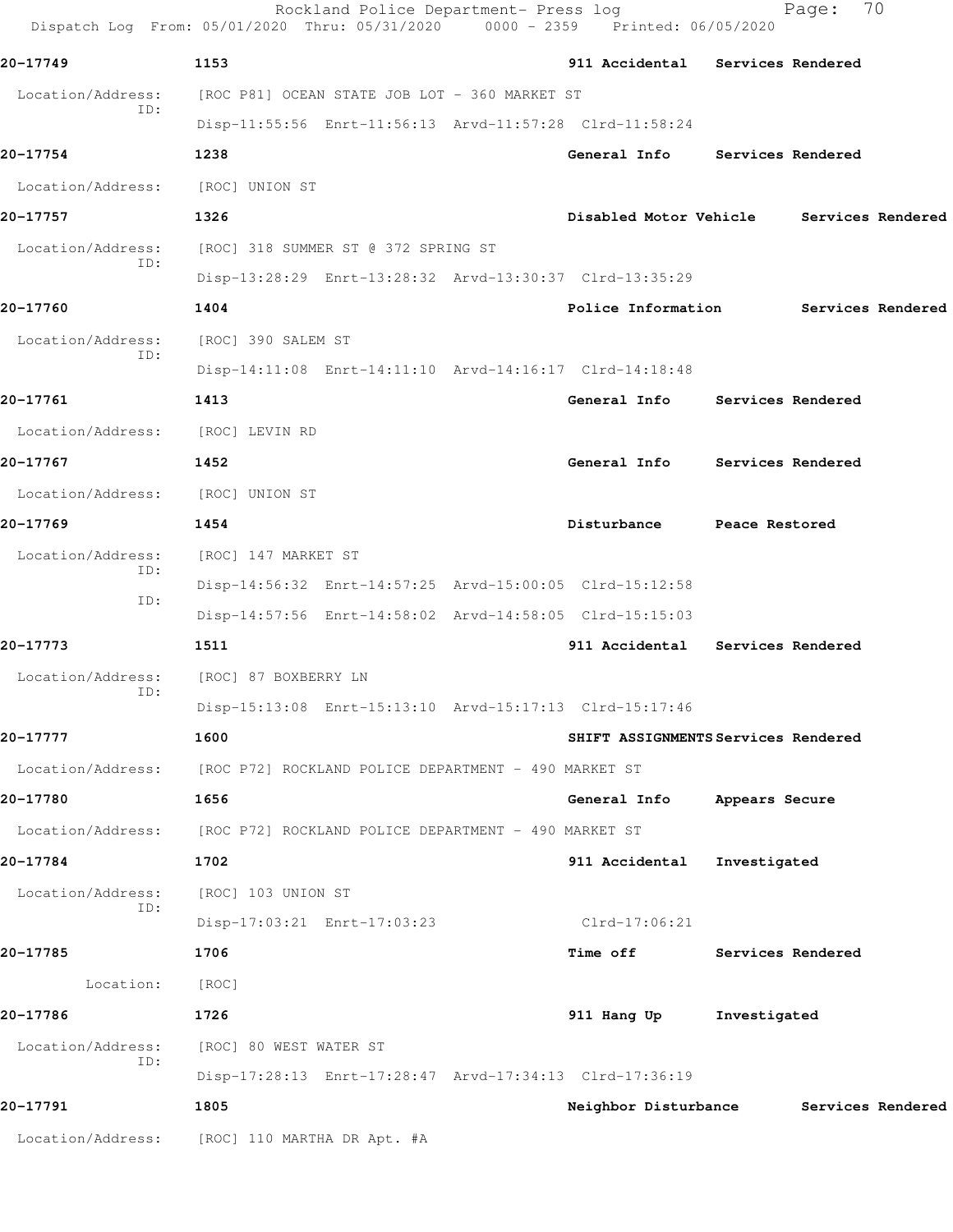|                             | Rockland Police Department- Press log<br>Dispatch Log From: 05/01/2020 Thru: 05/31/2020 0000 - 2359 Printed: 06/05/2020 |                                         | 71<br>Page:                                |
|-----------------------------|-------------------------------------------------------------------------------------------------------------------------|-----------------------------------------|--------------------------------------------|
| ID:                         | Disp-18:06:18 Enrt-18:08:13 Arvd-18:12:04 Clrd-18:21:16                                                                 |                                         |                                            |
| 20-17793                    | 1828                                                                                                                    | Time off                                | Services Rendered                          |
| Location:                   | [ROC]                                                                                                                   |                                         |                                            |
| 20-17794                    | 1831                                                                                                                    | Detail                                  | Services Rendered                          |
|                             | Location/Address: [ROC P72] ROCKLAND POLICE DEPARTMENT - 490 MARKET ST                                                  |                                         |                                            |
| 20-17797                    | 1915                                                                                                                    |                                         | Assist Fire Department Services Rendered   |
| Location/Address:<br>ID:    | [ROC] 115 J A DUNN MEM DR                                                                                               |                                         |                                            |
| ID:                         |                                                                                                                         | Arvd-19:15:00 Clrd-19:47:21             |                                            |
|                             | Disp-19:15:54 Enrt-19:15:57 Arvd-19:17:26 Clrd-19:41:44                                                                 |                                         |                                            |
| 20-17798                    | 1916                                                                                                                    | Detail                                  | Services Rendered                          |
| Location/Address:           | [ROC P72] ROCKLAND POLICE DEPARTMENT - 490 MARKET ST                                                                    |                                         |                                            |
| 20-17799                    | 1928                                                                                                                    | Larceny / Forgery/ Fraud Report Follows |                                            |
| Location/Address:<br>ID:    | [ROC P51] DOUBLE TREE - 929 HINGHAM ST                                                                                  |                                         |                                            |
| ID:                         | Disp-19:30:18 Enrt-19:30:39 Arvd-19:34:03 Clrd-20:02:10                                                                 |                                         |                                            |
| ID:                         | Disp-19:30:35 Enrt-19:30:38 Arvd-19:34:01 Clrd-23:22:53                                                                 |                                         |                                            |
| ID:                         | Disp-19:41:52 Enrt-19:41:53 Arvd-19:41:55 Clrd-20:43:43                                                                 |                                         |                                            |
| ID:                         | Disp-20:19:40 Enrt-20:19:43 Arvd-20:28:57 Clrd-20:43:46                                                                 |                                         |                                            |
| Refer To Arrest:            | Disp-20:26:41 Enrt-20:26:43 Arvd-20:26:44 Clrd-20:43:39<br>20ROC-17799-AR                                               |                                         |                                            |
| Arrest:<br>Address:<br>Age: | MCELLIGOTT, JUSTIN<br>25 COUGHLIN RD EASTON, MA<br>37                                                                   |                                         |                                            |
| Charges:                    | SHOPLIFTING BY CONCEALING MDSE, 2ND OFF.<br>AMMUNITION WITHOUT FID CARD, POSSESS<br>LARCENY OVER \$1200                 |                                         |                                            |
| 20-17801                    | 2005                                                                                                                    |                                         | Assist Police Department Services Rendered |
| Location/Address:<br>ID:    | [ROC] 188 CENTRAL ST                                                                                                    |                                         |                                            |
|                             | Disp-20:10:14 Enrt-20:10:56 Arvd-20:19:12 Clrd-20:19:19                                                                 |                                         |                                            |
| 20-17816                    | 2323                                                                                                                    | Suspicious Activity                     | Report Follows                             |
| Location/Address:<br>ID:    | [ROC P47] BEST WESTERN - 909 HINGHAM ST                                                                                 |                                         |                                            |
| ID:                         | Disp-23:25:30 Enrt-23:25:41 Arvd-23:25:46 Clrd-23:57:03                                                                 |                                         |                                            |
| ID:                         | Disp-23:25:30 Enrt-23:25:44 Arvd-23:27:53 Clrd-23:40:42                                                                 |                                         |                                            |
| Refer To $P/C$ :            | Disp-23:27:50 Enrt-23:27:56 Arvd-23:27:59 Clrd-23:40:47<br>20ROC-17816-AR                                               |                                         |                                            |
| $P/C$ :<br>Address:<br>Age: | CREECH, MICHAEL M<br>285 PLEASANT ST<br>WEYMOUTH, MA<br>34                                                              |                                         |                                            |
| Charges:                    | PROTECTIVE CUSTODY                                                                                                      |                                         |                                            |
|                             |                                                                                                                         |                                         |                                            |

## **For Date: 05/26/2020 - Tuesday**

| 20-17818          | 0012                                                 | General Incident Services Rendered |
|-------------------|------------------------------------------------------|------------------------------------|
| Location/Address: | [ROC P72] ROCKLAND POLICE DEPARTMENT - 490 MARKET ST |                                    |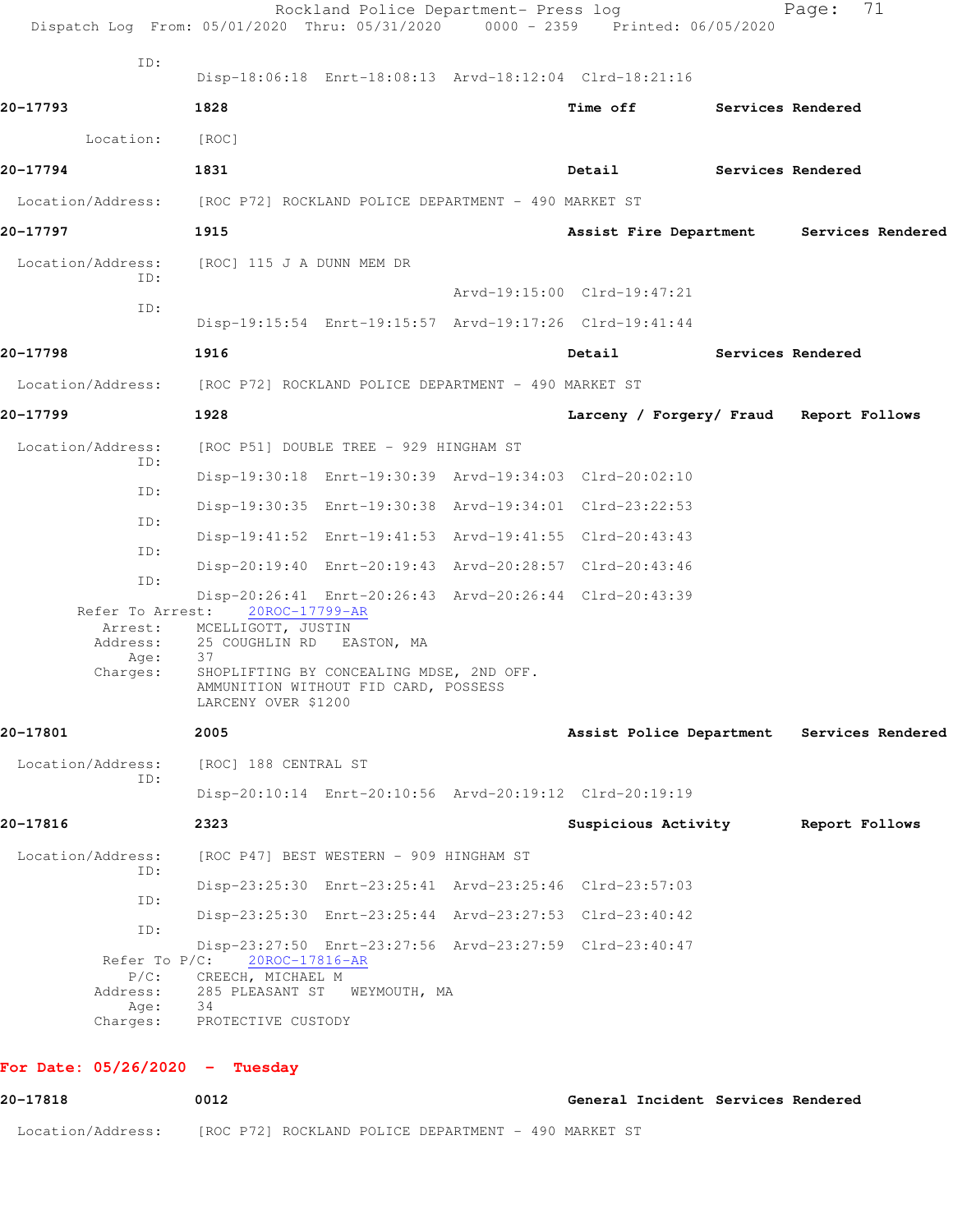|                               | Rockland Police Department- Press log                                                                                   | Dispatch Log From: 05/01/2020 Thru: 05/31/2020 0000 - 2359 Printed: 06/05/2020 | 72<br>Page:        |
|-------------------------------|-------------------------------------------------------------------------------------------------------------------------|--------------------------------------------------------------------------------|--------------------|
| ID:                           | $Disp-00:14:31$                                                                                                         | $Clrd-00:14:43$                                                                |                    |
| 20-17829                      | 0605                                                                                                                    | Building Check                                                                 | Services Rendered  |
| Location/Address:             | [ROC] UNION ST                                                                                                          |                                                                                |                    |
| ID:                           | Disp-06:05:46                                                                                                           | Arvd-06:05:54 Clrd-06:14:00                                                    |                    |
| 20-17830                      | 0612                                                                                                                    | Detail                                                                         | Services Rendered  |
| Location/Address:             | [ROC] UNION ST                                                                                                          |                                                                                |                    |
| 20-17837                      | 0744                                                                                                                    | Assist Fire Department                                                         | Services Rendered  |
| Location/Address:             | [ROC] 84 EXCHANGE ST                                                                                                    |                                                                                |                    |
| ID:                           | Disp-07:45:57 Enrt-07:45:59 Arvd-07:54:15 Clrd-08:06:06                                                                 |                                                                                |                    |
| EMS Unit:                     | ROCKAM1-Rockland A1<br>Disp-07:47:58 Enrt-07:48:02 Arvd-07:48:20 Clrd-07:49:34<br>InQrtsUnavl-07:49:38 InSrvce-07:49:38 |                                                                                |                    |
| 20-17838                      | 0800                                                                                                                    | General Info                                                                   | No Action Required |
| Location/Address:             | [ROC P72] ROCKLAND POLICE DEPARTMENT - 490 MARKET ST                                                                    |                                                                                |                    |
| 20-17841                      | 0831                                                                                                                    | Vehicle Maintenance                                                            | No Action          |
| Required<br>Location/Address: | [ROC] LARRYS GARAGE - 688 UNION ST                                                                                      |                                                                                |                    |
| 20-17845                      | 0849                                                                                                                    | Motor Vehicle Stop                                                             | Verbal Warning     |
| Location/Address:             | [ROC] 295 BEECH ST                                                                                                      |                                                                                |                    |
| ID:                           |                                                                                                                         | Arvd-08:49:00 Clrd-08:53:03                                                    |                    |
| 20-17855                      | 0939                                                                                                                    | <b>Building Check</b>                                                          | Services Rendered  |
| Location/Address:             | [ROC] UNION ST                                                                                                          |                                                                                |                    |
| ID:                           |                                                                                                                         | Arvd-09:40:08 Clrd-09:40:19                                                    |                    |
| 20-17856                      | 0944                                                                                                                    | Animal Complaint No Action Required                                            |                    |
| Vicinity of:                  | [ROC] 16 WEBSTER ST                                                                                                     |                                                                                |                    |
| ID:                           | Disp-09:48:48 Enrt-09:48:50 Arvd-10:13:10 Clrd-10:20:25                                                                 |                                                                                |                    |
| 20-17858                      | 1016                                                                                                                    | Details / Time off                                                             | No Action          |
| Required<br>Location:         | [ROC]                                                                                                                   |                                                                                |                    |
| 20-17859                      | 1018                                                                                                                    | General Info Services Rendered                                                 |                    |
| Location/Address:             | [ROC P72] ROCKLAND POLICE DEPARTMENT - 490 MARKET ST                                                                    |                                                                                |                    |
| 20-17864                      | 1052                                                                                                                    | Motor Vehicle Stop                                                             | Verbal Warning     |
| Vicinity of:                  | [ROC] 685 SUMMER ST                                                                                                     |                                                                                |                    |
| ID:                           |                                                                                                                         | Arvd-10:52:00 Clrd-11:20:26                                                    |                    |
| 20-17868                      | 1114                                                                                                                    | General Info Services Rendered                                                 |                    |
| Location/Address:             | [ROC P72] ROCKLAND POLICE DEPARTMENT - 490 MARKET ST                                                                    |                                                                                |                    |
| 20-17873                      | 1151                                                                                                                    | Prisoner Information                                                           | No Action          |
| Required<br>Location/Address: | [ROC P72] ROCKLAND POLICE DEPARTMENT – 490 MARKET ST                                                                    |                                                                                |                    |
| 20-17878                      | 1215                                                                                                                    | 911 Accidental                                                                 | Services Rendered  |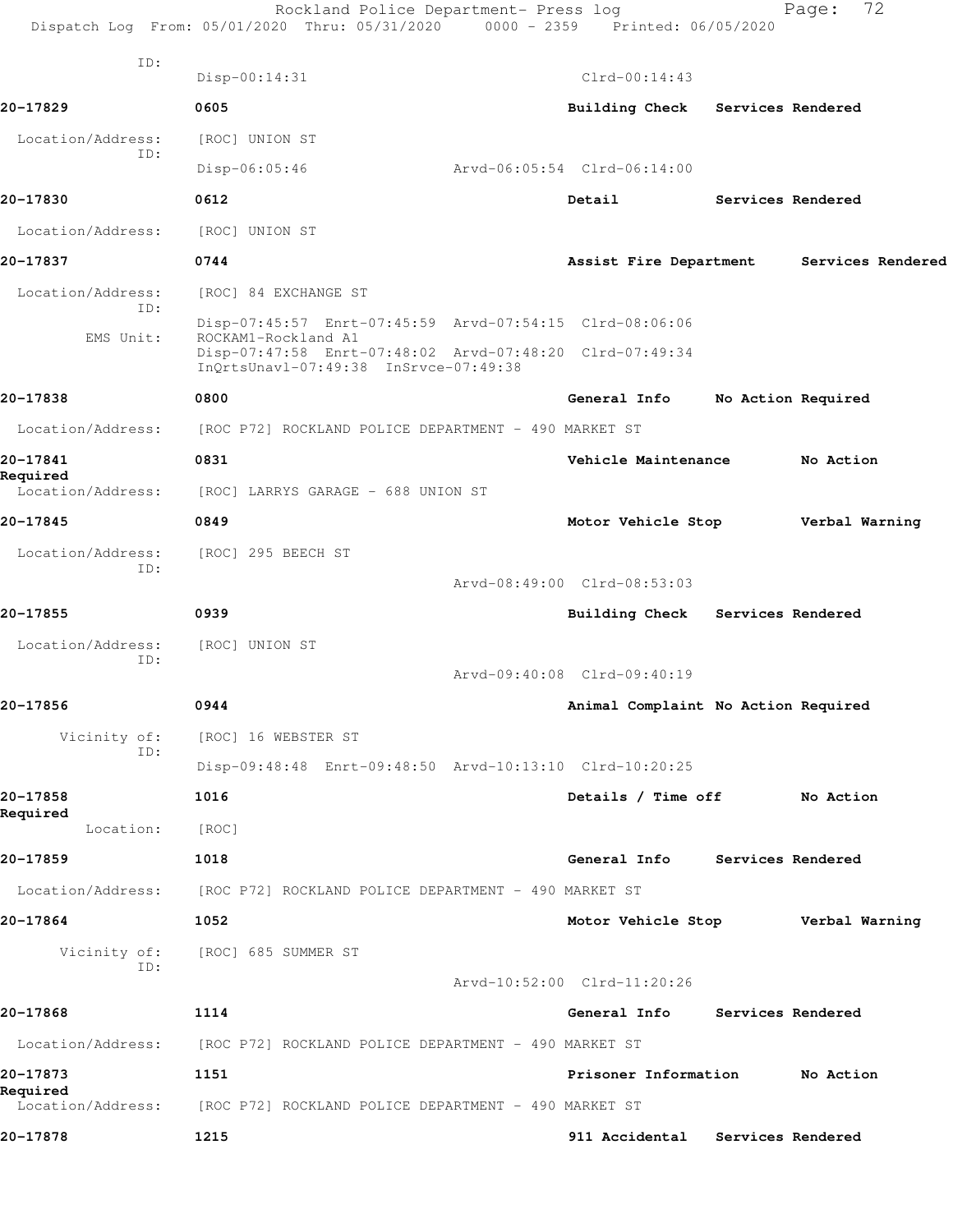|                                        | Rockland Police Department- Press log<br>Dispatch Log From: 05/01/2020 Thru: 05/31/2020 0000 - 2359 Printed: 06/05/2020 |                                           |                   | 73<br>Page:       |  |
|----------------------------------------|-------------------------------------------------------------------------------------------------------------------------|-------------------------------------------|-------------------|-------------------|--|
| Location/Address:                      | [ROC] 4 LINDEN ST @ 196 UNION ST                                                                                        |                                           |                   |                   |  |
| ID:                                    | Disp-12:16:08 Enrt-12:16:10 Arvd-12:17:51 Clrd-12:19:08                                                                 |                                           |                   |                   |  |
| 20-17889                               | 1356                                                                                                                    | Motor Vehicle Collision W/PI              |                   |                   |  |
| Services Rendered<br>Location/Address: | [ROC] EAST WATER ST @ LIBERTY ST                                                                                        |                                           |                   |                   |  |
| ID:                                    | Disp-13:58:28 Enrt-13:58:41 Arvd-14:00:07 Clrd-14:09:11                                                                 |                                           |                   |                   |  |
| ID:                                    | Disp-13:58:40 Enrt-13:58:43 Arvd-14:00:06 Clrd-14:00:13                                                                 |                                           |                   |                   |  |
| ID:                                    | Disp-13:59:02 Enrt-13:59:05 Arvd-14:00:05 Clrd-14:09:15                                                                 |                                           |                   |                   |  |
| 20-17894                               | 1414                                                                                                                    | Police Information                        |                   | Taken/Referred to |  |
| Other Agency                           |                                                                                                                         |                                           |                   |                   |  |
|                                        | Location: [ROC] RT 3 SOUTH BOUND OFF RAMP AT HINGHAM STREET                                                             |                                           |                   |                   |  |
| 20-17895                               | 1423                                                                                                                    | Complaint Services Rendered               |                   |                   |  |
| Location/Address:<br>ID:               | [ROC 7] WEBSTER PARK REHAB CENTER - 56 WEBSTER ST Apt. #107                                                             |                                           |                   |                   |  |
|                                        | $Disp-14:24:42$                                                                                                         | Arvd-14:34:10 Clrd-14:39:26               |                   |                   |  |
| 20-17898                               | 1440                                                                                                                    | Suspicious Activity Services Rendered     |                   |                   |  |
| Location/Address:<br>ID:               | [ROC] HARTSUFF PARK - HARTSUFF ST                                                                                       |                                           |                   |                   |  |
| TD:                                    | Disp-14:41:33                                                                                                           | Arvd-14:41:46 Clrd-14:42:28               |                   |                   |  |
|                                        | $Disp-14:41:43$                                                                                                         | Arvd-14:41:45 Clrd-14:42:30               |                   |                   |  |
| 20-17899<br>Required                   | 1441                                                                                                                    | Prisioner Transport No Action             |                   |                   |  |
|                                        | Location/Address: [ROC P72] ROCKLAND POLICE DEPARTMENT - 490 MARKET ST                                                  |                                           |                   |                   |  |
| 20-17900                               | 1443                                                                                                                    | Burglar Alarm Building Checked/Secured    |                   |                   |  |
| Location/Address:                      | [ROC] 340 CENTRE AVE Apt. #57                                                                                           |                                           |                   |                   |  |
| ID:                                    | Disp-14:43:48 Enrt-14:43:59 Arvd-14:50:04 Clrd-14:53:50                                                                 |                                           |                   |                   |  |
| 20-17903                               | 1523                                                                                                                    | Motor Vehicle Complaint Services Rendered |                   |                   |  |
| Location/Address:                      | [ROC] 175 UNION ST @ 18 E WATER ST                                                                                      |                                           |                   |                   |  |
| ID:                                    | Disp-15:26:32 Enrt-15:26:34 Arvd-15:27:41 Clrd-15:34:10                                                                 |                                           |                   |                   |  |
| 20-17907                               | 1559                                                                                                                    | General Info                              |                   | Services Rendered |  |
| Location/Address:                      | [ROC P72] ROCKLAND POLICE DEPARTMENT - 490 MARKET ST                                                                    |                                           |                   |                   |  |
| 20-17908                               | 1600                                                                                                                    | Disturbance                               | Services Rendered |                   |  |
| Location/Address:                      | [ROC] 114 HINGHAM ST                                                                                                    |                                           |                   |                   |  |
| ID:                                    | Disp-16:02:27 Enrt-16:02:30 Arvd-16:08:33 Clrd-16:15:52                                                                 |                                           |                   |                   |  |
| ID:                                    | Disp-16:04:43 Enrt-16:04:44                                                                                             | $Clrd-16:12:11$                           |                   |                   |  |
| 20-17909                               | 1607                                                                                                                    | Disturbance                               |                   | Services Rendered |  |
| Location/Address:                      | [ROC P81] OCEAN STATE JOB LOT - 360 MARKET ST                                                                           |                                           |                   |                   |  |
| ID:                                    | Disp-16:08:28 Enrt-16:08:35 Arvd-16:09:35 Clrd-16:19:11                                                                 |                                           |                   |                   |  |
| 20-17918                               | 1754                                                                                                                    | General Info                              |                   | Services Rendered |  |
|                                        |                                                                                                                         |                                           |                   |                   |  |
| Location/Address:                      | [ROC P72] ROCKLAND POLICE DEPARTMENT - 490 MARKET ST                                                                    |                                           |                   |                   |  |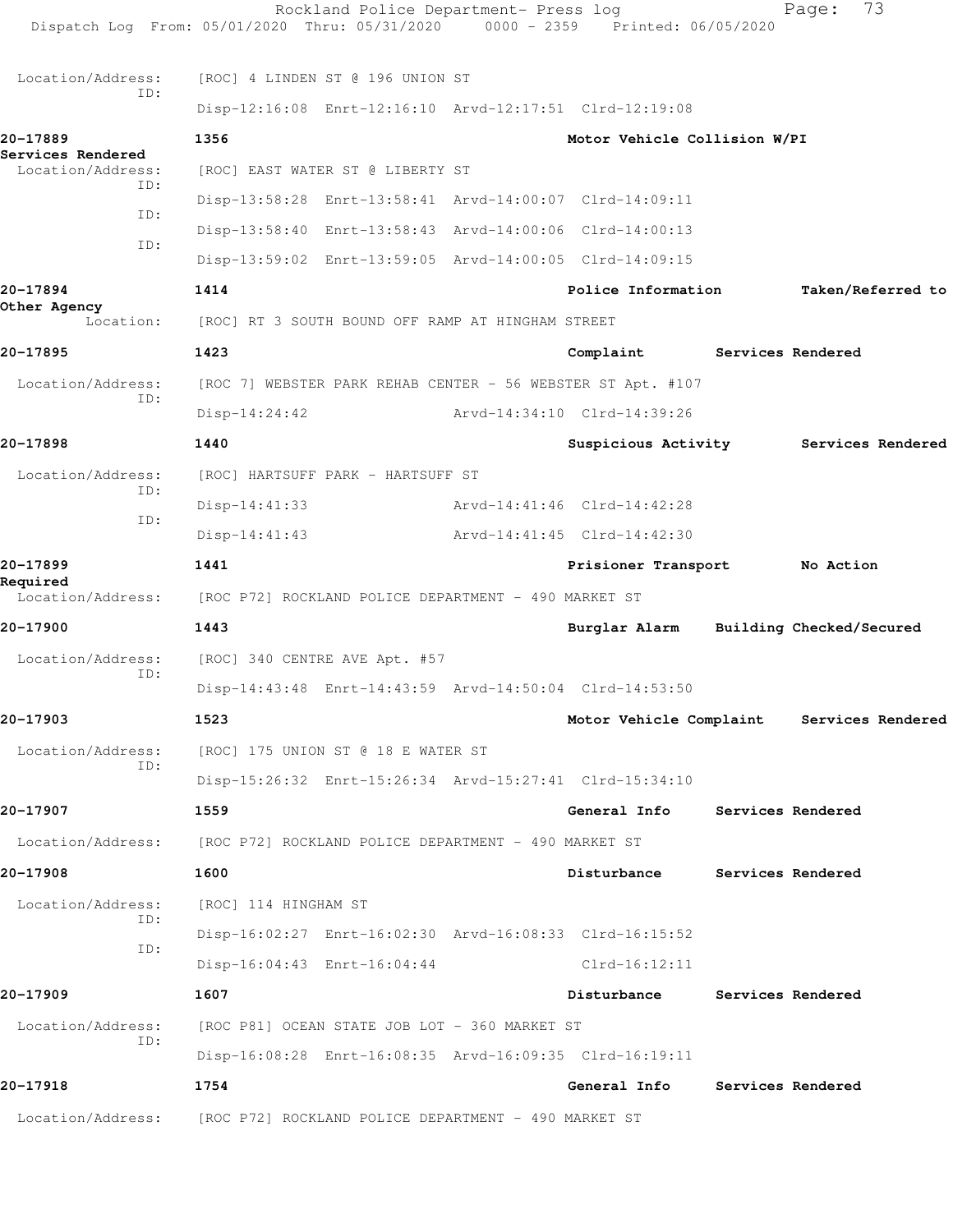| 20-17921                           | 1809                                                                                                                                                                                                   |  | 911 Hang Up                      | Appears Secure                            |
|------------------------------------|--------------------------------------------------------------------------------------------------------------------------------------------------------------------------------------------------------|--|----------------------------------|-------------------------------------------|
| Location/Address:                  | [ROC] 3 TANZI LN                                                                                                                                                                                       |  |                                  |                                           |
| TD:                                | Disp-18:13:16 Enrt-18:13:21 Arvd-18:23:36 Clrd-18:27:43                                                                                                                                                |  |                                  |                                           |
| 20-17930                           | 2006                                                                                                                                                                                                   |  |                                  | Emergency Medical Transported to Hospital |
| Location/Address:<br>Fire Unit:    | [ROC] 34 ARLINGTON ST<br>ROCKEN3-Pumper-Rockland Engine 3<br>Disp-20:08:11 Enrt-20:10:19 Arvd-20:12:11 Clrd-20:24:08                                                                                   |  |                                  |                                           |
| EMS Unit:                          | InQrtsUnavl-20:27:24 InSrvce-20:27:27<br>ABIA2-Abington Ambulance 2<br>Disp-20:08:46 Enrt-20:10:29 Arvd-20:15:36 Clrd-20:24:15<br>Hosp-20:33:31 ClrHosp-20:46:51 InQrtsUnavl-20:50:20 InSrvce-20:50:23 |  |                                  |                                           |
| ID:                                | Disp-20:11:41 Enrt-20:11:46 Arvd-20:16:28 Clrd-20:20:50                                                                                                                                                |  |                                  |                                           |
| 20-17935                           | 2111                                                                                                                                                                                                   |  | General Info                     | Appears Secure                            |
| Location/Address:                  | [ROC P72] ROCKLAND POLICE DEPARTMENT - 490 MARKET ST                                                                                                                                                   |  |                                  |                                           |
| 20-17936                           | 2114                                                                                                                                                                                                   |  | 911 Accidental                   | Appears Secure                            |
| Location/Address:                  | [ROC] 3 MIDFIELD DR                                                                                                                                                                                    |  |                                  |                                           |
| ID:                                | Disp-21:16:49 Enrt-21:16:53 Arvd-21:21:24 Clrd-21:22:07                                                                                                                                                |  |                                  |                                           |
| 20-17940                           | 2149                                                                                                                                                                                                   |  | General Info                     | Appears Secure                            |
| Location/Address:                  | [ROC P72] ROCKLAND POLICE DEPARTMENT - 490 MARKET ST                                                                                                                                                   |  |                                  |                                           |
| 20-17941                           | 2233                                                                                                                                                                                                   |  | Harassment                       | Services Rendered                         |
| Location/Address:                  | [ROC 140] 292 MARKET ST Apt. #22                                                                                                                                                                       |  |                                  |                                           |
| ID:<br>ID:                         | Disp-22:35:02                                                                                                                                                                                          |  | $C1rd - 22:35:57$                |                                           |
| ID:                                | Disp-22:35:44 Enrt-22:36:00 Arvd-22:37:12 Clrd-22:50:37                                                                                                                                                |  |                                  |                                           |
|                                    | Disp-22:35:50 Enrt-22:36:01 Arvd-22:37:15 Clrd-22:50:58                                                                                                                                                |  |                                  |                                           |
| 20-17944                           | 2249                                                                                                                                                                                                   |  | Disturbance                      | Services Rendered                         |
| Location/Address:<br>ID:           | [ROC] 580 HINGHAM ST                                                                                                                                                                                   |  |                                  |                                           |
|                                    | Disp-22:50:42 Enrt-22:50:48 Arvd-22:57:54 Clrd-22:58:39                                                                                                                                                |  |                                  |                                           |
| For Date: $05/27/2020 -$ Wednesday |                                                                                                                                                                                                        |  |                                  |                                           |
| 20-17946                           | 0003                                                                                                                                                                                                   |  | SHIFT ASSIGNMENTS Appears Secure |                                           |
| Location/Address:                  | [ROC P72] ROCKLAND POLICE DEPARTMENT - 490 MARKET ST                                                                                                                                                   |  |                                  |                                           |
| ID:                                |                                                                                                                                                                                                        |  | Arvd-00:03:00 Clrd-00:04:56      |                                           |
| 20-17948                           | 0052                                                                                                                                                                                                   |  | General Incident No Service      |                                           |
| Location/Address:                  | [ROC P72] ROCKLAND POLICE DEPARTMENT - 490 MARKET ST                                                                                                                                                   |  |                                  |                                           |
| TD:                                |                                                                                                                                                                                                        |  | Arvd-00:52:00 Clrd-00:53:47      |                                           |
| 20-17956                           | 0512                                                                                                                                                                                                   |  | Building Check Appears Secure    |                                           |
| Location/Address:                  | [ROC] UNION ST                                                                                                                                                                                         |  |                                  |                                           |
| ID:                                |                                                                                                                                                                                                        |  | Arvd-05:12:00 Clrd-05:27:15      |                                           |
| 20-17960                           | 0716                                                                                                                                                                                                   |  | Motor Vehicle Stop               | Verbal Warning                            |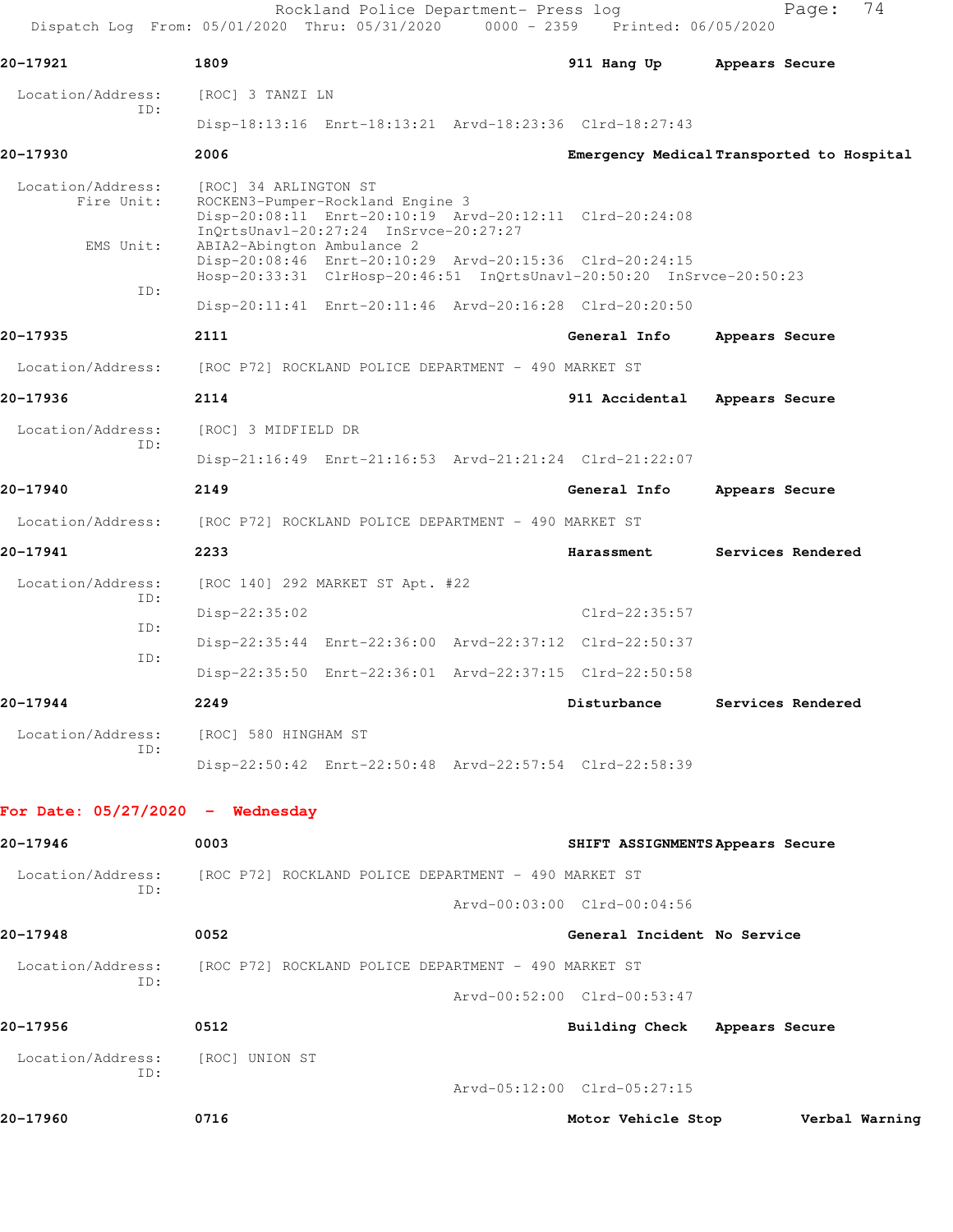|                   | Rockland Police Department- Press log<br>Dispatch Log From: 05/01/2020 Thru: 05/31/2020 0000 - 2359 Printed: 06/05/2020 |                                     | 75<br>Page:              |
|-------------------|-------------------------------------------------------------------------------------------------------------------------|-------------------------------------|--------------------------|
| Location/Address: | [ROC] WEST WATER ST @ PLAIN ST                                                                                          |                                     |                          |
| ID:               |                                                                                                                         | Arvd-07:16:00 Clrd-07:18:11         |                          |
| 20-17965          | 0800                                                                                                                    | SHIFT ASSIGNMENTS Services Rendered |                          |
|                   | Location/Address: [ROC P72] ROCKLAND POLICE DEPARTMENT - 490 MARKET ST                                                  |                                     |                          |
| 20-17966          | 0829                                                                                                                    | General Info Services Rendered      |                          |
| Location/Address: | [ROC P72] ROCKLAND POLICE DEPARTMENT - 490 MARKET ST                                                                    |                                     |                          |
| 20-17973          | 0936                                                                                                                    | Disturbance                         | Services Rendered        |
| Location/Address: | [ROC] 27 CRESTVIEW ST                                                                                                   |                                     |                          |
| ID:<br>ID:        | Disp-09:39:59 Enrt-09:40:07 Arvd-09:44:02 Clrd-09:55:10                                                                 |                                     |                          |
|                   | Disp-09:40:03 Enrt-09:40:10 Arvd-09:43:55 Clrd-09:55:07                                                                 |                                     |                          |
| 20-17983          | 1125                                                                                                                    | Vehicle Maintenance                 | Services Rendered        |
|                   | Location/Address: [ROC P72] ROCKLAND POLICE DEPARTMENT - 490 MARKET ST                                                  |                                     |                          |
| 20-17984          | 1151                                                                                                                    | Police Information                  | No Service               |
| Location/Address: | [ROC] 34 MACKINLAY WAY                                                                                                  |                                     |                          |
| 20-17993          | 1232                                                                                                                    | Vandalism                           | <b>Services Rendered</b> |
| Location/Address: | [ROC] 103 GROVE ST Apt. #348                                                                                            |                                     |                          |
| ID:               | Disp-12:33:50 Enrt-12:34:52 Arvd-12:36:34 Clrd-12:45:48                                                                 |                                     |                          |
| 20-17997          | 1304                                                                                                                    | Animal Complaint Services Rendered  |                          |
| Location/Address: | [ROC] 238 FOREST ST                                                                                                     |                                     |                          |
| ID:               |                                                                                                                         | Arvd-13:04:00 Clrd-13:13:59         |                          |
| 20-18006          | 1356                                                                                                                    | Disturbance                         | Services Rendered        |
| Location/Address: | [ROC] 110 MARTHA DR Apt. #3                                                                                             |                                     |                          |
| ID:               | Disp-13:58:19 Enrt-13:58:24 Arvd-14:02:19 Clrd-14:09:34                                                                 |                                     |                          |
| 20-18012          | 1458                                                                                                                    | Animal Complaint Services Rendered  |                          |
| Location/Address: | [ROC] 192 REED ST                                                                                                       |                                     |                          |
| ID:<br>ID:        | Disp-14:59:17                                                                                                           | Clrd-15:00:17                       |                          |
|                   | Disp-14:59:43 Enrt-15:00:48 Arvd-15:07:06 Clrd-15:21:19                                                                 |                                     |                          |
| 20-18015          | 1501                                                                                                                    | CANCELED DETAIL Services Rendered   |                          |
| Location/Address: | [ROC P72] ROCKLAND POLICE DEPARTMENT - 490 MARKET ST                                                                    |                                     |                          |
| 20-18020          | 1521                                                                                                                    | Vehicle Maintenance                 | Services Rendered        |
| Location/Address: | [ROC P72] ROCKLAND POLICE DEPARTMENT - 490 MARKET ST                                                                    |                                     |                          |
| 20-18021          | 1523                                                                                                                    | Disturbance                         | Services Rendered        |
| Location/Address: | [ROC] 42 MARTHA DR Apt. #C                                                                                              |                                     |                          |
| ID:               | Disp-15:25:03 Enrt-15:25:31 Arvd-15:31:29 Clrd-15:45:39                                                                 |                                     |                          |
| ID:<br>ID:        | Disp-15:25:27 Enrt-15:25:34 Arvd-15:30:12 Clrd-15:36:04                                                                 |                                     |                          |
|                   |                                                                                                                         | Arvd-15:28:31 Clrd-15:45:29         |                          |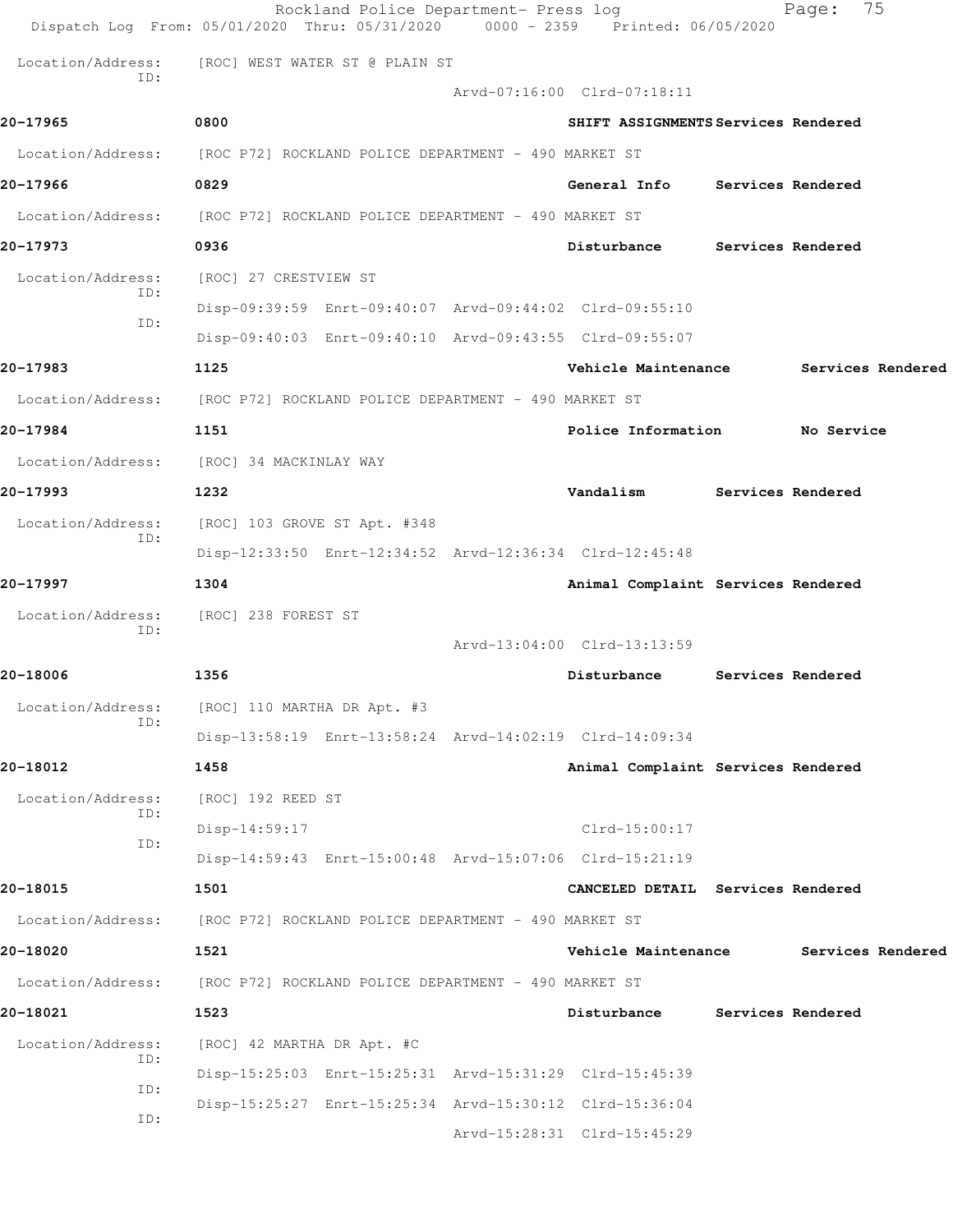Rockland Police Department- Press log extending Page: 76 Dispatch Log From: 05/01/2020 Thru: 05/31/2020 0000 - 2359 Printed: 06/05/2020

**20-18023 1535 MVA Property Damage Only Paper Exchange** Location/Address: [ROC] 222 WEYMOUTH ST ID: Disp-15:36:08 Arvd-15:41:39 Clrd-15:57:03 ID: Disp-15:54:38 Enrt-15:54:38 Clrd-15:56:48 **20-18028 1658 911 Accidental No EMS**  Location/Address: [ROC 7] WEBSTER PARK REHAB CENTER - 56 WEBSTER ST Apt. #107 **20-18030 1715 Suspicious Activity Services Rendered** Location/Address: [ROC] 8 JOSH GRAY RD ID: Disp-17:17:55 Enrt-17:17:58 Arvd-17:19:46 Clrd-17:36:22 ID: Disp-17:18:03 Enrt-17:18:06 Arvd-17:18:40 Clrd-17:36:22 **20-18031 1724 911 Wireless call (Transfered) 911 Wireless call (Transfered)**  Location: [ROC] **20-18035 1744 Details / Time off No Service** Location: [ROC] **20-18038 1756 911 Hang Up Investigated** Location/Address: [ROC] 518 NORTH AVE ID: Disp-17:59:44 Enrt-17:59:55 Arvd-18:01:26 Clrd-18:05:35 ID: Disp-17:59:49 Enrt-17:59:55 Arvd-18:01:26 Clrd-18:05:35 **20-18039 1800 MVA Property Damage Only Paper Exchange** Location/Address: [ROC] LIBERTY ST ID: Disp-18:06:01 Enrt-18:06:27 Clrd-18:07:19 ID: Disp-18:06:23 Enrt-18:06:27 Arvd-18:08:38 Clrd-18:15:43 ID: Disp-18:07:59 Enrt-18:08:01 Arvd-18:08:05 Clrd-18:15:48 **20-18043 1804 CHILD CUSTODY COMPLAINT Services Rendered** Location/Address: [ROC] 55 GEORGE ST ID: Disp-18:21:16 Clrd-18:21:23 **20-18042 1805 Burglar Alarm Appears Secure** Location/Address: [ROC P2] COLLISON CENTER - 61 ACCORD PARK DR ID: Disp-18:06:59 Enrt-18:07:03 Clrd-18:07:51 ID: Disp-18:07:28 Enrt-18:07:33 Arvd-18:16:04 Clrd-18:20:21 **20-18045 1821 Suspicious Activity Gone on arrival** Location/Address: [ROC] BILL DELAHUNT PKWY ID: Disp-18:23:23 Arvd-18:23:28 Clrd-18:31:15 **20-18048 1839 Annoying Phone Calls Services Rendered** Location/Address: [ROC] 792 LIBERTY ST ID: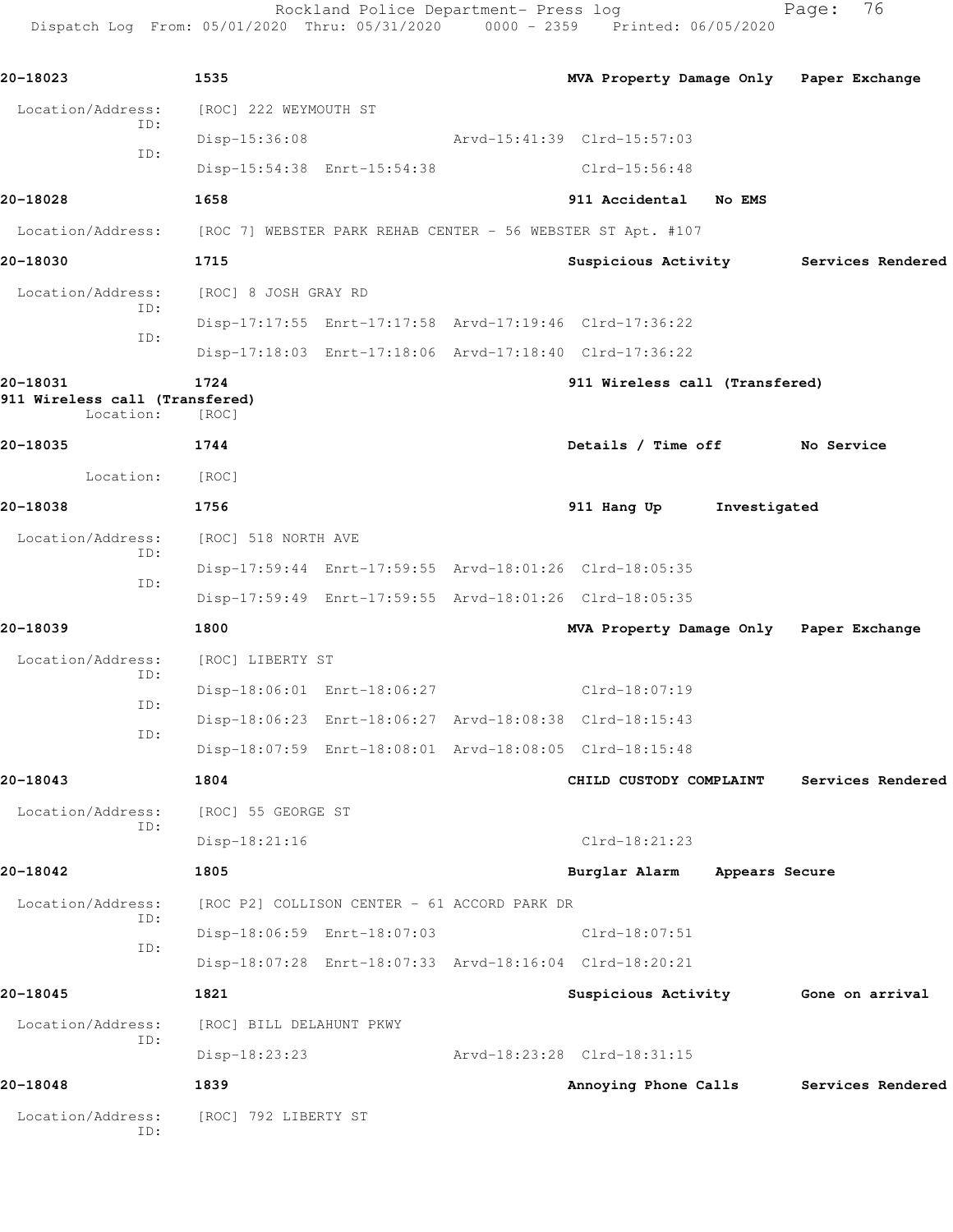| Dispatch Log From: 05/01/2020 Thru: 05/31/2020 0000 - 2359 Printed: 06/05/2020 |                             | Rockland Police Department- Press log                |                                                         |                   | 77<br>Page:                           |
|--------------------------------------------------------------------------------|-----------------------------|------------------------------------------------------|---------------------------------------------------------|-------------------|---------------------------------------|
|                                                                                | Disp-18:54:27               |                                                      | $Clrd-18:56:14$                                         |                   |                                       |
| 20-18054                                                                       | 1914                        |                                                      | Assist Public                                           | Services Rendered |                                       |
| Location/Address:<br>ID:                                                       | [ROC] 32 MARTHA DR Apt. #A  |                                                      |                                                         |                   |                                       |
|                                                                                | $Disp-19:22:12$             |                                                      | Arvd-19:31:33 Clrd-19:33:02                             |                   |                                       |
| 20-18059                                                                       | 2024                        |                                                      | Disturbance                                             | Services Rendered |                                       |
| Location/Address:<br>ID:                                                       | [ROC] 110 MARTHA DR Apt. #E |                                                      |                                                         |                   |                                       |
| ID:                                                                            |                             |                                                      | Disp-20:25:52 Enrt-20:26:10 Arvd-20:27:20 Clrd-20:37:23 |                   |                                       |
|                                                                                |                             |                                                      | Disp-20:25:56 Enrt-20:26:10 Arvd-20:29:18 Clrd-20:37:29 |                   |                                       |
| ID:                                                                            |                             |                                                      | Disp-20:26:00 Enrt-20:26:10 Arvd-20:27:07 Clrd-20:37:26 |                   |                                       |
| 20-18060                                                                       | 2044                        |                                                      |                                                         |                   | Lost/Found Property Services Rendered |
| Location/Address:                                                              | [ROC] 355 WEBSTER ST        |                                                      |                                                         |                   |                                       |
| ID:                                                                            | Disp-20:46:28               |                                                      | $Clrd-20:46:43$                                         |                   |                                       |
| 20-18062                                                                       | 2157                        |                                                      | Details / Time off No Service                           |                   |                                       |
| Location:                                                                      | [ROC]                       |                                                      |                                                         |                   |                                       |
| 20-18063                                                                       | 2215                        |                                                      | Harassment                                              | Investigated      |                                       |
| Location/Address:                                                              |                             | [ROC 140] 292 MARKET ST Apt. #22                     |                                                         |                   |                                       |
| ID:                                                                            |                             | Disp-22:15:58 Enrt-22:16:44                          | $Clrd-22:17:55$                                         |                   |                                       |
| ID:                                                                            |                             |                                                      | Disp-22:17:32 Enrt-22:17:35 Arvd-22:19:46 Clrd-22:36:17 |                   |                                       |
| ID:                                                                            |                             |                                                      | Disp-22:19:55 Enrt-22:20:01 Arvd-22:20:02 Clrd-22:33:21 |                   |                                       |
| 20-18065                                                                       | 2230                        |                                                      | Disturbance                                             | Peace Restored    |                                       |
| Location/Address:                                                              | [ROC] 31 GLEN ST            |                                                      |                                                         |                   |                                       |
| ID:                                                                            |                             |                                                      | Disp-22:31:20 Enrt-22:31:28 Arvd-22:35:38 Clrd-22:40:10 |                   |                                       |
| ID:                                                                            |                             |                                                      | Disp-22:33:11 Enrt-22:33:44 Arvd-22:35:36 Clrd-22:40:05 |                   |                                       |
| ID:                                                                            |                             |                                                      | Disp-22:33:39 Enrt-22:33:41 Arvd-22:35:39 Clrd-22:38:09 |                   |                                       |
| ID:                                                                            |                             |                                                      | Disp-22:36:46 Enrt-22:36:49 Arvd-22:36:52 Clrd-22:38:12 |                   |                                       |
| For Date: $05/28/2020 -$ Thursday                                              |                             |                                                      |                                                         |                   |                                       |
| 20-18076                                                                       | 0001                        |                                                      | General Info                                            | Services Rendered |                                       |
| Location/Address:                                                              |                             | [ROC P72] ROCKLAND POLICE DEPARTMENT - 490 MARKET ST |                                                         |                   |                                       |
| ID:                                                                            | Disp-00:03:19               |                                                      | $Clrd-00:03:23$                                         |                   |                                       |
| 20-18084                                                                       | 0143                        |                                                      | Suspicious Activity                                     |                   | Transported to                        |
| Hospital<br>Location/Address:                                                  |                             | [ROC P12] GREEK HOUSE OF PIZZA - 343 CENTRE AVE      |                                                         |                   |                                       |
| ID:                                                                            |                             |                                                      | Disp-01:46:43 Enrt-01:46:46 Arvd-01:48:52 Clrd-02:07:16 |                   |                                       |
| ID:                                                                            |                             |                                                      | Disp-01:47:02 Enrt-01:47:05 Arvd-01:48:54 Clrd-02:07:20 |                   |                                       |
| 20-18094                                                                       | 0512                        |                                                      | <b>Building Check</b>                                   | Appears Secure    |                                       |
| Location/Address:                                                              |                             | [ROC 61] UNION ST BUSINESS DISTRICT - UNION ST       |                                                         |                   |                                       |
| ID:                                                                            |                             |                                                      |                                                         |                   |                                       |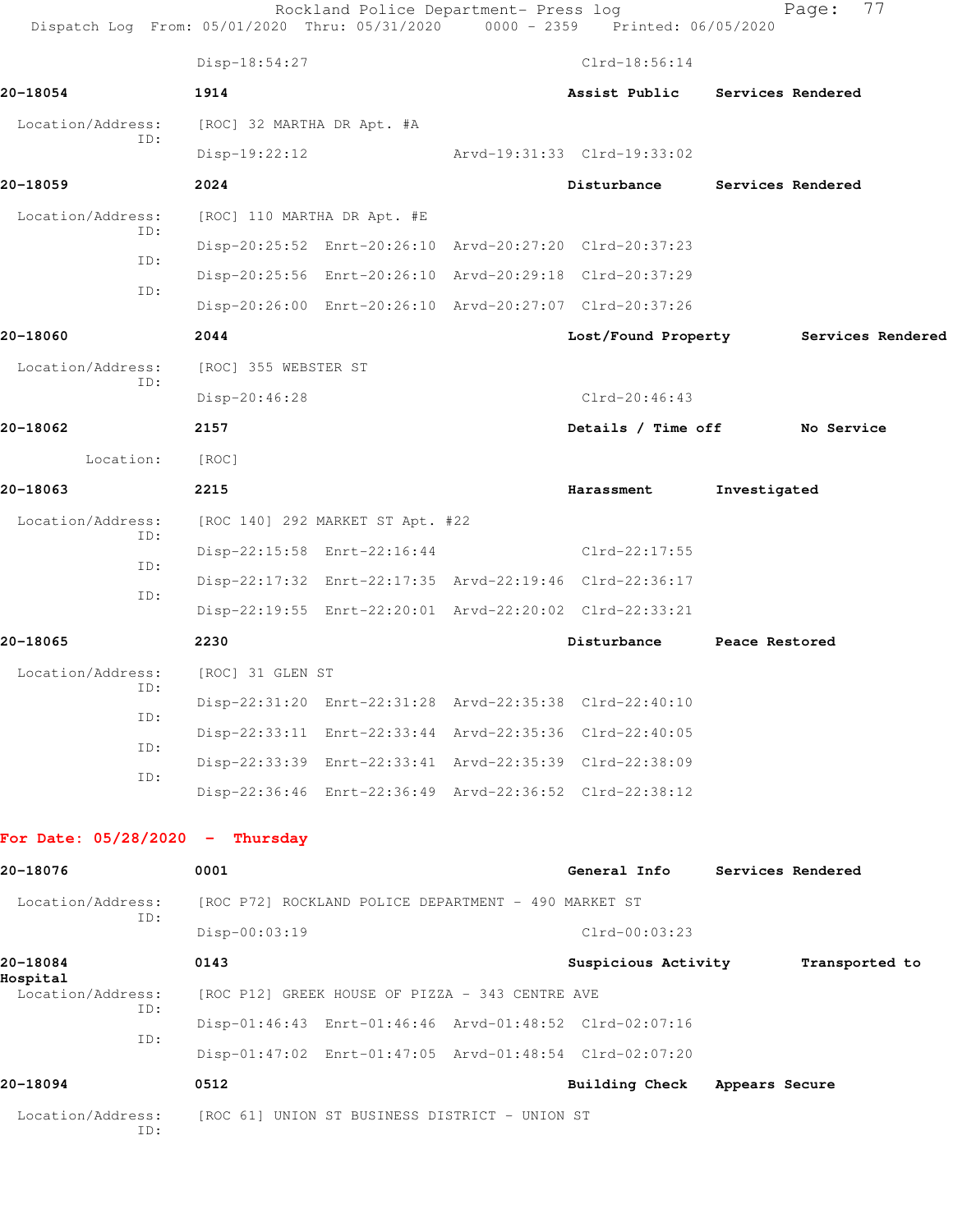|                              | Rockland Police Department- Press log<br>Dispatch Log From: 05/01/2020 Thru: 05/31/2020 0000 - 2359 Printed: 06/05/2020 |                             | 78<br>Page:                                |
|------------------------------|-------------------------------------------------------------------------------------------------------------------------|-----------------------------|--------------------------------------------|
|                              | $Disp-05:13:15$                                                                                                         | Arvd-05:13:19 Clrd-05:34:56 |                                            |
| 20-18096                     | 0539                                                                                                                    | Assist Public               | Services Rendered                          |
| Location/Address:            | [ROC] 7 JENNIFER LN                                                                                                     |                             |                                            |
| ID:                          | $Disp-05:42:15$                                                                                                         | Arvd-05:42:22 Clrd-05:53:47 |                                            |
| 20-18098                     | 0612                                                                                                                    |                             | 911 Accidental Services Rendered           |
| Location/Address:<br>ID:     | [ROC] 89 HOWARD ST                                                                                                      |                             |                                            |
|                              | Disp-06:15:00 Enrt-06:15:03 Arvd-06:16:53 Clrd-06:18:52                                                                 |                             |                                            |
| 20-18101                     | 0811                                                                                                                    |                             | SHIFT ASSIGNMENTS Services Rendered        |
| Location/Address:<br>ID:     | [ROC P72] ROCKLAND POLICE DEPARTMENT - 490 MARKET ST                                                                    |                             |                                            |
|                              | $Disp-08:15:40$                                                                                                         | Clrd-08:15:56               |                                            |
| 20-18103                     | 0837                                                                                                                    |                             | General Info Services Rendered             |
| Location/Address:<br>ID:     | [ROC P72] ROCKLAND POLICE DEPARTMENT - 490 MARKET ST                                                                    |                             |                                            |
|                              | Disp-08:40:31                                                                                                           | $Clrd-08:41:09$             |                                            |
| 20-18105                     | 0848                                                                                                                    |                             | General Info Services Rendered             |
| Location/Address:<br>ID:     | [ROC P72] ROCKLAND POLICE DEPARTMENT - 490 MARKET ST                                                                    |                             |                                            |
|                              | Disp-08:50:50                                                                                                           | $Clrd-08:51:07$             |                                            |
| 20-18107                     | 0912                                                                                                                    | Detail                      | Services Rendered                          |
|                              | Location/Address: [ROC P72] ROCKLAND POLICE DEPARTMENT - 490 MARKET ST                                                  |                             |                                            |
| 20-18109                     | 0936                                                                                                                    |                             | 911 Accidental Services Rendered           |
| Location/Address:<br>ID:     | [ROC] 6 CORNET STETSON DR                                                                                               |                             |                                            |
|                              | Disp-09:37:32 Enrt-09:42:27 Arvd-09:43:11 Clrd-09:43:16                                                                 |                             |                                            |
| 20-18110                     | 0940                                                                                                                    | TIME OFF                    | No Action Required                         |
| Location/Address:<br>ID:     | [ROC P72] ROCKLAND POLICE DEPARTMENT - 490 MARKET ST                                                                    |                             |                                            |
|                              |                                                                                                                         | Arvd-09:40:37 Clrd-09:41:51 |                                            |
| 20-18121                     | 1044                                                                                                                    | <b>TIME OFF</b>             | No Action Required                         |
| Location/Address:<br>ID:     | [ROC P72] ROCKLAND POLICE DEPARTMENT - 490 MARKET ST                                                                    |                             |                                            |
|                              |                                                                                                                         | Arvd-10:44:00 Clrd-10:45:44 |                                            |
| 20-18125                     | 1101                                                                                                                    |                             | Larceny / Forgery/ Fraud Services Rendered |
| Location/Address:<br>ID:     | [ROC] 709 UNION ST                                                                                                      |                             |                                            |
|                              | $Disp-11:06:25$                                                                                                         | $Clrd-11:14:23$             |                                            |
| 20-18126                     | 1107                                                                                                                    | Disturbance                 | Report Follows                             |
| Location/Address:<br>ID:     | [ROC] 31 LEISUREWOODS DR                                                                                                |                             |                                            |
| ID:                          | Disp-11:08:11 Enrt-11:09:34 Arvd-11:11:05 Clrd-11:41:37                                                                 |                             |                                            |
| Refer To Summons:            | Disp-11:09:26 Enrt-11:09:39 Arvd-11:11:12 Clrd-11:14:11<br>20ROC-18126-AR                                               |                             |                                            |
| Summons:<br>Address:<br>Age: | VICENTE, EDWIN A<br>520 CENTRE ST Apt. #2 BROCKTON, MA<br>38                                                            |                             |                                            |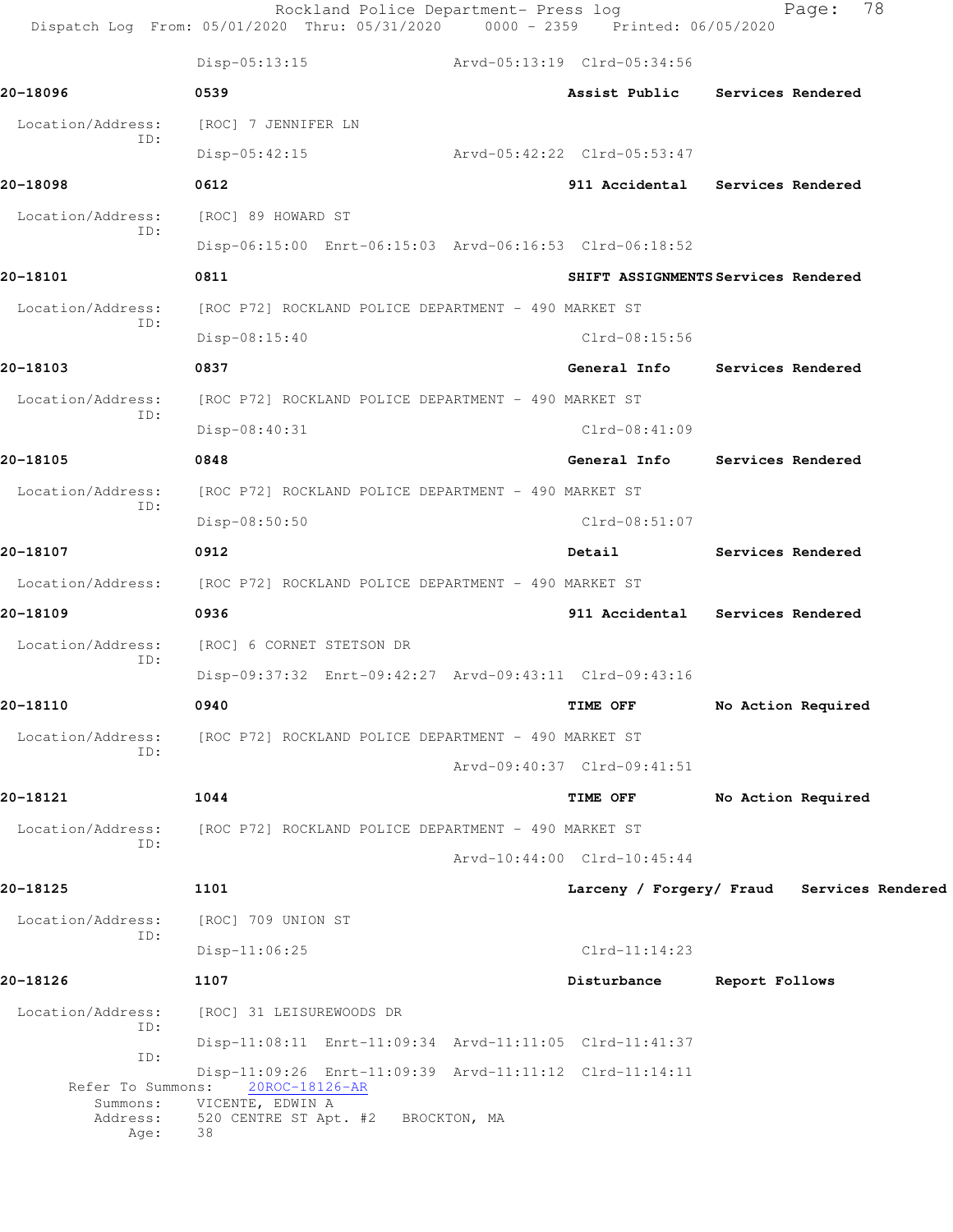| Dispatch Log From: 05/01/2020 Thru: 05/31/2020 0000 - 2359 Printed: 06/05/2020 |                                                                                                                                                       | Rockland Police Department- Press log                |                                                                                                                                                                                            | Page:        | 79             |
|--------------------------------------------------------------------------------|-------------------------------------------------------------------------------------------------------------------------------------------------------|------------------------------------------------------|--------------------------------------------------------------------------------------------------------------------------------------------------------------------------------------------|--------------|----------------|
| Charges:                                                                       | $A\&B$                                                                                                                                                |                                                      |                                                                                                                                                                                            |              |                |
| 20-18129                                                                       | 1111                                                                                                                                                  |                                                      | VACATION DAY OFF Services Rendered                                                                                                                                                         |              |                |
| Location/Address:                                                              |                                                                                                                                                       | [ROC P72] ROCKLAND POLICE DEPARTMENT - 490 MARKET ST |                                                                                                                                                                                            |              |                |
| TD:                                                                            | $Disp-11:14:11$                                                                                                                                       |                                                      | $Clrd-11:44:20$                                                                                                                                                                            |              |                |
| 20-18133                                                                       | 1147                                                                                                                                                  |                                                      | Animal Complaint Gone on arrival                                                                                                                                                           |              |                |
| Location/Address:                                                              | [ROC] HOBART LN                                                                                                                                       |                                                      |                                                                                                                                                                                            |              |                |
| TD:                                                                            |                                                                                                                                                       |                                                      | Arvd-11:47:00 Clrd-12:08:37                                                                                                                                                                |              |                |
| 20-18134                                                                       | 1152                                                                                                                                                  |                                                      | Burglar Alarm                                                                                                                                                                              | Investigated |                |
| Location/Address:<br>ID:                                                       | [ROC P80] GOLD MINE COIN SHOP - 188 UNION ST                                                                                                          |                                                      |                                                                                                                                                                                            |              |                |
| ID:                                                                            |                                                                                                                                                       |                                                      | Disp-11:53:04 Enrt-11:53:31 Arvd-11:56:58 Clrd-11:58:45                                                                                                                                    |              |                |
|                                                                                |                                                                                                                                                       |                                                      | Disp-11:53:46 Enrt-11:53:51 Arvd-11:56:52 Clrd-11:58:53                                                                                                                                    |              |                |
| 20-18141                                                                       | 1247                                                                                                                                                  |                                                      | Burglar Alarm                                                                                                                                                                              | Investigated |                |
| Location/Address:                                                              | [ROC P80] GOLD MINE COIN SHOP - 188 UNION ST                                                                                                          |                                                      |                                                                                                                                                                                            |              |                |
| ID:<br>Original Call #:                                                        | $20 - 18134$                                                                                                                                          |                                                      | Disp-12:48:05 Enrt-12:48:10 Arvd-12:50:35 Clrd-12:53:42                                                                                                                                    |              |                |
| 20-18142                                                                       | 1248                                                                                                                                                  |                                                      | Emergency Medical Transported to Hospital                                                                                                                                                  |              |                |
| Location/Address:<br>EMS Unit:<br>Fire Unit:                                   | [ABI 3194] 340 LINWOOD ST - 340 LINWOOD ST<br>ABIA2-Abington Ambulance 2<br>ABIENG4-Aerial-Abington Engine 4<br>InOrtsUnav1-13:04:50 InSrvce-13:04:50 |                                                      | Disp-12:48:33 Enrt-12:50:42 Arvd-12:52:37 Clrd-13:04:20<br>Hosp-13:09:27 ClrHosp-13:22:21 InQrtsUnavl-13:22:27 InSrvce-13:22:28<br>Disp-12:48:56 Enrt-12:50:39 Arvd-12:57:37 Clrd-13:04:50 |              |                |
| ID:                                                                            | $Disp-13:12:43$                                                                                                                                       |                                                      | $Clrd-13:13:00$                                                                                                                                                                            |              |                |
| 20-18144                                                                       | 1307                                                                                                                                                  |                                                      | Larceny / Forgery/ Fraud Peace Restored                                                                                                                                                    |              |                |
| Location/Address:                                                              | [ROC] 74 MARTHA DR Apt. #A                                                                                                                            |                                                      |                                                                                                                                                                                            |              |                |
| ID:<br>ID:                                                                     |                                                                                                                                                       |                                                      | Disp-13:08:05 Enrt-13:08:39 Arvd-13:13:18 Clrd-13:27:24                                                                                                                                    |              |                |
| ID:                                                                            |                                                                                                                                                       |                                                      | Disp-13:13:07 Enrt-13:13:11 Arvd-13:25:28 Clrd-13:27:16                                                                                                                                    |              |                |
|                                                                                |                                                                                                                                                       |                                                      | Disp-13:15:06 Enrt-13:15:12 Arvd-13:18:42 Clrd-13:27:03                                                                                                                                    |              |                |
| 20-18145                                                                       | 1325                                                                                                                                                  |                                                      | Animal Complaint Unfounded                                                                                                                                                                 |              |                |
| Location/Address:<br>ID:                                                       | [ROC P95] HOLY FAMILY CHURCH - 403 UNION ST                                                                                                           |                                                      |                                                                                                                                                                                            |              |                |
| ID:                                                                            | $Disp-13:15:02$                                                                                                                                       |                                                      | $Clrd-13:15:06$                                                                                                                                                                            |              |                |
|                                                                                |                                                                                                                                                       |                                                      | Disp-13:26:54 Enrt-13:26:59 Arvd-13:28:24 Clrd-13:37:44                                                                                                                                    |              |                |
| 20-18151<br>Hospital                                                           | 1334                                                                                                                                                  |                                                      | Suspicious Activity                                                                                                                                                                        |              | Transported to |
| Location/Address:<br>ID:                                                       | [ROC P62] CHINA PLAZA - 35 MARKET ST                                                                                                                  |                                                      |                                                                                                                                                                                            |              |                |
| ID:                                                                            |                                                                                                                                                       |                                                      | Disp-13:37:05 Enrt-13:37:36 Arvd-13:39:47 Clrd-14:02:11                                                                                                                                    |              |                |
| Fire Unit:                                                                     | ROCKEN1-Pumper-Rockland Engine 1                                                                                                                      |                                                      | Disp-13:40:13 Enrt-13:40:17 Arvd-13:43:36 Clrd-14:02:19<br>Disp-13:41:25 Enrt-13:41:30 Arvd-13:43:36 Clrd-13:48:11                                                                         |              |                |
| EMS Unit:                                                                      | ROCKAM2-Rockland A2                                                                                                                                   | $InQrtsUnav1-13:48:11$ $InSrvce-13:48:11$            | Disp-13:41:35 Enrt-13:41:39 Arvd-13:43:36 Clrd-14:02:07                                                                                                                                    |              |                |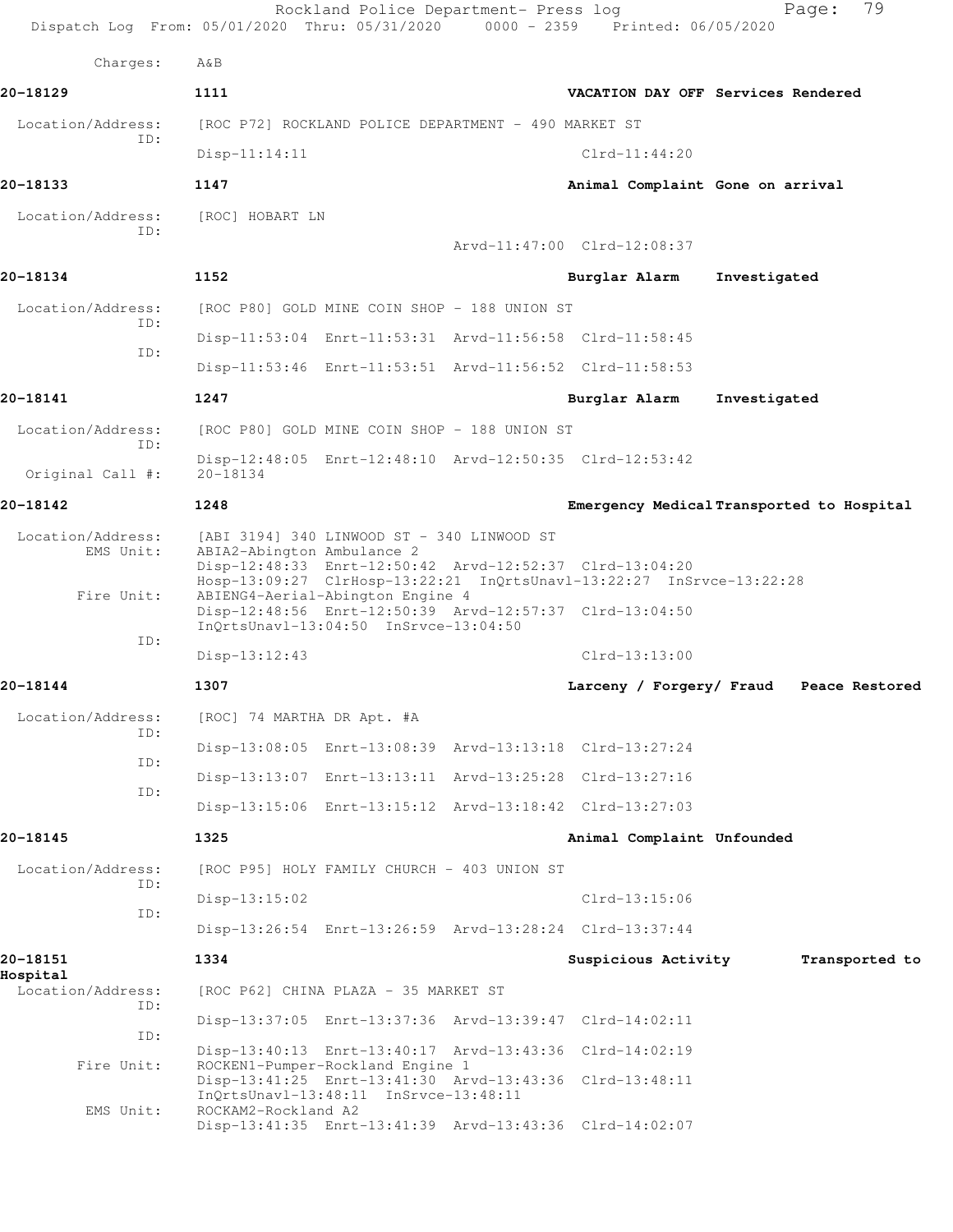Rockland Police Department- Press log entitled and Page: 80 Dispatch Log From: 05/01/2020 Thru: 05/31/2020 0000 - 2359 Printed: 06/05/2020

| 20-18155                 | 1349                                                                   | Assist Other Agency No Service          |                   |                   |
|--------------------------|------------------------------------------------------------------------|-----------------------------------------|-------------------|-------------------|
| Location/Address:        | [ROC] 82 WEBSTER ST                                                    |                                         |                   |                   |
| ID:                      | Disp-13:51:57 Enrt-13:52:03 Arvd-13:56:20 Clrd-14:30:42                |                                         |                   |                   |
| 20-18161                 | 1445                                                                   | MVA Property Damage Only Paper Exchange |                   |                   |
| Location/Address:        | [ROC P100] LUKE'S LIQUORS - 167 MARKET ST                              |                                         |                   |                   |
| ID:                      | Disp-14:46:22 Enrt-14:46:30 Arvd-14:50:08 Clrd-14:57:38                |                                         |                   |                   |
| 20-18163                 | 1449                                                                   | Disturbance Could Not Locate            |                   |                   |
| Location/Address:<br>ID: | [ROC P86] MOBIL GAS STATION - 158 MARKET ST                            |                                         |                   |                   |
|                          | Disp-14:50:46 Enrt-14:51:49 Arvd-14:52:54 Clrd-15:06:34                |                                         |                   |                   |
| 20-18167                 | 1524                                                                   | General Info Services Rendered          |                   |                   |
| Location/Address:        | [ROC P72] ROCKLAND POLICE DEPARTMENT - 490 MARKET ST                   |                                         |                   |                   |
| 20-18169                 | 1538                                                                   | ASSIST CITIZEN Advised to Court         |                   |                   |
| Location/Address:        | [ROC] 435 HINGHAM ST                                                   |                                         |                   |                   |
| ID:                      | Disp-15:50:20                                                          | Clrd-15:50:26                           |                   |                   |
| 20-18170                 | 1600                                                                   | SHIFT ASSIGNMENTS Services Rendered     |                   |                   |
|                          | Location/Address: [ROC P72] ROCKLAND POLICE DEPARTMENT - 490 MARKET ST |                                         |                   |                   |
| 20-18172                 | 1609                                                                   | Motor Vehicle Complaint No Service      |                   |                   |
| Location/Address:        | [ROC] 399 WEBSTER ST                                                   |                                         |                   |                   |
| ID:                      | Disp-16:10:24 Enrt-16:11:03 Arvd-16:16:05 Clrd-16:21:56                |                                         |                   |                   |
| ID:                      | Disp-16:15:55 Enrt-16:15:58 Arvd-16:16:02 Clrd-16:21:35                |                                         |                   |                   |
| 20-18173                 | 1619                                                                   | Assist Public No Service                |                   |                   |
|                          | Location/Address: [ROC] 36 GEORGE ST                                   |                                         |                   |                   |
| 20-18176                 | 1630                                                                   | Animal Complaint Investigated           |                   |                   |
| Location/Address:        | [ROC] 117 LIBERTY ST                                                   |                                         |                   |                   |
| ID:                      | Disp-16:31:04 Enrt-16:31:08 Arvd-16:31:55 Clrd-16:40:16                |                                         |                   |                   |
| 20-18177                 | 1653                                                                   | Details                                 | Services Rendered |                   |
| Location:                | [ROC]                                                                  |                                         |                   |                   |
| 20-18179                 | 1659                                                                   | <b>VACATION DAY</b>                     | Services Rendered |                   |
| Location:                | [ROC]                                                                  |                                         |                   |                   |
| 20-18182                 | 1742                                                                   | Disturbance                             | Investigated      |                   |
| Location/Address:        | [ROC] J A DUNN MEM DR                                                  |                                         |                   |                   |
| ID:                      | Disp-17:42:50 Enrt-17:43:29 Arvd-17:47:04 Clrd-17:47:22                |                                         |                   |                   |
| ID:                      | $Disp-17:42:50$                                                        | Arvd-17:43:27 Clrd-17:47:24             |                   |                   |
| ID:                      | $Disp-17:43:14$                                                        | Arvd-17:43:17 Clrd-17:47:20             |                   |                   |
| 20-18191                 | 1841                                                                   | Health & Welfare Check                  |                   | Services Rendered |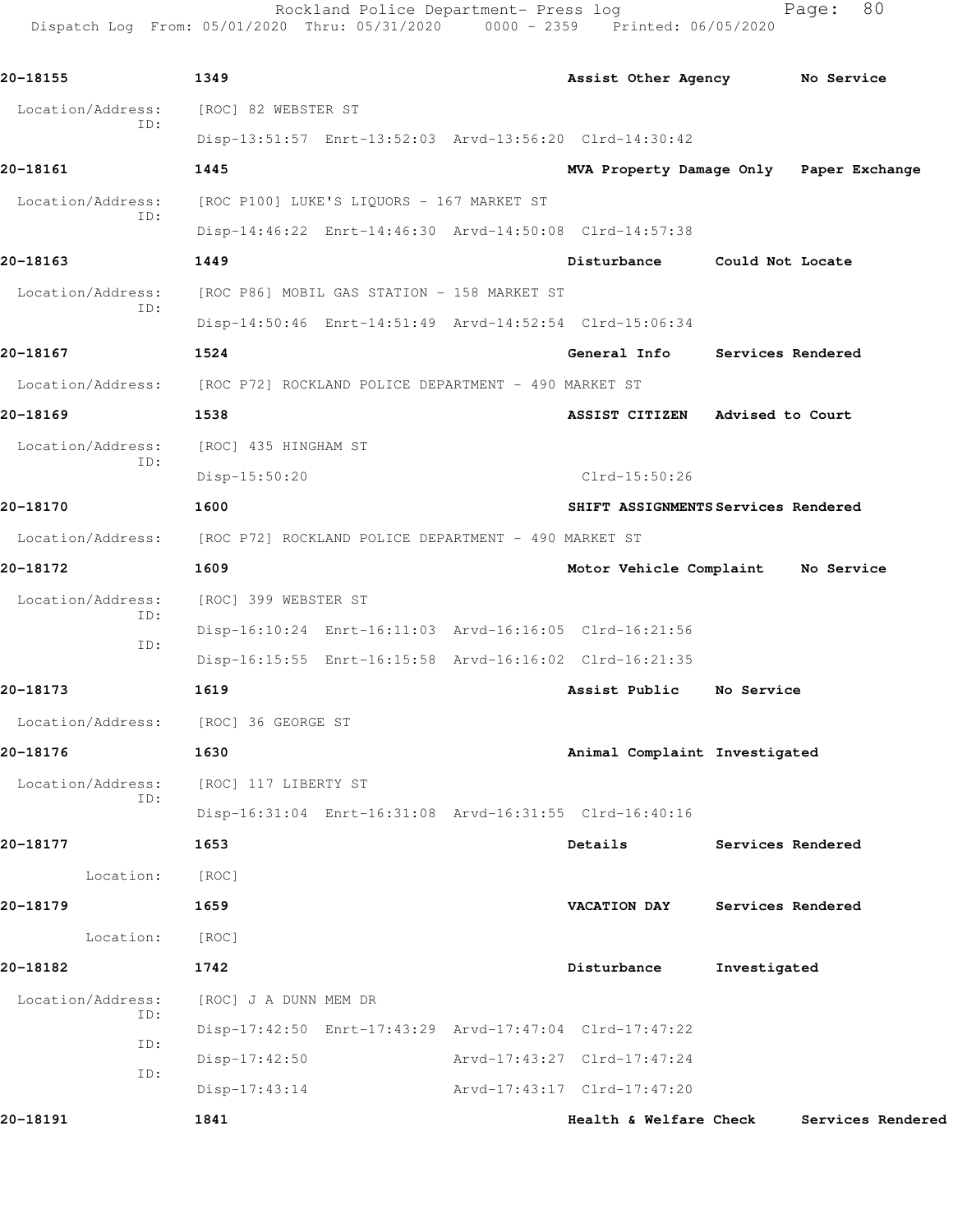| Dispatch Log From: 05/01/2020 Thru: 05/31/2020 0000 - 2359 Printed: 06/05/2020 |                                                                                                             | Rockland Police Department- Press log                                     |              |                                                         |                   | 81<br>Page:       |  |
|--------------------------------------------------------------------------------|-------------------------------------------------------------------------------------------------------------|---------------------------------------------------------------------------|--------------|---------------------------------------------------------|-------------------|-------------------|--|
| Location/Address:                                                              | [ROC] 11 STANTON ST                                                                                         |                                                                           |              |                                                         |                   |                   |  |
| ID:                                                                            | $Disp-18:55:50$                                                                                             |                                                                           |              | Clrd-18:55:56                                           |                   |                   |  |
| 20-18194                                                                       | 1928                                                                                                        |                                                                           |              | Motor Vehicle Complaint Services Rendered               |                   |                   |  |
| Location/Address:                                                              | [ROC] 88 PACIFIC ST                                                                                         |                                                                           |              |                                                         |                   |                   |  |
| ID:                                                                            | Disp-19:33:19                                                                                               |                                                                           |              | Arvd-19:33:25 Clrd-19:42:42                             |                   |                   |  |
| ID:                                                                            | $Disp-19:33:19$                                                                                             |                                                                           |              | Arvd-19:33:29 Clrd-19:42:47                             |                   |                   |  |
| 20-18198                                                                       | 1943                                                                                                        |                                                                           |              | Larceny / Forgery/ Fraud Services Rendered              |                   |                   |  |
| Location/Address:                                                              | [ROC] 15 HOLBROOK ST                                                                                        |                                                                           |              |                                                         |                   |                   |  |
| ID:                                                                            | $Disp-19:51:03$                                                                                             |                                                                           |              | $Clrd-19:51:11$                                         |                   |                   |  |
| 20-18200                                                                       | 2014                                                                                                        |                                                                           |              | Details / Time off                                      |                   | Services Rendered |  |
| Location:                                                                      | [ROC]                                                                                                       |                                                                           |              |                                                         |                   |                   |  |
| 20-18206                                                                       | 2102                                                                                                        |                                                                           |              | Fireworks                                               | Gone on arrival   |                   |  |
| Location/Address:                                                              | [ROC] BILL DELAHUNT PKWY                                                                                    |                                                                           |              |                                                         |                   |                   |  |
| ID:<br>ID:                                                                     |                                                                                                             |                                                                           |              | Disp-21:02:55 Enrt-21:05:52 Arvd-21:06:33 Clrd-21:20:14 |                   |                   |  |
|                                                                                |                                                                                                             |                                                                           |              | Disp-21:07:28 Enrt-21:07:31 Arvd-21:13:39 Clrd-21:13:42 |                   |                   |  |
| 20-18207                                                                       | 2115                                                                                                        |                                                                           |              | Noise Complaint Services Rendered                       |                   |                   |  |
| Vicinity of:<br>ID:                                                            |                                                                                                             | [ROC] 103 DIVISION ST @ 138 REED ST                                       |              |                                                         |                   |                   |  |
| ID:                                                                            |                                                                                                             |                                                                           |              | Disp-21:20:14 Enrt-21:20:29 Arvd-21:21:20 Clrd-21:27:54 |                   |                   |  |
|                                                                                |                                                                                                             |                                                                           |              | Disp-21:20:14 Enrt-21:20:33 Arvd-21:23:19 Clrd-21:27:49 |                   |                   |  |
| 20-18210                                                                       | 2141                                                                                                        |                                                                           |              | Missing Person                                          | Services Rendered |                   |  |
| Location/Address:<br>ID:                                                       | [ROC] 30 REED ST                                                                                            |                                                                           |              |                                                         |                   |                   |  |
|                                                                                | $Disp-21:46:04$                                                                                             |                                                                           |              | Arvd-21:46:35 Clrd-22:44:49                             |                   |                   |  |
| 20-18211                                                                       | 2152                                                                                                        |                                                                           |              | Missing Person                                          | Report Follows    |                   |  |
| Location/Address:<br>ID:                                                       | [ROC] MARTHA DR                                                                                             |                                                                           |              |                                                         |                   |                   |  |
|                                                                                |                                                                                                             |                                                                           |              | Disp-21:54:58 Enrt-22:04:20 Arvd-22:04:24 Clrd-22:32:17 |                   |                   |  |
| 20-18216                                                                       | 2219                                                                                                        |                                                                           |              | Noise Complaint No Action Required                      |                   |                   |  |
| Location/Address:                                                              | [ROC] 470 UNION ST                                                                                          |                                                                           |              |                                                         |                   |                   |  |
| 20-18218                                                                       | 2226                                                                                                        |                                                                           |              | Warrant                                                 | Arrest (s) Made   |                   |  |
| Location/Address:<br>ID:                                                       |                                                                                                             | [ROC P72] ROCKLAND POLICE DEPARTMENT - 490 MARKET ST                      |              |                                                         |                   |                   |  |
| Refer To Arrest:<br>Arrest:<br>Address:<br>Age:<br>Charges:                    | $Disp-22:28:13$<br>20ROC-18218-AR<br>DINATALE, DIANNE<br>67 EAST WATER ST Apt. #D<br>44<br>Straight Warrant |                                                                           | ROCKLAND, MA | Arvd-22:28:38 Clrd-23:06:03                             |                   |                   |  |
| 20-18219                                                                       | 2231                                                                                                        |                                                                           |              | MVA Property Damage Only Report Follows                 |                   |                   |  |
| Location/Address:<br>Fire Unit:                                                | [ROC P86] MOBIL GAS STATION – 158 MARKET ST                                                                 | ROCKEN1-Pumper-Rockland Engine 1<br>InQrtsUnavl-22:41:54 InSrvce-22:41:54 |              | Disp-22:32:09 Enrt-22:34:05 Arvd-22:35:39 Clrd-22:41:54 |                   |                   |  |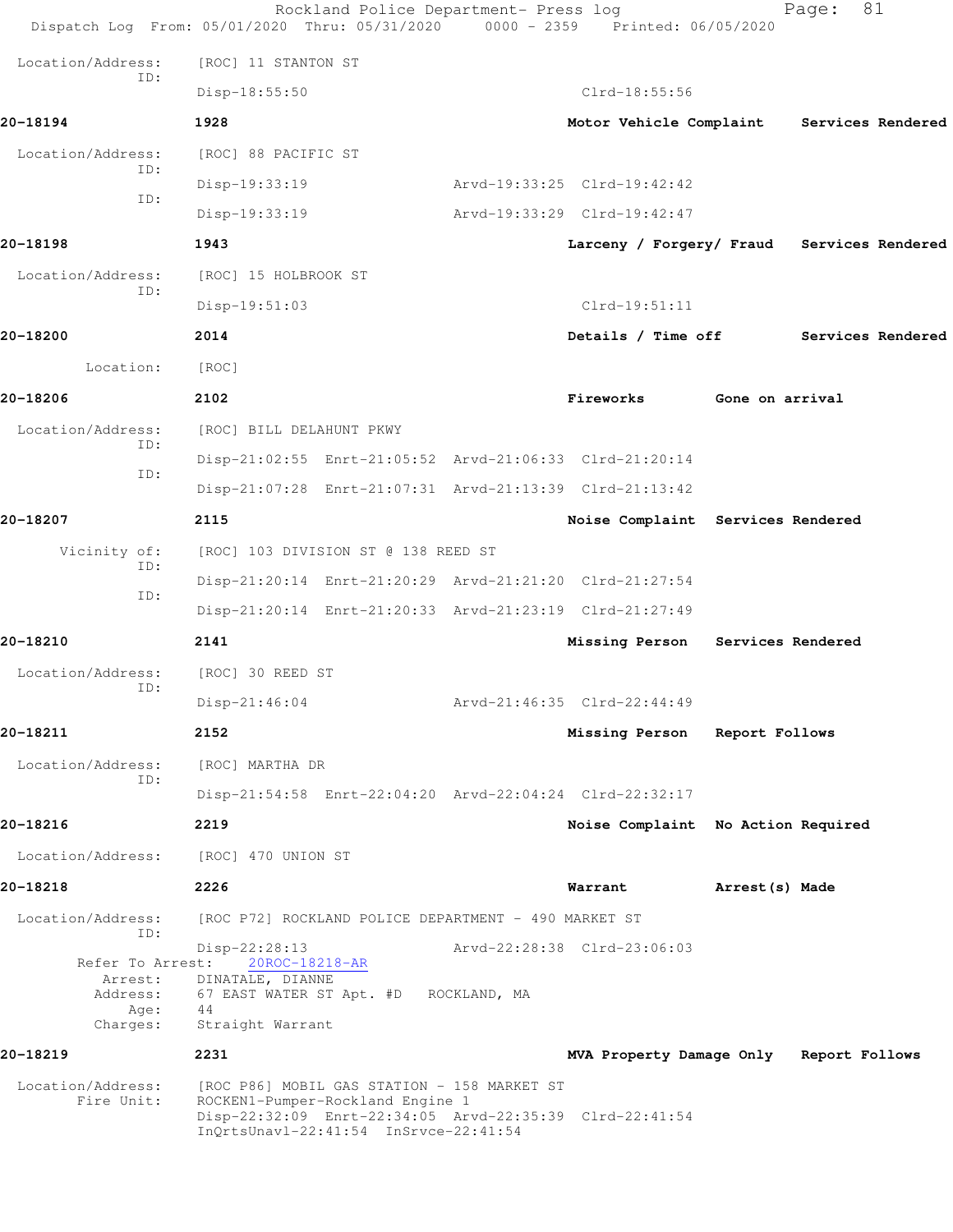|                                 | Rockland Police Department- Press log<br>Dispatch Log From: 05/01/2020 Thru: 05/31/2020                                 | 0000 - 2359 Printed: 06/05/2020     |                | 82<br>Page:             |  |
|---------------------------------|-------------------------------------------------------------------------------------------------------------------------|-------------------------------------|----------------|-------------------------|--|
| EMS Unit:                       | ROCKAM2-Rockland A2<br>Disp-22:32:09 Enrt-22:34:03 Arvd-22:35:38 Clrd-22:46:57<br>InQrtsUnavl-22:46:57 InSrvce-22:46:57 |                                     |                |                         |  |
| ID:                             | Disp-22:32:27 Enrt-22:32:34 Arvd-22:33:03 Clrd-23:12:55                                                                 |                                     |                |                         |  |
| ID:                             | $Disp-22:55:41$                                                                                                         | Arvd-22:55:48 Clrd-23:10:28         |                |                         |  |
| 20-18220<br>Patient Refusal     | 2231                                                                                                                    | Motor Vehicle Collision W/PI        |                |                         |  |
| Location/Address:               | [ROC] 185 MARKET ST                                                                                                     |                                     |                |                         |  |
| For Date: $05/29/2020 -$ Friday |                                                                                                                         |                                     |                |                         |  |
| 20-18225                        | 0001                                                                                                                    | SHIFT ASSIGNMENTS Services Rendered |                |                         |  |
| Location/Address:               | [ROC P72] ROCKLAND POLICE DEPARTMENT - 490 MARKET ST                                                                    |                                     |                |                         |  |
| ID:                             | Disp-00:03:26                                                                                                           | $Clrd-00:03:30$                     |                |                         |  |
| 20-18226                        | 0011                                                                                                                    | Details / Time offCOMP              |                | No Service              |  |
| Location:                       | [ROC]                                                                                                                   |                                     |                |                         |  |
| 20-18228                        | 0018                                                                                                                    | Assist Fire Department              |                | Services Rendered       |  |
| Location/Address:               | [ROC] 320 SPRING ST                                                                                                     |                                     |                |                         |  |
| ID:                             | Disp-00:19:50 Enrt-00:20:06 Arvd-00:21:19 Clrd-00:41:44                                                                 |                                     |                |                         |  |
| ID:                             | Disp-00:19:56 Enrt-00:20:06 Arvd-00:21:12 Clrd-00:43:22                                                                 |                                     |                |                         |  |
| ID:                             | Disp-00:20:03 Enrt-00:20:06 Arvd-00:24:08 Clrd-01:28:26                                                                 |                                     |                |                         |  |
| ID:                             | Disp-00:24:02 Enrt-00:24:04 Arvd-00:24:10 Clrd-01:06:24                                                                 |                                     |                |                         |  |
| ID:                             | Disp-01:10:02 Enrt-01:10:05                                                                                             | $Clrd-01:28:26$                     |                |                         |  |
| 20-18230                        | 0041                                                                                                                    | Disturbance                         | Investigated   |                         |  |
| Location/Address:               | [ROC] 214 MARTHA DR Apt. #F                                                                                             |                                     |                |                         |  |
| ID:                             | Disp-00:43:16 Enrt-00:43:18 Arvd-00:43:33 Clrd-00:51:31                                                                 |                                     |                |                         |  |
| ID:                             | Disp-00:43:26 Enrt-00:43:29                                                                                             | $Clrd-00:51:25$                     |                |                         |  |
| 20-18233                        | 0051                                                                                                                    | 911 Hang Up                         |                | Taken/Referred to Other |  |
| Aqency<br>Location/Address:     | [ROC] 45 HANNAH WAY Apt. #F                                                                                             |                                     |                |                         |  |
| ID:                             | Disp-00:52:58                                                                                                           | Arvd-00:53:07 Clrd-00:59:32         |                |                         |  |
| ID:                             | $Disp-00:53:03$                                                                                                         | Arvd-00:53:07 Clrd-00:59:36         |                |                         |  |
| 20-18234                        | 0105                                                                                                                    | Suspicious Activity                 |                | Inspection /            |  |
| Drill<br>Location/Address:      | [ROC P59] INTERNATIONAL MOTOR SPORTS LLC - 7 MARKET ST                                                                  |                                     |                |                         |  |
| ID:                             | Disp-01:06:28 Enrt-01:06:30 Arvd-01:06:31 Clrd-01:09:51                                                                 |                                     |                |                         |  |
| 20-18238                        | 0130                                                                                                                    | Suspicious Activity                 |                | Sent On Way             |  |
| Location/Address:               | [ROC] WEYMOUTH ST @ BILL DELAHUNT PKWY                                                                                  |                                     |                |                         |  |
| ID:                             |                                                                                                                         | Arvd-01:30:00 Clrd-01:33:42         |                |                         |  |
| 20-18246                        | 0327                                                                                                                    | Burglar Alarm                       | Appears Secure |                         |  |
| Location/Address:<br>ID:        | [ROC] 366 CENTRE AVE                                                                                                    |                                     |                |                         |  |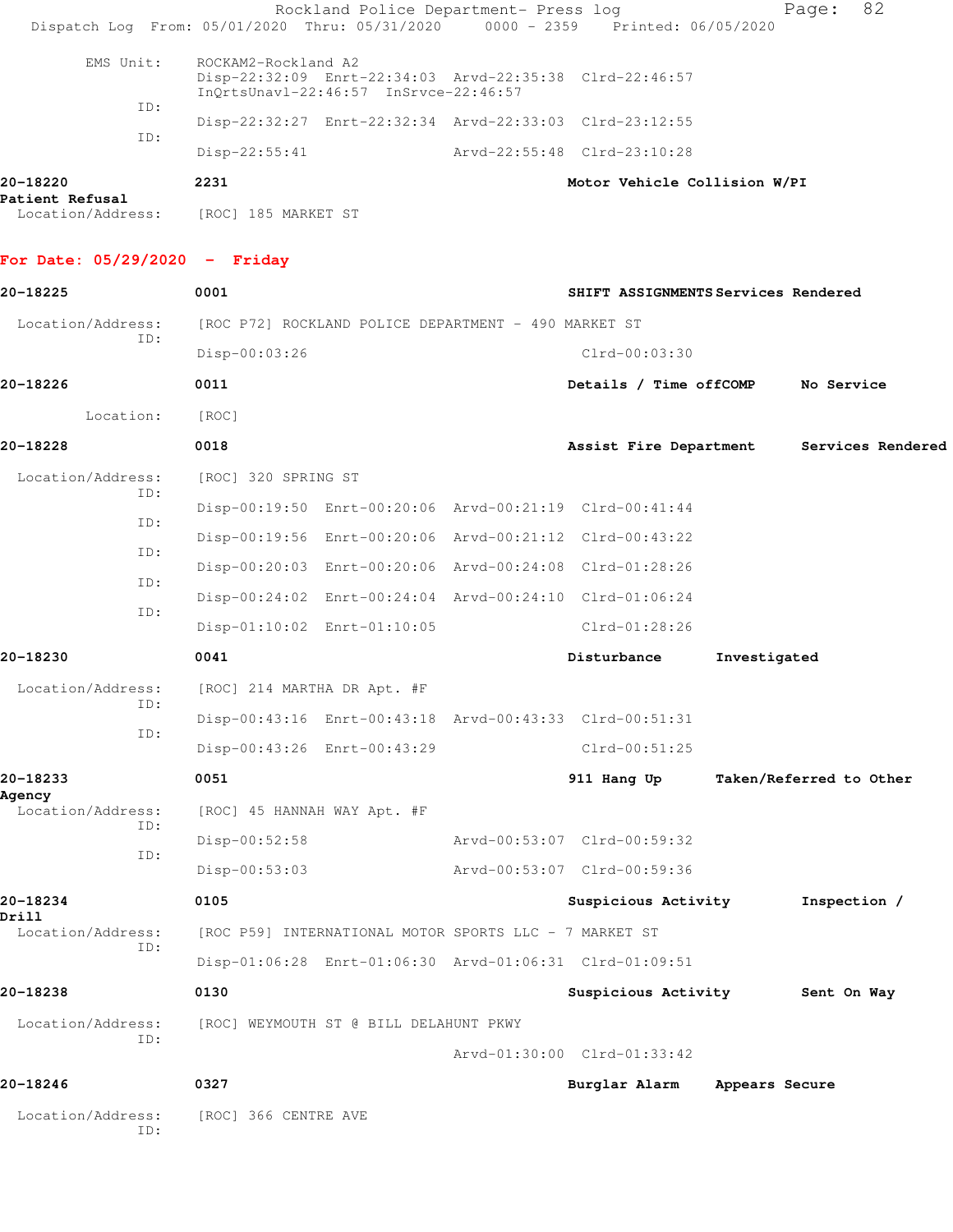|                          | Rockland Police Department- Press log<br>Dispatch Log From: 05/01/2020 Thru: 05/31/2020 | $0000 - 2359$ | Printed: 06/05/2020         |                | 83<br>Page:                                |
|--------------------------|-----------------------------------------------------------------------------------------|---------------|-----------------------------|----------------|--------------------------------------------|
|                          | Disp-03:29:08 Enrt-03:29:12 Arvd-03:30:27 Clrd-03:33:17                                 |               |                             |                |                                            |
| ID:                      | Disp-03:30:22                                                                           |               | Arvd-03:30:27 Clrd-03:33:17 |                |                                            |
| 20-18249                 | 0516                                                                                    |               | Building Check              | Appears Secure |                                            |
| Location/Address:        | [ROC 61] UNION ST BUSINESS DISTRICT - UNION ST                                          |               |                             |                |                                            |
| ID:                      | $Disp-05:16:39$                                                                         |               | Arvd-05:16:42 Clrd-05:33:14 |                |                                            |
| 20-18254                 | 0800                                                                                    |               | General Info                |                | Services Not Required                      |
| Location/Address:        | [ROC P72] ROCKLAND POLICE DEPARTMENT - 490 MARKET ST                                    |               |                             |                |                                            |
| 20-18261                 | 0905                                                                                    |               |                             |                | Larceny / Forgery/ Fraud Services Rendered |
| Location/Address:        | [ROC] 32 EVANS RD                                                                       |               |                             |                |                                            |
| ID:                      | Disp-09:37:57                                                                           |               | Arvd-09:38:05 Clrd-09:53:07 |                |                                            |
| 20-18263                 | 0933                                                                                    |               |                             |                | Suspicious Activity Services Rendered      |
| Vicinity of:             | [ROC] SUMMER ST                                                                         |               |                             |                |                                            |
| ID:                      | Disp-09:34:52 Enrt-09:35:32 Arvd-09:36:22 Clrd-09:43:01                                 |               |                             |                |                                            |
| ID:<br>ID:               | $Disp-09:37:54$                                                                         |               | Arvd-09:37:58 Clrd-09:43:04 |                |                                            |
|                          | Disp-09:42:29                                                                           |               | Arvd-09:42:33 Clrd-09:43:07 |                |                                            |
| 20-18264                 | 0947                                                                                    |               |                             |                | Motor Vehicle Complaint Gone on arrival    |
| Location/Address:<br>ID: | [ROC] RAIL TRAIL ROCKLAND - WEST WATER ST                                               |               |                             |                |                                            |
|                          | Disp-09:51:49 Enrt-09:52:55 Arvd-09:56:53 Clrd-09:56:56                                 |               |                             |                |                                            |
| 20-18265                 | 0954                                                                                    |               | Burglar Alarm               | Appears Secure |                                            |
| Location/Address:<br>ID: | [ROC P17] THE RUG MERCHANT - 11 COMMERCE RD Apt. #B                                     |               |                             |                |                                            |
| ID:                      | Disp-09:55:57 Enrt-09:56:26 Arvd-10:02:23 Clrd-10:05:39                                 |               |                             |                |                                            |
|                          | Disp-09:57:16 Enrt-09:57:19                                                             |               | $Clrd-10:01:08$             |                |                                            |
| 20-18268                 | 1012                                                                                    |               |                             |                | Follow-Up Investigation Services Rendered  |
| Location/Address:<br>ID: | [ROC] 275 SPRING ST                                                                     |               |                             |                |                                            |
|                          |                                                                                         |               | Arvd-10:12:00 Clrd-10:13:20 |                |                                            |
| 20-18277                 | 1128                                                                                    |               | General Info                |                | Services Rendered                          |
| Location/Address:<br>ID: | [ROC] 7 CANTERBURY LN                                                                   |               |                             |                |                                            |
|                          | Disp-11:43:42 Enrt-11:43:50 Arvd-11:43:53 Clrd-11:44:00                                 |               |                             |                |                                            |
| 20-18281                 | 1158                                                                                    |               | Assist Fire Department      |                | <b>No EMS</b>                              |
| Vicinity of:<br>ID:      | [ROC] 71 UNION ST @ 15 CRESCENT ST                                                      |               |                             |                |                                            |
|                          | Disp-12:00:00 Enrt-12:00:07 Arvd-12:07:30 Clrd-12:07:36                                 |               |                             |                |                                            |
| 20-18285                 | 1215                                                                                    |               | General Info                | Sent On Way    |                                            |
| Location/Address:        | [ROC P72] ROCKLAND POLICE DEPARTMENT - 490 MARKET ST                                    |               |                             |                |                                            |
| 20-18284                 | 1217                                                                                    |               |                             |                | Motor Vehicle Complaint Gone on arrival    |
| Location/Address:<br>ID: | [ROC] 550 MARKET ST                                                                     |               |                             |                |                                            |
|                          | Disp-12:18:35 Enrt-12:20:10 Arvd-12:23:00 Clrd-12:27:31                                 |               |                             |                |                                            |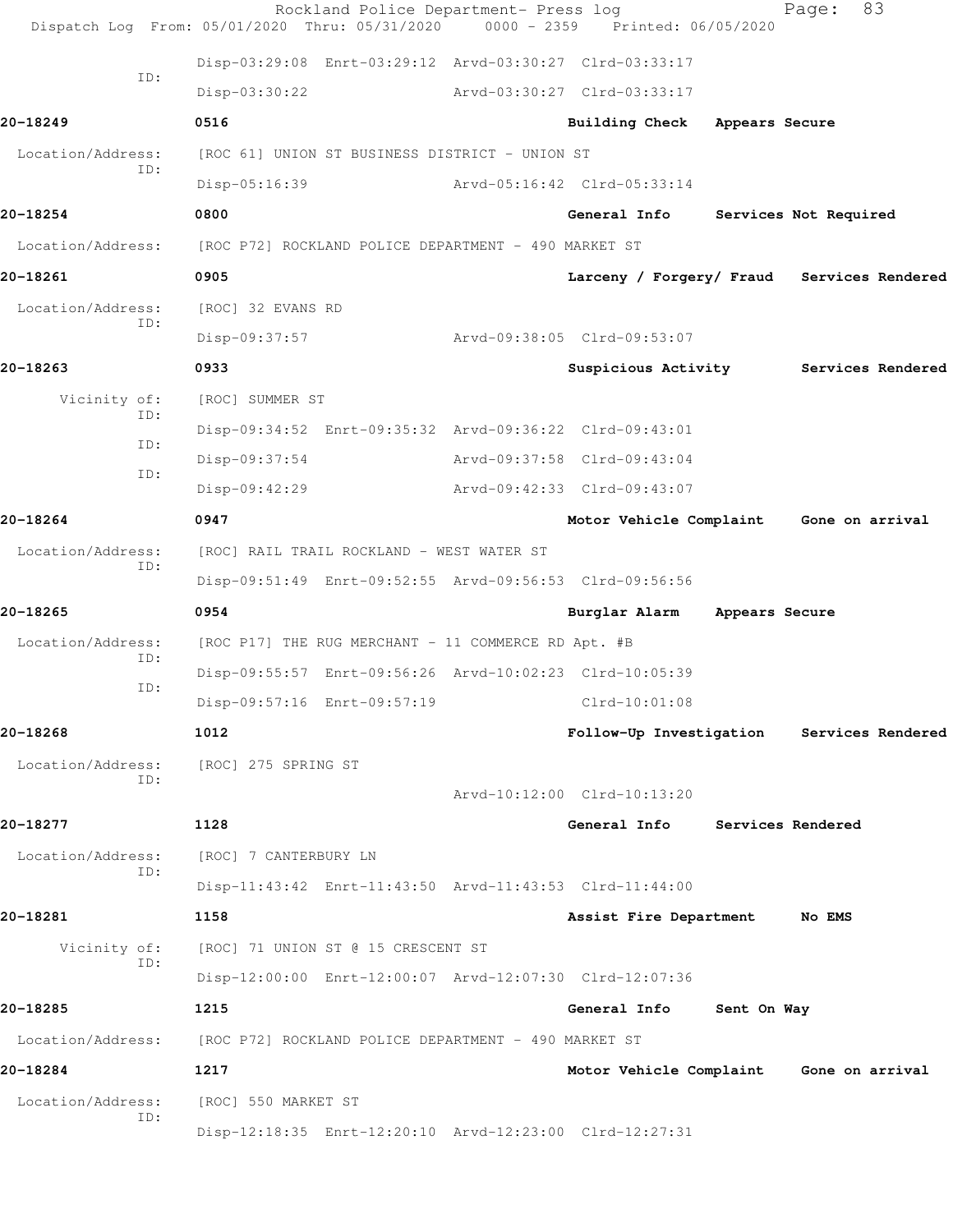Rockland Police Department- Press log entitled and Page: 84 Dispatch Log From: 05/01/2020 Thru: 05/31/2020 0000 - 2359 Printed: 06/05/2020

| 20-18293                 | 1352                                                                   |                             |                                    | Health & Welfare Check Services Rendered |
|--------------------------|------------------------------------------------------------------------|-----------------------------|------------------------------------|------------------------------------------|
| Location/Address:        | [ROC] 12 ODONNELL CT                                                   |                             |                                    |                                          |
| ID:                      | Disp-13:53:52 Enrt-13:54:42 Arvd-13:58:38 Clrd-14:00:28                |                             |                                    |                                          |
| 20-18294                 | 1354                                                                   |                             | 911 Accidental Services Rendered   |                                          |
| Location/Address:<br>ID: | [ROC] 119 GROVE ST                                                     |                             |                                    |                                          |
|                          | Disp-13:56:39 Enrt-13:56:43 Arvd-13:57:37 Clrd-14:08:34                |                             |                                    |                                          |
| 20-18298                 | 1442                                                                   |                             | General Info Services Rendered     |                                          |
|                          | Location/Address: [ROC P72] ROCKLAND POLICE DEPARTMENT - 490 MARKET ST |                             |                                    |                                          |
| 20-18299                 | 1444                                                                   |                             | General Info Services Rendered     |                                          |
|                          | Location/Address: [ROC P72] ROCKLAND POLICE DEPARTMENT - 490 MARKET ST |                             |                                    |                                          |
| 20-18300                 | 1448                                                                   |                             | General Info Services Rendered     |                                          |
|                          | Location/Address: [ROC P72] ROCKLAND POLICE DEPARTMENT - 490 MARKET ST |                             |                                    |                                          |
| 20-18307                 | 1548                                                                   | Disturbance                 | Gone on arrival                    |                                          |
| Vicinity of:             | [ROC] 83 CONCORD ST @ 0 J A DUNN MEM DR                                |                             |                                    |                                          |
| ID:                      | Disp-15:49:50 Enrt-15:50:28 Arvd-15:50:56 Clrd-15:57:38                |                             |                                    |                                          |
| ID:                      | Disp-15:50:23 Enrt-15:50:26 Arvd-15:51:23 Clrd-15:57:34                |                             |                                    |                                          |
| 20-18319                 | 1705                                                                   |                             | Details / Time off No Service      |                                          |
| Location:                | [ROC]                                                                  |                             |                                    |                                          |
| 20-18320                 | 1706                                                                   |                             | Details / Time off No Service      |                                          |
| Location:                | [ROC]                                                                  |                             |                                    |                                          |
| 20-18321                 | 1725                                                                   |                             | Unwanted Party Peace Restored      |                                          |
| Location/Address:        | [ROC] 29 CHURCH ST Apt. #2                                             |                             |                                    |                                          |
| ID:                      | Disp-17:26:29 Enrt-17:26:36 Arvd-17:26:39 Clrd-17:47:24                |                             |                                    |                                          |
| ID:<br>ID:               | Disp-17:27:02 Enrt-17:27:06 Arvd-17:27:10 Clrd-17:33:51                |                             |                                    |                                          |
|                          | Disp-17:44:20 Enrt-17:44:27 Arvd-17:44:36 Clrd-17:50:48                |                             |                                    |                                          |
| 20-18323                 | 1737                                                                   |                             | Motor Vehicle Complaint            | Services Rendered                        |
| Location/Address:<br>ID: | [ROC] 14 MILLBROOK DR                                                  |                             |                                    |                                          |
|                          |                                                                        | Arvd-17:37:00 Clrd-17:45:35 |                                    |                                          |
| 20-18326                 | 1816                                                                   | General Info                |                                    | No Action Required                       |
| Location/Address:        | [ROC P72] ROCKLAND POLICE DEPARTMENT - 490 MARKET ST                   |                             |                                    |                                          |
| 20-18332                 | 1926                                                                   | Burglar Alarm               |                                    | Building Checked/Secured                 |
| Location/Address:<br>ID: | [ROC P1] 99 RESTAURANT - 29 ACCORD PARK DR                             |                             |                                    |                                          |
|                          |                                                                        | Arvd-19:26:00 Clrd-19:32:26 |                                    |                                          |
| 20-18334                 | 1928                                                                   |                             | General Incident Services Rendered |                                          |
| Location/Address:<br>ID: | [ROC] 91 WEBSTER ST                                                    |                             |                                    |                                          |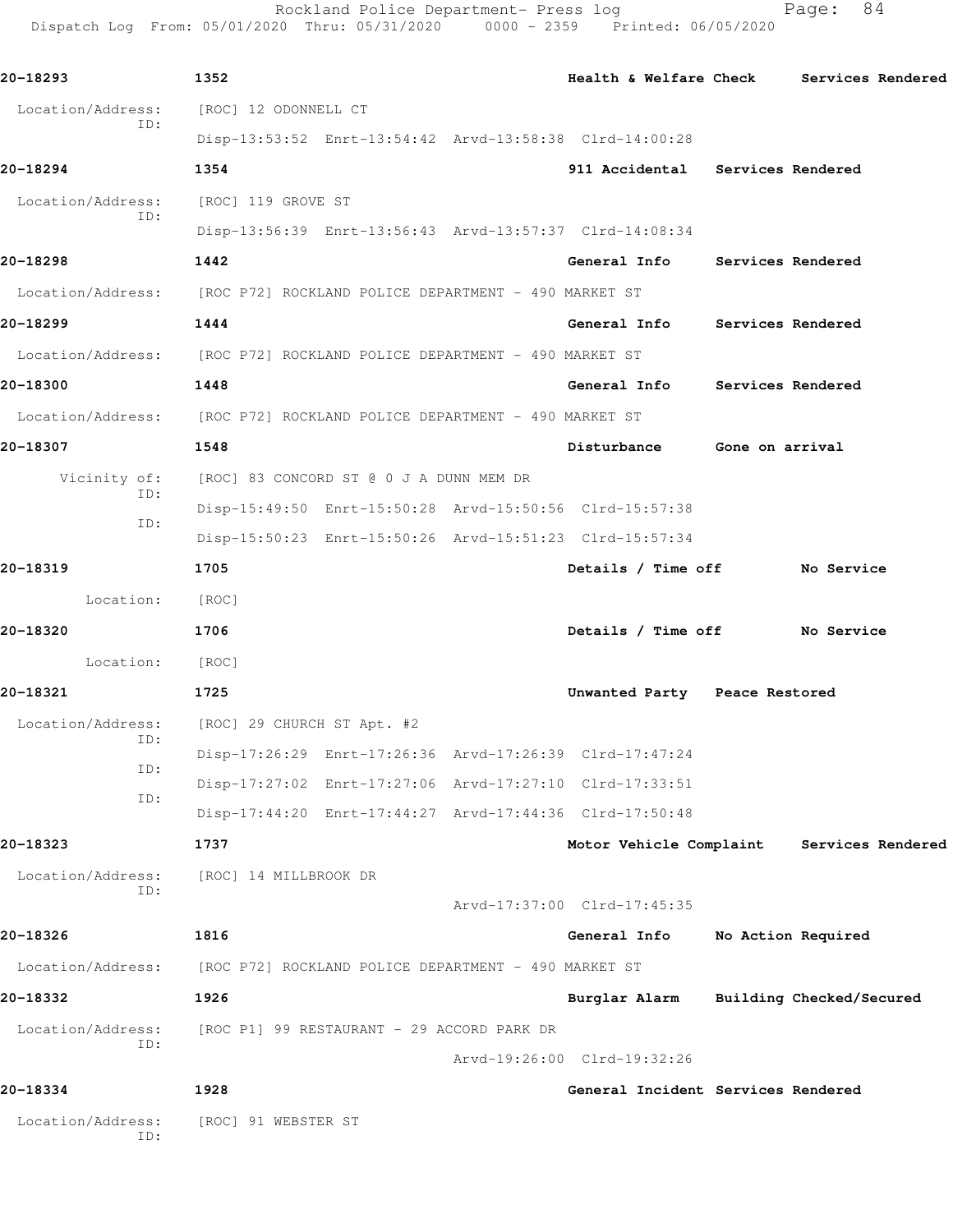Rockland Police Department- Press log entitled and Page: 85 Dispatch Log From: 05/01/2020 Thru: 05/31/2020 0000 - 2359 Printed: 06/05/2020

Arvd-19:28:00 Clrd-19:36:21

|                                   |     |                                         |                                                        | ALVUTIJ.ZO.UU UILUTIJ.JO.ZI                             |                |                                           |
|-----------------------------------|-----|-----------------------------------------|--------------------------------------------------------|---------------------------------------------------------|----------------|-------------------------------------------|
| 20-18348                          |     | 2054                                    |                                                        | 911 Accidental Sent On Way                              |                |                                           |
| Location/Address:                 |     |                                         | [ROC P46] DUNKIN DONUTS - 851 HINGHAM ST               |                                                         |                |                                           |
|                                   | ID: | $Disp-20:55:51$                         |                                                        | $Clrd-20:56:13$                                         |                |                                           |
|                                   | ID: |                                         |                                                        | Disp-20:56:09 Enrt-20:57:01 Arvd-20:58:21 Clrd-21:02:11 |                |                                           |
| 20-18350                          |     | 2113                                    |                                                        | Disturbance                                             | Peace Restored |                                           |
| Location/Address:                 |     | [ROC] 499 LIBERTY ST                    |                                                        |                                                         |                |                                           |
|                                   | ID: |                                         |                                                        | Arvd-21:13:00 Clrd-21:17:34                             |                |                                           |
|                                   | ID: |                                         | Disp-21:15:07 Enrt-21:15:10                            | Clrd-21:17:30                                           |                |                                           |
| 20-18352                          |     | 2208                                    |                                                        |                                                         |                | Burglar Alarm Building Checked/Secured    |
| Location/Address:                 |     |                                         | [ROC P85] ROCKLAND FEDERAL CREDIT UNION - 241 UNION ST |                                                         |                |                                           |
|                                   | ID: |                                         |                                                        | Disp-22:09:47 Enrt-22:11:10 Arvd-22:16:21 Clrd-22:24:39 |                |                                           |
|                                   | ID: |                                         |                                                        | Disp-22:11:07 Enrt-22:11:14 Arvd-22:12:34 Clrd-22:24:45 |                |                                           |
| 20-18354                          |     | 2227                                    |                                                        | Fireworks                                               | Unfounded      |                                           |
| Location/Address:                 |     | [ROC] LAVINA AVE                        |                                                        |                                                         |                |                                           |
|                                   | ID: |                                         |                                                        | Disp-22:28:14 Enrt-22:29:27 Arvd-22:31:53 Clrd-22:37:59 |                |                                           |
|                                   | ID: |                                         |                                                        | Disp-22:28:47 Enrt-22:29:24 Arvd-22:30:19 Clrd-22:38:02 |                |                                           |
|                                   |     |                                         |                                                        |                                                         |                |                                           |
| For Date: $05/30/2020 -$ Saturday |     |                                         |                                                        |                                                         |                |                                           |
| 20-18363                          |     | 0006                                    |                                                        | General Info No Service                                 |                |                                           |
| Location/Address:                 | ID: |                                         | [ROC P72] ROCKLAND POLICE DEPARTMENT - 490 MARKET ST   |                                                         |                |                                           |
|                                   |     | Disp-00:12:52                           |                                                        | $Clrd-00:13:47$                                         |                |                                           |
| 20-18364                          |     | 0014                                    |                                                        |                                                         |                | Suspicious Activity Services Rendered     |
|                                   | ID: | Location/Address: [ROC] 346 PLEASANT ST |                                                        |                                                         |                |                                           |
|                                   | ID: | $Disp-00:19:12$                         |                                                        | Arvd-00:20:45 Clrd-01:01:09                             |                |                                           |
|                                   | ID: |                                         |                                                        | Disp-00:19:12 Enrt-00:20:52 Arvd-00:24:56 Clrd-00:58:09 |                |                                           |
|                                   | ID: |                                         |                                                        | Disp-00:33:22 Enrt-00:33:26 Arvd-00:33:29 Clrd-00:54:44 |                |                                           |
|                                   |     |                                         |                                                        | Disp-00:56:41 Enrt-00:56:44 Arvd-00:56:45 Clrd-01:00:04 |                |                                           |
| 20-18372                          |     | 0130                                    |                                                        | Noise Complaint No Service                              |                |                                           |
| Location/Address:                 | ID: |                                         | [ROC 140] 292 MARKET ST Apt. #32                       |                                                         |                |                                           |
|                                   | ID: |                                         |                                                        | Disp-01:34:55 Enrt-01:35:41 Arvd-01:37:27 Clrd-01:43:09 |                |                                           |
|                                   |     |                                         |                                                        | Disp-01:34:55 Enrt-01:35:36 Arvd-01:42:57 Clrd-01:43:05 |                |                                           |
| 20-18373                          |     | 0140                                    |                                                        |                                                         |                | Details / Time off COMP Services Rendered |
| Location:                         |     | [ROC]                                   |                                                        |                                                         |                |                                           |
| 20-18382                          |     | 0556                                    |                                                        | <b>Building Check</b>                                   | Appears Secure |                                           |
| Location/Address:                 | ID: | [ROC] UNION ST                          |                                                        |                                                         |                |                                           |
|                                   |     |                                         |                                                        |                                                         |                |                                           |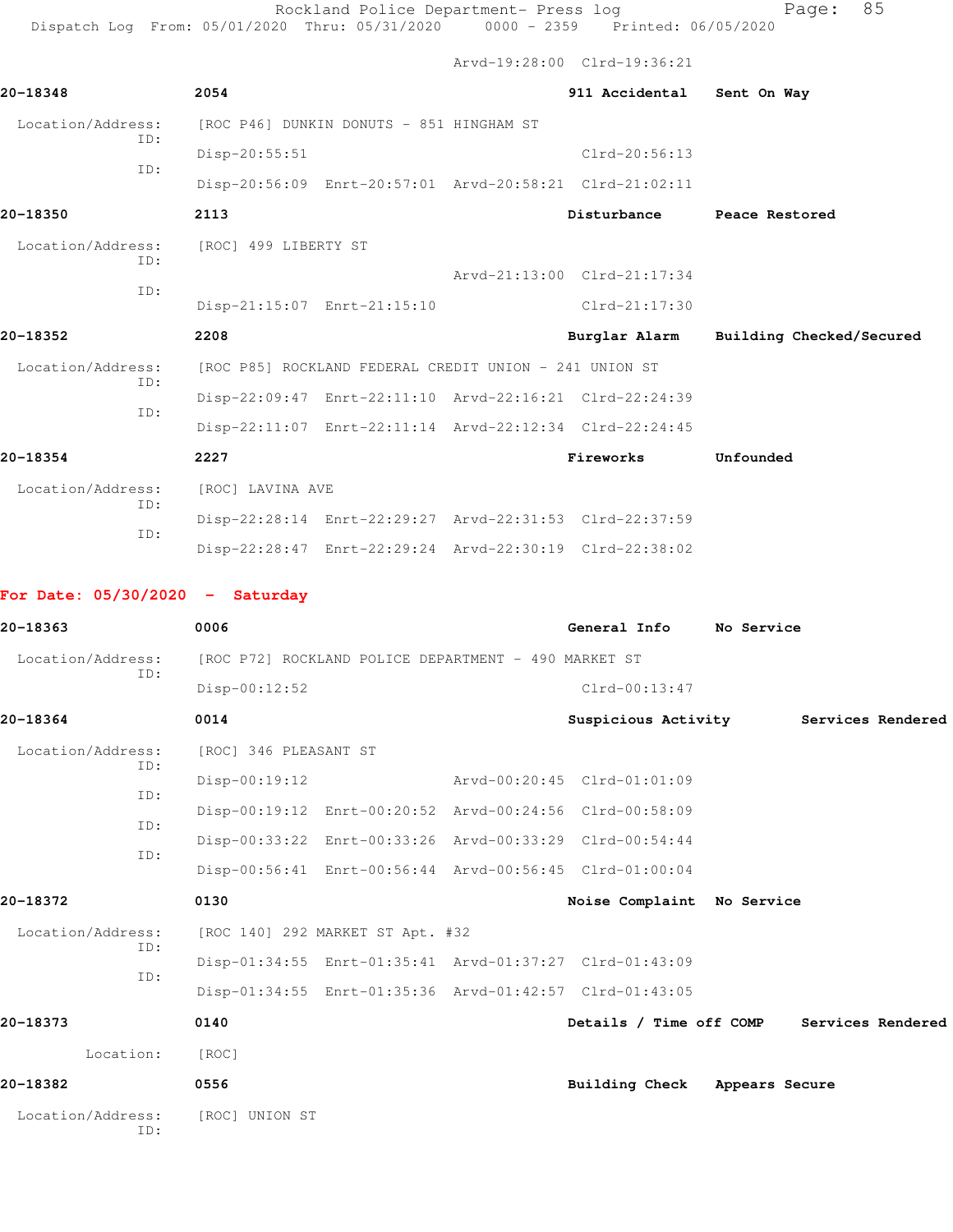Rockland Police Department- Press log entitled and Page: 86 Dispatch Log From: 05/01/2020 Thru: 05/31/2020 0000 - 2359 Printed: 06/05/2020

Arvd-06:00:44 Clrd-06:10:55

|                                   |                                                                        | ALVU-00.00.44 CILU-00.10.00        |                   |                                         |  |  |  |
|-----------------------------------|------------------------------------------------------------------------|------------------------------------|-------------------|-----------------------------------------|--|--|--|
| 20-18388                          | 0746                                                                   | Details / Time off No Service      |                   |                                         |  |  |  |
| Location:                         | [ROC]                                                                  |                                    |                   |                                         |  |  |  |
| 20-18390                          | 0804                                                                   | General Info No Service            |                   |                                         |  |  |  |
| Location/Address:                 | [ROC P72] ROCKLAND POLICE DEPARTMENT - 490 MARKET ST                   |                                    |                   |                                         |  |  |  |
| 20-18403                          | 1053                                                                   |                                    |                   | Motor Vehicle Complaint Gone on arrival |  |  |  |
| Location/Address:                 | [ROC] BILL DELAHUNT PKWY                                               |                                    |                   |                                         |  |  |  |
| ID:                               | Disp-10:58:40 Enrt-10:58:45 Arvd-10:58:50 Clrd-11:24:33                |                                    |                   |                                         |  |  |  |
| 20-18410                          | 1153                                                                   | Animal Complaint Services Rendered |                   |                                         |  |  |  |
| Location/Address: [ROC] MARKET ST |                                                                        |                                    |                   |                                         |  |  |  |
| 20-18411                          | 1159                                                                   | Burglar Alarm Appears Secure       |                   |                                         |  |  |  |
| Location/Address:                 | [ROC] 243 UNION ST                                                     |                                    |                   |                                         |  |  |  |
| ID:                               | Disp-12:00:14 Enrt-12:00:39 Clrd-12:01:50                              |                                    |                   |                                         |  |  |  |
| ID:                               | Disp-12:01:42 Enrt-12:01:47 Arvd-12:03:40 Clrd-12:06:22                |                                    |                   |                                         |  |  |  |
| ID:                               | Disp-12:03:28 Enrt-12:03:32 Arvd-12:03:36 Clrd-12:06:14                |                                    |                   |                                         |  |  |  |
| 20-18412                          | 1159                                                                   | General Info No Service            |                   |                                         |  |  |  |
|                                   | Location/Address: [ROC 68] 204 MONCRIEF RD                             |                                    |                   |                                         |  |  |  |
| 20-18414                          | 1204                                                                   | General Info No Action Required    |                   |                                         |  |  |  |
| Location/Address:<br>ID:          | [ROC P72] ROCKLAND POLICE DEPARTMENT - 490 MARKET ST                   |                                    |                   |                                         |  |  |  |
|                                   |                                                                        | Arvd-12:10:13 Clrd-12:11:06        |                   |                                         |  |  |  |
| 20-18423<br>Issued                | 1302                                                                   | Motor Vehicle Stop                 |                   | Citation/Warning                        |  |  |  |
| Location/Address:<br>ID:          | [ROC] 194 PLAIN ST @ 3 EMERSON ST                                      |                                    |                   |                                         |  |  |  |
|                                   | Disp-13:03:44 Enrt-13:03:48 Arvd-13:03:51 Clrd-13:10:33                |                                    |                   |                                         |  |  |  |
| 20-18424                          | 1303                                                                   | General Info                       | Services Rendered |                                         |  |  |  |
|                                   | Location/Address: [ROC] 188 CENTRAL ST                                 |                                    |                   |                                         |  |  |  |
| 20-18425                          | 1308                                                                   | Breaking & Entering                |                   | Investigated                            |  |  |  |
| Location/Address:<br>ID:          | [ROC] 399 FOREST ST                                                    |                                    |                   |                                         |  |  |  |
| ID:                               | Disp-13:10:08 Enrt-13:17:08 Arvd-13:17:13 Clrd-13:21:18                |                                    |                   |                                         |  |  |  |
|                                   | Disp-13:16:59 Enrt-13:17:04 Arvd-13:17:18 Clrd-13:21:15                |                                    |                   |                                         |  |  |  |
| 20-18427                          | 1312                                                                   | General Info                       | Services Rendered |                                         |  |  |  |
| Location/Address:                 | [ROC] SPRING ST                                                        |                                    |                   |                                         |  |  |  |
| 20-18444                          | 1602                                                                   | SHIFT ASSIGNMENTSNo Service        |                   |                                         |  |  |  |
|                                   | Location/Address: [ROC P72] ROCKLAND POLICE DEPARTMENT - 490 MARKET ST |                                    |                   |                                         |  |  |  |
| 20-18446                          | 1631                                                                   | 911 Hang Up Appears Secure         |                   |                                         |  |  |  |
| Location/Address:                 | [ROC P80] GOLD MINE COIN SHOP - 188 UNION ST                           |                                    |                   |                                         |  |  |  |
| ID:                               | Disp-16:33:43 Enrt-16:33:48 Arvd-16:37:21 Clrd-16:42:43                |                                    |                   |                                         |  |  |  |
|                                   |                                                                        |                                    |                   |                                         |  |  |  |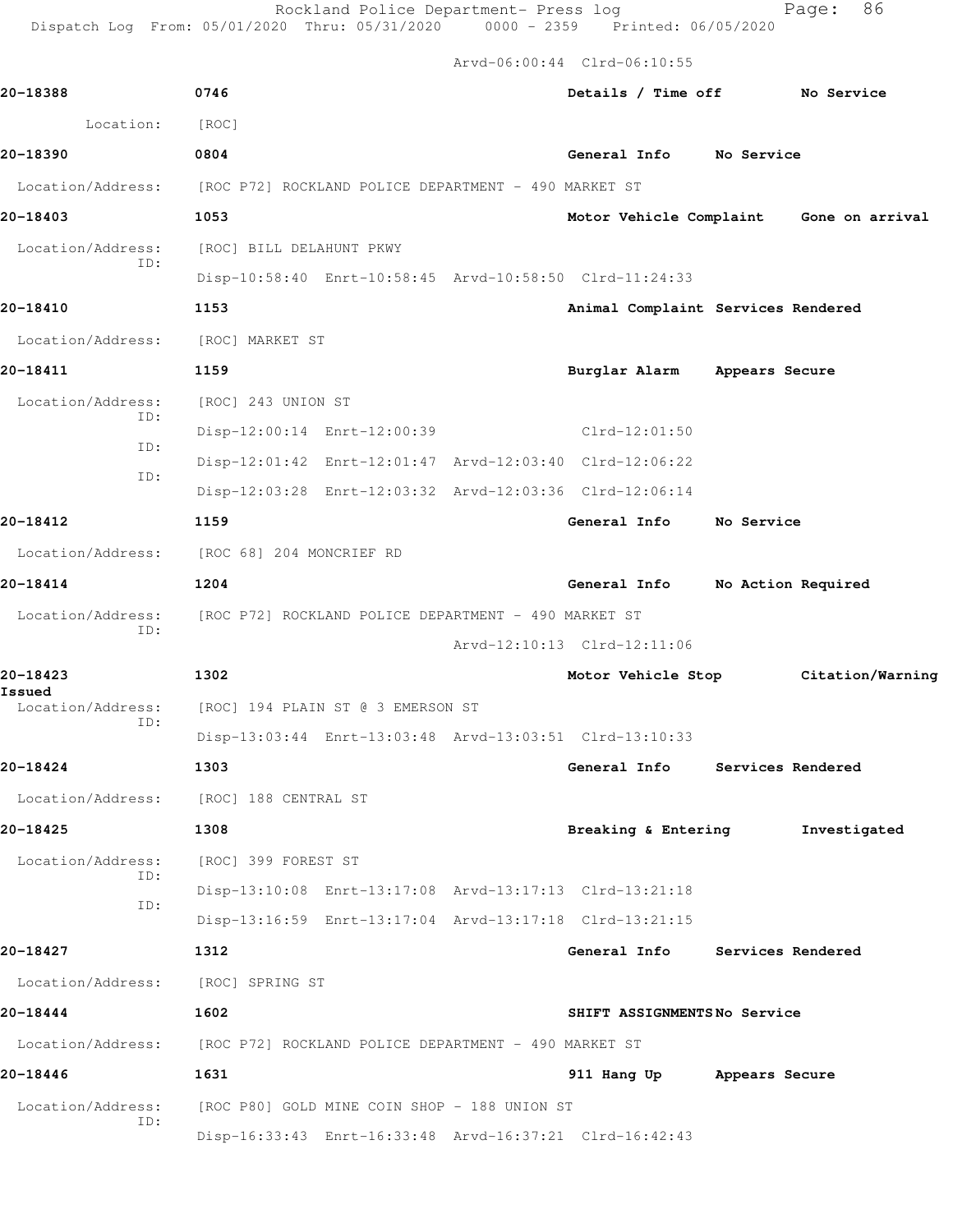Rockland Police Department- Press log Fage: 87 Dispatch Log From: 05/01/2020 Thru: 05/31/2020 0000 - 2359 Printed: 06/05/2020 **20-18448 1646 Details / Time off No Service** Location: [ROC] **20-18454 1703 MVA Property Damage Only Report Follows** Location/Address: [ROC] 399 SUMMER ST ID: Disp-17:04:38 Enrt-17:04:45 Arvd-17:08:59 Clrd-17:39:23 ID: Disp-17:04:42 Enrt-17:04:44 Arvd-17:07:27 Clrd-17:39:47 ID: Disp-17:07:25 Arvd-17:07:29 Clrd-17:17:41 **20-18457 1730 Details / Time off No Service** Location: [ROC] **20-18458 1756 Building Check Appears Secure** Location/Address: [ROC P95] HOLY FAMILY CHURCH - 403 UNION ST ID: Arvd-17:57:09 Clrd-17:57:23 **20-18465 1856 Assist Public Services Rendered** Location/Address: [ROC] 7 AZALEA WAY ID: Disp-19:01:38 Enrt-19:01:45 Arvd-19:03:14 Clrd-19:45:13 ID: Disp-19:01:38 Enrt-19:01:49 Arvd-19:02:41 Clrd-19:50:21 **20-18466 1922 Details / Time off No Service** Location: [ROC] **20-18470 2006 Assist Public Services Rendered** Location/Address: [ROC] BOXBERRY LN ID: Arvd-20:06:00 Clrd-20:15:22 **20-18474 2047 Assist Public Services Rendered**

 Location/Address: [ROC] 369 SUMMER ST ID: Arvd-20:47:00 Clrd-20:55:02 **20-18475 2050 Details / Time off No Service**

 Location: [ROC] **20-18476 2055 911 Accidental Services Rendered** Location/Address: [ROC] 14 GRASSWOOD LN ID: Disp-20:58:43 Enrt-20:58:46 Arvd-21:05:20 Clrd-21:06:03

**20-18477 2116 Building Check Appears Secure** Location/Address: [ROC P95] HOLY FAMILY CHURCH - 403 UNION ST ID: Arvd-21:16:58 Clrd-21:17:12 **20-18486 2240 Health & Welfare Check Services Rendered** Location/Address: [ROC] 105 RICE AVE ID: Disp-22:51:10 Clrd-23:14:33

ID: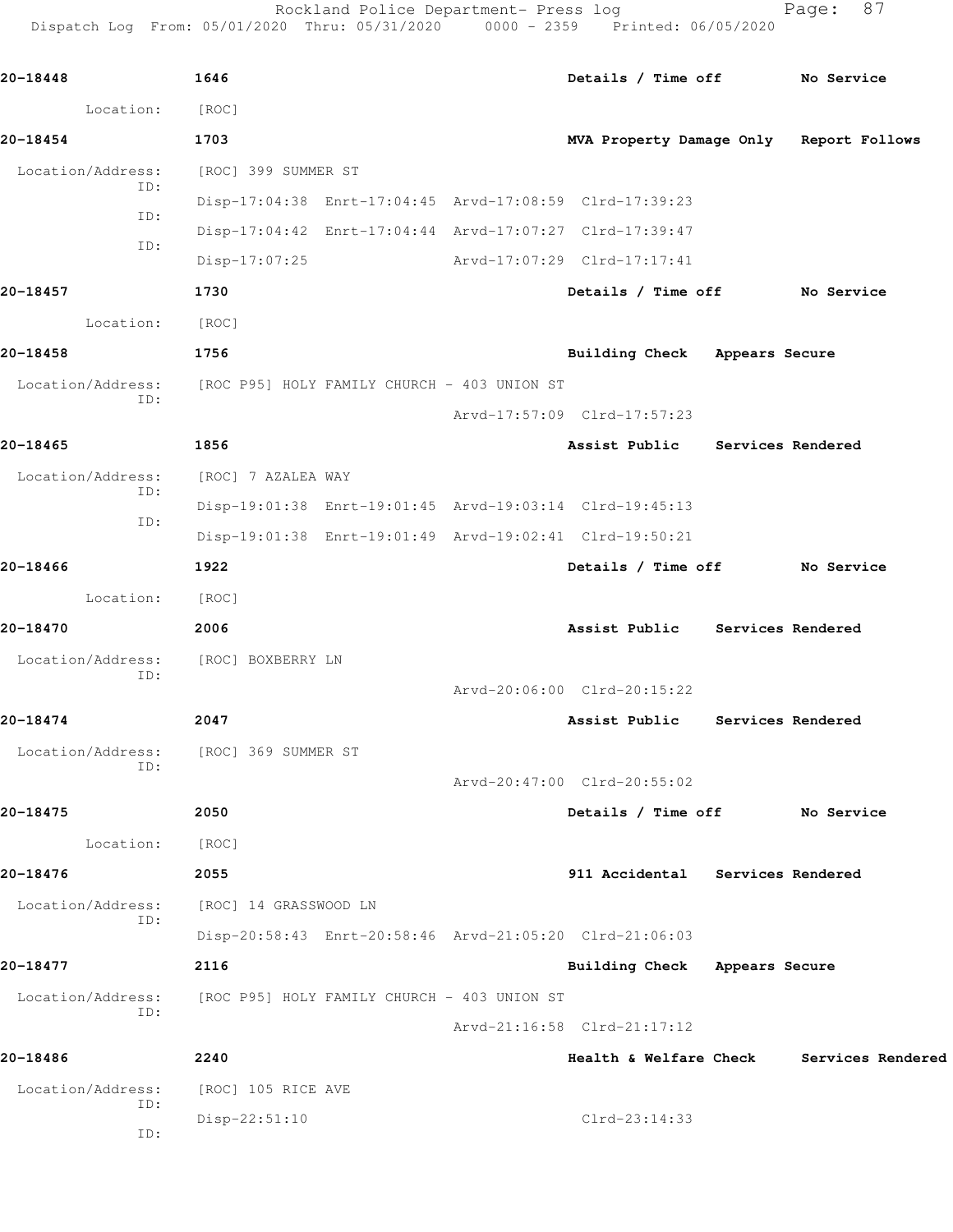|                                 | Rockland Police Department- Press log<br>Dispatch Log From: 05/01/2020 Thru: 05/31/2020                 |  | 0000 - 2359 Printed: 06/05/2020 | 88<br>Page:                                |
|---------------------------------|---------------------------------------------------------------------------------------------------------|--|---------------------------------|--------------------------------------------|
|                                 | Disp-23:14:51 Enrt-23:16:52 Arvd-23:21:50 Clrd-23:24:28                                                 |  |                                 |                                            |
| 20-18487                        | 2320                                                                                                    |  |                                 | Assist Public Services Rendered            |
| Location/Address:               | [ROC 140] 292 MARKET ST Apt. #22                                                                        |  |                                 |                                            |
| ID:                             | Disp-23:22:32 Enrt-23:22:34 Arvd-23:22:49 Clrd-23:35:08                                                 |  |                                 |                                            |
|                                 | Refer To Summons: 20ROC-18487-AR<br>Summons: POULIN, NICOLE RHEA<br>292 MARKET ST Apt. #32 ROCKLAND, MA |  |                                 |                                            |
| Address:<br>Age:<br>Charges:    | 41<br>HARASSMENT PREVENTION ORDER, VIOLATE                                                              |  |                                 |                                            |
|                                 |                                                                                                         |  |                                 |                                            |
| For Date: $05/31/2020 -$ Sunday |                                                                                                         |  |                                 |                                            |
| 20-18489                        | 0009                                                                                                    |  | SHIFT ASSIGNMENTSNo Service     |                                            |
| Location/Address:<br>TD:        | [ROC P72] ROCKLAND POLICE DEPARTMENT - 490 MARKET ST                                                    |  |                                 |                                            |
|                                 |                                                                                                         |  | Arvd-00:09:00 Clrd-00:11:34     |                                            |
| 20-18491                        | 0034                                                                                                    |  |                                 | Building Check Building Checked/Secured    |
| Location/Address:<br>ID:        | [ROC] UNION ST                                                                                          |  |                                 |                                            |
|                                 |                                                                                                         |  | Arvd-00:35:26 Clrd-00:40:24     |                                            |
| 20-18492                        | 0042                                                                                                    |  | <b>Building Check</b>           | Investigated                               |
| Location/Address:<br>ID:        | [ROC] UNION ST                                                                                          |  |                                 |                                            |
|                                 |                                                                                                         |  | Arvd-00:42:32 Clrd-00:42:45     |                                            |
| 20-18493<br>Hospital            | 0111                                                                                                    |  | Assist Other Agency             | Transported to                             |
| Location/Address:<br>ID:        | [ROC 140] 292 MARKET ST Apt. #11                                                                        |  |                                 |                                            |
| ID:                             |                                                                                                         |  | Arvd-01:11:00 Clrd-01:32:41     |                                            |
| ID:                             | Disp-01:12:41 Enrt-01:14:46 Arvd-01:17:25 Clrd-01:32:44                                                 |  |                                 |                                            |
|                                 | Disp-01:12:44 Enrt-01:14:49 Arvd-01:17:28 Clrd-01:32:43                                                 |  |                                 |                                            |
| 20-18496                        | 0252                                                                                                    |  | <b>Building Check</b>           | Investigated                               |
| Location/Address:<br>ID:        | [ROC] UNION ST                                                                                          |  |                                 |                                            |
|                                 |                                                                                                         |  | Arvd-02:52:25 Clrd-02:52:34     |                                            |
| 20-18497                        | 0341                                                                                                    |  | 911 Hang Up                     | Could Not Locate                           |
| Location/Address:<br>ID:        | [ROC] 3 TAUNTON AVE                                                                                     |  |                                 |                                            |
| ID:                             | Disp-03:44:01 Enrt-03:44:03 Arvd-03:45:42 Clrd-03:51:27                                                 |  |                                 |                                            |
|                                 | $Disp-03:46:21$                                                                                         |  | Arvd-03:46:24 Clrd-03:51:26     |                                            |
| 20-18501                        | 0611                                                                                                    |  | Building Check Appears Secure   |                                            |
| Location/Address:<br>ID:        | [ROC] UNION ST                                                                                          |  |                                 |                                            |
|                                 |                                                                                                         |  | Arvd-06:13:54 Clrd-06:36:12     |                                            |
| 20-18506                        | 0801<br>SHIFT ASSIGNMENTS Services Rendered                                                             |  |                                 |                                            |
| Location/Address:               | [ROC P72] ROCKLAND POLICE DEPARTMENT - 490 MARKET ST                                                    |  |                                 |                                            |
| 20-18509                        | 0923                                                                                                    |  |                                 | Larceny / Forgery/ Fraud Services Rendered |
| Location/Address:               | [ROC] 44 HOBART LN                                                                                      |  |                                 |                                            |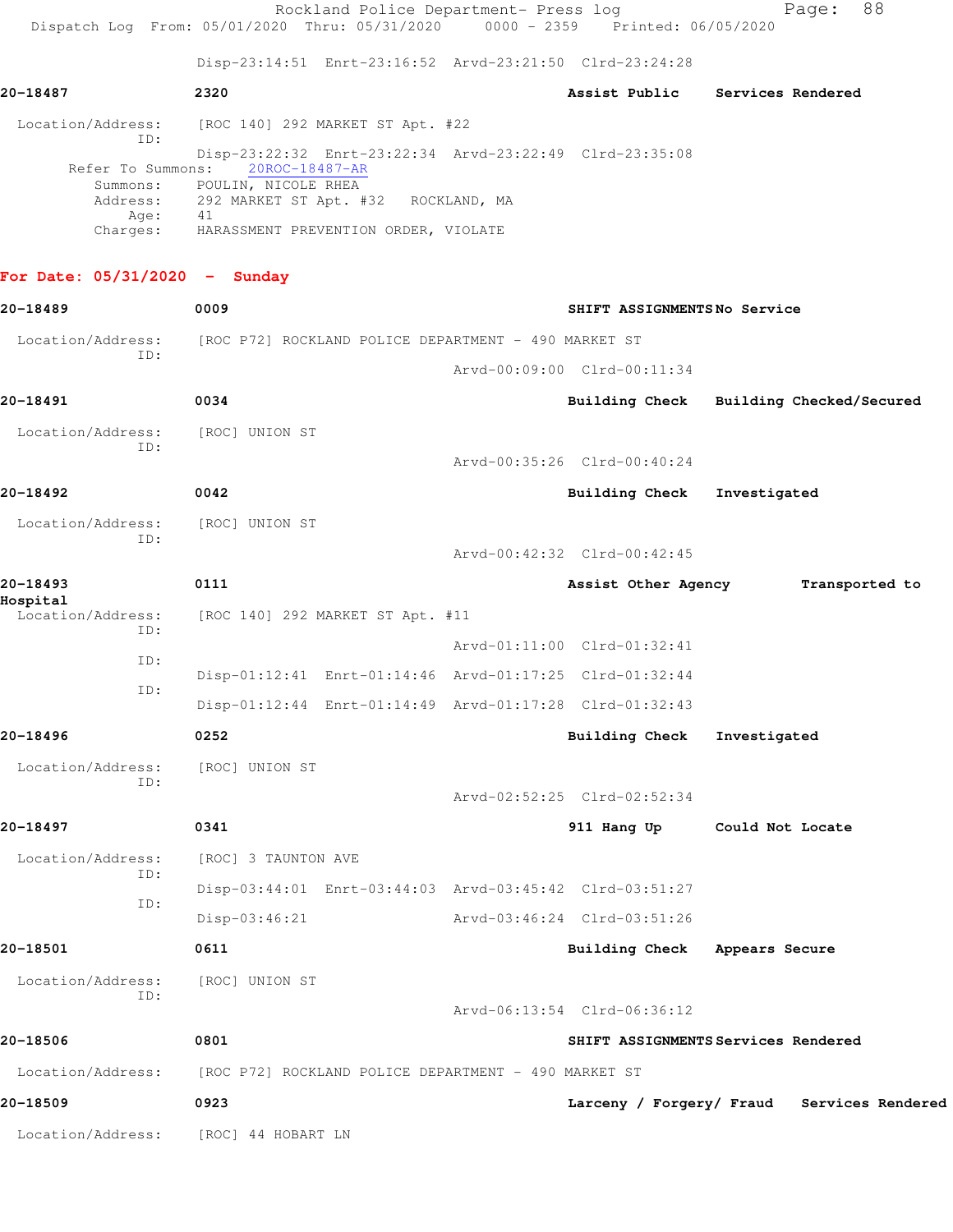Rockland Police Department- Press log entitled and Page: 89

Dispatch Log From: 05/01/2020 Thru: 05/31/2020 0000 - 2359 Printed: 06/05/2020

| 20-18511                              | 0937                                       |                                                                           |  | Animal Complaint Services Rendered                                |                 |                                         |
|---------------------------------------|--------------------------------------------|---------------------------------------------------------------------------|--|-------------------------------------------------------------------|-----------------|-----------------------------------------|
| Location/Address: [ROC] 1001 UNION ST |                                            |                                                                           |  |                                                                   |                 |                                         |
| 20-18516                              | 1046                                       |                                                                           |  | Time off                                                          |                 | Services Rendered                       |
| Location:                             | [ROC]                                      |                                                                           |  |                                                                   |                 |                                         |
| 20-18521                              | 1142                                       |                                                                           |  |                                                                   |                 | Larceny / Forgery/ Fraud Report Follows |
| Location/Address:                     | [ROC] 16 HEMLOCK ST                        |                                                                           |  |                                                                   |                 |                                         |
| ID:                                   | $Disp-11:45:07$                            |                                                                           |  | $Clrd-11:46:31$                                                   |                 |                                         |
| ID:                                   |                                            |                                                                           |  | Disp-12:05:08 Enrt-12:10:42 Arvd-12:10:45 Clrd-12:27:16           |                 |                                         |
| 20-18522                              | 1145                                       |                                                                           |  | Motor Vehicle Complaint                                           |                 | Sent On Way                             |
| Location/Address:                     |                                            | [ROC P21] STATION LIQUORS - 21 EAST WATER ST                              |  |                                                                   |                 |                                         |
| ID:                                   |                                            |                                                                           |  | Disp-11:47:12 Enrt-11:47:19 Arvd-11:47:42 Clrd-12:03:47           |                 |                                         |
| ID:                                   |                                            |                                                                           |  | Disp-11:47:31 Enrt-11:47:35 Arvd-11:47:47 Clrd-11:54:51           |                 |                                         |
| 20-18525                              | 1219                                       |                                                                           |  | Suspicious Activity                                               |                 | Sent On Way                             |
| Location/Address:                     |                                            |                                                                           |  | [ROC 13] RAD CONSTRUCTION/SOUTH SHORE LOAM AND MULCH - 171 VFW DR |                 |                                         |
| ID:                                   |                                            |                                                                           |  | Disp-12:21:47 Enrt-12:21:53 Arvd-12:26:21 Clrd-12:31:19           |                 |                                         |
| ID:                                   |                                            |                                                                           |  | Disp-12:29:30 Enrt-12:29:33 Arvd-12:31:55 Clrd-12:32:44           |                 |                                         |
| ID:                                   | $Disp-12:31:30$                            |                                                                           |  | Arvd-12:31:34 Clrd-12:32:41                                       |                 |                                         |
| 20-18526                              | 1233                                       |                                                                           |  | Neighbor Disturbance                                              |                 | Services Rendered                       |
| Location/Address:                     | [ROC] 78 NORMAN ST                         |                                                                           |  |                                                                   |                 |                                         |
| ID:                                   |                                            |                                                                           |  | Disp-12:33:40 Enrt-12:33:50 Arvd-12:36:24 Clrd-12:43:35           |                 |                                         |
| ID:                                   |                                            |                                                                           |  | Disp-12:33:47 Enrt-12:33:50 Arvd-12:36:24 Clrd-12:43:38           |                 |                                         |
| 20-18533                              | 1403                                       |                                                                           |  | 911 Accidental                                                    | Investigated    |                                         |
| Location/Address: [ROC] 119 GROVE ST  |                                            |                                                                           |  |                                                                   |                 |                                         |
| ID:                                   |                                            |                                                                           |  | Disp-14:05:25 Enrt-14:05:30 Arvd-14:09:41 Clrd-14:18:12           |                 |                                         |
| 20-18536                              | 1430                                       |                                                                           |  | 911 Accidental                                                    | Investigated    |                                         |
| Location/Address:                     | [ROC] 134 LIBERTY ST                       |                                                                           |  |                                                                   |                 |                                         |
| ID:                                   | $Disp-14:31:45$                            |                                                                           |  | Arvd-14:31:49 Clrd-14:32:40                                       |                 |                                         |
| 20-18544                              | 1523                                       |                                                                           |  | Emergency Medical Services Rendered                               |                 |                                         |
| Location/Address:<br>EMS Unit:        | [ROC] 490 NORTH AVE<br>ROCKAM2-Rockland A2 | InQrtsUnavl-15:46:07 InSrvce-15:46:23                                     |  | Disp-15:29:30 Enrt-15:31:36 Arvd-15:32:51 Clrd-15:41:00           |                 |                                         |
| ID:                                   | Disp-15:30:21                              |                                                                           |  | Clrd-15:30:49                                                     |                 |                                         |
| ID:                                   | $Disp-15:30:21$                            |                                                                           |  | Clrd-15:30:48                                                     |                 |                                         |
| Fire Unit:                            |                                            | ROCKEN1-Pumper-Rockland Engine 1<br>InQrtsUnavl-15:52:00 InSrvce-15:52:04 |  | Disp-15:32:34 Enrt-15:32:41 Arvd-15:34:35 Clrd-15:44:22           |                 |                                         |
| 20-18545                              | 1530                                       |                                                                           |  | Disturbance                                                       | Arrest (s) Made |                                         |
|                                       |                                            |                                                                           |  |                                                                   |                 |                                         |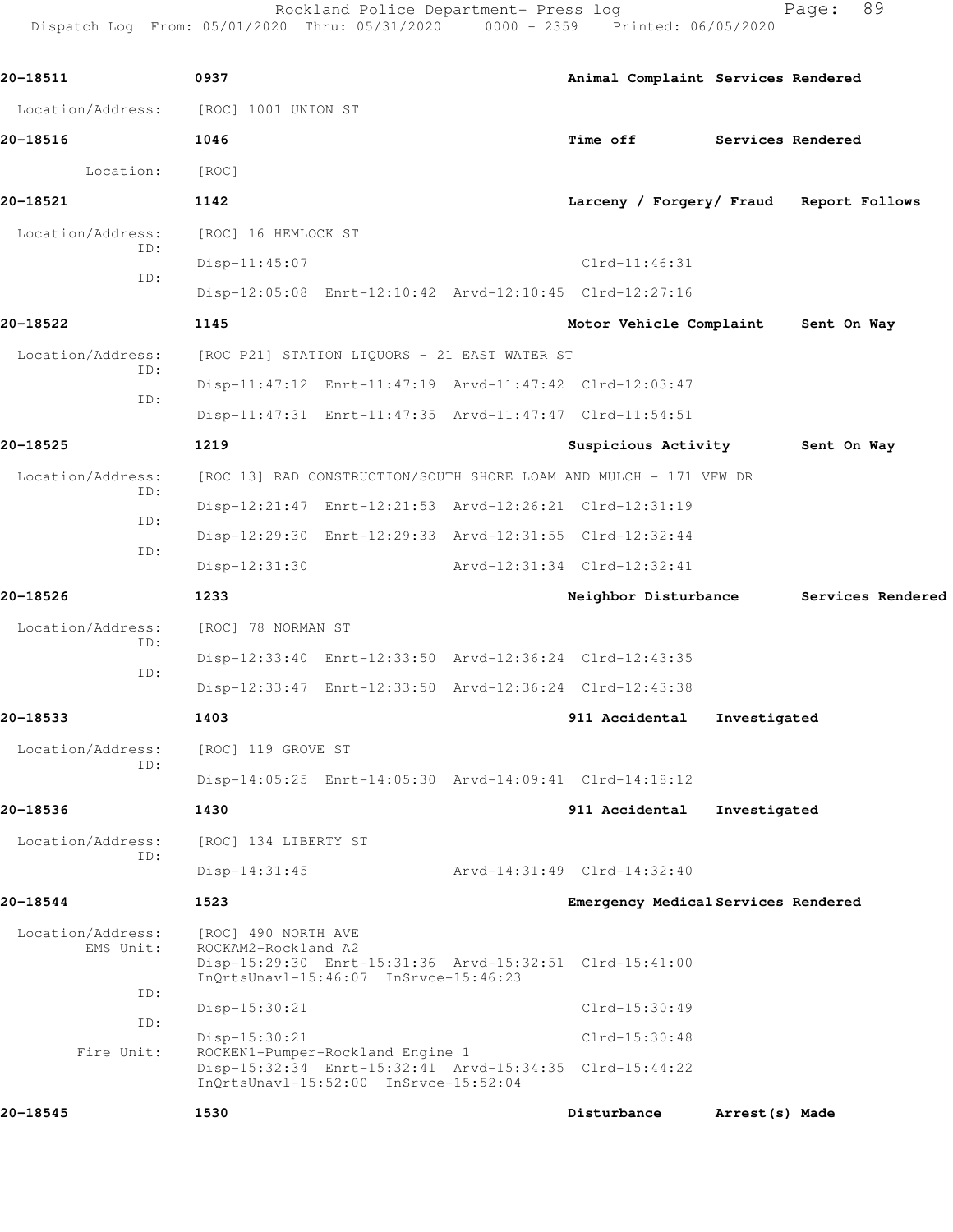|                              | Rockland Police Department- Press log<br>Dispatch Log From: 05/01/2020 Thru: 05/31/2020 0000 - 2359 Printed: 06/05/2020 |                              | 90<br>Page:                                |  |
|------------------------------|-------------------------------------------------------------------------------------------------------------------------|------------------------------|--------------------------------------------|--|
| Location/Address:            | [ROC] 490 NORTH AVE                                                                                                     |                              |                                            |  |
| ID:                          | Disp-15:30:56 Enrt-15:31:45 Arvd-15:35:00 Clrd-16:02:05                                                                 |                              |                                            |  |
| ID:                          | Disp-15:31:00 Enrt-15:31:48 Arvd-15:37:16 Clrd-16:13:16                                                                 |                              |                                            |  |
| ID:<br>Refer To Arrest:      | Disp-15:35:05 Enrt-15:35:09 Arvd-15:37:36 Clrd-16:13:12<br>20ROC-18545-AR                                               |                              |                                            |  |
| Arrest:<br>Address:<br>Age:  | TISH, SARAH<br>490 UNION ST<br>ROCKLAND, MA<br>19                                                                       |                              |                                            |  |
| Charges:                     | A&B ON FAMILY / HOUSEHOLD MEMBER<br>DESTRUCTION OF PROPERTY -\$1200, MALICIOUS c266 \$127                               |                              |                                            |  |
| 20-18598                     | 1553                                                                                                                    |                              | MVA Property Damage Only Services Rendered |  |
| Location/Address:            | [ROC] PLAIN ST                                                                                                          |                              |                                            |  |
| ID:                          | Disp-23:48:25 Enrt-23:50:46                                                                                             | Clrd-23:54:31                |                                            |  |
| ID:                          | $Disp-00:14:02$                                                                                                         | Clrd-06/01/2020 @ 00:15:52   |                                            |  |
| 20-18548                     | 1600                                                                                                                    | SHIFT ASSIGNMENTSNo Service  |                                            |  |
|                              | Location/Address: [ROC P72] ROCKLAND POLICE DEPARTMENT - 490 MARKET ST                                                  |                              |                                            |  |
| 20-18550                     | 1626                                                                                                                    |                              | SERGEANT OUT OF THE STATIONNO Service      |  |
|                              | Location/Address: [ROC P72] ROCKLAND POLICE DEPARTMENT - 490 MARKET ST                                                  |                              |                                            |  |
| 20-18556                     | 1701                                                                                                                    |                              | 911 Hang Up Services Rendered              |  |
| Location/Address:<br>ID:     | [ROC] 119 GROVE ST                                                                                                      |                              |                                            |  |
|                              | Disp-17:03:24 Enrt-17:03:36 Arvd-17:08:57 Clrd-17:14:14                                                                 |                              |                                            |  |
| 20-18560<br>Report Follows   | 1718                                                                                                                    | Motor Vehicle Collision W/PI |                                            |  |
| Location/Address:<br>ID:     | [ROC] WEBSTER ST @ LIBERTY ST                                                                                           |                              |                                            |  |
| ID:                          | Disp-17:20:12 Enrt-17:20:29 Arvd-17:20:35 Clrd-17:53:22                                                                 |                              |                                            |  |
| Refer To Summons:            | Disp-17:20:12 Enrt-17:20:32 Arvd-17:20:39 Clrd-17:53:17<br>20ROC-18560-AR                                               |                              |                                            |  |
| Summons:<br>Address:<br>Age: | DASILVA, JESUS<br>24 FLINT LOCKE RD<br>RANDOLPH, MA<br>24                                                               |                              |                                            |  |
| Charges:                     | UNLICENSED OPERATION OF MV                                                                                              |                              |                                            |  |
| 20-18561                     | 1751                                                                                                                    | Disturbance                  | Arrest (s) Made                            |  |
| Location/Address:<br>ID:     | [ROC] 287 FOREST ST                                                                                                     |                              |                                            |  |
| ID:                          | Disp-17:54:16 Enrt-17:54:20 Arvd-17:56:13 Clrd-18:27:42                                                                 |                              |                                            |  |
| ID:                          | Disp-17:55:07 Enrt-17:55:11 Arvd-17:56:13 Clrd-18:19:26                                                                 |                              |                                            |  |
| Refer To Arrest:             | Disp-18:08:56 Enrt-18:08:59 Arvd-18:09:01 Clrd-18:19:16<br>20ROC-18561-AR                                               |                              |                                            |  |
| Arrest:<br>Address:<br>Age:  | MAHONEY, ADAM JOSEPH<br>287 FOREST ST<br>ROCKLAND, MA<br>21                                                             |                              |                                            |  |
| Charges:                     | DISTURBING THE PEACE<br>RESIST ARREST                                                                                   |                              |                                            |  |
| 20-18563                     | 1821                                                                                                                    | Disturbance                  | Report Follows                             |  |
| Location/Address:<br>ID:     | [ROC] 453 UNION ST                                                                                                      |                              |                                            |  |
| Refer To Arrest:             | Disp-18:22:42 Enrt-18:23:52 Arvd-18:25:05 Clrd-18:33:20<br>20ROC-18563-AR                                               |                              |                                            |  |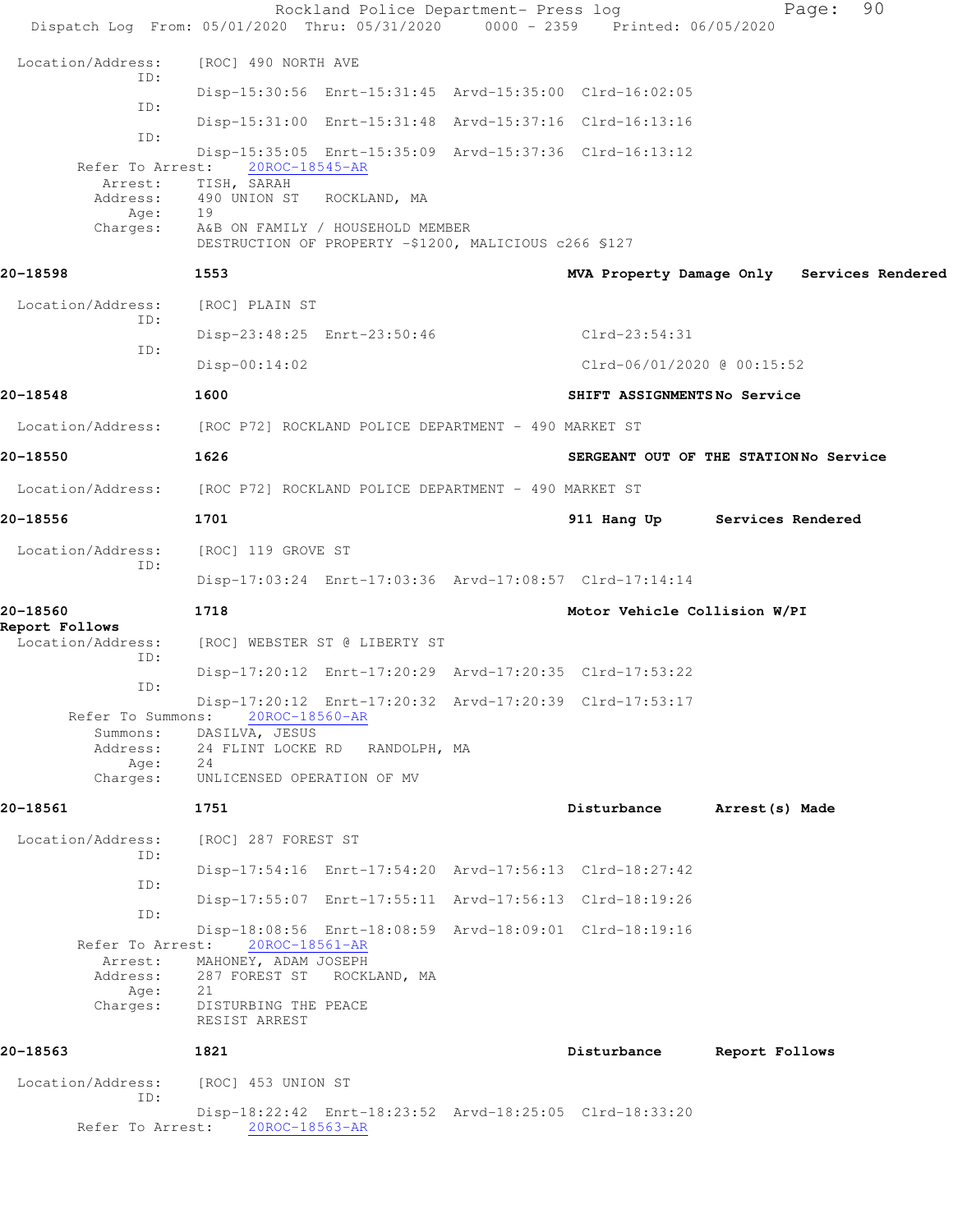| Dispatch Log From: 05/01/2020 Thru: 05/31/2020 0000 - 2359 Printed: 06/05/2020 |                                                                                                  | Rockland Police Department- Press log |                                                                      |                   | 91<br>Page:       |  |
|--------------------------------------------------------------------------------|--------------------------------------------------------------------------------------------------|---------------------------------------|----------------------------------------------------------------------|-------------------|-------------------|--|
| Arrest:<br>Address:                                                            | HILLEGASS, SHAWN M<br>138 PINE ST                                                                | MIDDLEBOROUGH, MA                     |                                                                      |                   |                   |  |
| Age:<br>Charges:                                                               | 39<br>DESTRUCTION OF PROPERTY -\$1200, MALICIOUS c266 \$127                                      |                                       |                                                                      |                   |                   |  |
| 20-18564                                                                       | 1834                                                                                             |                                       | Assist Public                                                        | Services Rendered |                   |  |
| Location/Address:<br>ID:                                                       | [ROC] 7 AZALEA WAY                                                                               |                                       |                                                                      |                   |                   |  |
| ID:                                                                            | Disp-18:35:17                                                                                    |                                       | $Clrd-18:41:36$                                                      |                   |                   |  |
|                                                                                | Disp-18:54:18 Enrt-18:54:38 Arvd-18:58:59 Clrd-19:04:39                                          |                                       |                                                                      |                   |                   |  |
| 20-18568                                                                       | 1905                                                                                             |                                       | Emergency Medical Transported to Hospital                            |                   |                   |  |
| Location/Address:<br>ID:                                                       | [ROC] 715 BEECH ST                                                                               |                                       |                                                                      |                   |                   |  |
| ID:                                                                            | Disp-19:06:12 Enrt-19:06:25 Arvd-19:08:50 Clrd-19:33:23                                          |                                       |                                                                      |                   |                   |  |
| ID:                                                                            | Disp-19:06:20 Enrt-19:06:23 Arvd-19:08:50 Clrd-19:33:43                                          |                                       |                                                                      |                   |                   |  |
| EMS Unit:                                                                      | Disp-19:16:18 Enrt-19:16:21 Arvd-19:16:24 Clrd-20:37:22<br>ROCKAM1-Rockland A1                   |                                       |                                                                      |                   |                   |  |
| Fire Unit:                                                                     | Disp-19:20:20 Enrt-19:22:16 Arvd-19:27:45 Clrd-19:31:39<br>ROCKEN1-Pumper-Rockland Engine 1      |                                       | Hosp-19:44:56 ClrHosp-20:01:11 InQrtsUnavl-20:18:00 InSrvce-20:18:03 |                   |                   |  |
|                                                                                | Disp-19:20:30 Enrt-19:22:13 Arvd-19:27:41 Clrd-19:34:08<br>InQrtsUnavl-19:40:39 InSrvce-19:40:42 |                                       |                                                                      |                   |                   |  |
| 20-18571                                                                       | 1933                                                                                             |                                       | Suspicious Activity Gone on arrival                                  |                   |                   |  |
| Location/Address:<br>ID:                                                       | [ROC] CENTRE AVE                                                                                 |                                       |                                                                      |                   |                   |  |
| ID:                                                                            | Disp-19:34:44 Enrt-19:43:35 Arvd-19:43:46 Clrd-19:44:01                                          |                                       |                                                                      |                   |                   |  |
|                                                                                | $Disp-19:34:44$                                                                                  |                                       | Arvd-19:43:32 Clrd-19:43:53                                          |                   |                   |  |
| 20-18577                                                                       | 2021                                                                                             |                                       | Time off                                                             | No Service        |                   |  |
| Location:                                                                      | [ROC]                                                                                            |                                       |                                                                      |                   |                   |  |
| 20-18578                                                                       | 2023                                                                                             |                                       | Time off                                                             | No Service        |                   |  |
| Location:                                                                      | [ROC]                                                                                            |                                       |                                                                      |                   |                   |  |
| 20-18579                                                                       | 2046                                                                                             |                                       | Disturbance                                                          | Services Rendered |                   |  |
| Location/Address:<br>ID:                                                       | [ROC] 295 LIBERTY ST                                                                             |                                       |                                                                      |                   |                   |  |
|                                                                                | Disp-20:47:32 Enrt-20:48:42 Arvd-20:50:40 Clrd-20:53:04                                          |                                       |                                                                      |                   |                   |  |
| 20-18584                                                                       | 2221                                                                                             |                                       | Noise Complaint Services Rendered                                    |                   |                   |  |
| Location/Address:<br>ID:                                                       | [ROC] 29 CHURCH ST Apt. #6                                                                       |                                       | Arvd-22:21:00 Clrd-22:26:09                                          |                   |                   |  |
| 20-18585                                                                       | 2226                                                                                             |                                       | Disturbance                                                          | Services Rendered |                   |  |
| Location/Address:                                                              | [ROC] 83 HANNAH WAY                                                                              |                                       |                                                                      |                   |                   |  |
| ID:                                                                            | Disp-22:26:59 Enrt-22:27:34 Arvd-22:28:24 Clrd-22:38:52                                          |                                       |                                                                      |                   |                   |  |
| ID:                                                                            | Disp-22:27:07 Enrt-22:27:37 Arvd-22:28:27 Clrd-22:38:57                                          |                                       |                                                                      |                   |                   |  |
| ID:                                                                            | Disp-22:27:17 Enrt-22:27:39 Arvd-22:28:16 Clrd-22:37:29                                          |                                       |                                                                      |                   |                   |  |
| ID:                                                                            | Disp-22:27:29 Enrt-22:27:32                                                                      |                                       | Clrd-22:31:08                                                        |                   |                   |  |
| 20-18588                                                                       | 2236                                                                                             |                                       | PRISONERS RELEASED                                                   |                   | Services Rendered |  |
|                                                                                |                                                                                                  |                                       |                                                                      |                   |                   |  |